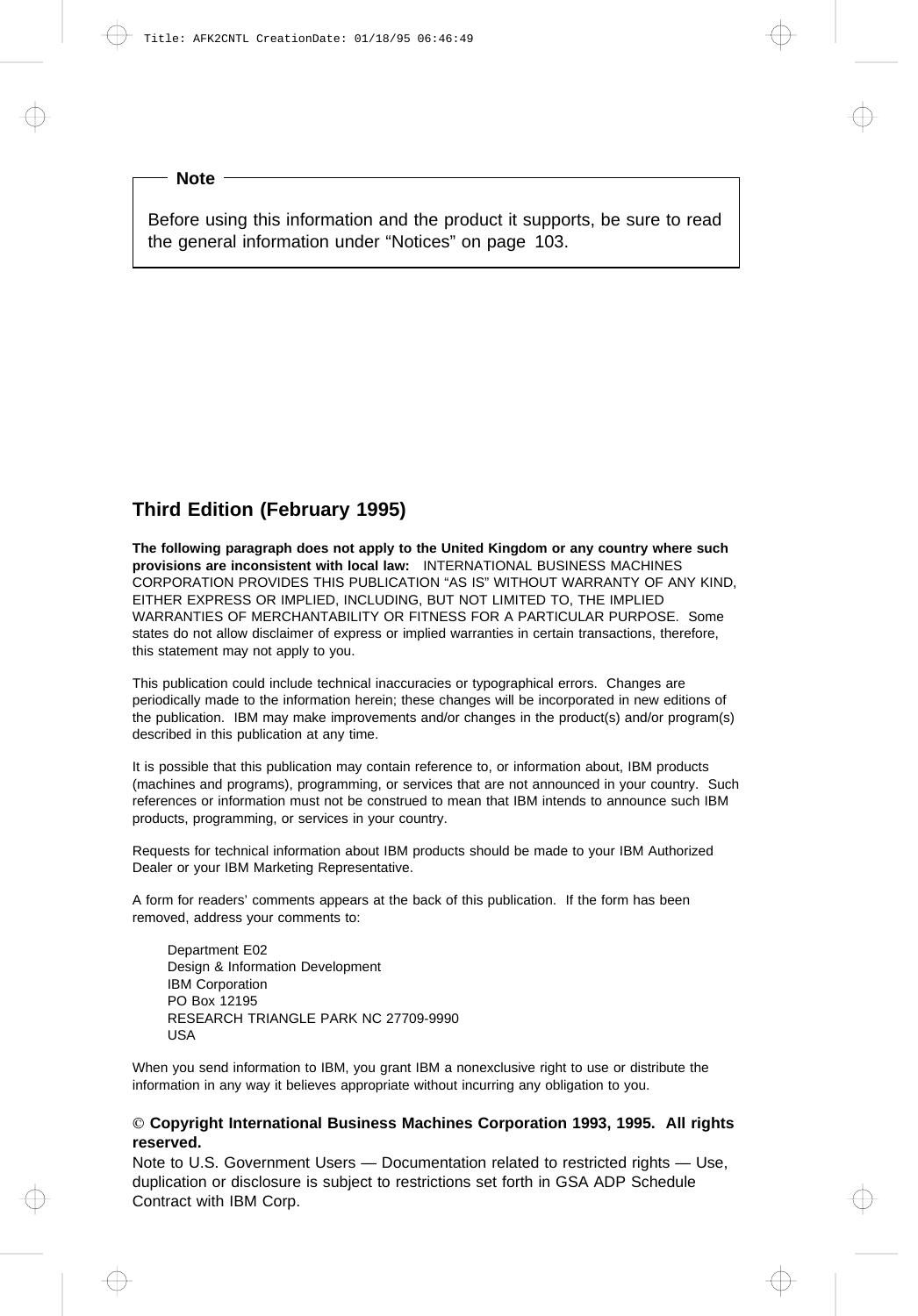$\overline{\bigoplus}$  Title: AFK2CNTL CreationDate: 01/18/95 06:46:49

# **Contents**

| <b>Related Publications</b><br><b>Safety Notices</b>                                                                                                  |  | v<br>vi                  |
|-------------------------------------------------------------------------------------------------------------------------------------------------------|--|--------------------------|
| IBM Local Area Network Adapter/A for Ethernet Overview                                                                                                |  | 1                        |
| IBM LAN Adapter/A for Ethernet Installation [1]                                                                                                       |  | 3                        |
|                                                                                                                                                       |  | 3                        |
|                                                                                                                                                       |  | $\overline{\mathcal{L}}$ |
| Required Items Accountable and the contract of the contract of the Required Items                                                                     |  | 5                        |
|                                                                                                                                                       |  | 8<br>9                   |
|                                                                                                                                                       |  | 9                        |
|                                                                                                                                                       |  | 10                       |
| Installing the Adapter and Connecting It to the Network Fig. 2. 1.                                                                                    |  | 13                       |
| Configuring the Adapter (Fig. 1, Fig. 1, Fig. 1, Fig. 1, Fig. 1, Fig. 1, Fig. 1, Fig. 1, Fig. 1, Fig. 1, Fig.<br>Changing the Adapter's Configuration |  | 15                       |
| Selecting and Installing the Correct Network Program Device                                                                                           |  |                          |
|                                                                                                                                                       |  | 20                       |
| Installing the NetWare 2.2 Server Drivers                                                                                                             |  | 22                       |
| Installing the DOS NetWare Version 3.11 Client Drivers                                                                                                |  | 29                       |
| Installing the OS/2 NetWare Version 3.11 Client Drivers                                                                                               |  | 32                       |
| Installing the NetWare 3.11 Server Drivers Fig.                                                                                                       |  | 36                       |
| Installing the NetWare 3.12 Server Drivers<br>$\sim$                                                                                                  |  | 42                       |
| Installing the DOS/Windows NetWare 3.12 or 4.0x Client                                                                                                |  |                          |
| <b>Drivers</b>                                                                                                                                        |  | 47                       |
| Installing the OS/2 NetWare 3.12 or 4.0x Client Drivers                                                                                               |  | 49                       |
| Installing the NetWare 4.0x Server Drivers Fig.                                                                                                       |  | 54                       |
| Installing the NetWare for OS/2 Server Drivers                                                                                                        |  | 58                       |
| Installing the Windows for Workgroups Drivers Fig. 2014. The Unit                                                                                     |  | 63                       |
| Installing the DOS NDIS Drivers Fig.                                                                                                                  |  | 68                       |
| Installing the OS/2 NDIS Drivers <b>Constant Contact Construct Constant</b>                                                                           |  | 73                       |
| Testing the LAN Adapter/A for Ethernet Alberta Alberta Alberta Alberta Alberta Alberta Alberta Alberta Alberta                                        |  | 79                       |
| Using Remote Initial Program Load (RIPL) Allendance Remote                                                                                            |  | 81                       |
| Workstations with Diskette Drives                                                                                                                     |  | 81                       |
|                                                                                                                                                       |  | 81                       |
| Installing RIPL in a LAN Server<br>.                                                                                                                  |  | 82                       |
|                                                                                                                                                       |  |                          |

 $\oplus$ 

 $\bigoplus$ 

 $\Rightarrow$ 

 $\begin{matrix} \uparrow \\ \downarrow \\ \downarrow \end{matrix}$ 

 $\begin{array}{ccc} \hline \end{array}$ 

 $\bigoplus$ 

 $\begin{array}{c|c} \hline \phantom{\Big|} & \phantom{\Big|} \\\hline \phantom{\Big|} & \phantom{\Big|} \\\hline \phantom{\Big|} & \phantom{\Big|} \\\hline \phantom{\Big|} & \phantom{\Big|} \\\hline \phantom{\Big|} & \phantom{\Big|} \\\hline \phantom{\Big|} & \phantom{\Big|} \\\hline \phantom{\Big|} & \phantom{\Big|} \\\hline \phantom{\Big|} & \phantom{\Big|} \\\hline \phantom{\Big|} & \phantom{\Big|} \\\hline \phantom{\Big|} & \phantom{\Big|} \\\hline \phantom{\Big|} & \phantom{\Big|} \\\h$ 

 $\phi$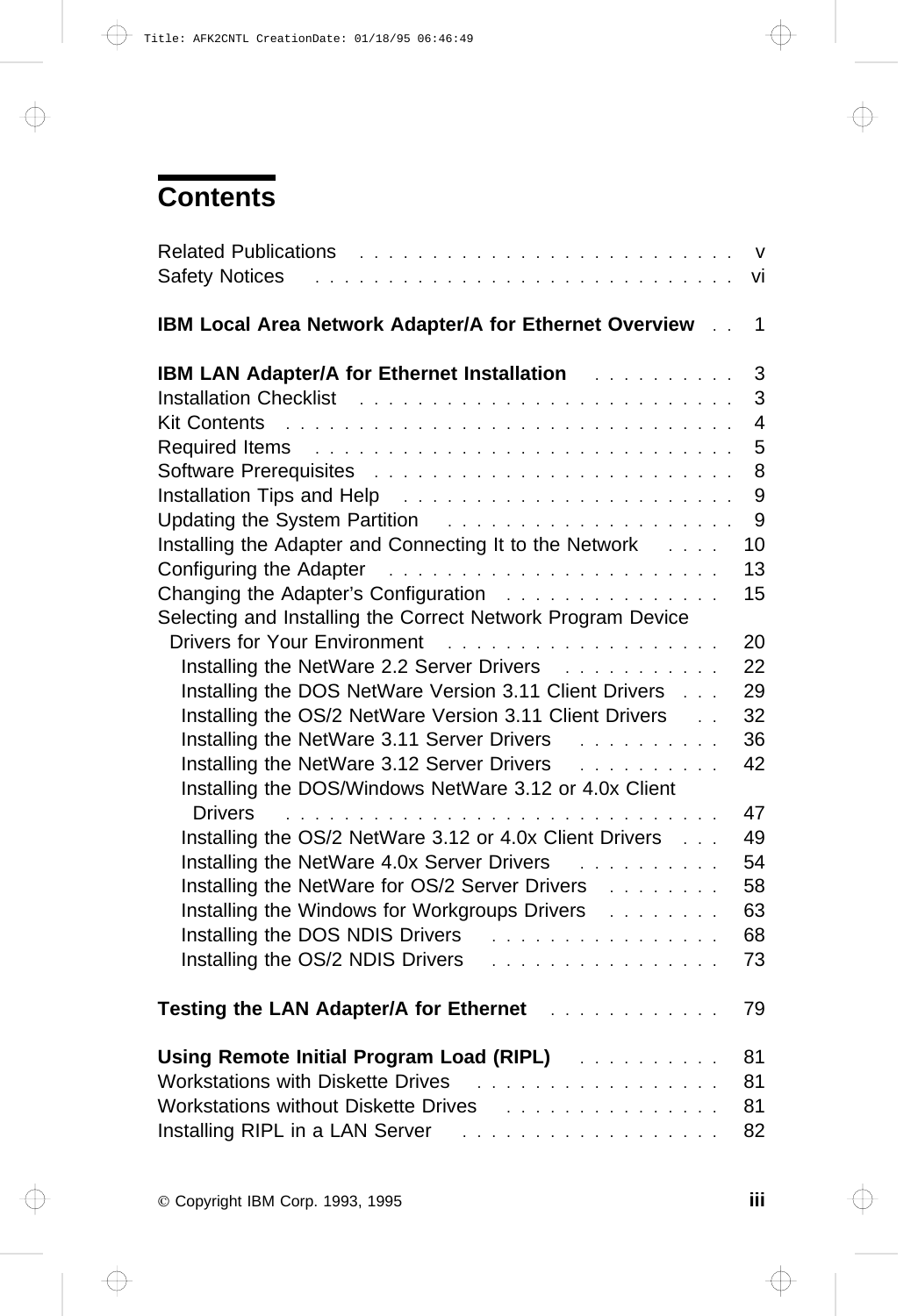$\overline{\oplus}$ 

 $\overline{\oplus}$ 

 $\bigoplus$ 

|                                                                                                                                                                                                                                      | 82  |
|--------------------------------------------------------------------------------------------------------------------------------------------------------------------------------------------------------------------------------------|-----|
| Reactivating a Hard Disk after RIPL Fig.                                                                                                                                                                                             | 82  |
| Solving Problems <b>Contract Contract Contract Contract Contract Contract Contract Contract Contract Contract Contract Contract Contract Contract Contract Contract Contract Contract Contract Contract Contract Contract Contra</b> | 83  |
| Normal POST Message Administration of the Second POST Message                                                                                                                                                                        | 83  |
| POST Error Messages Terms and the contract of the state of the state of the state of the state of the state of                                                                                                                       | 84  |
| RIPL Messages (Alberta Alberta Alberta Alberta Alberta Alberta Alberta Alberta Alberta Alberta Alberta Alberta                                                                                                                       | 88  |
|                                                                                                                                                                                                                                      | 90  |
| Decimal Error Codes (Alberta Alberta Alberta Alberta Alberta Alberta Alberta Alberta Alberta Alberta Alberta A                                                                                                                       | 92  |
| Appendix A. Notices and Product Warranty Alberts Alberts                                                                                                                                                                             | 103 |
|                                                                                                                                                                                                                                      | 103 |
|                                                                                                                                                                                                                                      | 104 |
| Industry Canada Compliance Statement                                                                                                                                                                                                 | 104 |
| Avis de conformité aux normes d'Industrie Canada [11, 11, 11]                                                                                                                                                                        | 104 |
| Trademarks Additional Additional Additional Additional Additional Additional Additional Additional Additional A                                                                                                                      | 107 |
| Appendix B. BBS (Bulletin Board System) Alberta, Alberta 113                                                                                                                                                                         |     |
| Appendix C. Glossary of Terms and Abbreviations 115                                                                                                                                                                                  |     |

 $\begin{array}{c|c} \n\phi & \fline \fline \phi \end{array}$ 

 $\begin{array}{c}\n\oplus \\
\hline\n\vdots \\
\oplus\n\end{array}$ 

 $\qquad \qquad \oplus$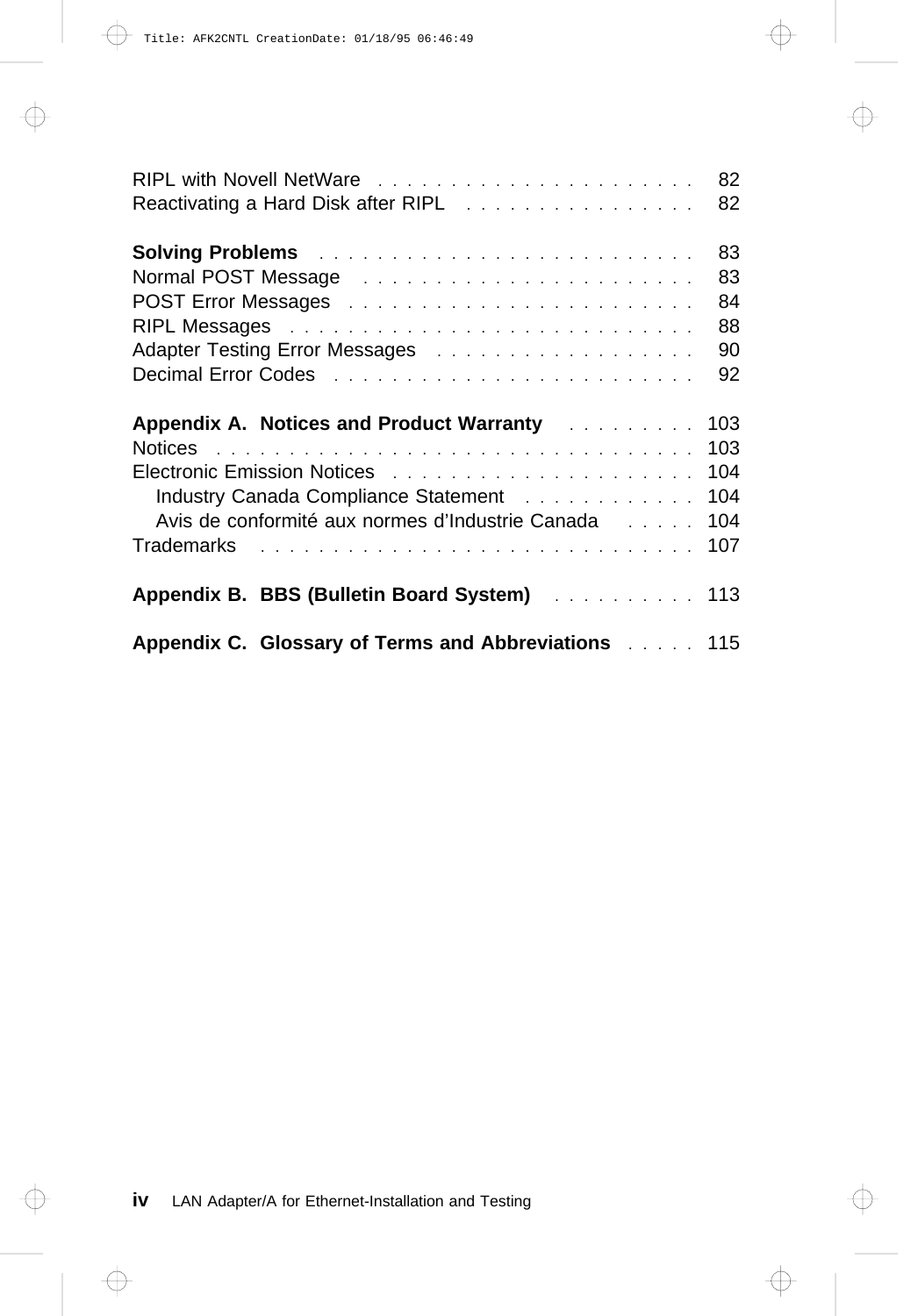# **Related Publications**

The following publications are related reading for the use of this adapter.

Publications shipped with your workstation:

- The workstation's instruction manual
- The workstation's Hardware Maintenance Reference
- The workstation's Hardware Maintenance Service manual

IBM Local Area Network publications:

- IBM Local Area Network Technical Reference: Ethernet Adapter Interface, SC30-3661
- IBM Local Area Network Administrator's Guide, GA27-3748

Software publications:

• IBM Operating System/2 Local Area Network Server Network Administrators Reference Volume 1: Planning and Installation (Version 2.0), S04G-1032

For assistance in obtaining IBM publications, contact your IBM representative or the IBM branch office or authorized dealer serving your locality.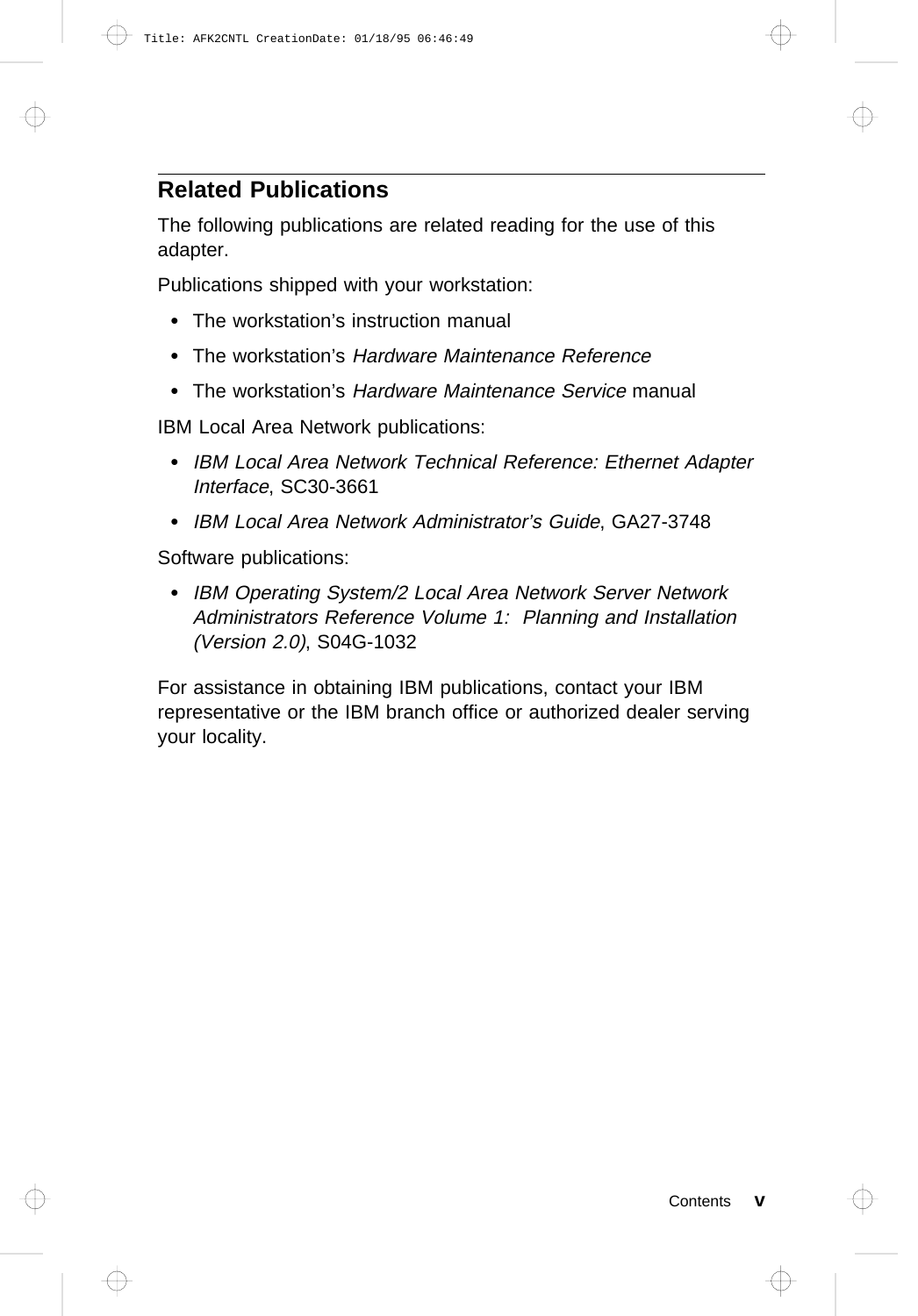# **Safety Notices**

 **Danger:** Before you begin to install this product, read the safety information in Caution: Safety Information-Read This First, SD21-0030-02. This booklet describes safe procedures for cabling and plugging in

 **Perigo:** Antes de iniciar a instalação deste produto, leia as informações de segurança Cuidado: Informações de Segurança — Leia Primeiro, SD21-0030-02. Este documento descreve como efectuar, de um modo seguro, as ligações eléctricas dos equipamentos. electrical equipment.

 **Vorsicht:** Bevor mit der Installation des Produktes begonnen wird, die Sicherheitshinweise in Achtung: Sicherheitsinformationen—Bitte zuerst lesen, IBM Form SD21-0030-02. Diese Veröffentlichung beschreibt die Sicherheitsvorkehrungen für das Verkabeln und Anschließen elektrischer Geräte.

 **Fare:** Før du begynner å installere dette produktet, må du lese sikkerhetsinformasjonen i Advarsel: Sikkerhetsinformasjon — Les dette først, SD21-0030-02 som beskriver sikkerhetsrutinene for kabling og tilkobling av elektrisk utstyr.

 **Danger:** Avant de procéder à l'installation de ce produit, lisez d'abord les consignes de sécurité dans la brochure ATTENTION: Consignes de sécurité—A lire au préalable, SD21-0030-02. Cette brochure décrit les procédures pour câbler et connecter les appareils électriques en toute sécurité.

 **Perigo:** Antes de começar a instalar este produto, leia as informações de segurança contidas em Cuidado: Informações Sobre Segurança—Leia Isto Primeiro, SD21-0030-02. Esse folheto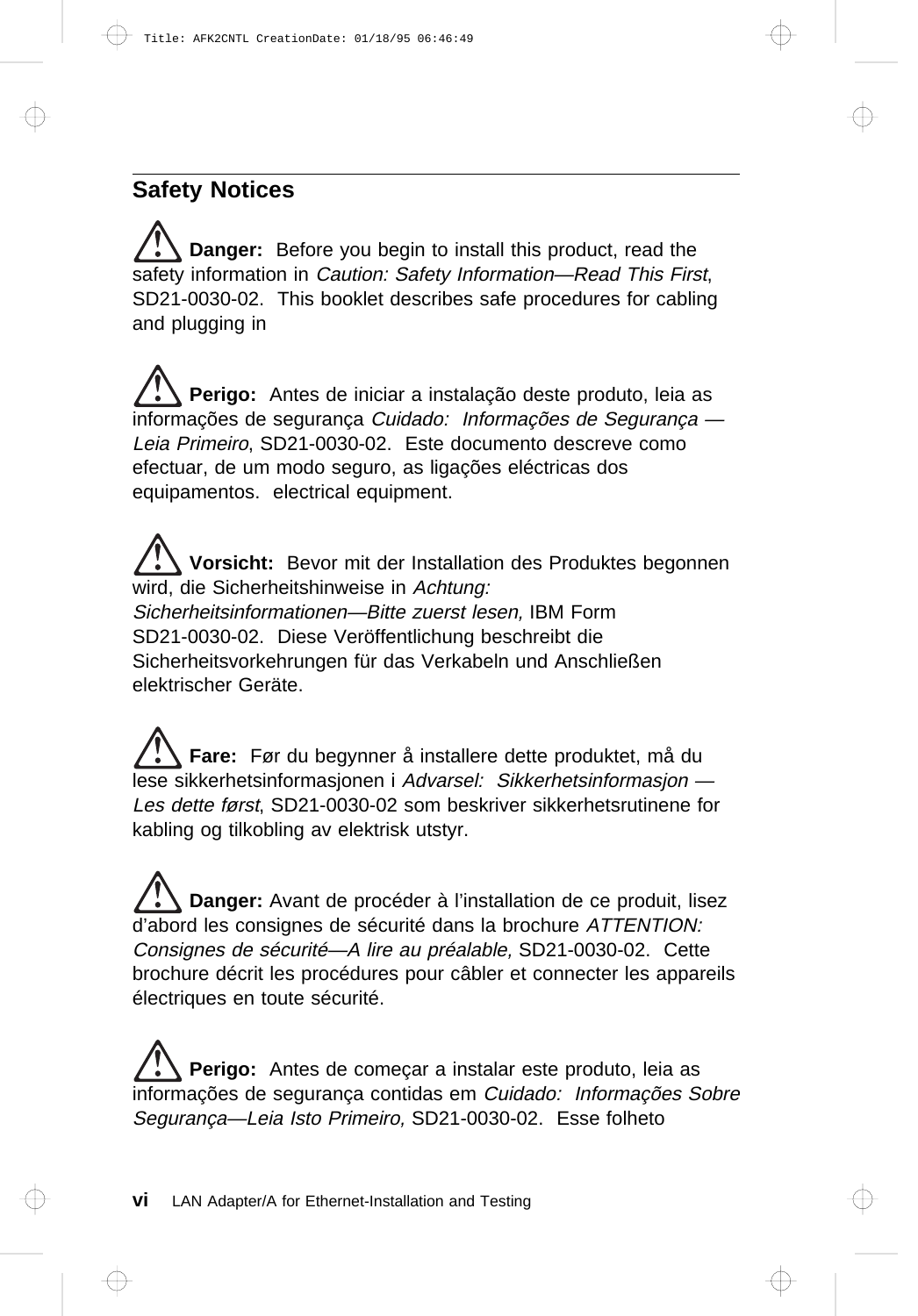descreve procedimentos de segurança para a instalação de cabos e conexões em equipamentos elétricos.

 **Danger :** Avant d'installer le présent produit, consultez le livret Attention : Informations pour la sécurité — Lisez-moi d'abord, SD21-0030-02, qui décrit les procédures à respecter pour effectuer les opérations de câblage et brancher les équipements électriques en toute sécurité.

 **Fare!** Før du installerer dette produkt, skal du læse sikkerhedsforskrifterne i NB: Sikkerhedsforskrifter-Læs dette først SD21-0030-02. Vejledningen beskriver den fremgangsmåde, du skal bruge ved tilslutning af kabler og udstyr.

 **Pericolo:** prima di iniziare l'installazione di questo prodotto, leggere le informazioni relative alla sicurezza riportate nell'opuscolo Attenzione: Informazioni di sicurezza — Prime informazioni da leggere in cui sono descritte le procedure per il cablaggio ed il collegamento di apparecchiature elettriche.

 **Varning — livsfara:** Innan du börjar installera den här produkten bör du läsa säkerhetsinformationen i dokumentet Varning: Säkerhetsföreskrifter— Läs detta först, SD21-0030-02. Där beskrivs hur du på ett säkert sätt ansluter elektrisk utrustning.

 **VAARA:** Ennen kuin aloitat tämän tuotteen asennuksen, lue julkaisussa Varoitus: Turvaohjeet-Lue tämä ensin, SD21-0030-02, olevat turvaohjeet. Tässä kirjasessa on ohjeet siitä, miten sähkölaitteet kaapeloidaan ja kytketään turvallisesti.

 **Gevaar:** Voordat u begint met de installatie van dit produkt, moet u eerst de veiligheidsinstructies lezen in de brochure PAS OP! Veiligheidsinstructies—Lees dit eerst, SD21-0030-02. Hierin wordt

Contents **vii**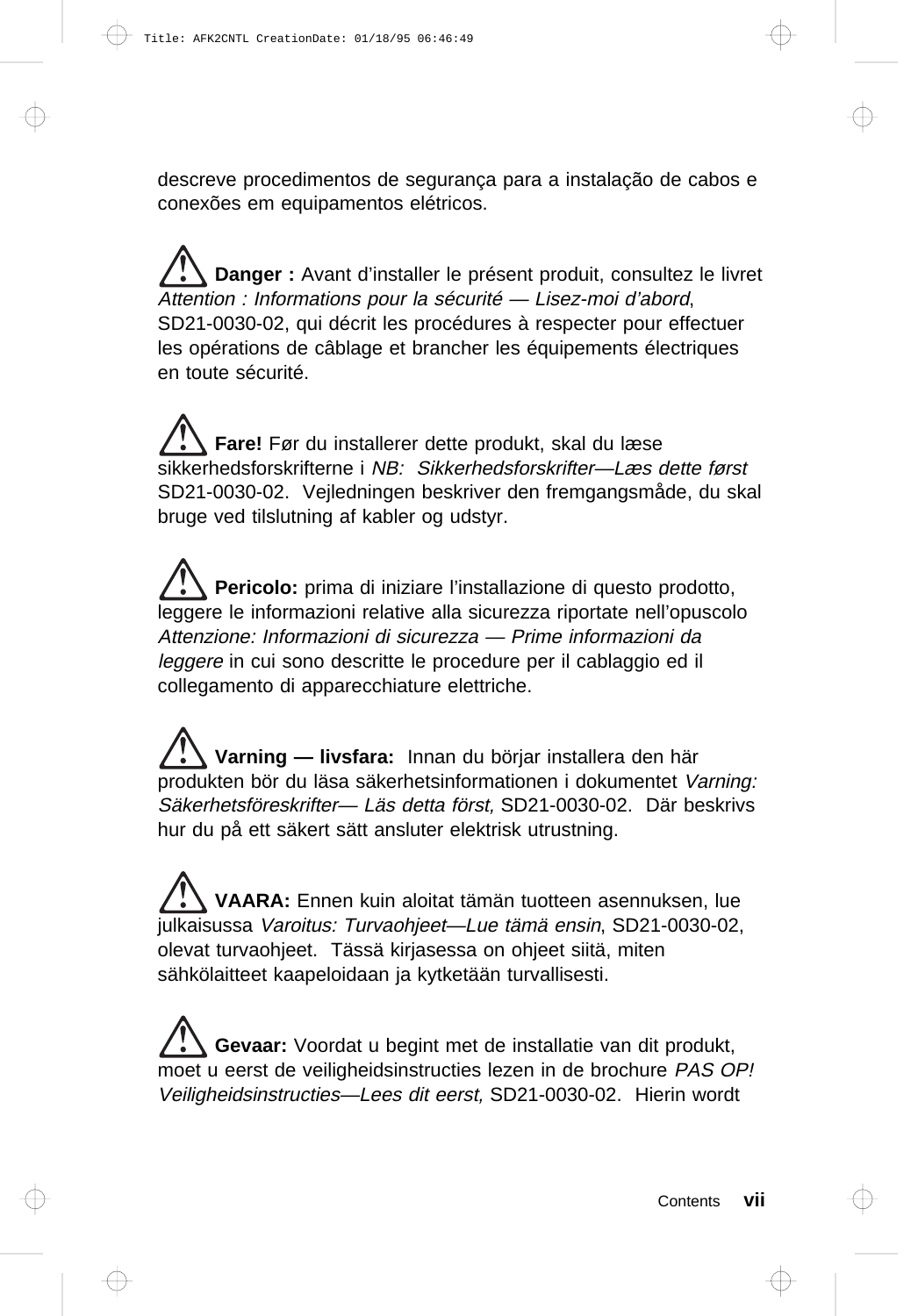beschreven hoe u electrische apparatuur op een veilige manier moet bekabelen en aansluiten.

 **Peligro:** Antes de empezar a instalar este producto, lea la información de seguridad en Atención: Información de Seguridad — Lea Esto Primero, SD21-0030-02. Este documento describe los procedimientos de seguridad para cablear y enchufar equipos eléctricos.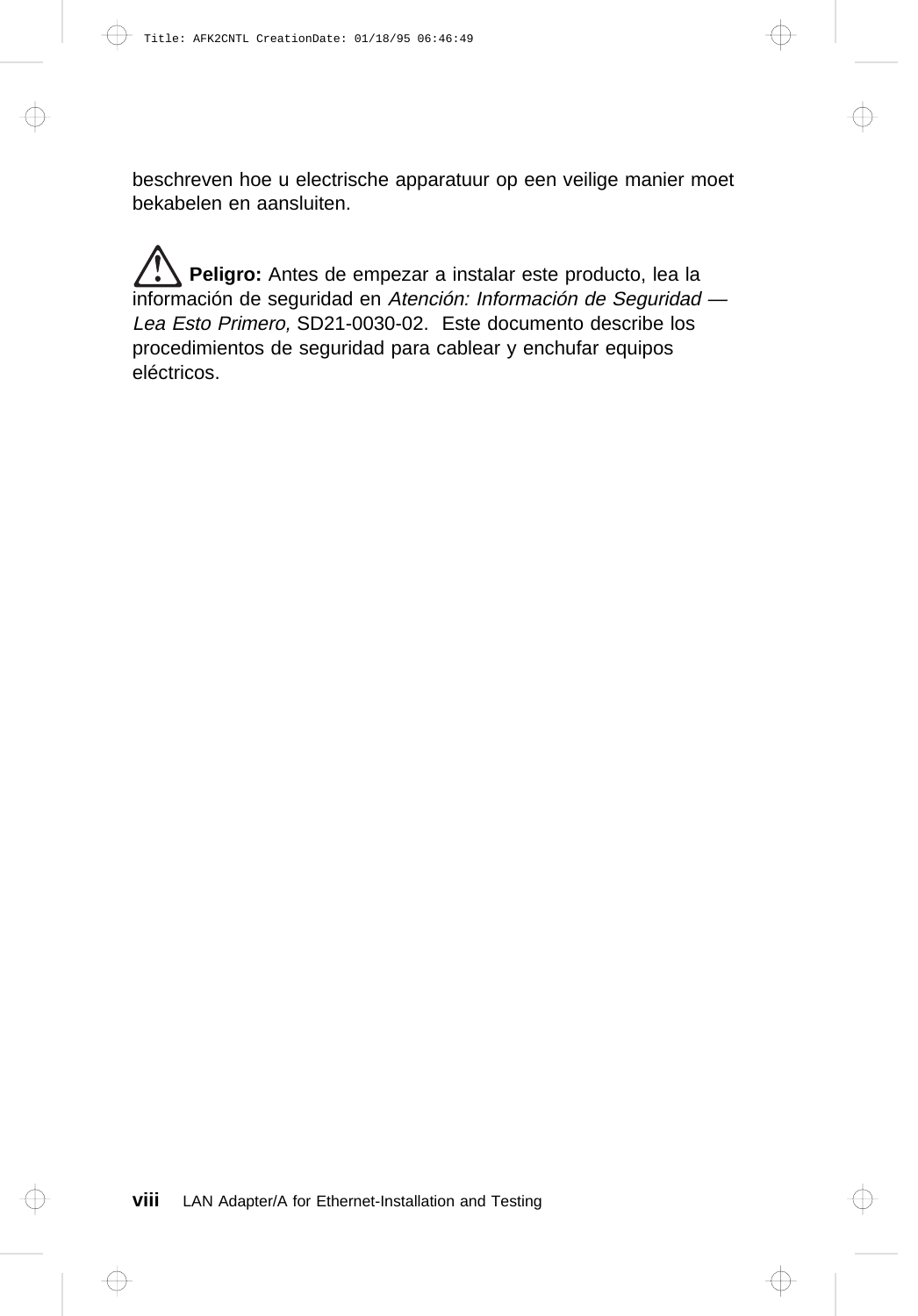# **IBM Local Area Network Adapter/A for Ethernet Overview**

The IBM Local Area Network Adapter/A for Ethernet (LAN Adapter/A for Ethernet) allows you to attach IBM\* Personal System/2\* (PS/2\*) computers equipped with Micro Channel\* architecture to an Ethernet network.

The LAN Adapter/A for Ethernet transmits and receives data at a rate of 10 Mbps over networks using any of these types of media:

- IEEE 802.3 Standard 10BASE-T (unshielded twisted-pair, also known as UTP)
- IEEE 802.3 Standard 10BASE2 (thin coaxial)
- Drop cables (shielded twisted-pair, also known as an attachment unit interface [AUI])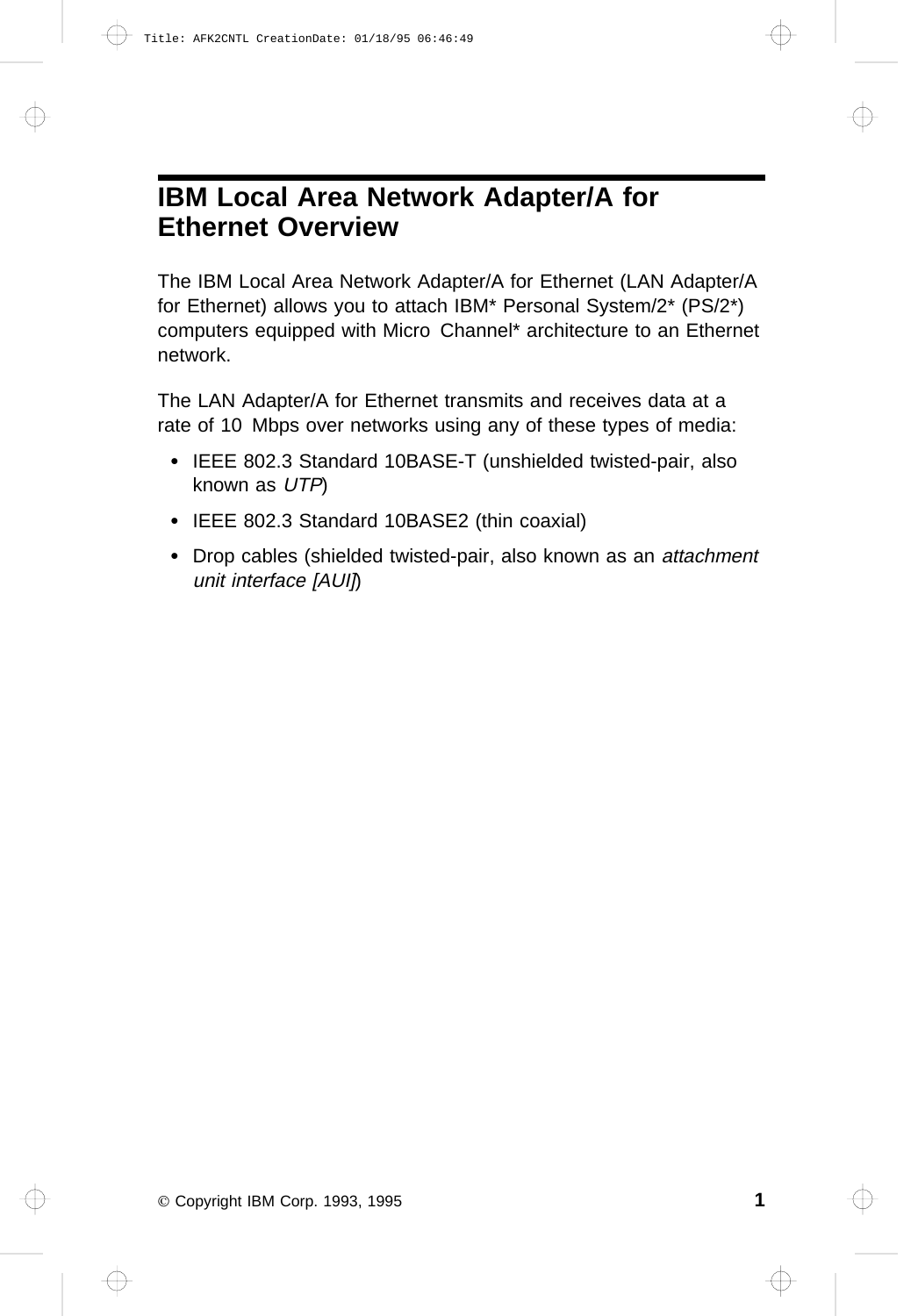$\overline{\oplus}$ 

 $\overline{\oplus}$ 

 $\bigoplus$ 

 $\begin{array}{c|c} \n\phi & \n\end{array}$ 

 $\begin{picture}(180,170) \put(0,0){\line(1,0){150}} \put(15,0){\line(1,0){150}} \put(15,0){\line(1,0){150}} \put(15,0){\line(1,0){150}} \put(15,0){\line(1,0){150}} \put(15,0){\line(1,0){150}} \put(15,0){\line(1,0){150}} \put(15,0){\line(1,0){150}} \put(15,0){\line(1,0){150}} \put(15,0){\line(1,0){150}} \put(15,0){\line(1,0){150$ 

 $\qquad \qquad \oplus$ 

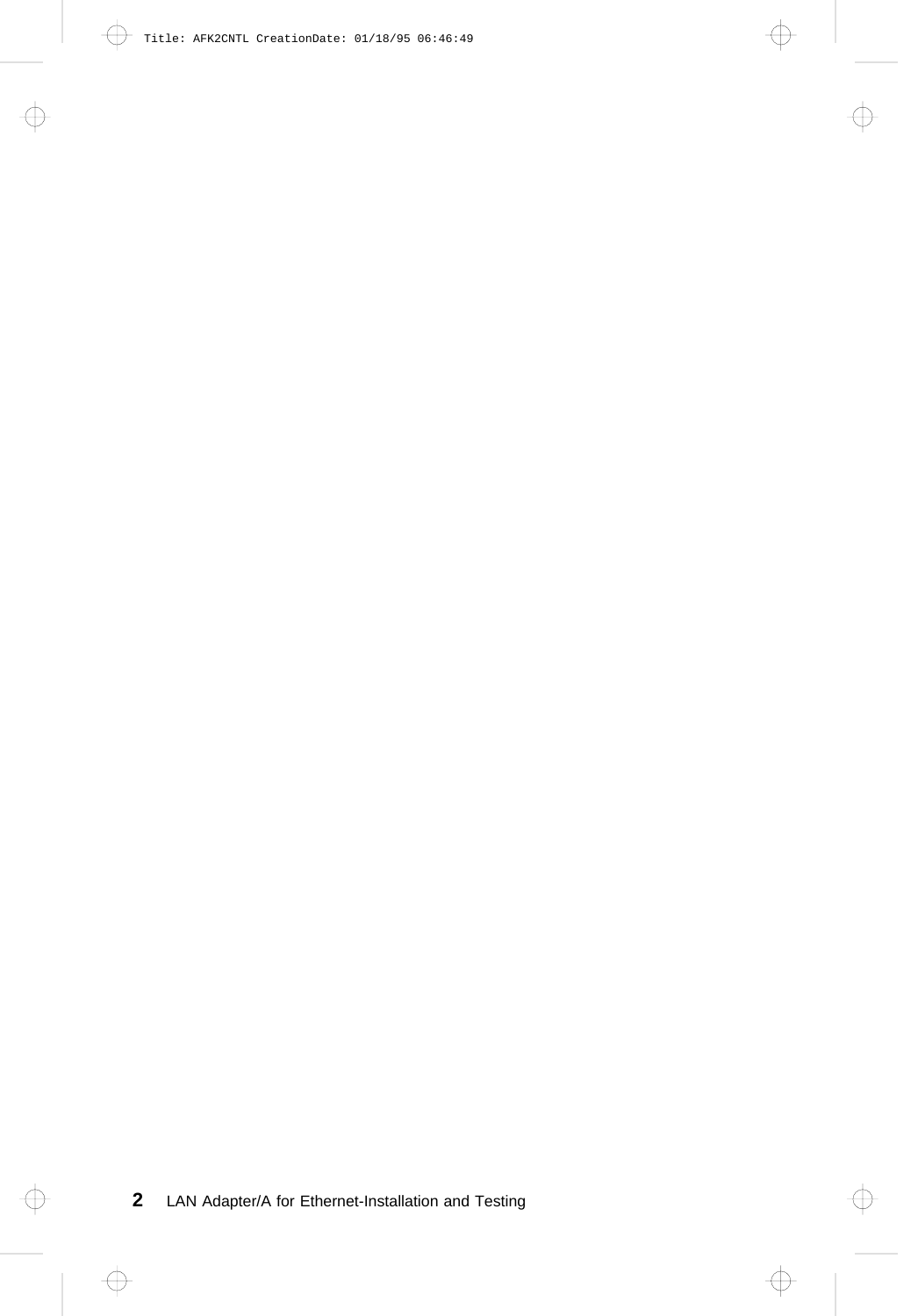# **IBM LAN Adapter/A for Ethernet Installation**

The LAN Adapter/A for Ethernet is for use with an IBM PS/2 computer equipped with Micro Channel architecture.

### **Installation Checklist**

Use the following checklist to guide you through the installation procedure.

To install the LAN Adapter/A for Ethernet:

- **1.** Verify that you have a complete kit using the information in "Kit Contents" on page 4.
- **2.** Read the information in "Required Items" on page 5 to ensure that you have everything you need to install the adapter.
- **3.** Read the information in "Software Prerequisites" on page 8 to ensure that you have the programs necessary to use the adapter.
- **4.** Read the information in "Installation Tips and Help" on page 9 for additional assistance.
- **5.** Read "Updating the System Partition" on page 9 and follow the procedure.
- **6.** Read "Installing the Adapter and Connecting It to the Network" on page 10 and follow the procedure.
- **7.** Read "Configuring the Adapter" on page 13 and follow the procedure.
- **8.** Read "Changing the Adapter's Configuration" on page 15 and follow the procedure, if necessary.
- **9.** Read "Selecting and Installing the Correct Network Program Device Drivers for Your Environment" on page 20 and follow the procedure.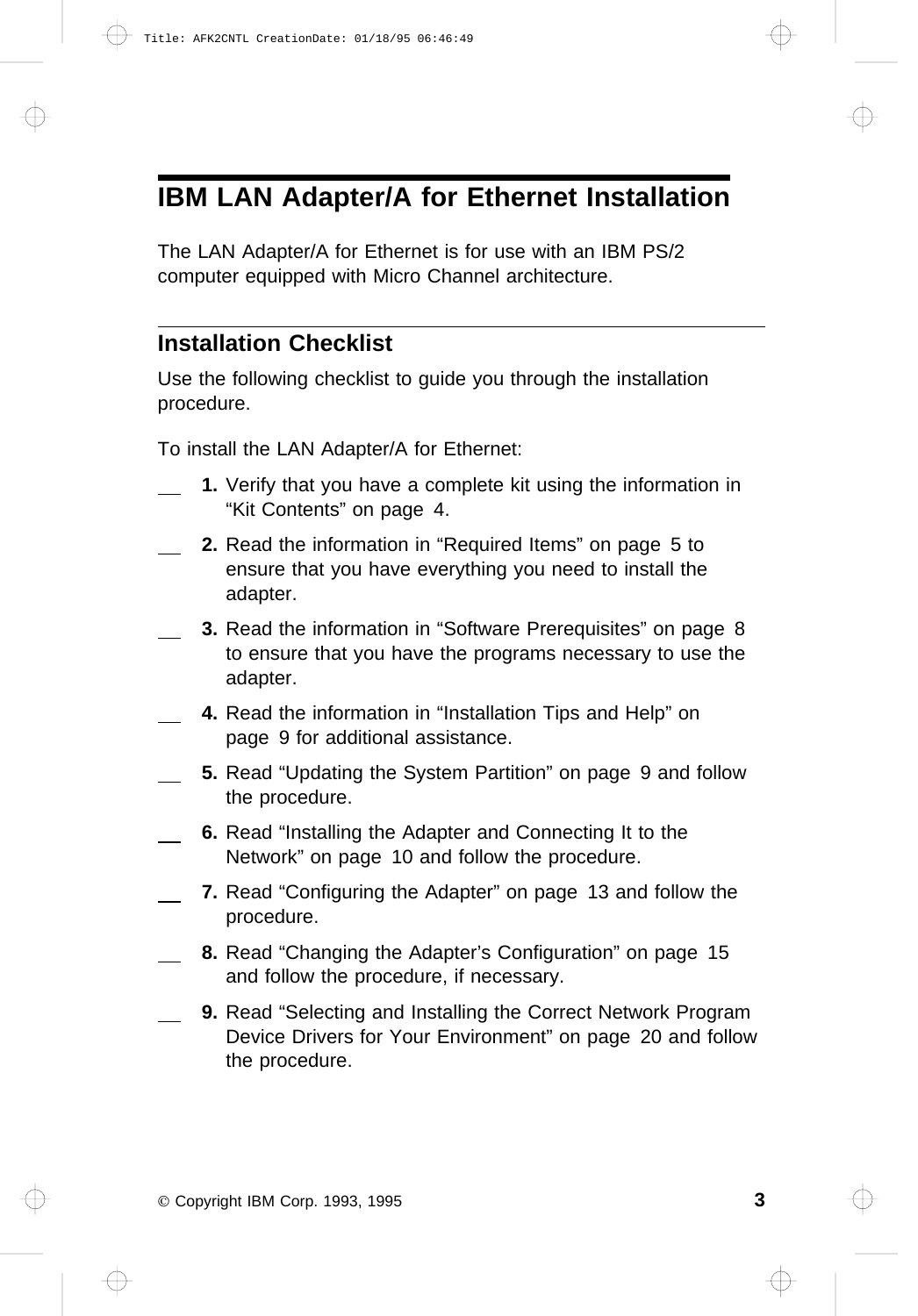**Note:** If you are installing more than one LAN Adapter/A for Ethernet, install the first adapter and ensure that it is working before installing any remaining adapters.

### **Kit Contents**



Along with this manual, this adapter kit consists of:

- The LAN Adapter/A for Ethernet
- The LAN Adapter/A for Ethernet Option Diskette
- A BNC T-type connector
- Caution: Safety Information—Read This First booklet

If any item is missing or damaged, contact your place of purchase.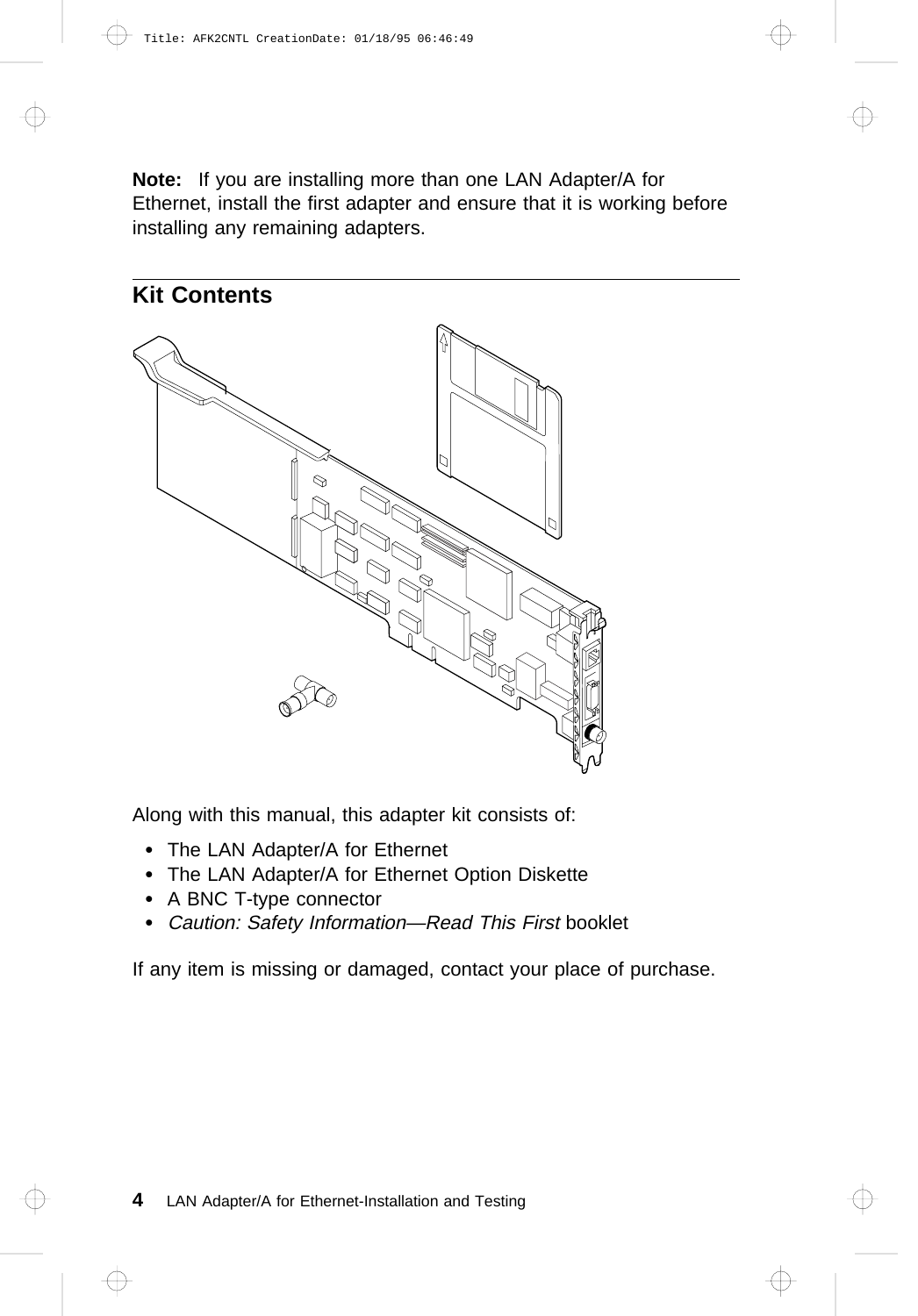# **Required Items**

 $\oplus$ 

To install the LAN Adapter/A for Ethernet, you need:

- The LAN Adapter/A for Ethernet
- The LAN Adapter/A for Ethernet Option Diskette with the following files:

| <b>File Name:</b>                      | <b>File Description:</b>                        |  |  |
|----------------------------------------|-------------------------------------------------|--|--|
| Root directory                         |                                                 |  |  |
| @FFE0.DGS                              | User diagnostic program                         |  |  |
| RPLBOOT.COM                            | Remote Program Load (RPL) utility               |  |  |
|                                        | program                                         |  |  |
| @FFE0.ADF                              | Adapter definition file                         |  |  |
| <b>OEMSETUP.INF</b>                    | Installation utility for Windows** for          |  |  |
|                                        | Workgroups                                      |  |  |
| <b>IBMENII.OS2</b>                     | OS/2* NDIS device driver                        |  |  |
| <b>IBMENIIO.SYS</b>                    | OS/2 ODI device driver                          |  |  |
| <b>IBMENIIO.LDI</b>                    |                                                 |  |  |
| <b>IBMENIIO.COM</b>                    | DOS ODI device driver                           |  |  |
| <b>IBMENIIO.INS</b>                    | OS/2 Installation information file              |  |  |
| <b>IBMENII.NIF</b>                     | OS/2 network information file                   |  |  |
| <b>IBMENI2.LAN</b>                     | ODI NetWare** Version 2.2                       |  |  |
| IBMENI2A.OBJ                           | server driver and object files                  |  |  |
| IBMENI2B.OBJ                           |                                                 |  |  |
| IBMENI2C.OBJ                           |                                                 |  |  |
| IBMENI2D.OBJ                           |                                                 |  |  |
| A8022.LAN                              |                                                 |  |  |
| A8022.OBJ                              |                                                 |  |  |
| <b>B8022.OBJ</b>                       |                                                 |  |  |
| C8022.OBJ                              |                                                 |  |  |
| D8022.OBJ                              |                                                 |  |  |
| DRIVER.LST                             | Driver list file                                |  |  |
| <b>\DOS</b> directory                  |                                                 |  |  |
| <b>IBMENII.DOS</b>                     | DOS NDIS device driver                          |  |  |
| <b>IBMENII.NIF</b>                     | DOS network information file                    |  |  |
|                                        |                                                 |  |  |
| \MSLANMAN.DOS\DRIVERS\ETHERNET\IBMENII |                                                 |  |  |
| <b>IBMENII.DOS</b>                     | Microsoft** LANManager** DOS NDIS               |  |  |
| PROTOCOL.INI                           | device driver<br>Sample NDIS configuration file |  |  |
|                                        |                                                 |  |  |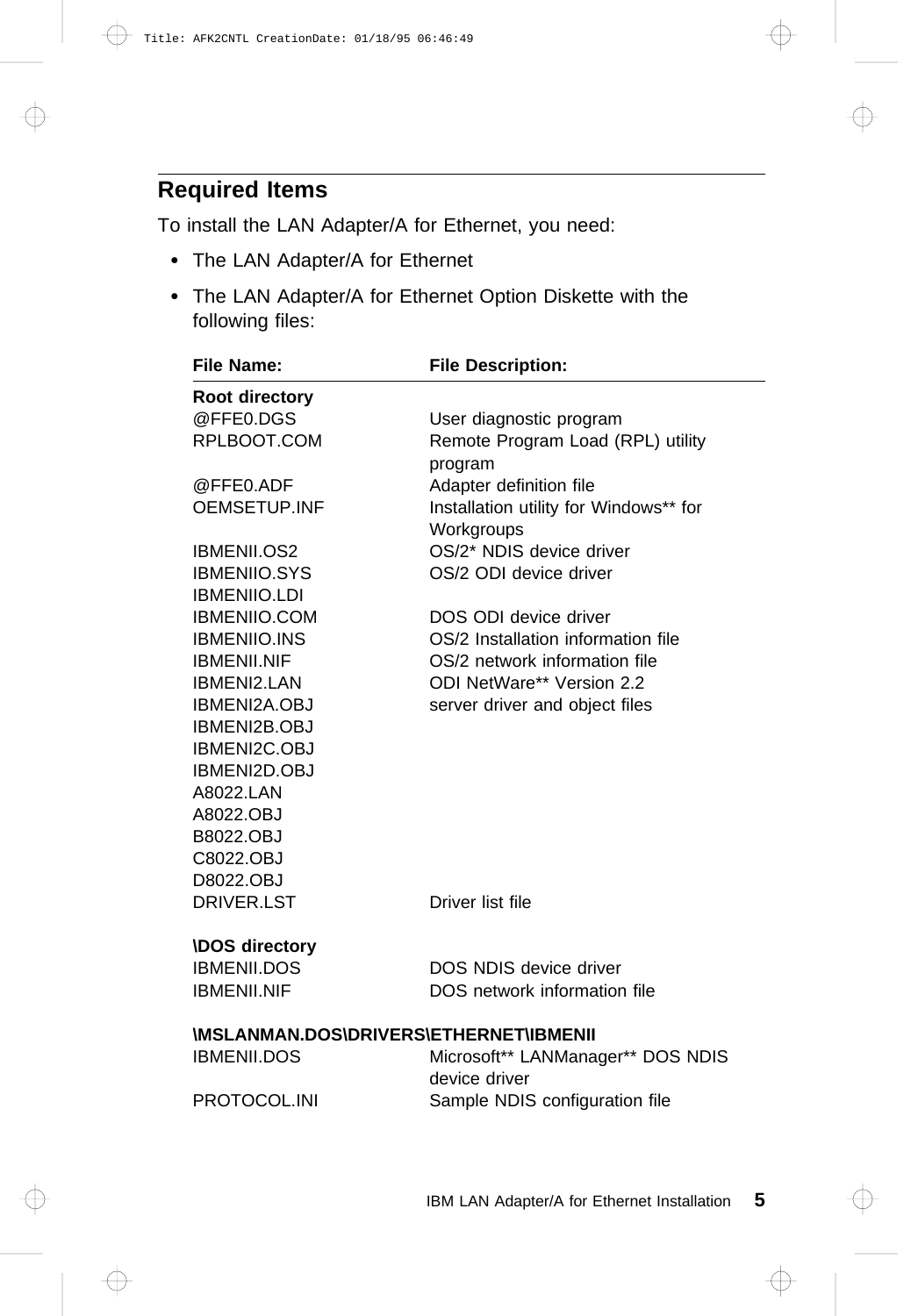| File Name:                                                                                | <b>File Description:</b>                                                                                                                     |
|-------------------------------------------------------------------------------------------|----------------------------------------------------------------------------------------------------------------------------------------------|
| <b><i>IMSLANMAN.DOSIDRIVERSIETHERNETINIF</i></b><br><b>IBMENII.NIF</b>                    | Microsoft LANManager network<br>information file                                                                                             |
| IBMENII.OS2                                                                               | <b>\MSLANMAN.OS2\DRIVERS\ETHERNET\IBMENII</b><br>Microsoft LANManager OS/2 NDIS device<br>driver                                             |
| PROTOCOL.INI                                                                              | Sample NDIS configuration file                                                                                                               |
| <b><i>IMSLANMAN.OS2\DRIVERS\ETHERNET\NIF</i></b><br><b>IBMENII.NIF</b>                    | Microsoft LANManager network<br>information file                                                                                             |
| <b>NOVELLINETWARE</b><br><b>IBMENIIO.LAN</b>                                              | ODI NetWare Version 3.x / 4.x LAN server<br>driver                                                                                           |
| <b>IBMENIIO.LDI</b><br>ETHERTSM.NLM<br>LSLENH.NLM<br><b>MONITOR.NLM</b><br><b>MSM.NLM</b> | NetWare loadable modules that enable<br>the NetWare $3.x / 4.x$ driver to be used<br>with NetWare 3.x software                               |
| MSM31X.NLM<br>PATCHMAN.NLM                                                                |                                                                                                                                              |
| <b>\README</b> directory<br>READ.ME<br>NET.CFG                                            | Additional information about the product,<br>including any exceptions and hints<br>Sample Novell NetWare version 3.11<br>configuration file. |
| <b>\README\LANSRVR</b><br>READ.ME                                                         | Additional information about LAN Server<br>Remote Initial Program Load (RIPL)                                                                |
| <b><i>\README\NETWARE</i></b><br>READ.ME                                                  | Additional information about NetWare<br>Remote Initial Program Load (RIPL)                                                                   |
|                                                                                           | • One of the following cables (not provided with this adapter, but                                                                           |

shown in the illustration on page 10):

**6** LAN Adapter/A for Ethernet-Installation and Testing

 $\bigoplus$ 

 $\begin{matrix} \Phi \\ \hline \end{matrix}$  $\bigoplus$ 

 $\begin{array}{c|c} \uparrow & \downarrow \\ \downarrow & \downarrow \\ \oplus & \end{array}$ 

 $\oplus$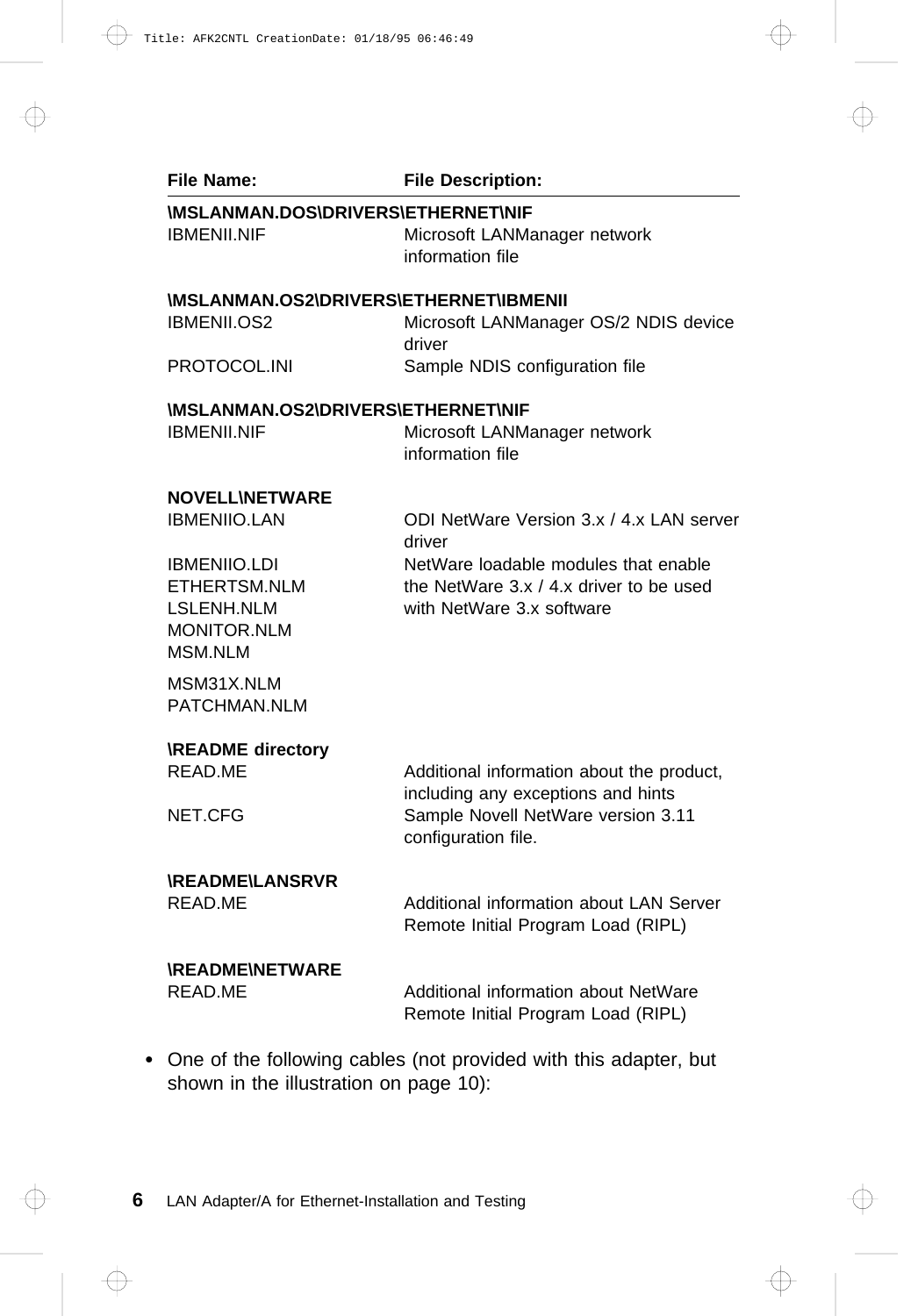- A Category 3, 4, or 5 cable with RJ-45 connectors, for use with the telephone twisted-pair (10BASE-T) media in your Ethernet network. The maximum length of twisted-pair cable between the concentrator and workstation is 100 m (328 ft).
- An RG-58 standard coaxial cable (IEEE Standard 802.3 10BASE2) with bayonet connectors (BNCs), if your Ethernet network uses thin coaxial media. The BNC T-type connector shipped with this kit is also required. The maximum length of thin coaxial cable between repeaters is 185 m (607 ft).
- A shielded twisted-pair (STP) drop cable with AUI connectors, if your Ethernet network uses external transceivers. A mini AUI-to-AUI adapter cable, P/N 59G9004, is also required. The maximum length of drop cable between transceivers is 50 m (164 ft).
- An IBM PS/2 computer equipped with Micro Channel architecture.
- The workstation's instruction manual.

**Note:** You also will need the backup copy of the reference diskette packaged with your PS/2 computer, if the PS/2 computer does not have its reference diskette information as a reference partition on its hard disk.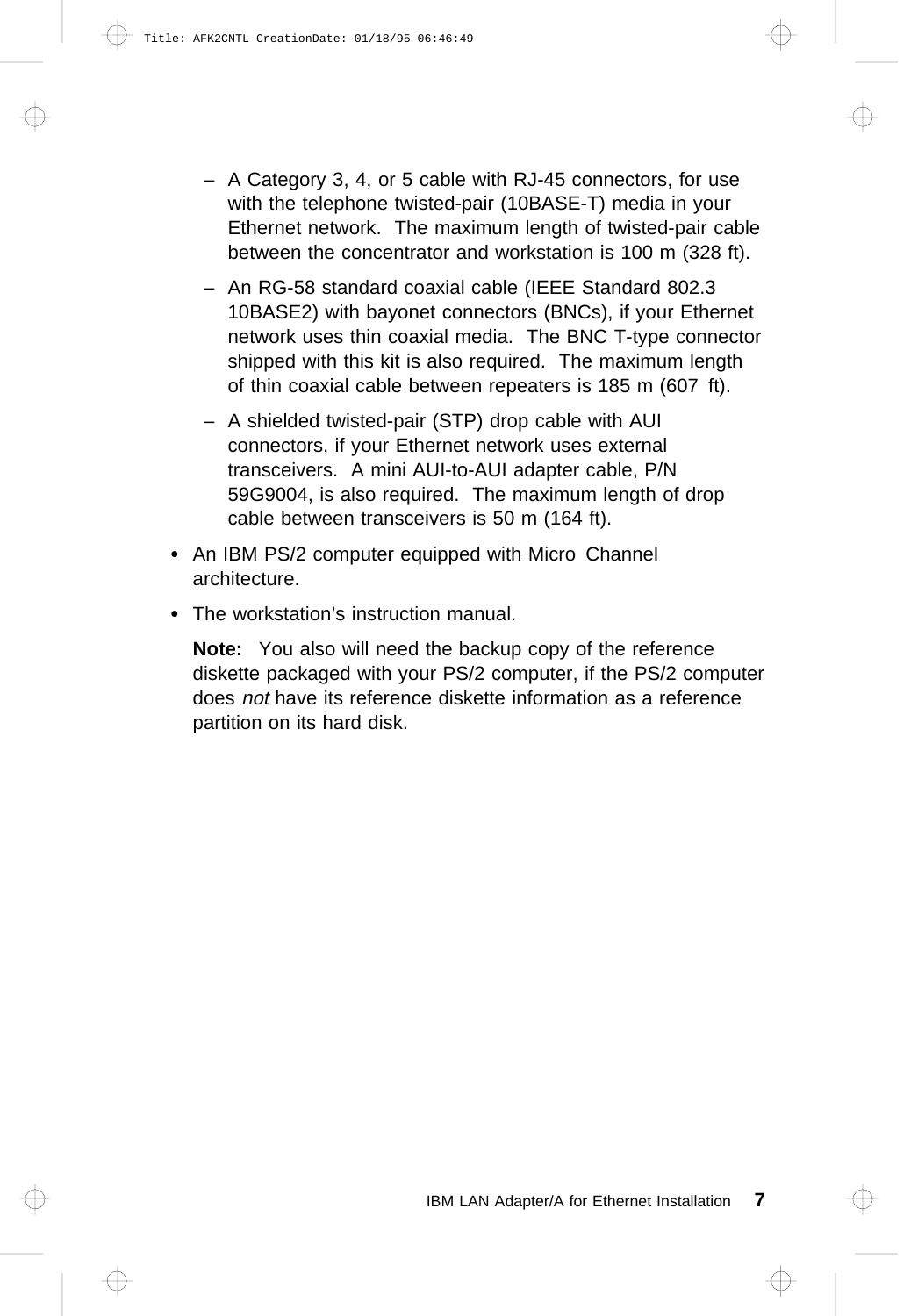## **Software Prerequisites**

The software needed for the LAN Adapter/A for Ethernet to operate in an Ethernet network differs according to the operating system environment you are using. The LAN Adapter/A for Ethernet operates in the following software environments.

- IBM DOS workstation environment
	- IBM DOS 3.3 or higher
	- IBM LAN Support Program Version 1.3 or higher
	- IBM DOS LAN Requester (shipped with LAN Server 3.0)
- IBM DOS server environment
	- IBM DOS 3.3 or higher
	- IBM LAN Support Program Version 1.3 or higher
	- IBM PC LAN Program (PCLP) Version 1.34
- OS/2 Version 2.0 or higher
- OS/2 LAN Server Version 2.0 or higher
- NetWare from IBM environment
	- NetWare from IBM Version 3.11, 3.12, 4.01, or 4.02 (for client environments)
	- NetWare from IBM Version 2.2, 3.11, 3.12, 4.01, or 4.02 (for server environments)
- Novell\*\* NetWare environment
	- Novell NetWare Version 3.11, 3.12, 4.01, or 4.02 (for client environments)
	- Novell NetWare Version 2.2, 3.11, 3.12, 4.01, or 4.02 (for server environments)
- Microsoft Windows 3.x

The adapter kit's Option Diskette provides device drivers required to support the environments listed above. See "Selecting and Installing the Correct Network Program Device Drivers for Your Environment" on page 20 for further details.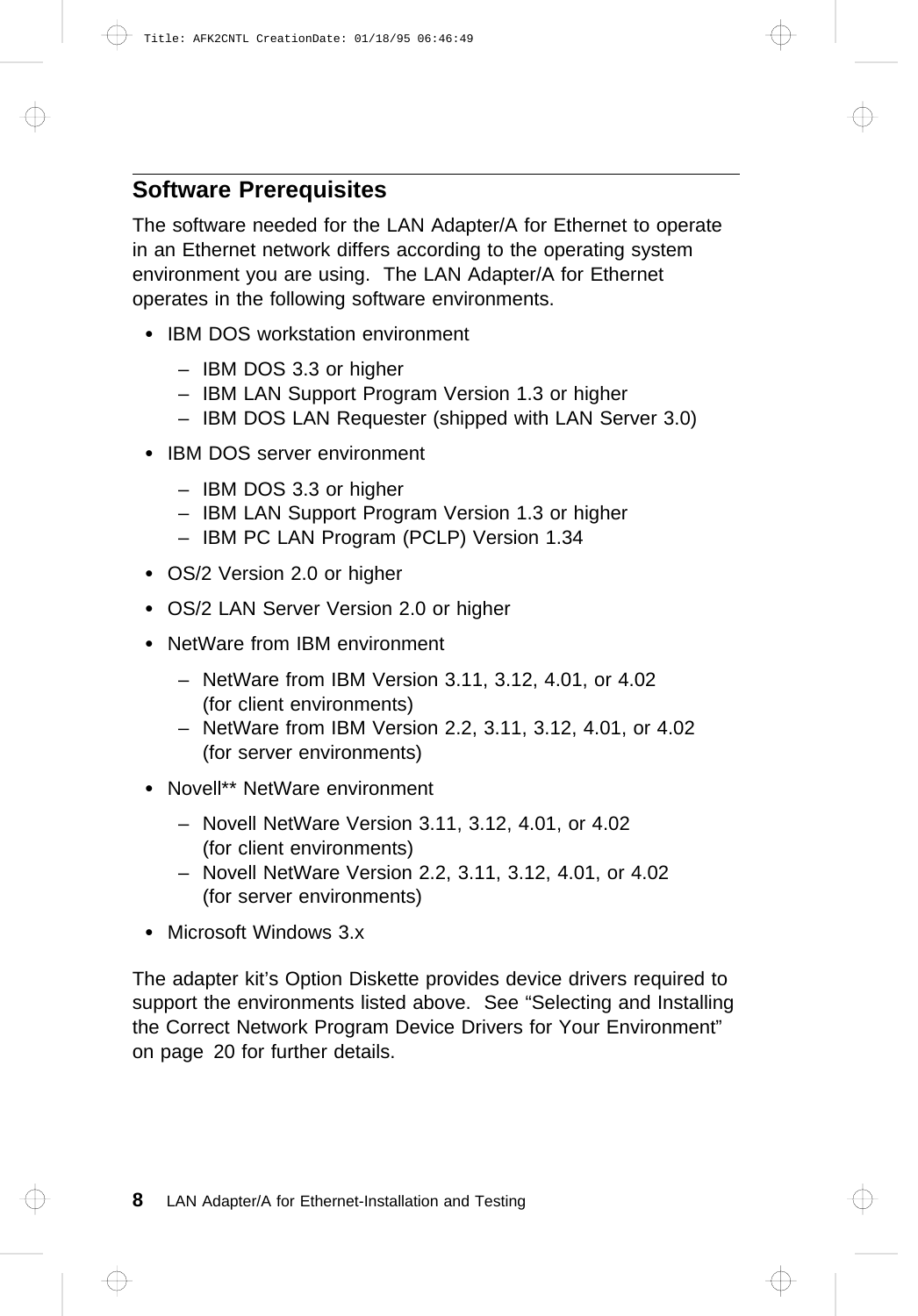# **Installation Tips and Help**

This section provides references to other sections of this book, phone numbers, and tips about the adapter.

- Read the READ.ME file on the LAN Adapter/A for Ethernet Option Diskette for any new information.
- You may want to download the latest version of the adapter installation software from the IBM Personal Computer Company Bulletin Board System (BBS). See Appendix B, "BBS (Bulletin Board System)" on page 113.
- If you have problems with your workstation or adapter or need assistance, contact your IBM representative or call the IBM PC hotline at 1-800-772-2227 (U.S.) or 1-800-465-7999 (Canada).

Return to page 3 to continue. Step 4 of the Installation Checklist is complete.

# **Updating the System Partition**

**Note:** Ensure that you have a backup copy of your workstation's reference diskette before updating the system partition. If you do not have a backup reference diskette, create one using your workstation's instructions.

To avoid errors during automatic configuration of your PS/2 computer, you must update the system partition. Updating the system partition copies files from the LAN Adapter/A for Ethernet Option Diskette onto either the system partition or the backup reference diskette for your PS/2 computer.

Follow the directions in "Copy an Option Diskette" in your workstation's manual to copy the files from the LAN adapter kit's Option Diskette to the system partition. Do not use the DOS COPY command to copy these files.

After you have copied the Option Diskette, you are ready to install the LAN Adapter/A for Ethernet. Return to page 3 to continue. Step 5 of the Installation Checklist is complete.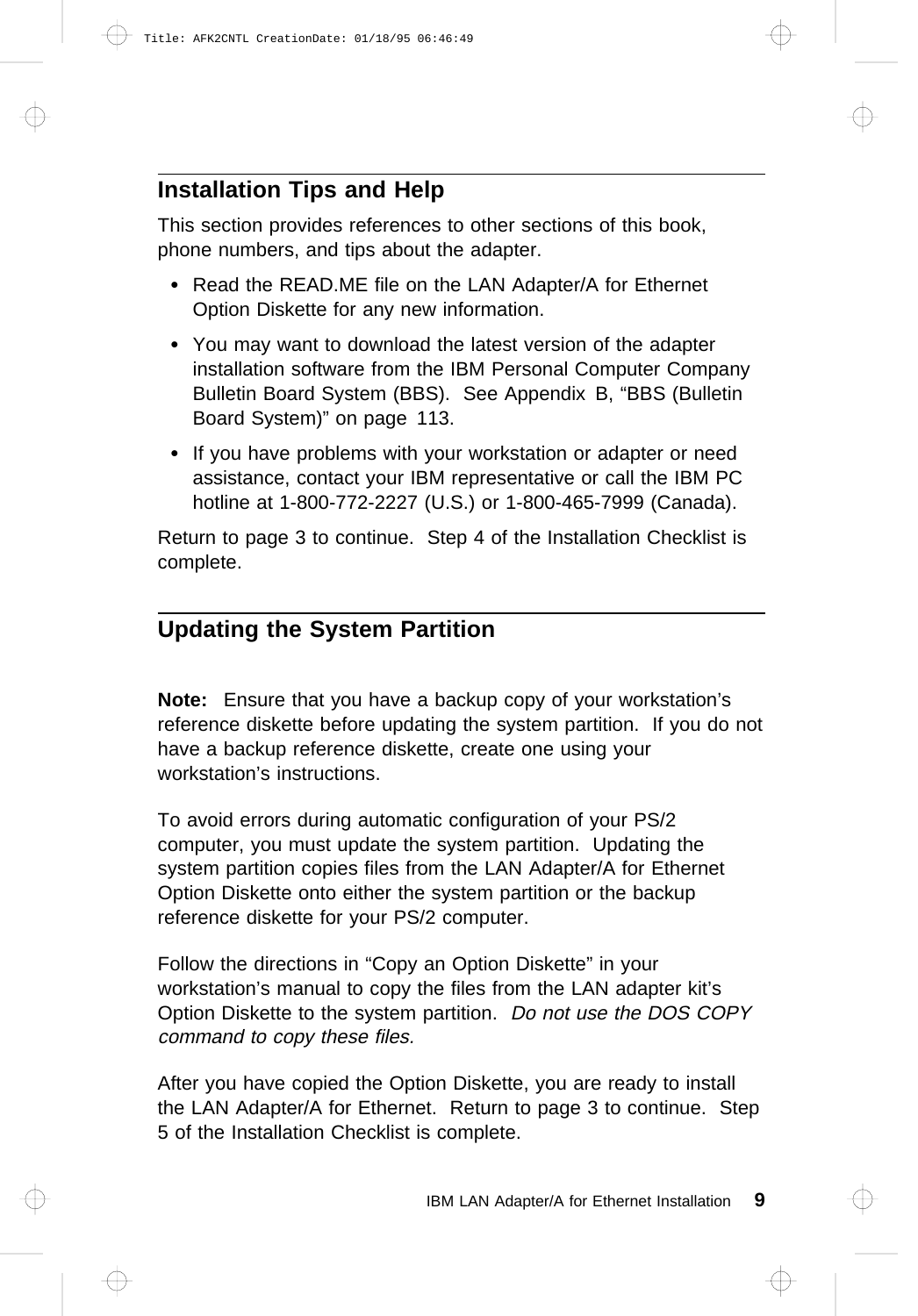# **Installing the Adapter and Connecting It to the Network**

- **1** Switch off (**O**) the workstation.
- **2** Remove the workstation's cover and install the adapter as instructed in your workstation's manual. You can install the adapter in any available 16- or 32-bit expansion slot.
- **3** Close the workstation's cover.
- **4** Record the slot number in which you installed the adapter, in the space provided in the chart on page 16.
- **5** Determine the type of cable to be connected to the adapter from the following illustration:



**Note:** Only one cable can be connected to the LAN Adapter/A for Ethernet at any time.

### **LAN Adapter/A for Ethernet to a 10BASE-T network**

You need a Category 3, 4, or 5 cable with RJ-45 connectors. Connect the modular plug at one end of the cable to the adapter, as shown in the following illustration.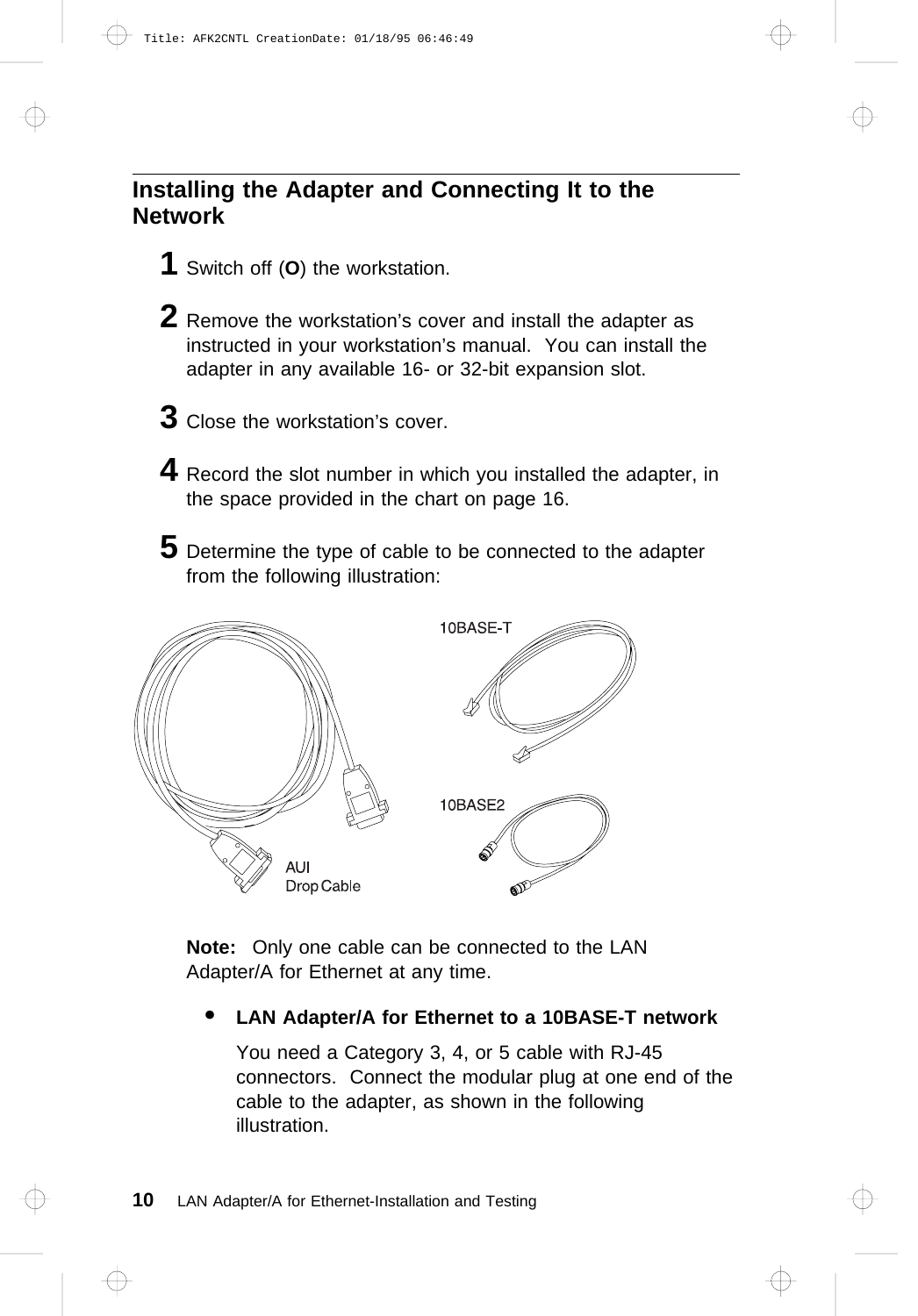

The maximum length of twisted-pair cable between the concentrator and workstation is 100 m (328 ft).

Connect the other end of the cable to the network. (The network connection usually is a hub or repeater device.) Return to page 3 to continue. Step 6 of the Installation Checklist is complete.

#### **LAN Adapter/A for Ethernet to a 10BASE2 network**

You need an RG-58 standard coaxial cable with BNC connectors. Connect the BNC T-type connector (shipped with the adapter) to the adapter, as shown in the following illustration.

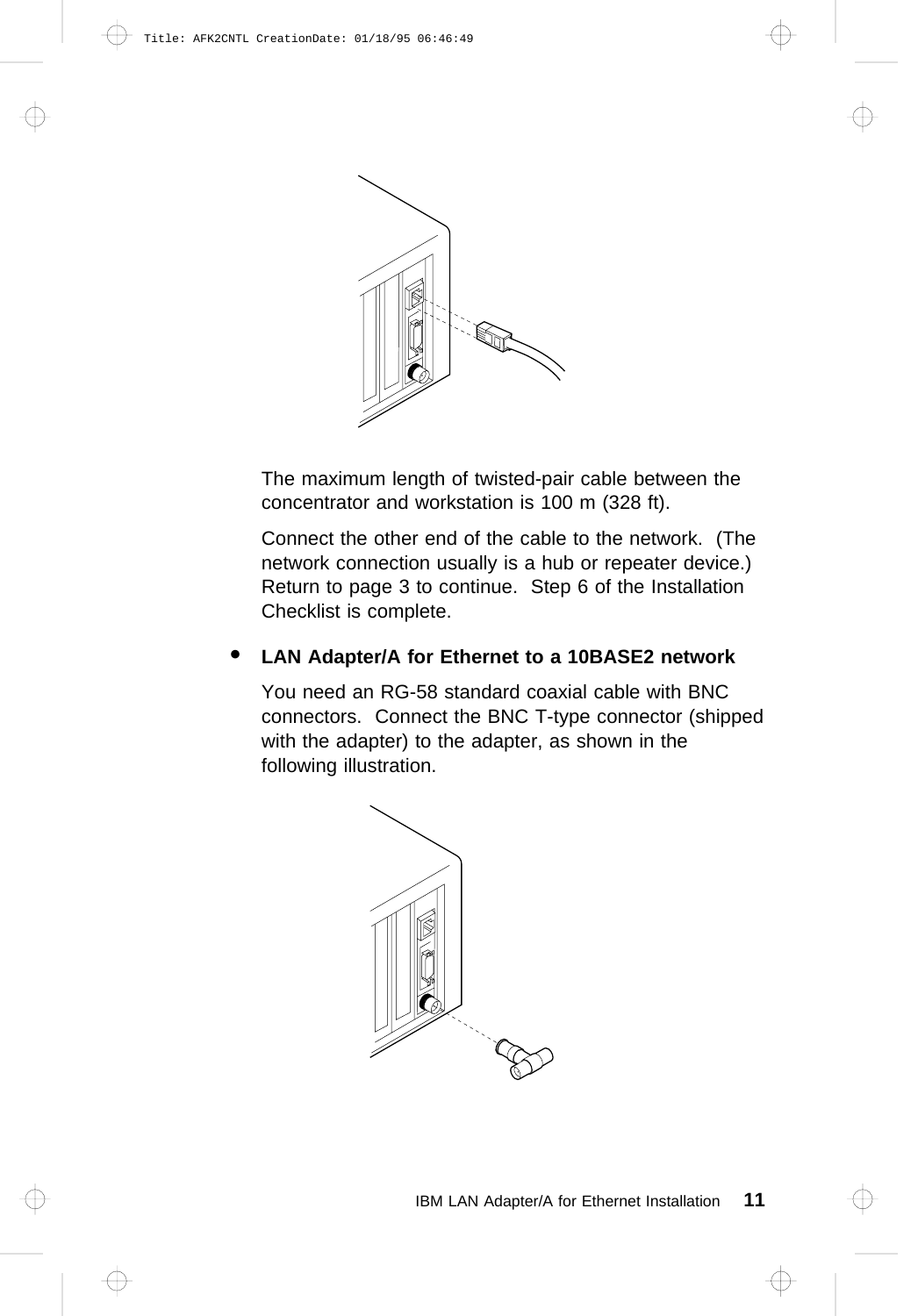The maximum length of thin coaxial cable between repeaters is 185 m (607 ft).

**Note:** There may be a clearance problem on some PCs when installing the T-connector and attaching the connector to a 10BASE2 network. If there is insufficient clearance, rotate the T-connector to allow more clearance.

If the workstation you are installing is not the last device in the Ethernet network, attach cables from the Ethernet network to both ends of the T-connector, as shown in the following illustration.



If the workstation you are installing is the last device in the Ethernet network, attach the cable from the Ethernet network to one end of the T-connector and a 50-ohm (50-Ω) terminator to the other end of the T-connector, as shown in the following illustration.



Return to page 3 to continue. Step 6 of the Installation Checklist is complete.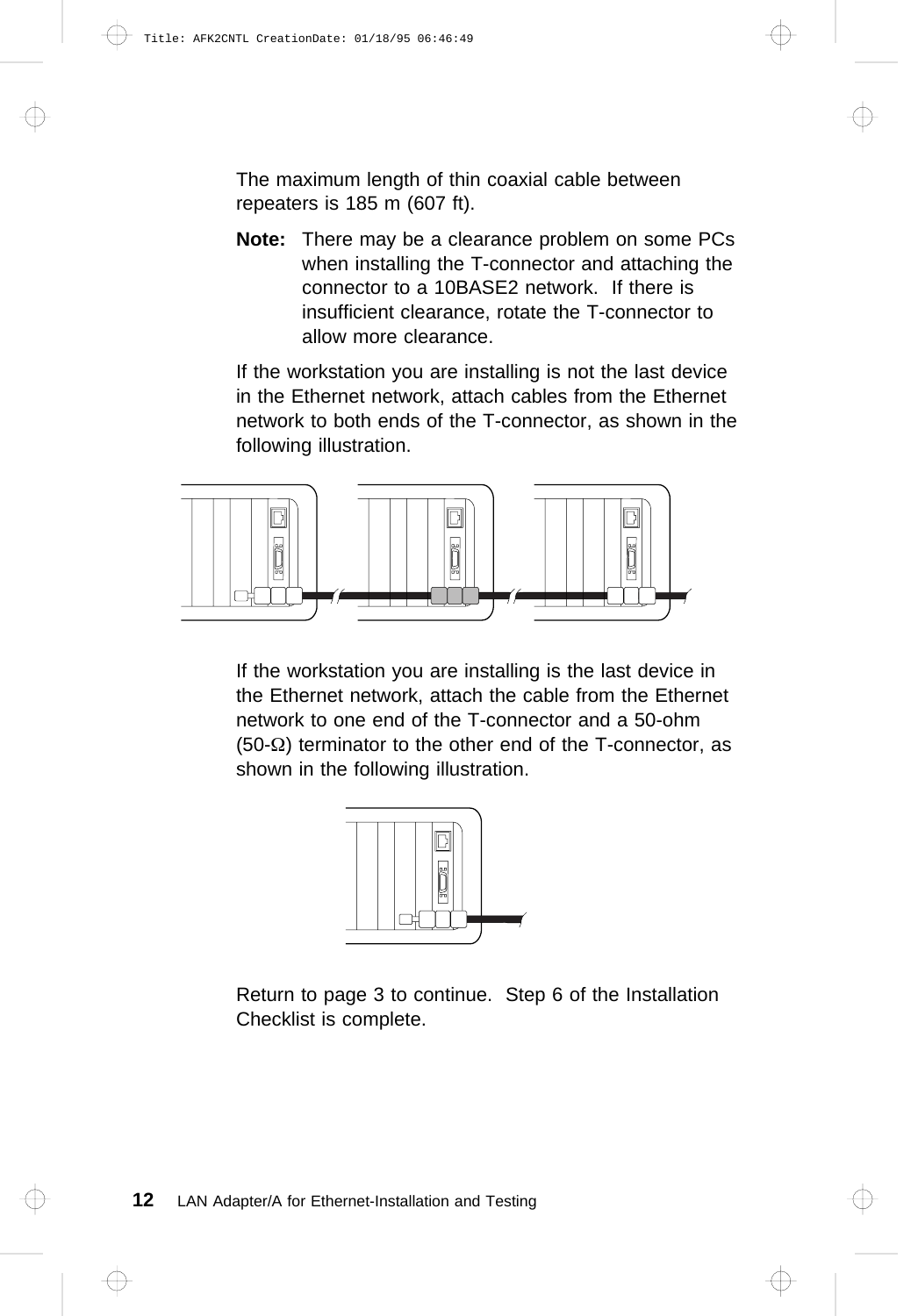### **LAN Adapter/A for Ethernet to a network using drop cable**

Connect the smaller end of the mini AUI-to-AUI cable (P/N 59G9004) to the adapter, as shown in the following illustration.



**Note:** The mini AUI-to-AUI adapter cable is not included in the LAN adapter kit and must be obtained separately. Contact your IBM representative for assistance in obtaining these cables.

Connect the larger end of the mini AUI-to-AUI adapter cable to the AUI drop cable connected to the network. The maximum length of drop cable between transceivers is 50 m (164 ft). Return to page 3 to continue. Step 6 of the Installation Checklist is complete.

# **Configuring the Adapter**

Configuring the adapter updates your workstation's reference information. You must access your workstation's reference information to perform the update. Refer to your workstation's manuals for information about accessing the workstation's reference information. This procedure presumes that you have accessed the reference information correctly.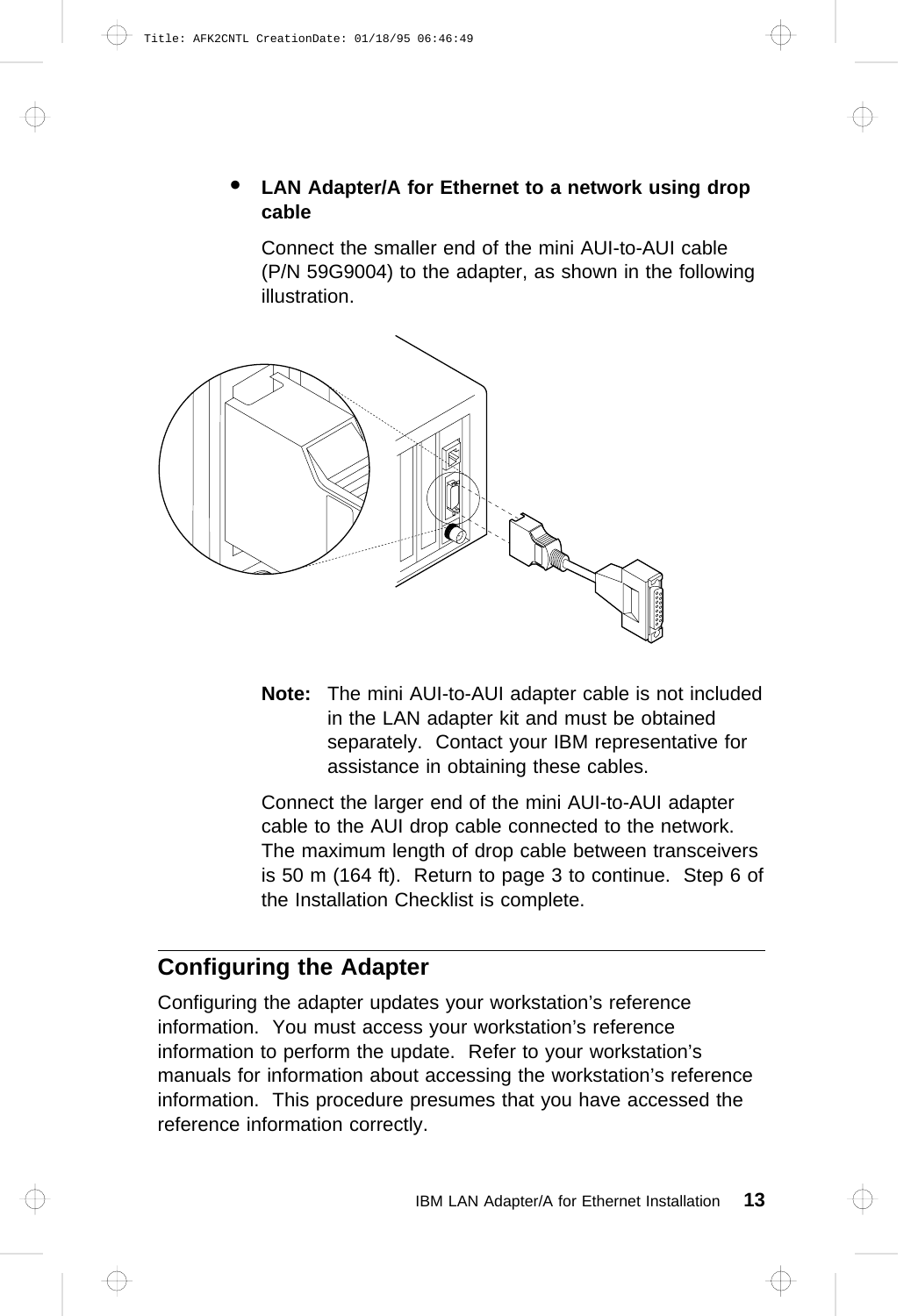**1** Switch on (**|**) the workstation.

After the power-on sequence has finished processing, the IBM copyright panel is shown on the workstation's display. An adapter configuration error (00165) is then indicated, which is normal when installing a new adapter.

**2** Type **Y (Yes)** in response to the panel that asks if you want to automatically configure the system.

A series of *automatic configuration running* messages are displayed during automatic configuration. When automatic configuration has been completed, the workstation displays an automatic configuration complete message.

- **3** Press **Enter** to activate the configuration and restart your workstation operating system.
- **4** Access your workstation's reference information again.

Before accessing the system programs, the LAN Adapter/A for Ethernet performs a power-on self-test (POST).

**If there are no problems with the adapter**, the following test results message is shown briefly.

```
IBM LAN Adapter/A for Ethernet POST/RPL v2.20<br>(c) IBM, NSC, 1994. All rights reserved.<br>Testing adapter in slot <u>x</u>... OK
```
In the message,  $x$  indicates the number of the slot in which the adapter is installed. The message is shown on the panel for several seconds and then the workstation continues with the power-on sequence.

**Note:** Additional messages may be displayed with the *testing* adapter message.

The IBM copyright panel is again shown on the workstation's display. Press **Enter** to return to the Main Menu Return to page 3 to continue. Step 7 of the Installation Checklist is complete.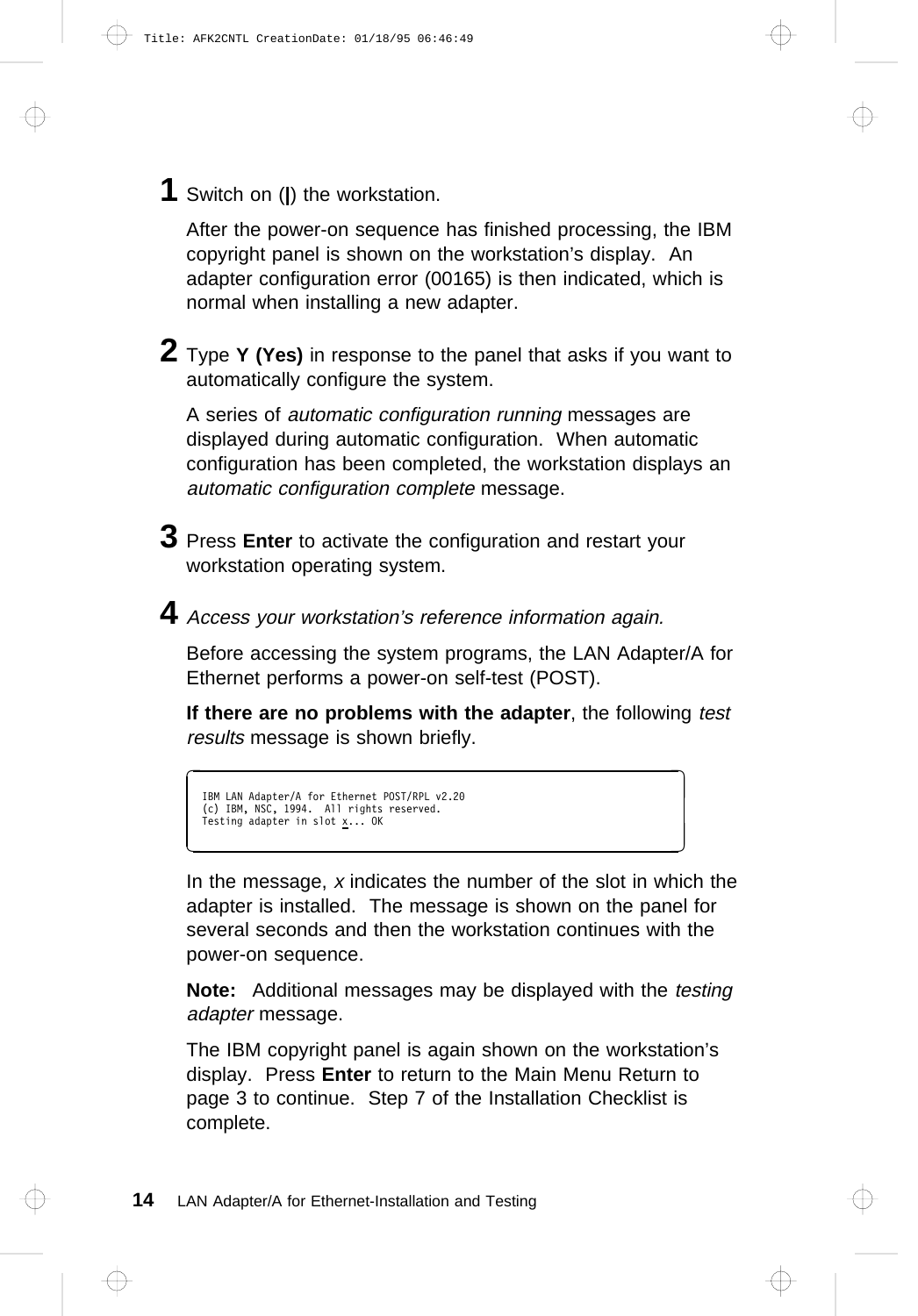**If there is a hardware problem**, the following POST error message is shown briefly to indicate that an error was detected on the adapter.

IBM LAN Adapter/A for Ethernet POST/RPL v2.20<br>(c) IBM, NSC, 1994. All rights reserved.<br>Testing adapter in slot <u>x</u> ... \*\*\*PR<u>yyy (text)</u>

The POST error message is followed immediately by the IBM copyright panel. Press **Enter** and another error message panel for POST, error message 25510 or 26500 is shown, depending on the PS/2 model number. See "Normal POST Message" on page 83 for further details on hardware error codes and corrective actions.

- **a** Check to ensure that the steps in "Installing the Adapter and Connecting It to the Network" on page 10 were performed correctly.
- **b** Reboot the computer and then return to Step 2 on page 14 of this procedure and retry configuring the adapter.

If the corrective actions and reconfiguration fail, the IBM copyright panel is again shown on the workstation's display. Press **Enter**. A panel for POST error message 25510 or 26500 is then displayed. Press **Enter** to return to the Main Menu and go to "Testing the LAN Adapter/A for Ethernet" on page 79.

## **Changing the Adapter's Configuration**

This procedure assumes that you have already accessed your workstation's configuration and have the Main Menu displayed.

**1** Select **Set Configuration** on the Main Menu, by using the arrow keys and pressing **Enter**.

A files being loaded message is displayed until all processing has been completed, followed by the Set Configuration menu.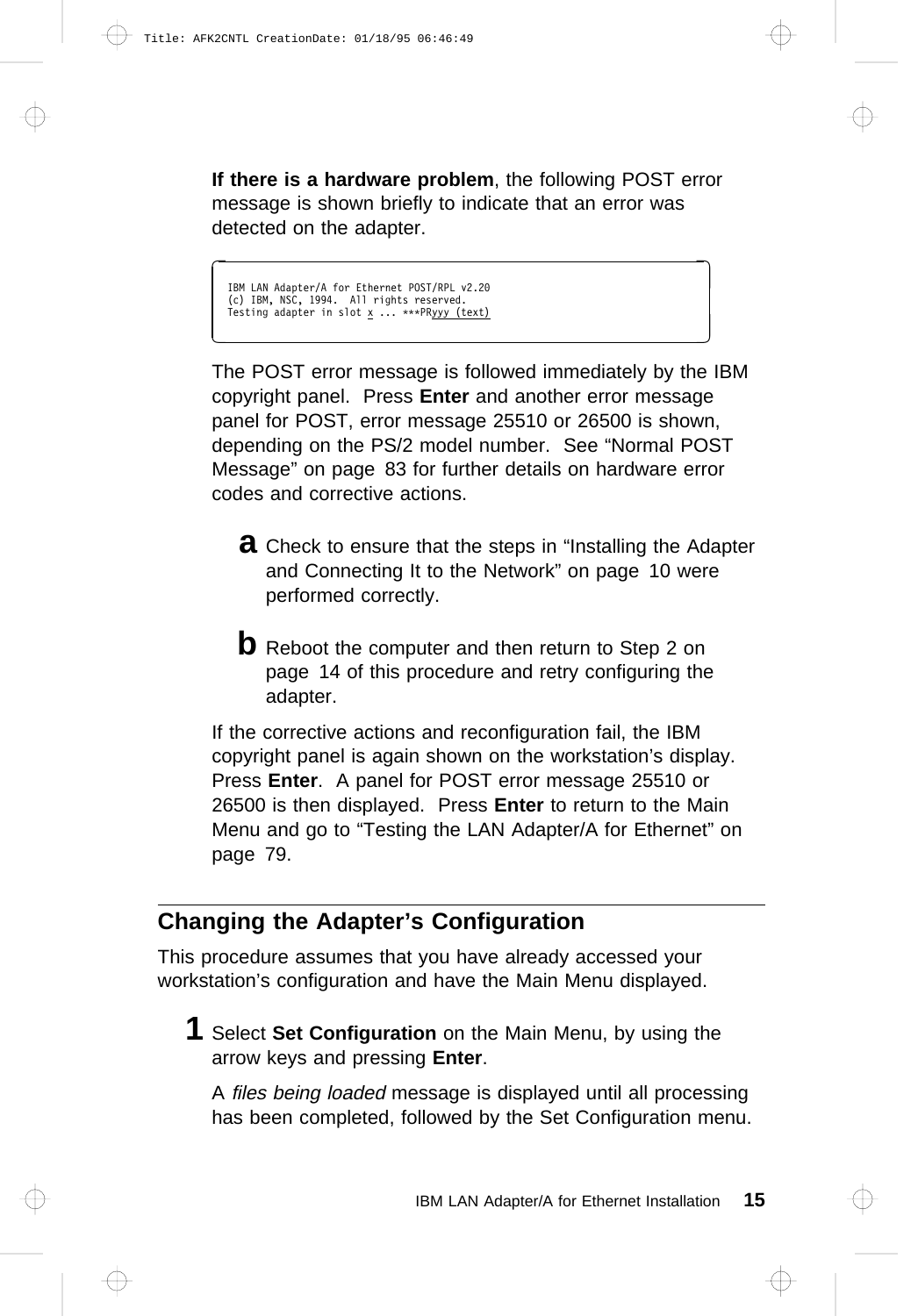**2** Select **Change Configuration** and press **Enter**.

The Change Configuration menu is displayed.

- **3** Select the LAN Adapter/A for Ethernet parameter you want to change.
- **4** Change the parameter by pressing **F5** or **F6** to change the value of the parameter. Figure 1 on page 18 describes each parameter.
- **5** Press **Enter** to move to the next parameter.

**Note:** If your workstation has two adapters using the same configuration parameter, a " \* Conflicts" message is shown in the upper right corner of the panel. Select unique configuration parameters for each adapter.

**6** Copy the adapters parameters to the following chart when you have completed changing the adapter's configuration parameters.

| LAN Adapter/A for Ethernet Parameter Record |                    |  |
|---------------------------------------------|--------------------|--|
|                                             | <b>Slot Number</b> |  |
| Parameters:                                 |                    |  |
| Base I/O Address                            |                    |  |
| Interrupt Request Level                     |                    |  |
| <b>BIOS-ROM/RAM Location</b>                |                    |  |
| Network Media Connection                    |                    |  |

**7** Press **F10** to save the configuration.

During processing, a saving configuration message is displayed until all processing has completed.

**16** LAN Adapter/A for Ethernet-Installation and Testing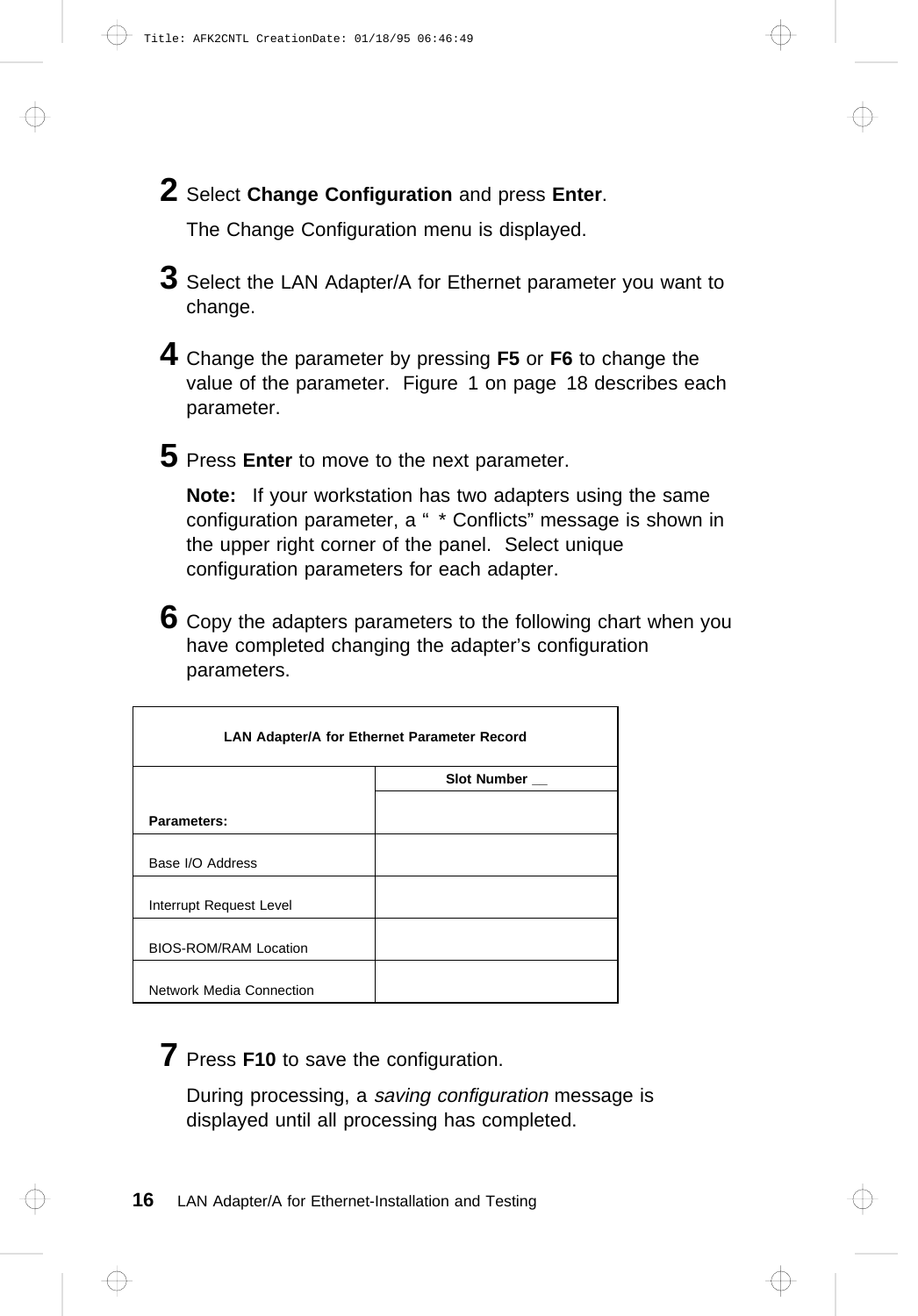**8** Press **Enter** to continue and **F3** to exit Change Configuration.

# **9** Press **F3** to exit **Set Configuration**.

After processing has been completed, a change confirmation message is displayed.

- **10** Restart your workstation and its operating system.
- 11 You have configured your adapter.

If you want to test the adapter, go to "Testing the LAN Adapter/A for Ethernet" on page 79.

**12** You have completed this procedure. Return to page 3 to continue. Step 8 of the Installation Checklist is complete.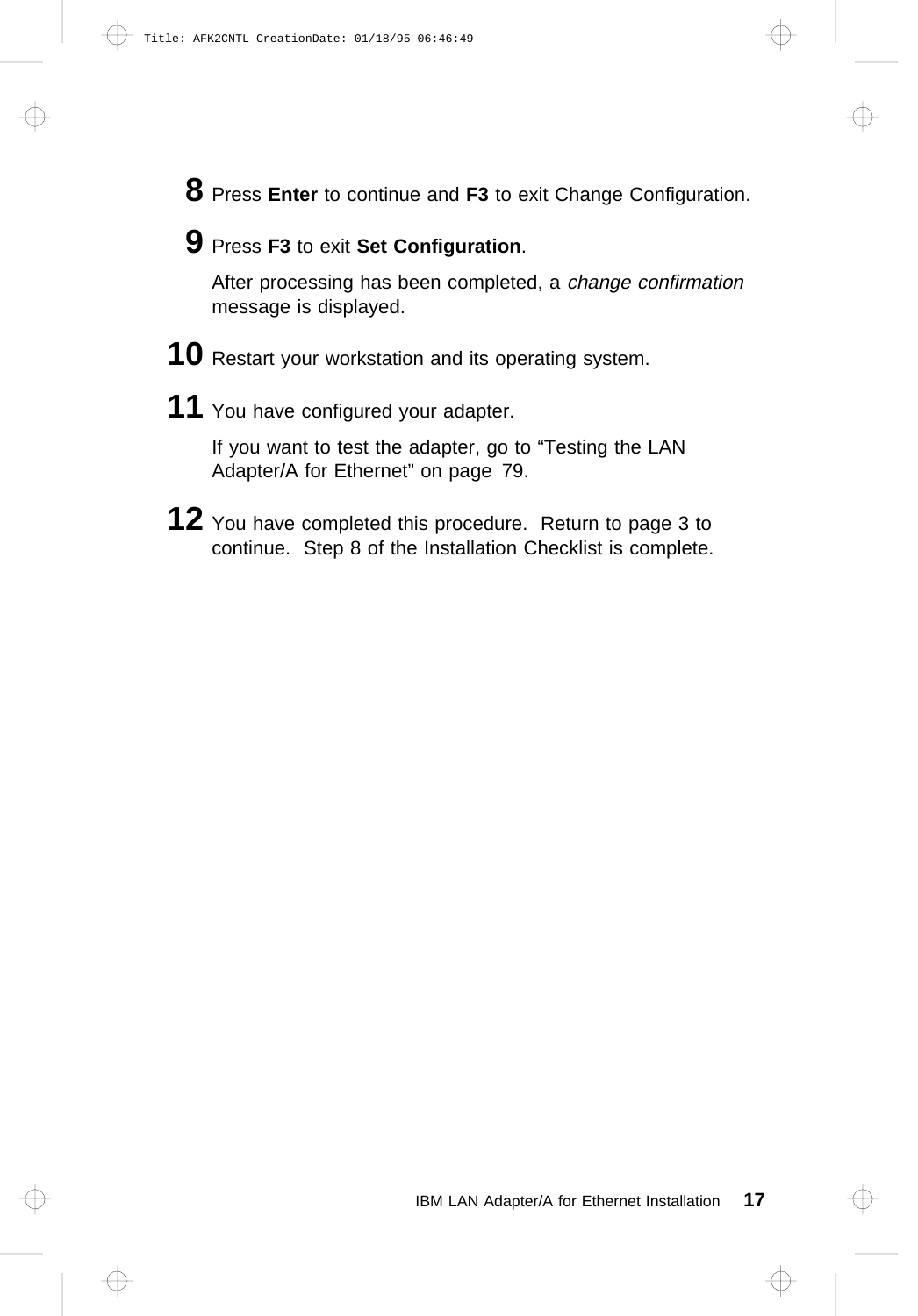#### Figure 1 (Page 1 of 2). Configuration Parameters

#### **Adapter Base I/O Address**

**Description:** This is the address used by the workstation to identify and communicate with each individual adapter.

**Available Options:** 1000, 2000, 3000, 4000, 5000, 6000, 7000

#### **Default:** 1000

#### **Adapter Interrupt Request Level**

**Description:** This parameter establishes the priority by which the adapter can interrupt the workstation. The lowest value is given the highest priority.

**Available Options:** 5, 10, 11, 15

**Default:** 5

#### **Network Media Connection**

**Description:** This parameter allows you to select the media type that is used to attach the Ethernet adapter to the network.

#### **Available Options:**

- Unshielded, twisted-pair (UTP) for 10BASE-T
- Thin coaxial Ethernet for 10BASE2
- Shielded, twisted-pair (AUI)

**Default:** UTP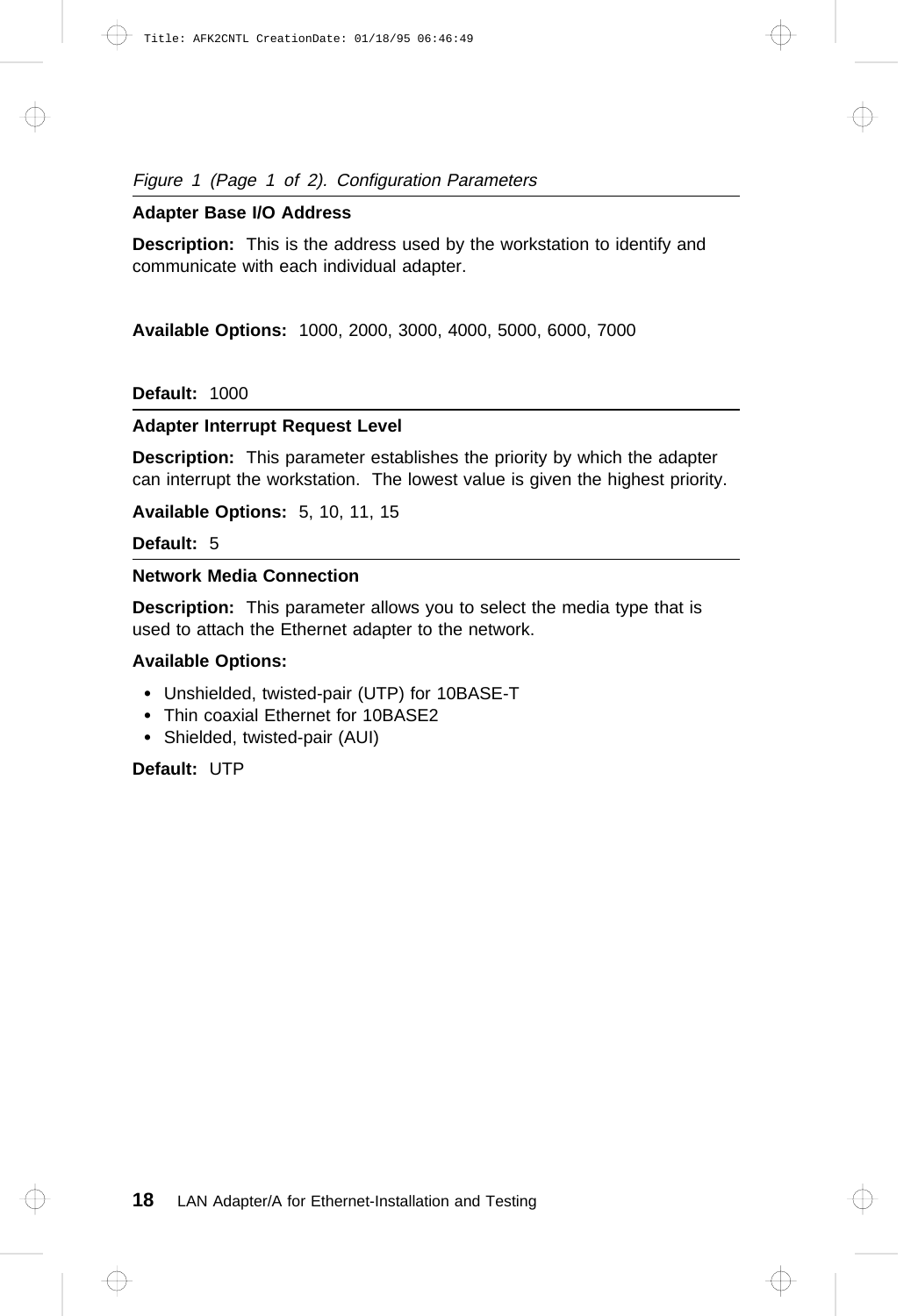#### Figure 1 (Page 2 of 2). Configuration Parameters

#### **Adapter BIOS-ROM/RAM Location**

**Description:** The adapter requires a memory location to be allocated for its BIOS-ROM and shared RAM. This parameter selects those memory locations.

Some of the addresses listed below under **Available Options** are 32-KB size and some are 16-KB size. If possible, a 32-KB memory size address should be selected to allow better throughput.

#### **Available Options:**

- 16-KB memory size addresses C4000-C7FFF, C8000-CBFFF, D0000-D3FFF, D4000-D7FFF, D8000-DBFFF
- 32-KB memory size addresses C8000-CFFFF, D00000-D7FFF, D8000-DFFFF.

#### **Default:**

32-KB memory size addresses C8000-CFFFF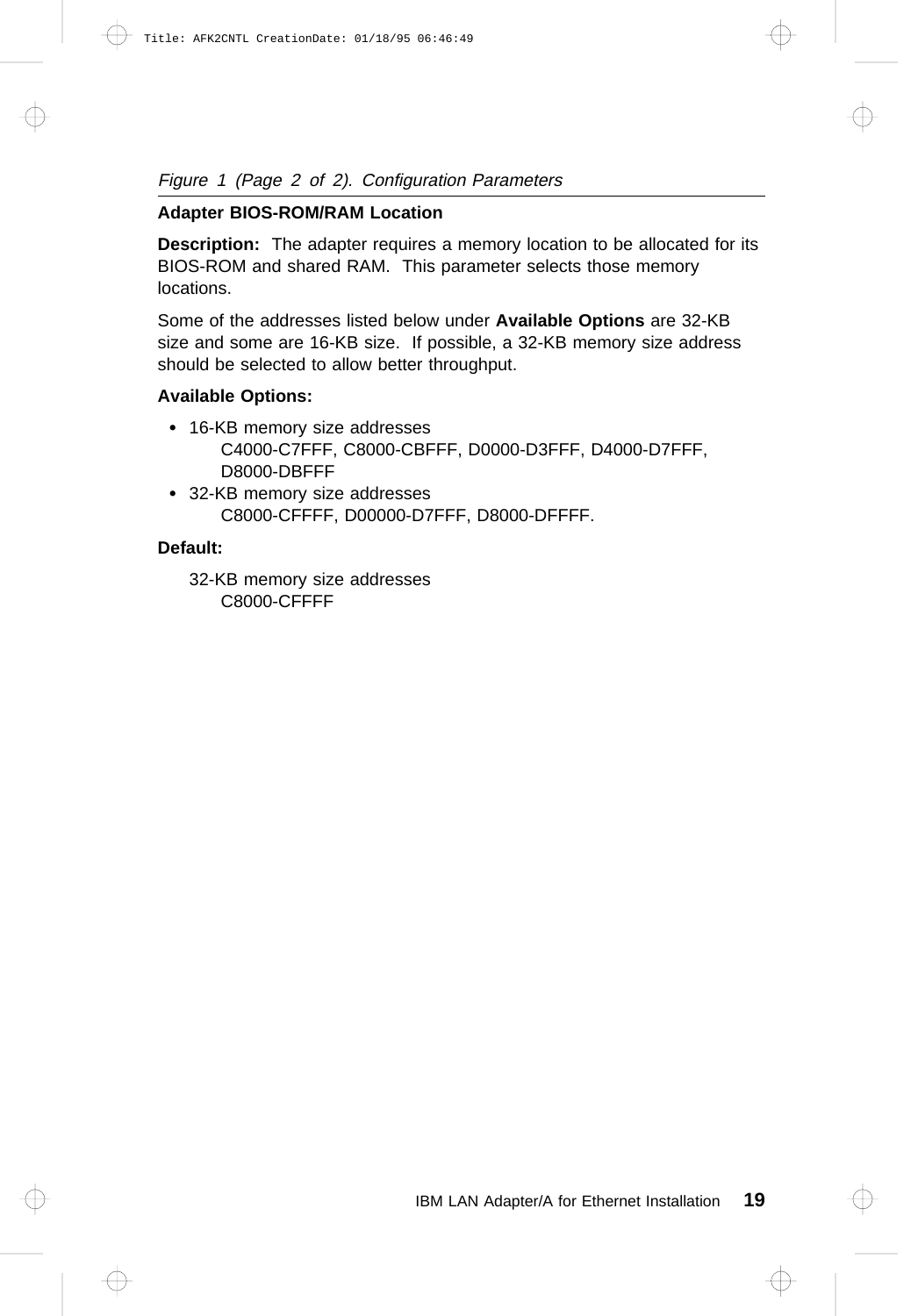# **Selecting and Installing the Correct Network Program Device Drivers for Your Environment**

The network operating system software *must* be installed before you install the device driver. The Option Diskette contains the device drivers needed for the LAN Adapter/A for Ethernet to support network programs.

Find the network operating system environment running on your workstation in Figure 2 and then go to the indicated section for instructions about installing the device driver.

| If your operating system<br>environment is:                                               | Refer to:                                                                  |
|-------------------------------------------------------------------------------------------|----------------------------------------------------------------------------|
| IBM NetWare Version 2.2 Server or                                                         | "Installing the NetWare 2.2 Server                                         |
| Novell NetWare Version 2.2 Server                                                         | Drivers" on page 22                                                        |
| <b>IBM NetWare Version 3.11 or Novell</b><br>NetWare Version 3.11 DOS Client              | "Installing the DOS NetWare<br>Version 3.11 Client Drivers" on<br>page 29  |
| <b>IBM NetWare Version 3.11 or Novell</b><br>NetWare Version 3.11 OS/2 Client             | "Installing the OS/2 NetWare<br>Version 3.11 Client Drivers" on<br>page 32 |
| <b>IBM NetWare Version 3.11 or Novell</b>                                                 | "Installing the NetWare 3.11 Server                                        |
| NetWare Version 3.11 Server                                                               | Drivers" on page 36                                                        |
| <b>IBM NetWare Version 3.12 or Novell</b>                                                 | "Installing the NetWare 3.12 Server                                        |
| NetWare Version 3.12 Server                                                               | Drivers" on page 42                                                        |
| IBM NetWare Version 3.12 or 4.0x                                                          | "Installing the DOS/Windows                                                |
| or Novell NetWare Version 3.12 or                                                         | NetWare 3.12 or 4.0x Client                                                |
| 4.0x DOS/Windows Client                                                                   | Drivers" on page 47                                                        |
| IBM NetWare Version 3.12 or 4.0x<br>or Novell NetWare Version 3.12 or<br>4.0x OS/2 Client | "Installing the OS/2 NetWare 3.12<br>or 4.0x Client Drivers" on page 49    |
| <b>IBM NetWare Version 4.0x or Novell</b>                                                 | "Installing the NetWare 4.0x Server                                        |
| NetWare Version 4.0x Server                                                               | Drivers" on page 54                                                        |
| Novell NetWare for OS/2                                                                   | "Installing the NetWare for OS/2<br>Server Drivers" on page 58             |

Figure 2 (Page 1 of 2). Device Driver Selection Table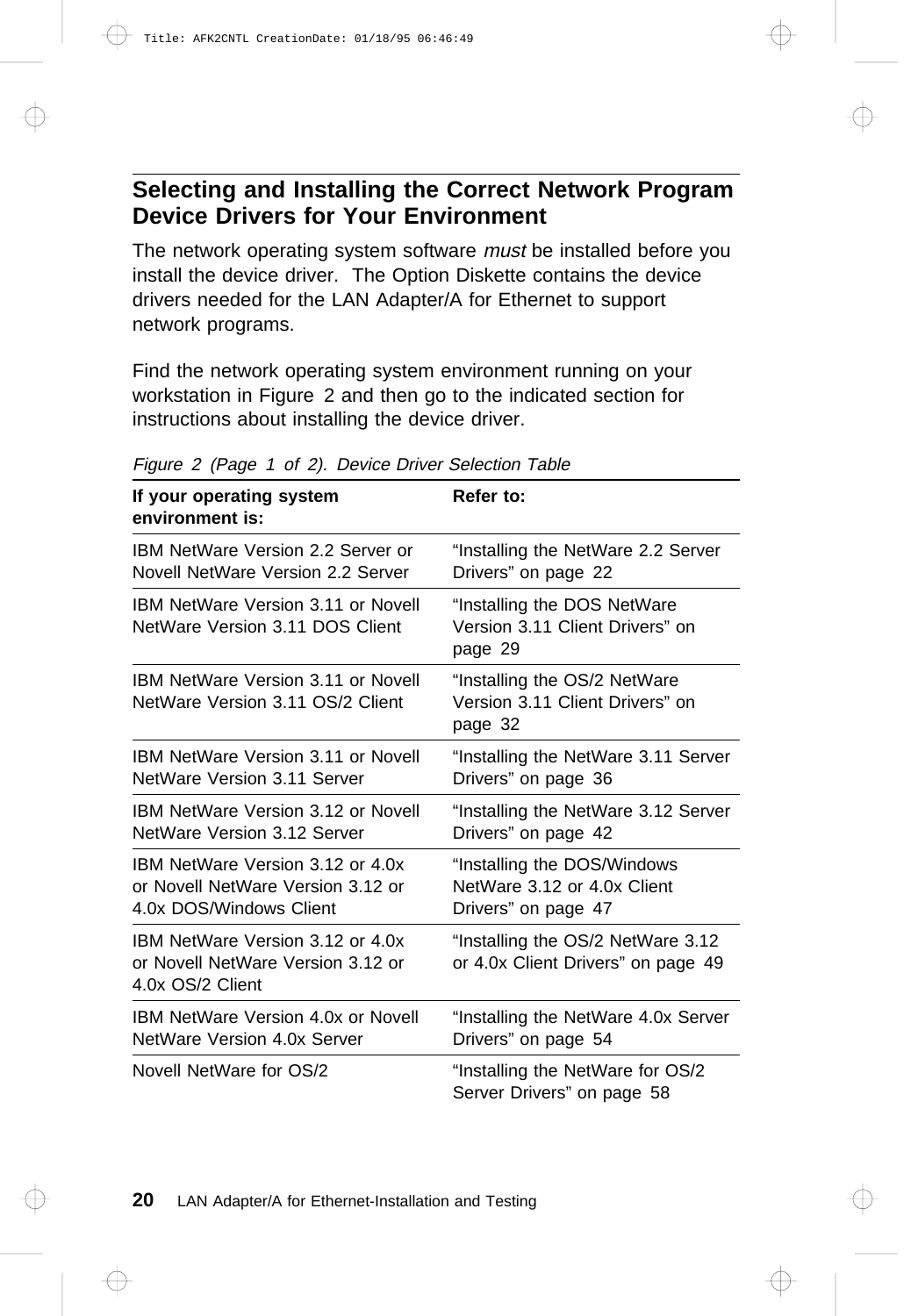$\bigoplus$ 

 $\overline{\phantom{a}}$ 

 $\bigoplus$ 

| If your operating system<br>environment is: | Refer to:                                                     |
|---------------------------------------------|---------------------------------------------------------------|
| Windows for Workgroups                      | "Installing the Windows for<br>Workgroups Drivers" on page 63 |
| <b>IBM DOS/Windows workstation or</b>       | "Installing the DOS NDIS Drivers"                             |
| DOS server                                  | on page 68                                                    |
| IBM OS/2 Extended Edition, LAN              | "Installing the OS/2 NDIS Drivers"                            |
| Server, or Extended Services*               | on page 73                                                    |

Figure 2 (Page 2 of 2). Device Driver Selection Table

 $\bigoplus$ 

 $\Leftrightarrow$ 

 $\begin{array}{c|c} \hline \end{array}$ 

 $\phi$ 

 $\oplus$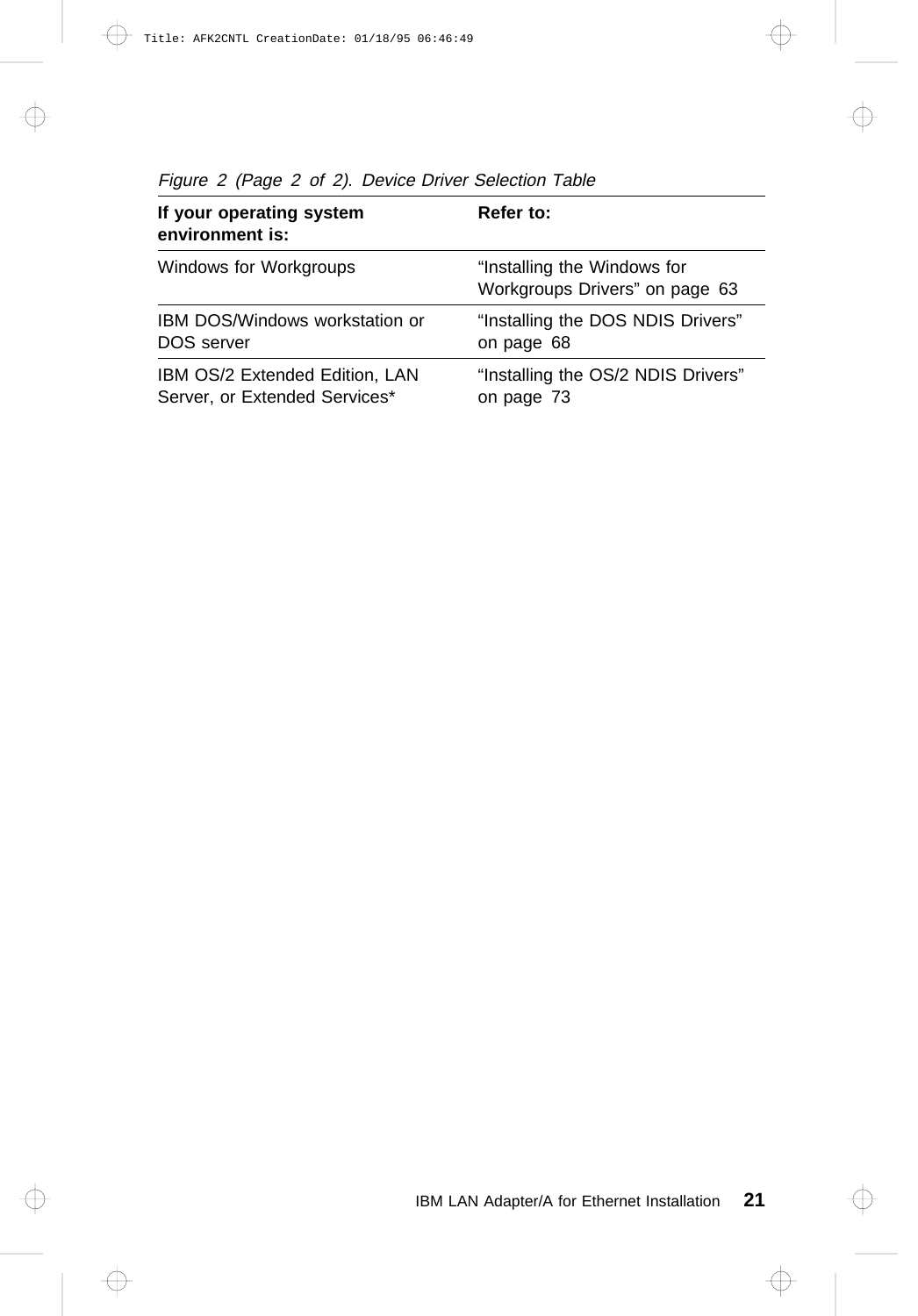# **Installing the NetWare 2.2 Server Drivers**

**Note:** Before beginning this procedure, read the information in the Novell NetWare Version 2.2 Installing and Maintaining the Network manual regarding the preparation of your workstation and network. Do not install the software first. Ensure that you are using your working copies of the NetWare V2.2 software diskettes.

Before you begin the server installation process:

- **1** Copy the following files from the LAN Adapter/A for Ethernet Option Diskette to your working copy of the NetWare V2.2 SYSTEM-1 diskette:
	- IBMENI2.LAN
	- A8022.LAN
- **2** Copy the following files from the LAN Adapter/A for Ethernet Option Diskette to your working copy of the NetWare v2.2 LAN\_DRV\_001 diskette:
	- IBMENI2A OBJ
	- IBMENI2B.OBJ
	- IBMENI2C.OBJ
	- IBMENI2D.OBJ
	- A8022.OBJ
	- B8022.OBJ
	- C8022.OBJ
	- $\bullet$  D8022 OBJ
- **3** Identify whether you are installing the drivers in a new server or an existing server.

To install the NetWare V2.2 Server Drivers in a new server, continue with "Installing the NetWare Version 2.2 Drivers in a New Server" on page 23.

To install the NetWare V2.2 Server Drivers in an existing server, go to "Installing the NetWare Version 2.2 Drivers in an Existing Server" on page 25.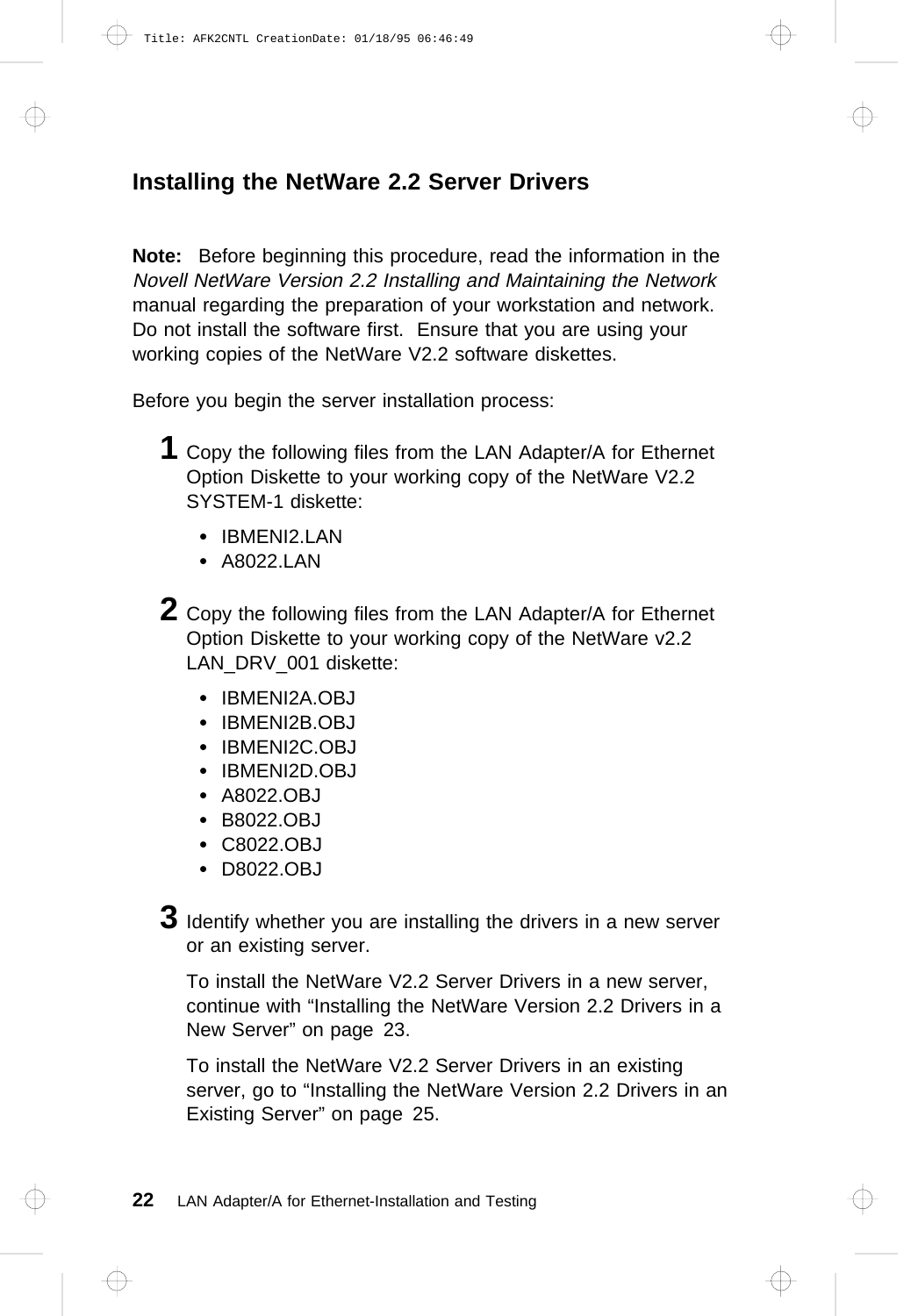**4** You have completed this procedure.

### **Installing the NetWare Version 2.2 Drivers in a New Server**

To install the NetWare Version 2.2 drivers in a new server:

**1** Follow the procedure defined in the Novell NetWare Version 2.2 Installing and Maintaining the Network manual, starting with the section titled File Server Installation.

**2** Review your choices concerning:

- Operating system (OS) mode
- Number of buffers
- Whether the workstation will be a print server
- Whether to include core printing services

This information is in the "Operating System Generation" panel.

**Note:** The defaults are acceptable in most cases.

- **3** Select the first network adapter driver field.
- **4** Select the entry entitled "IBM LAN Adapter/A for Ethernet PS2 32 w/AT 2 v1.00EC (940705)."
- **5** Select the network adapter driver Configuration option.
- **6** Select "0: POS Automatic Configuration Card #1". Follow the instructions in the manual if your are installing more than one adapter.

**Note:** The number of physical adapters depends on whether you use the virtual 802.2 driver. See "Virtual 802.2 Driver Restrictions" on page 27 for the restrictions.

**7** Enter an 8-digit, hexadecimal number for the network address.

**Note:** The network address for each adapter must be unique.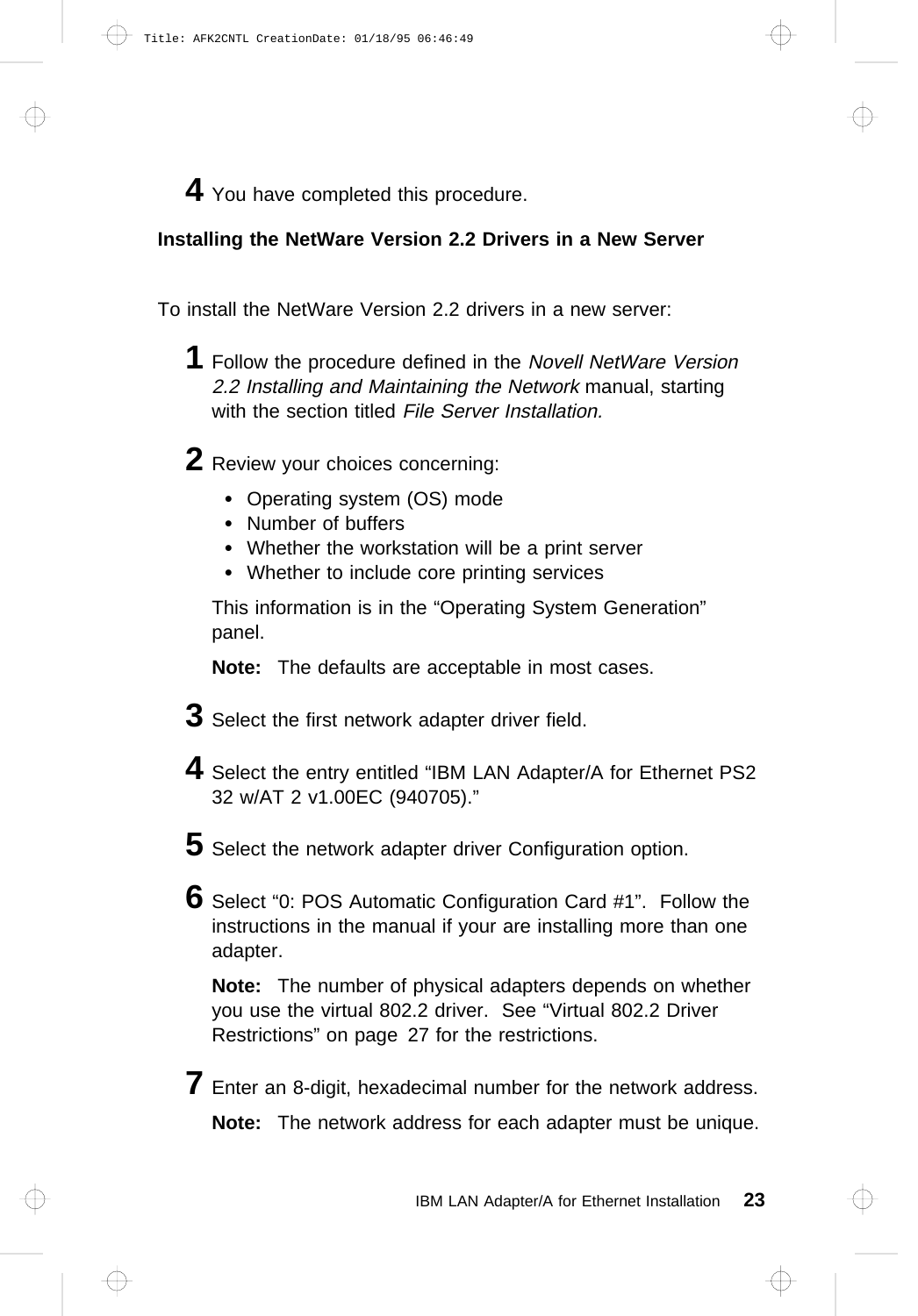- **8** Select the next network board driver field.
- **9** Select "802.2 Virtual LAN Board w/AT 2 v1.05 (930414)."
- **10** Select the network adapter driver Configuration option.

Only one option is presented: "0: no IRQ, no I/O Base, no DMA or RAM."

- **11** Press **Enter.**
- **12** Enter an 8-digit, hexadecimal number for the network address.

**Note:** The network address for each adapter must be unique.

- **13** Continue with the rest of the NetWare installation process as described in Novell NetWare Version 2.2 Installing and Maintaining the Network manual. Start with the section titled "Disk Driver Configuration."
- **14** Insert the LAN Adapter/A for Ethernet Option Diskette in the workstation's diskette drive when you are prompted to insert the LAN\_DRV\_544 diskette.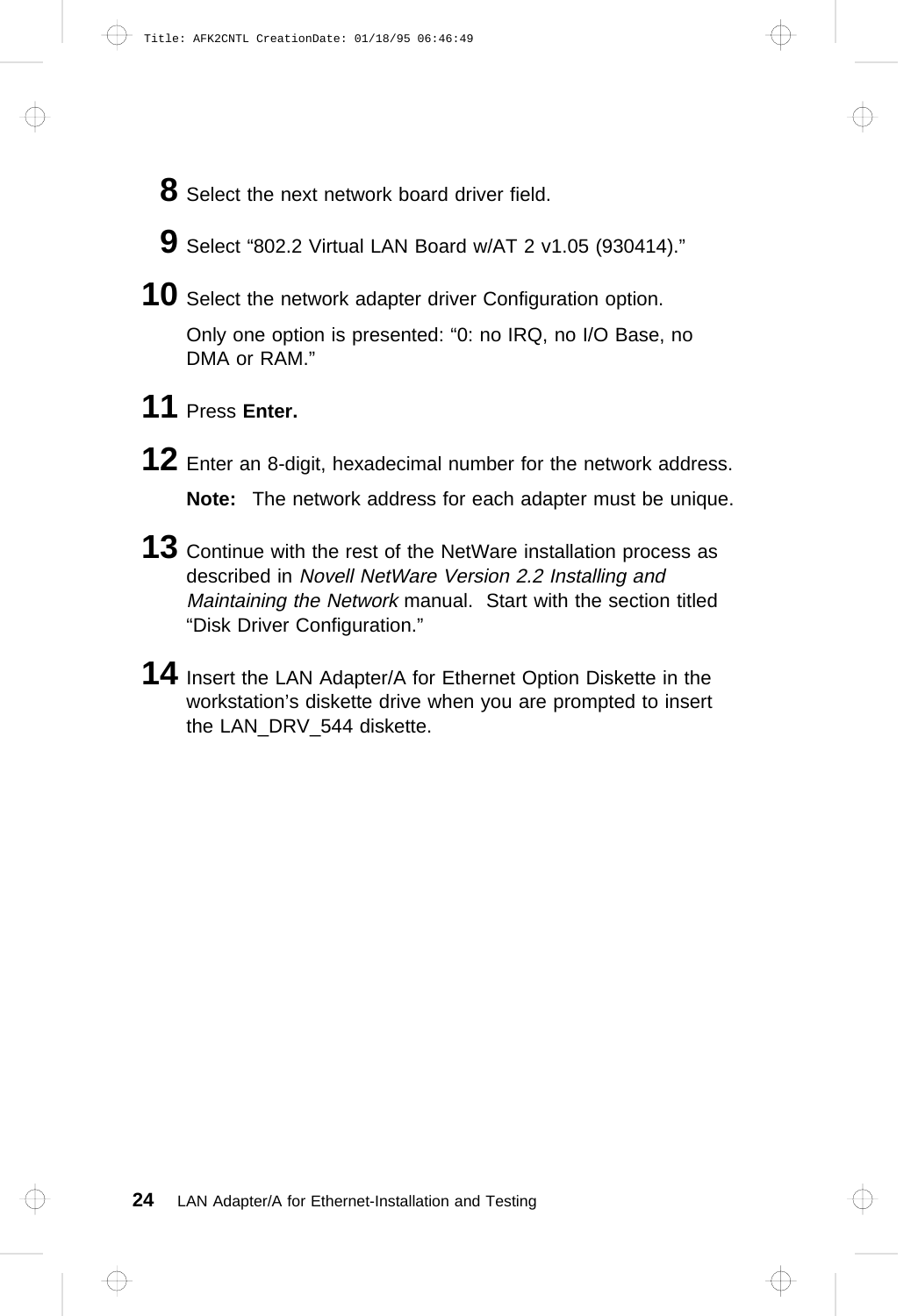**15** Continue with the NetWare installation process.

**Note:** The LAN\_DRV\_001 diskette is one of your NetWare Version 2.2 diskettes. The Novell installation process:

- Automatically links and configures the file server and operating system utilities
- Prompts you to define the file server
- Loads the operating system (NET\$OS.EXE)
- **16** You have completed this procedure. Return to page 3 to continue. Step 9 of the Installation Checklist is complete.

Refer to the Novell NetWare Version 2.2 Installing and Maintaining the Network manual for further information on how to use your NetWare Version 2.2 server.

### **Installing the NetWare Version 2.2 Drivers in an Existing Server**

To use the LAN Adapter/A for Ethernet in a currently operating NetWare Version 2.2 server:

- **1** Remove any adapters as required and as described in Novell NetWare Version 2.2 Installing and Maintaining the Network.
- **2** Start the Novell Installation and Maintenance utility by inserting the NetWare diskette called SYSTEM-1 in your diskette drive.
- **3** Type **A:install** and press **Enter**.

If you have a dedicated server, boot your workstation from a DOS boot diskette. After the workstation has finished rebooting, replace the boot diskette with the SYSTEM-1 diskette, type **INSTALL**, and press **Enter**.

**4** Select **Maintain an existing system** from the main Install Menu.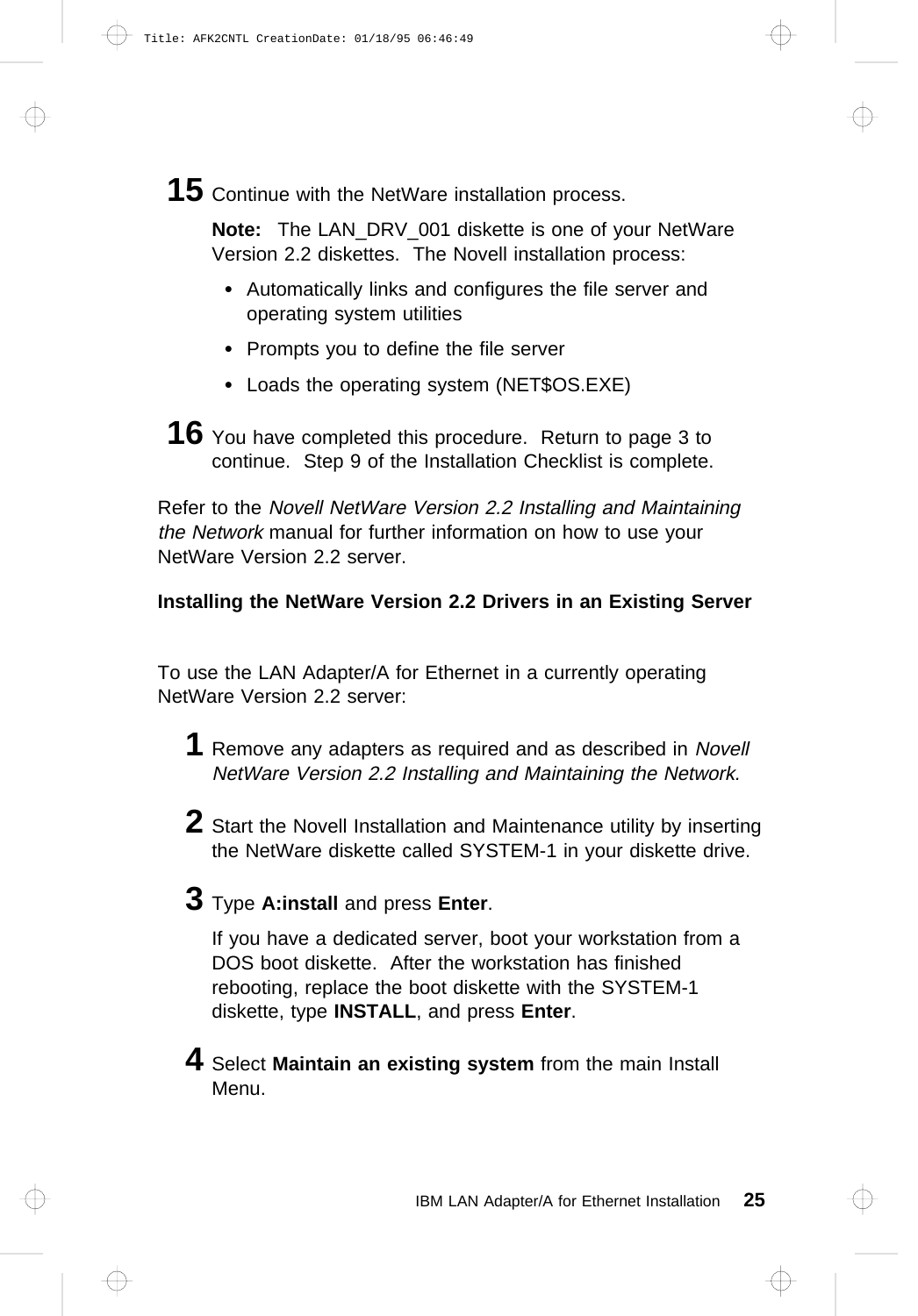**5** Review your choices in the Operating System Generation panel concerning:

- OS mode
- Number of buffers
- Whether the workstation will be a print server
- Whether to include core printing services

**Note:** The defaults are acceptable in most cases.

**6** Remove any drivers for adapters you deleted.

**7** Select the first network adapter driver field and press **Enter**.

- **8** Select **IBM LAN Adapter/A for Ethernet PS2 32 w/AT 2 v1.00EC (940705)**.
- **9** Select the network adapter driver Configuration option,
- **10** Select **0: POS Automatic Configuration Card #1** Follow the instructions in the Novell NetWare Version 2.2 Installing and Maintaining the Network manual if your are installing more than one adapter.

**Note:** The number of physical adapters depends on whether you use the virtual 802.2 driver. See "Virtual 802.2 Driver Restrictions" on page 27 for the restrictions.

- **11** Enter an 8-digit, hexadecimal number for the network address. **Note:** The network address for each adapter must be unique.
- **12** Select the next network adapter driver field.
- **13** Select **802.2 Virtual LAN Board w/AT 2 v1.05 (930414)**.
- **14** Select the network adapter driver Configuration option.

Only one option is presented: **0: no IRQ, no I/O Base, no DMA or RAM.**

**26** LAN Adapter/A for Ethernet-Installation and Testing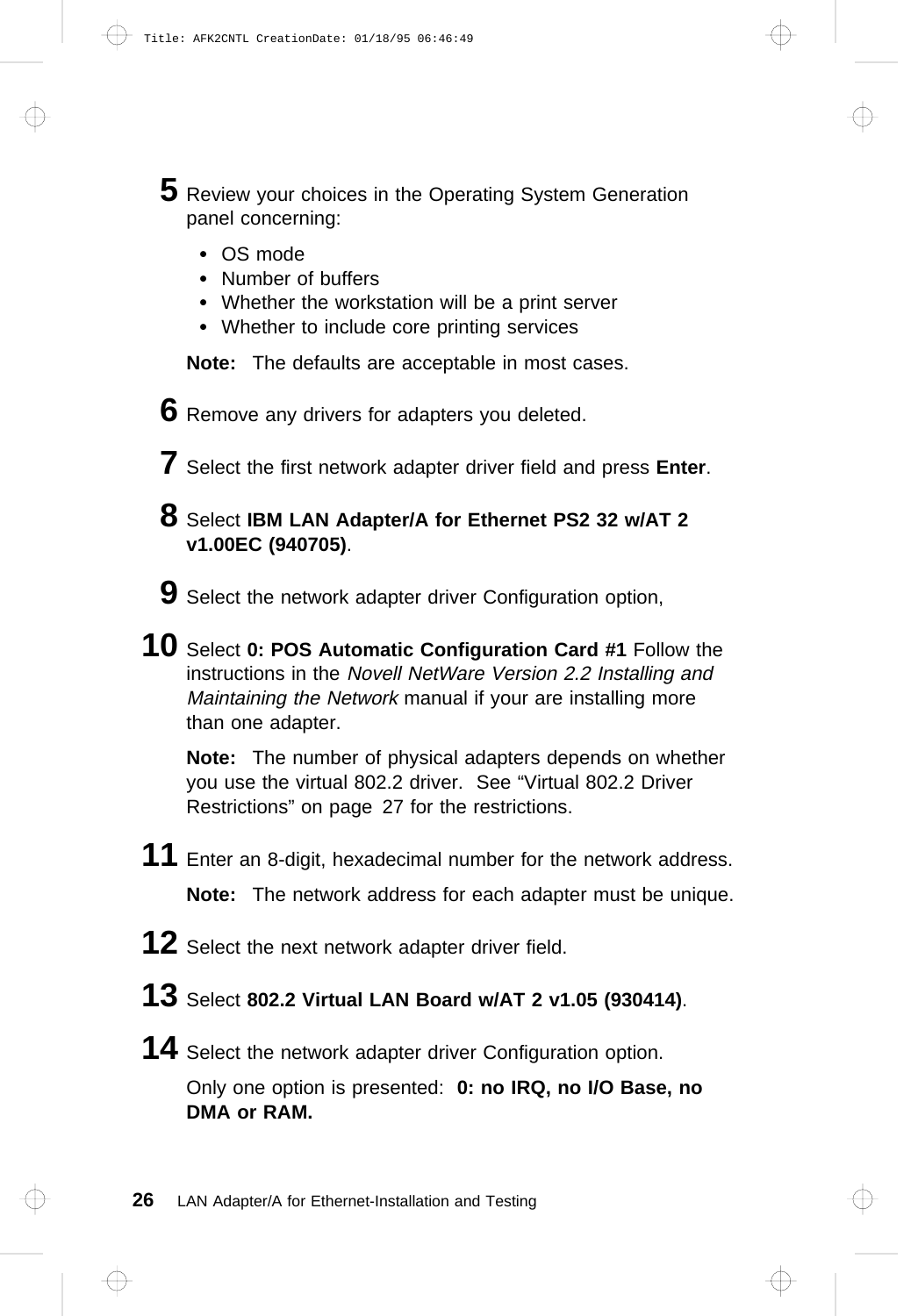# **15** Press **Enter**.

**16** Enter an 8-digit, hexadecimal number for the network address.

**Note:** The network address for each adapter must be unique.

- **17** Continue with the rest of the NetWare maintenance process as described in the Novell NetWare Version 2.2 Installing and Maintaining the Network manual.
- **18** Insert the LAN Adapter/A for Ethernet Option Diskette in the workstation diskette drive when you are prompted to insert the LAN\_DRV\_544 diskette,
- **19** Continue with the NetWare maintenance process.

**Note:** The LAN\_DRV\_001 diskette is one of your NetWare Version 2.2 diskettes. The Novell installation process:

- Automatically links and configures the file server and operating system utilities
- Prompts you to define the file server
- Loads the operating system (NET\$OS.EXE)

**20** You have completed this procedure. Return to page 3 to continue. Step 9 of the Installation Checklist is complete.

Refer to the Novell NetWare Version 2.2 Installing and Maintaining the Network manual for further information on how to use your NetWare Version 2.2 server.

#### **Virtual 802.2 Driver Restrictions**

The use of the Novell Virtual 802.2 LAN Board driver allows the LAN Adapter/A for Ethernet to support 802.2 and 802.3 frame types.

NetWare Version 2.x products allow four logical LANs per server. 802.2 and 802.3 frame types on the same physical LAN adapter represent two different logical LANs; therefore: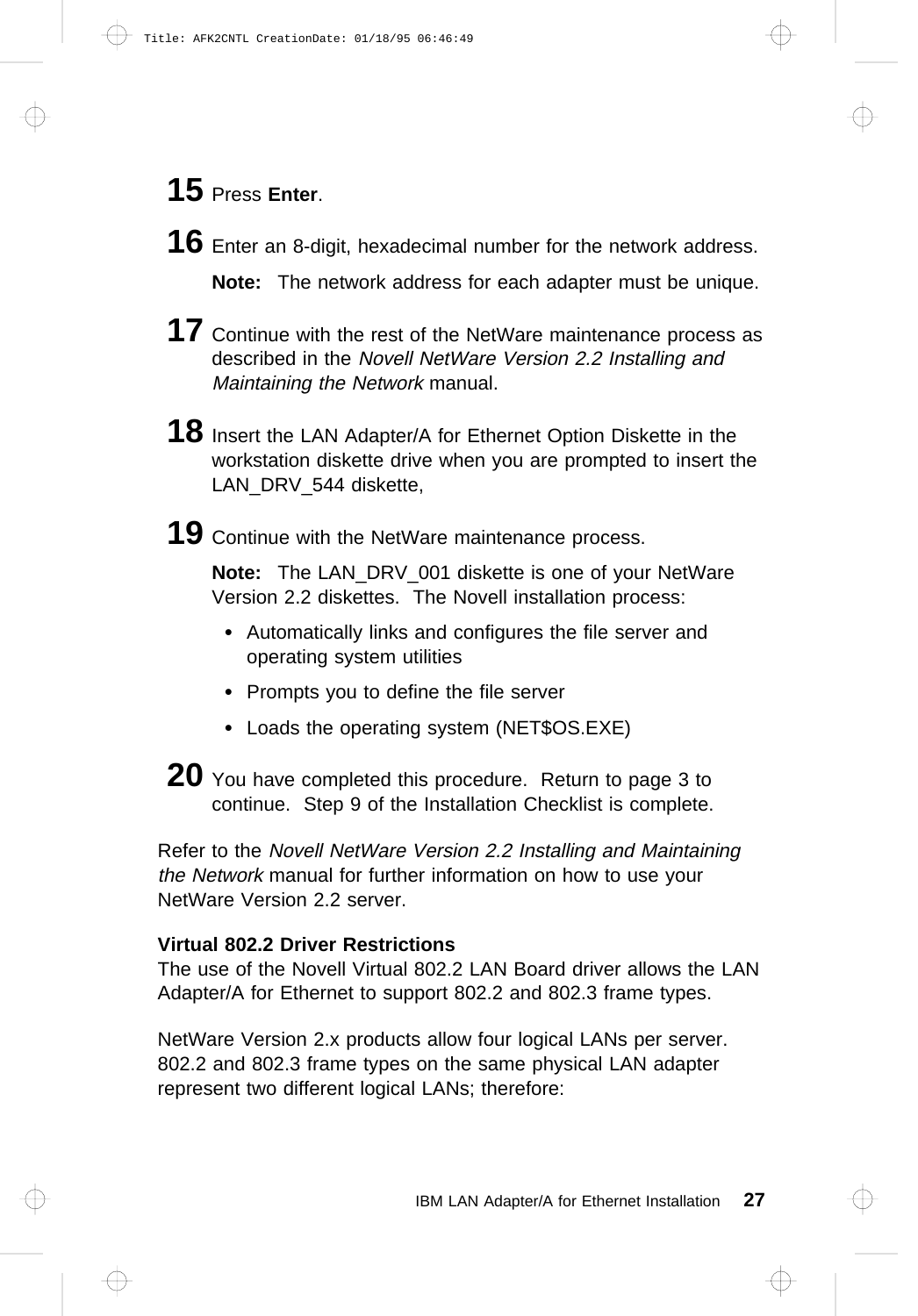- There is a maximum of four physical Ethernet LAN adapters in the workstation when none of the adapters use the virtual 802.2 LAN adapter driver.
- There is a maximum of three physical Ethernet LAN adapters in the workstation when only the first adapter in the system workstation both frame types.

For this support, select the second and third physical LAN adapters as the second and third cards (assigned LAN B and LAN C in the workstation). Then select the 8022 LAN drivers as the fourth LAN adapter (which will be assigned LAN D).

 There is a maximum of two physical Ethernet LAN adapters in the workstation when both adapters in the workstation support both frame types.

If you have two adapters in the server that need to support 802.2 frames, select the second physical LAN adapter as the second card (assigned LAN B in the workstation), and then select the 8022 LAN drivers as the third and fourth LAN adapters (these will be assigned LAN C and LAN D, respectively).

#### **Note: The virtual driver has to be loaded last in all cases.**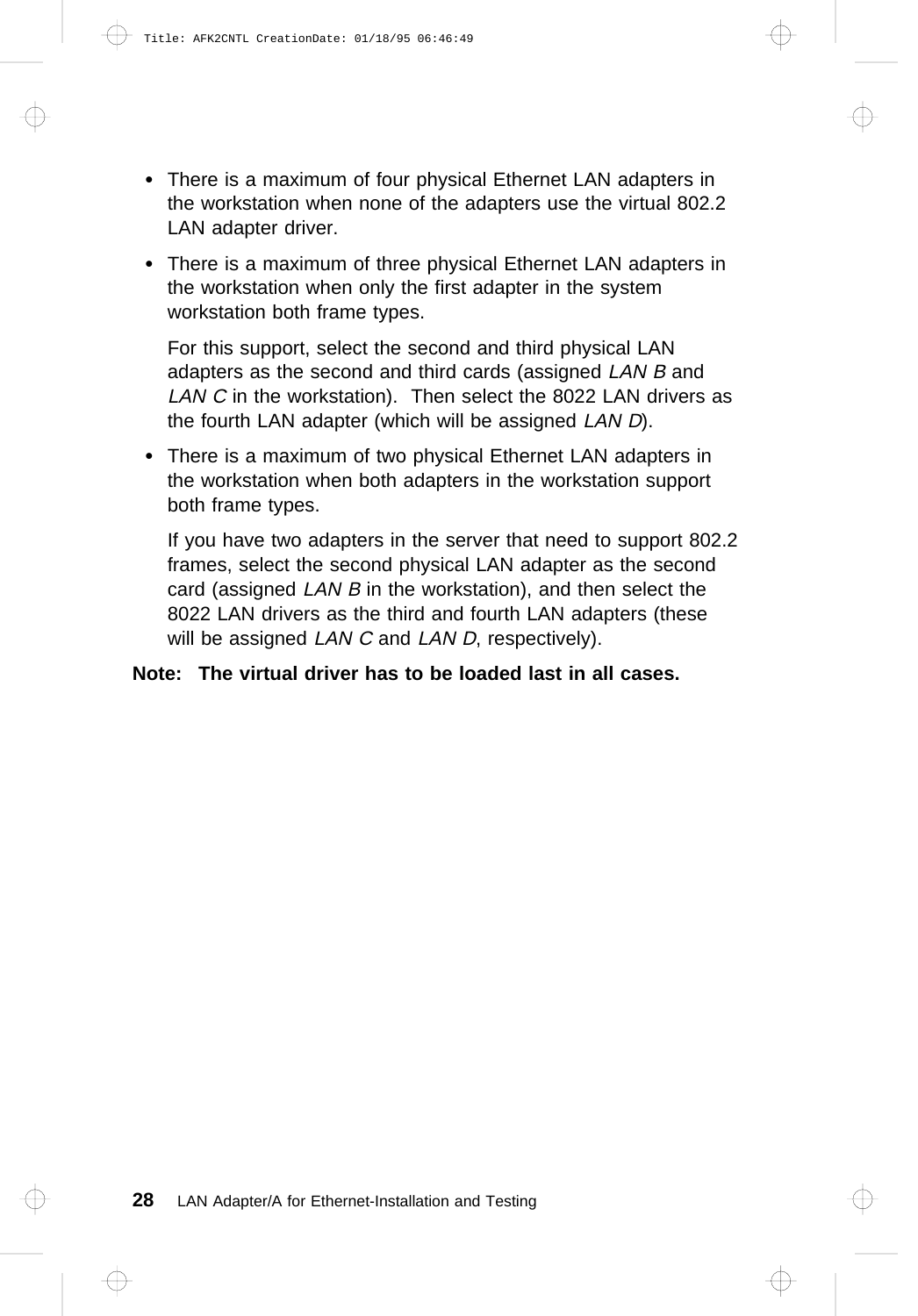# **Installing the DOS NetWare Version 3.11 Client Drivers**

#### **Notes:**

- 1. Before beginning this procedure, read the information in the Novell NetWare Version 3.11 Installation manual regarding the preparation of your workstation and network. Do not install the software first.
- 2. Make sure that you are using your working copies of the NetWare Version 3.11 software diskettes.
- 3. Make sure that there is a NetWare server in your network.
- 4. You do not need to run WSGEN for the LAN Adapter/A for Ethernet because it comes with an ODI driver.
- 5. This procedure describes how to create a bootable diskette that configures your workstation as a NetWare Version 3.11 client. If you prefer to boot your client from your hard disk, you:
	- a. Back up your hard disk.
	- b. Copy or create the files described in the procedure into a directory included in your path statement.
	- c. Update the CONFIG.SYS and AUTOEXEC.BAT on your hard disk.

To create a bootable client diskette:

- **1** Copy the following files onto the boot diskette from the NetWare diskettes:
	- ISL.COM
	- IPXODI.COM
	- NETX.COM For DOS lower than Version 5.0
	- NETX.EXE For DOS Version 5.0 or higher
- **2** Copy the driver IBMENIIO.COM from the LAN Adapter/A for Ethernet Option Diskette root directory to the boot diskette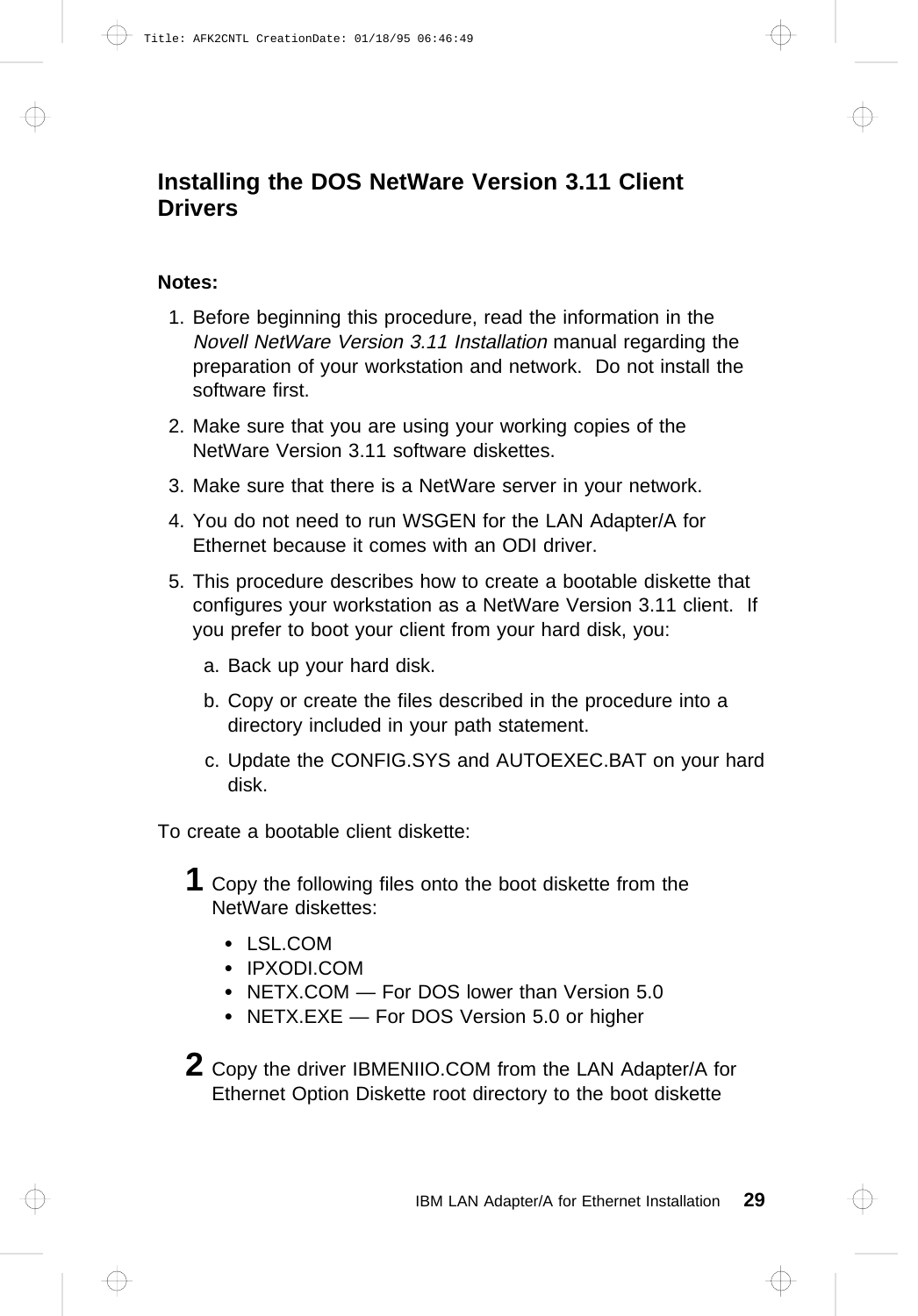**3** Create an AUTOEXEC.BAT file on the boot diskette with the following statements (comments are indicated by a ";" at the beginning of the line — do not put these lines into your file):

```
LSL
IBMENIIO
IPXODI
NETX
prompt $p$g
;so you'll have your usual prompt
f:
;network drive letter, such as "f" or "m",
;depending on your CONFIG.SYS
login username
;where username is the defined username for this client
```
**4** create a CONFIG.SYS file on the boot diskette with the following statements (comments are indicated by a ";" at the beginning of the line  $-$  do not put these lines into your file):

```
files=3ð
buffers=1ð
lastdrive=e:
;this tells your workstation where the network drive is -
;it may have to be different for your workstation
```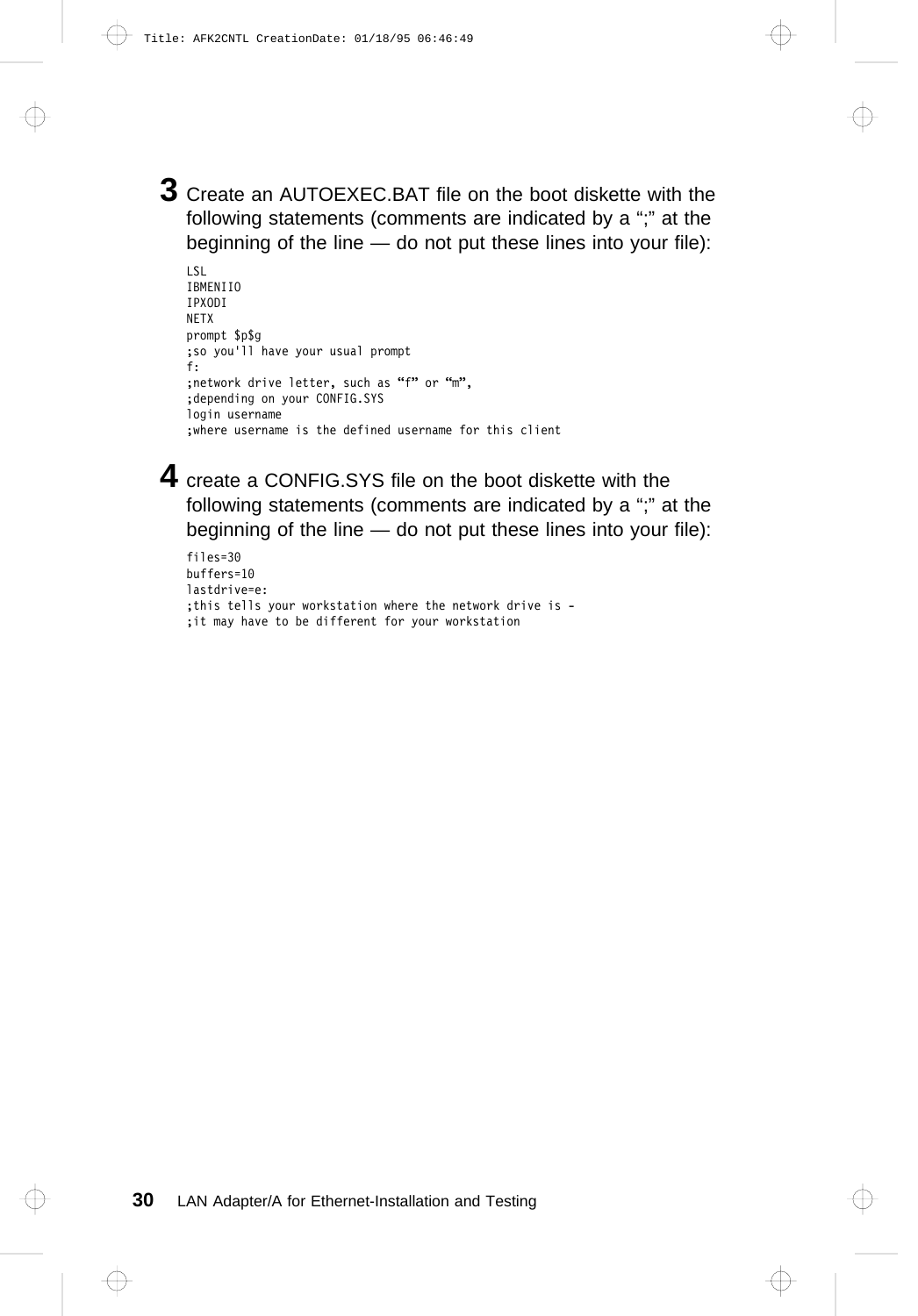**5** Create a NET.CFG file with the following statements (there is a sample NET.CFG on the adapter option diskette; again, comments are indicated by a ";" at the beginning of the line):

;PB BUFFERS=1ð ;uncomment the above line if you want to use packet ;burst mode don't forget to use BNETX.EXE instead of ;NETX.EXE if you do use PB ; link support Buffers 8 1514 ;this is a good combination for buffers : link driver IBMENIIO Frame Ethernet\_8ð2.3 Frame Ethernet\_8ð2.2 Frame Ethernet II Frame Ethernet SNAP ;uncomment/comment the above lines as your protocol ;requires

After connecting your workstation to your network, boot your workstation from the diskette to establish communications. Refer to the Novell documentation for details about using your Novell client workstation.

Return to page 3 to continue. Step 9 of the Installation Checklist is complete.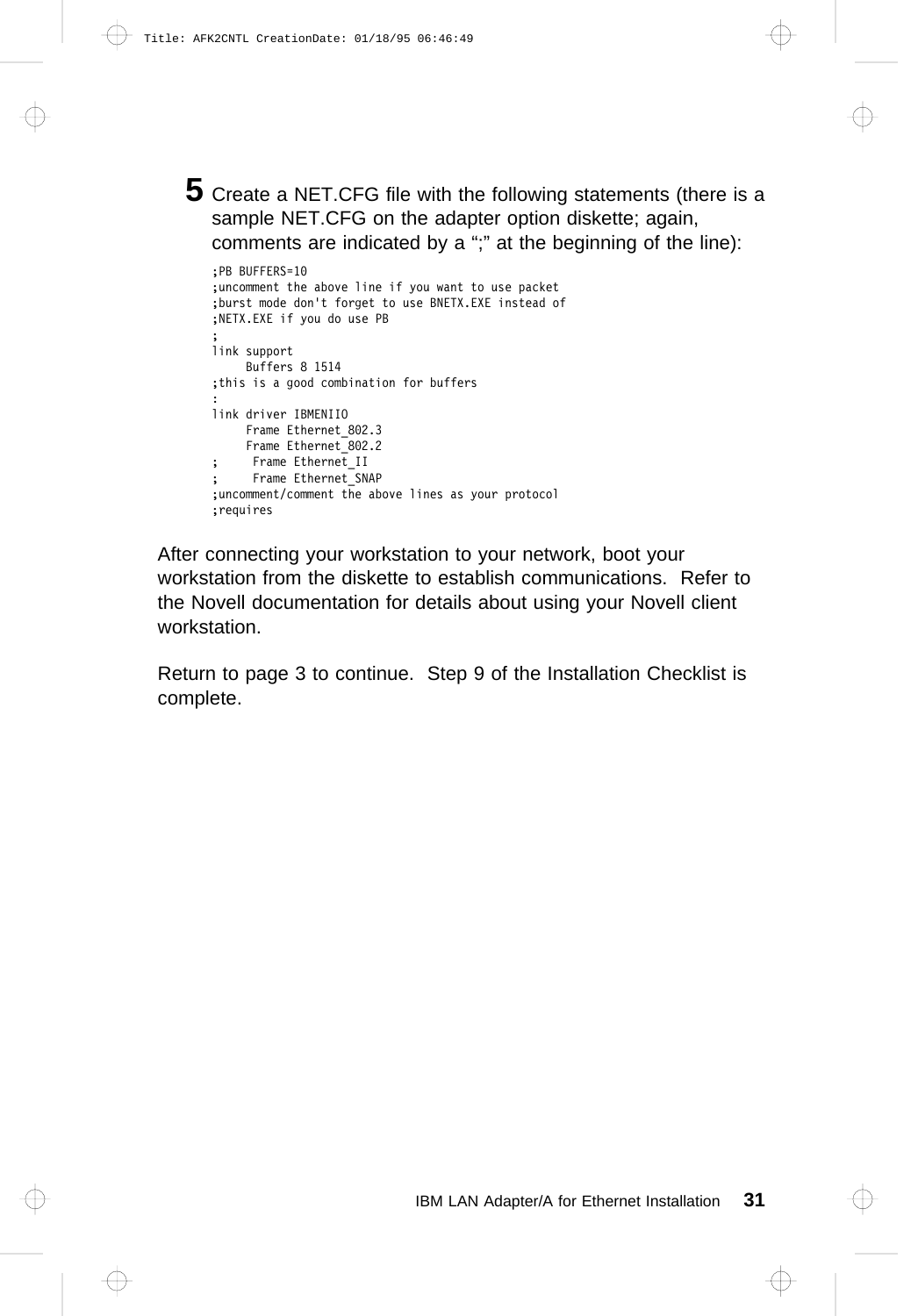## **Installing the OS/2 NetWare Version 3.11 Client Drivers**

#### **Notes:**

- 1. This procedure applies to the NetWare Requester for OS/2 that comes with NetWare Version 3.11.
- 2. You should have a copy of the software for NetWare Requester for OS/2 and have prepared your workstation as described in the NetWare Requester for OS/2.
- 3. You should be using working copies of the NetWare diskettes.

You can install the OS/2 client drivers on:

- A new OS/2 NetWare Requester; see "Installing the OS/2 NetWare Version 3.11 Client Drivers on a New Client."
- An existing OS/2 NetWare Requester; see "Installing the OS/2 NetWare Version 3.11 Client Drivers on an Existing Client" on page 34.

#### **Installing the OS/2 NetWare Version 3.11 Client Drivers on a New Client**

To install the OS/2 client drivers on a new client:

- **1** Install the requester on the workstation as described in NetWare Requester for OS/2.
- **2** Select **Edit CONFIG.SYS** on the Requester Installation panel.
- **3** Select **3Com 503 LAN Driver** from the LAN Driver list.

**Note:** The LAN Adapter/A for Ethernet driver is not listed in this window and you cannot type in a driver name.

**4** Copy the program files as instructed in the NetWare Requester for OS/2.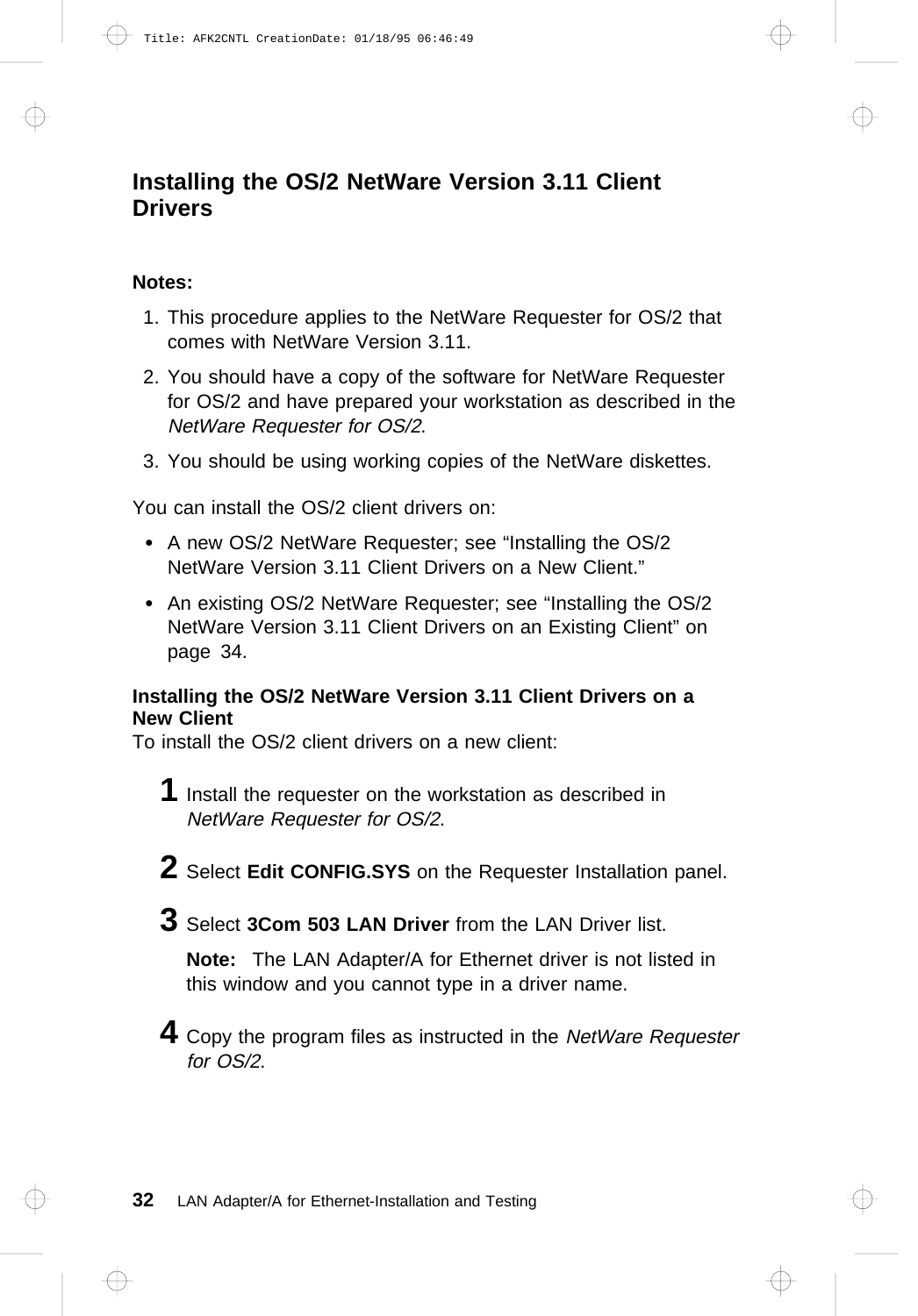**5** Edit CONFIG.SYS when you complete the installation.

Change: DEVICE=C:\NETWARE\3C5ð3.SYS to:

DEVICE=C:\NETWARE\IBMENIIO.SYS

**6** Copy the file IBMENIIO.SYS from the root directory of the LAN Adapter/A for Ethernet Option Diskette into the directory where you copied the program files.

**7** Install the NetWare Utilities for OS/2 on your server.

Follow the instructions in NetWare Requester for OS/2.

**8** You have completed this procedure.

**9** Reboot your workstation after the installation to put your changes into effect.

No special NET.CFG commands are needed for this configuration. However, the default frame type for this driver is 802.3. To add 802.2 or other frame types, edit your requester's NET.CFG to include the following statements:

```
LINK DRIVER IBMENIIO
  FRAME = ETHERNET_8ð2.2
  FRAME = ETHERNET_8ð2.3
```
You may also customize your configuration further as described in NetWare Requester for OS/2. Refer to NetWare Requester for OS/2 for more details about using your requester.

Return to page 3 to continue. Step 9 of the Installation Checklist is complete.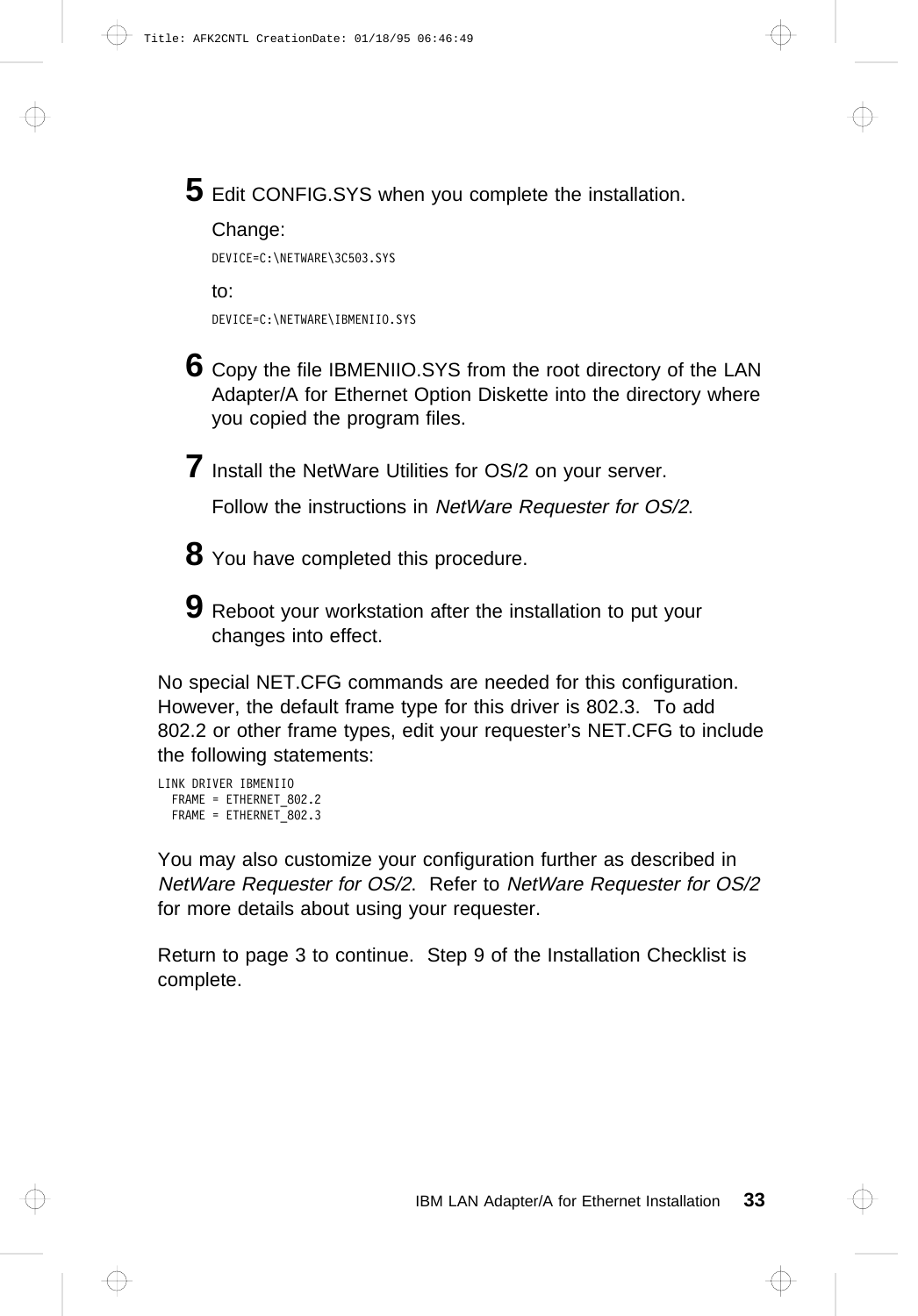#### **Installing the OS/2 NetWare Version 3.11 Client Drivers on an Existing Client**

The simplest way to install the client drivers on an existing client is to modify the CONFIG.SYS in the root directory of the requester. Figure 3 is a section of an OS/2 CONFIG.SYS from a requester using the LAN Adapter/A for Ethernet.

REM --- NetWare Requester statements BEGIN --- SET NWLANGUAGE=ENGLISH DEVICE=C:\NetWare\LSL.SYS RUN=C:\NetWare\DDAEMON.EXE REM -- ODI-Driver Files BEGIN -- DEVICE=C:\NetWare\ibmeniio.sys REM -- ODI-Driver Files END -- REM DEVICE=C:\NetWare\ROUTE.SYS DEVICE=C:\NetWare\IPX.SYS rem DEVICE=C:\NetWare\SPX.SYS rem RUN=C:\NetWare\SPDAEMON.EXE rem DEVICE=C:\NetWare\NMPIPE.SYS rem DEVICE=C:\NetWare\NPSERVER.SYS rem RUN=C:\NetWare\NPDAEMON.EXE DEVICE=C:\NetWare\NWREQ.SYS IFS=C:\NetWare\NWIFS.IFS RUN=C:\NetWare\NWDAEMON.EXE rem DEVICE=C:\NetWare\NETBIOS.SYS rem RUN=C:\NetWare\NBDAEMON.EXE REM DEVICE=C:\OS2\MDOS\LPTDD.SYS REM --- NetWare Requester statements END ---

Figure 3. An OS/2 requester CONFIG.SYS

To update an existing client:

**1** Back up your CONFIG.SYS.

**2** Locate the statement that contains the device driver statement, for example:

DEVICE=C:\NETWARE\3C529.SYS

## **3** Change the driver statement to: DEVICE=C:\NETWARE\IBMENIIO.SYS

**4** Save your CONFIG.SYS.

**34** LAN Adapter/A for Ethernet-Installation and Testing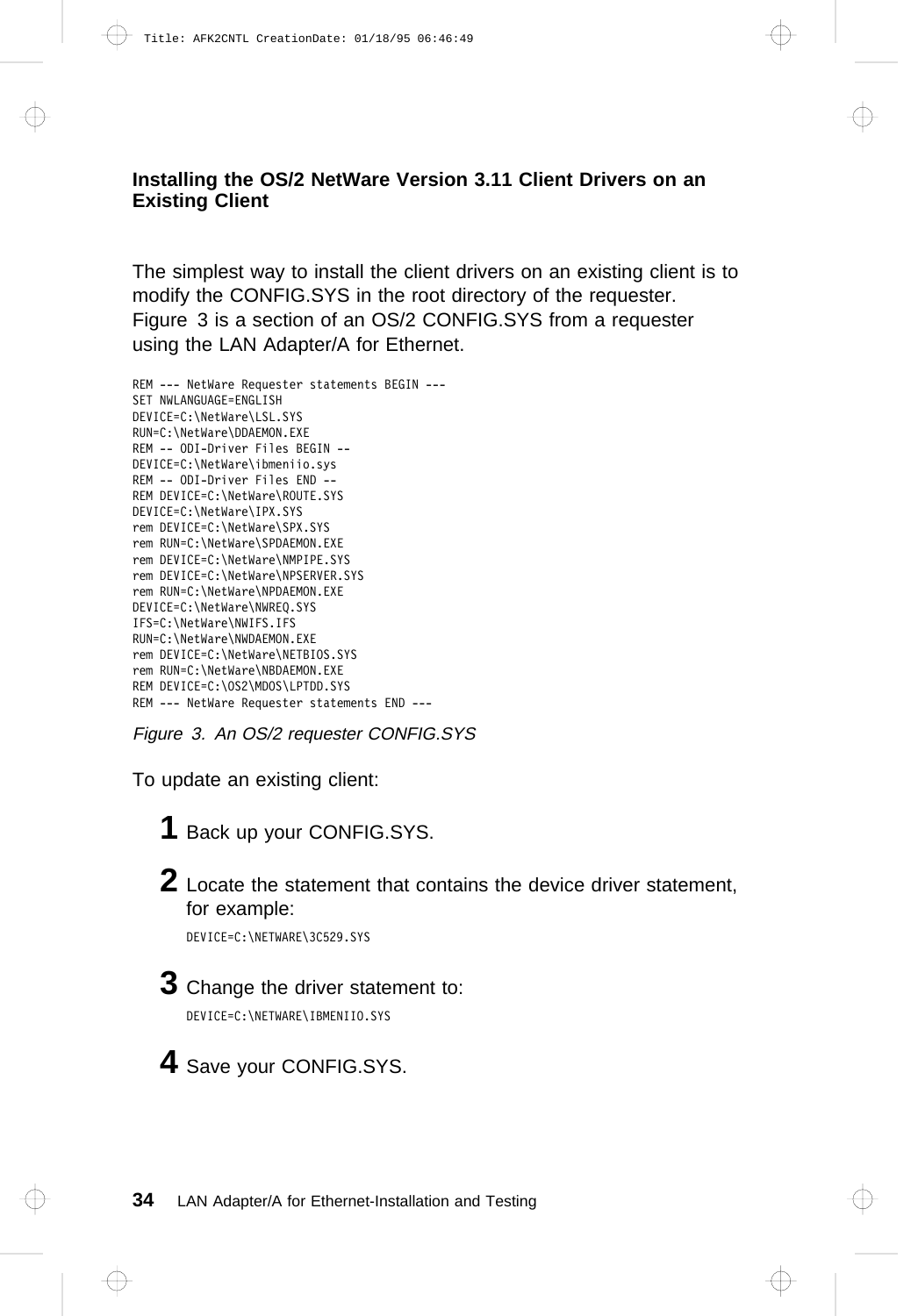**5** Copy the driver IBMENIIO.SYS from the root directory of the LAN Adapter/A for Ethernet Option Diskette to the C:\NETWARE subdirectory on your Requester.



**6** Update your requester's NET.CFG file, if necessary. When you finish, your driver section should resemble the following example:

```
LINK DRIVER IBMENIIO
  FRAME = ETHERNET_8ð2.2
  FRAME = ETHERNET_8ð2.3
```
Add other frame types if they are needed.

- **7** Install NetWare Utilities for OS/2 on your server as described in NetWare Requester for OS/2.
- **8** Shut down and reboot your OS/2 Requester when you have completed the installation process.

Refer to NetWare Requester for OS/2 for further details about using your requester.

Return to page 3 to continue. Step 9 of the Installation Checklist is complete.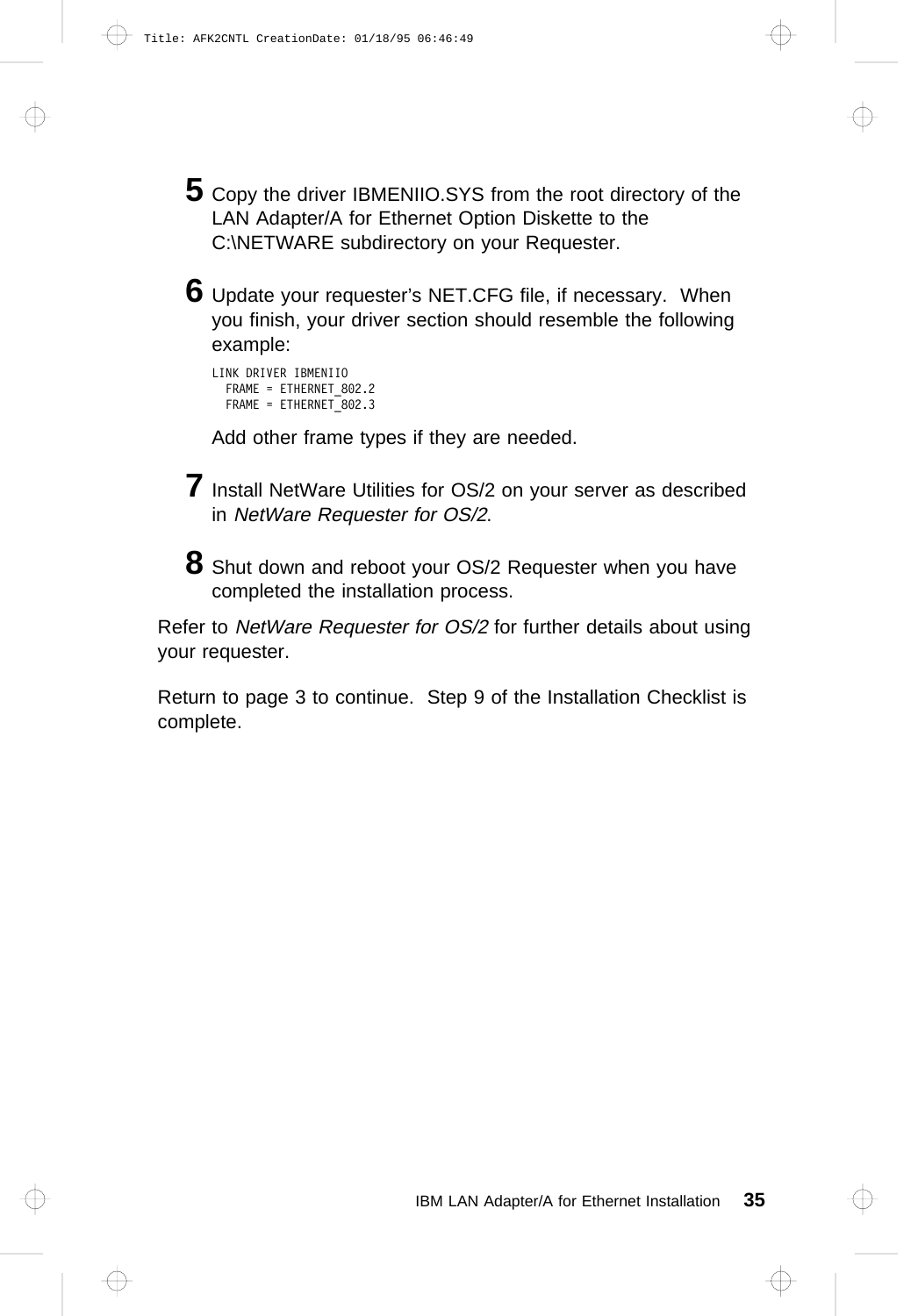# **Installing the NetWare 3.11 Server Drivers**

#### **Notes:**

- 1. Before beginning this procedure, read the information in the Novell NetWare Version 3.11 Installation manual regarding the preparation of your workstation and network. Do not install the software first.
- 2. Ensure that you are using your working copies of the NetWare Version 3.11 software diskettes.

You can install the server drivers on a new server or an existing server.

To install the drivers on a new server, see "Installing the NetWare 3.11 Drivers on a New Server."

To install the drivers on an existing server, see "Installing the NetWare Version 3.11 Drivers on an Existing Server" on page 38.

#### **Installing the NetWare 3.11 Drivers on a New Server**

**Note:** This procedure recommends specific partitions and directories for your use. It does not prohibit you from using different partitions or directories; just change the procedure to match your specific needs.

To install the adapters on a new server:

**1** Create a directory called **NETWARE** on your drive C.

- **2** Copy the SYSTEM-1 and the SYSTEM-2 diskettes into the NETWARE directory.
- **3** Boot the server from the internal hard disk as described in Novell NetWare Version 3.11 Installation. Follow the procedure in the Novell manual until you reach the section titled "Load LAN Drivers and Other Loadable Modules."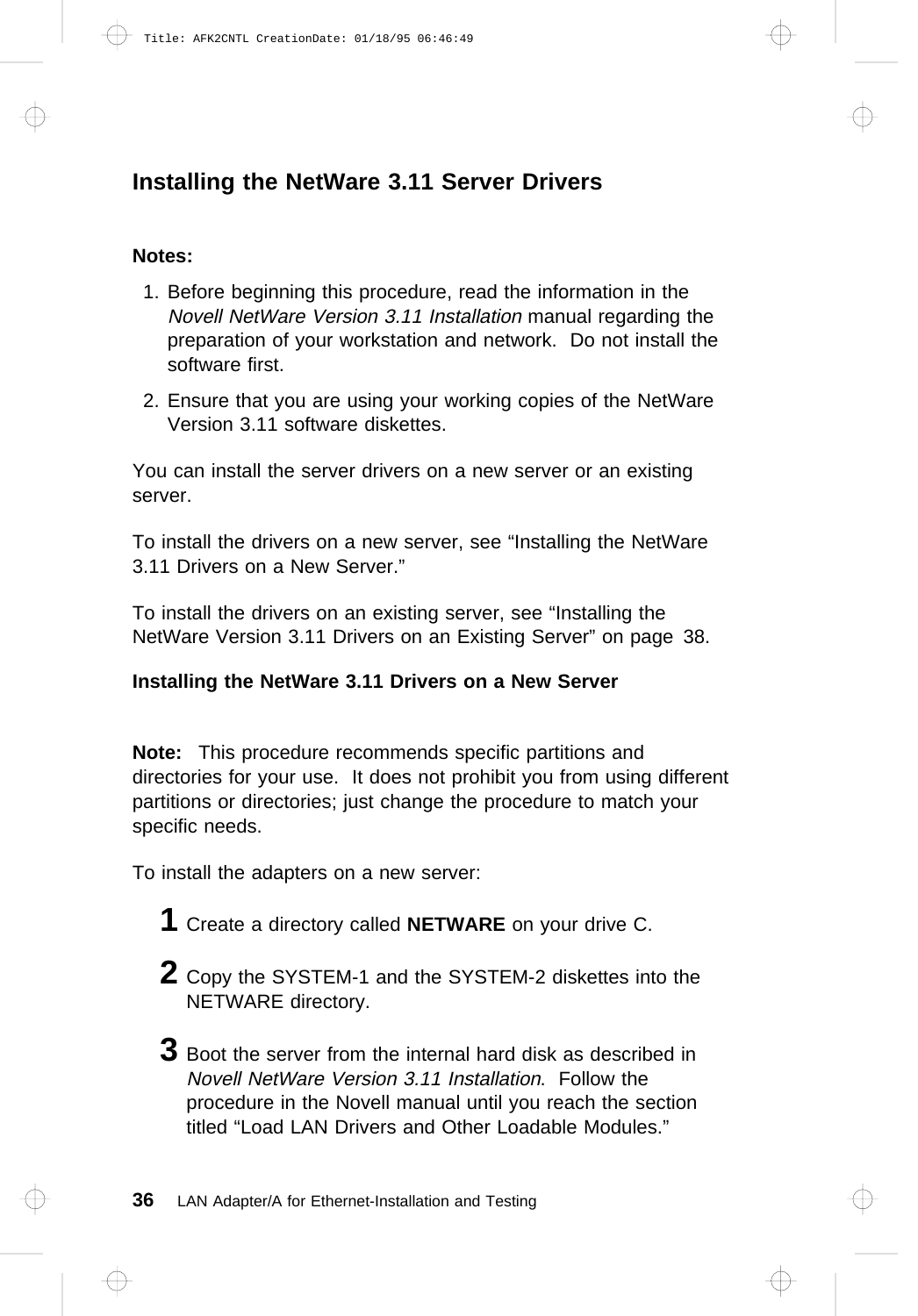**4** Load the drivers for the LAN Adapter/A for Ethernet as follows:

- **a** Remove the NetWare diskette currently in your diskette drive.
- **b** Insert the LAN Adapter/A for Ethernet Option Diskette.
- **c** Type the following statements at the System console prompt:

LOAD A:\NOVELL\NETWARE\PATCHMAN.NLM LOAD A:\NOVELL\NETWARE\LSLENH.NLM LOAD A:\NOVELL\NETWARE\MSM31X.NLM

**Note:** This load may produce a "Notice" statement, which you can ignore.

LOAD A:\NOVELL\NETWARE\ETHERTSM.NLM LOAD A:\NOVELL\NETWARE\IBMENIIO.LAN FRAME=ETHERNET\_8ð2.2 SLOT=*x* NAME=IBM1

#### **Notes:**

- 1)  $x$  is the number of the slot in which you installed the LAN Adapter/A for Ethernet. If you have multiple adapters, you can selectively load the adapter using the **SLOT** parameter.
- 2) Use the name field to distinguish between the installed adapters. IBM1 is only an example of a name; you can use any ASCII name in this field.

If this server is supplying Remote Program Load service to a client, you must load a second protocol into the adapter as in the following statement:

LOAD A:\NOVELL\NETWARE\IBMENNIO.LAN FRAME=ETHERNET\_8ð2.3 SLOT=x NAME=IBM2

**5** Continue with the instructions in Novell NetWare Version 3.11 Installation until you reach the section "Bind the Protocol to the LAN Driver."

At this point, return to this procedure to bind the protocols to the driver.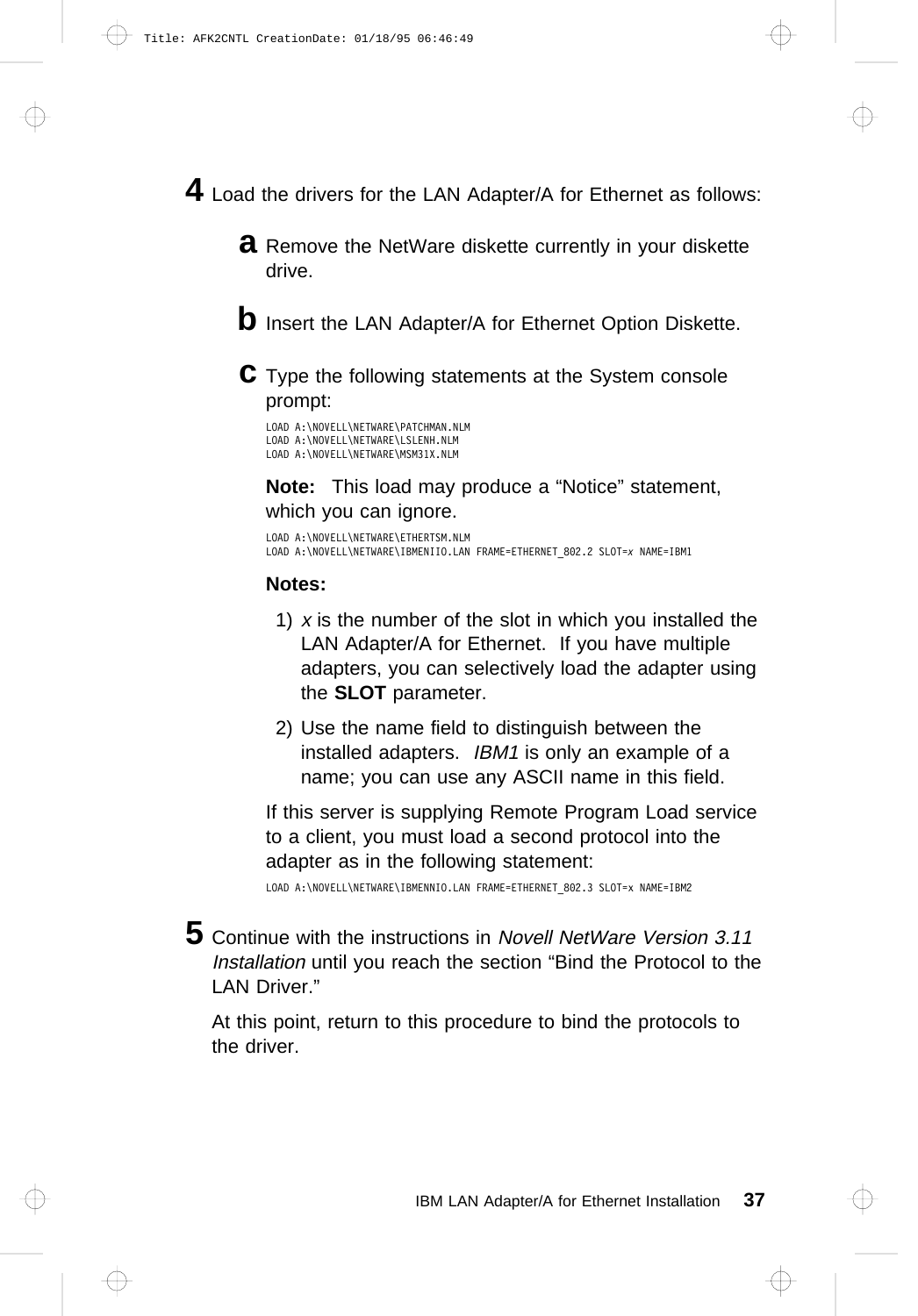**6** Enter the following statement at the System Console prompt: BIND IPX TO IBM1 NET=A1

If you loaded the driver with a second protocol, you must also bind that protocol to the driver as such:

BIND IPX TO IBM2 NET=A2

**7** Create an AUTOEXEC.NCF file.

**8** Add the following statements to the end of the AUTOEXEC.NCF file:

LOAD INSTALL LOAD MONITOR MOUNT ALL

**9** Update AUTOEXEC.NCF as described in "Updating AUTOEXEC.NCF" on page 40.

**10** Copy files from the LAN Adapter/A for Ethernet Option Diskette to your NETWARE directory as described in "Copying Software from the LAN Adapter/A for Ethernet Option Diskette" on page 41 the next time you exit the server to the DOS prompt.

Return to page 3 to continue. Step 9 of the Installation Checklist is complete.

### **Installing the NetWare Version 3.11 Drivers on an Existing Server**

To install the drivers on an existing server:

- **1** Shut down the server.
- **2** Insert the LAN Adapter/A for Ethernet Option Diskette in your workstation's diskette drive.
- **3** Copy files to your NETWARE directory as described in "Copying Software from the LAN Adapter/A for Ethernet Option Diskette" on page 41.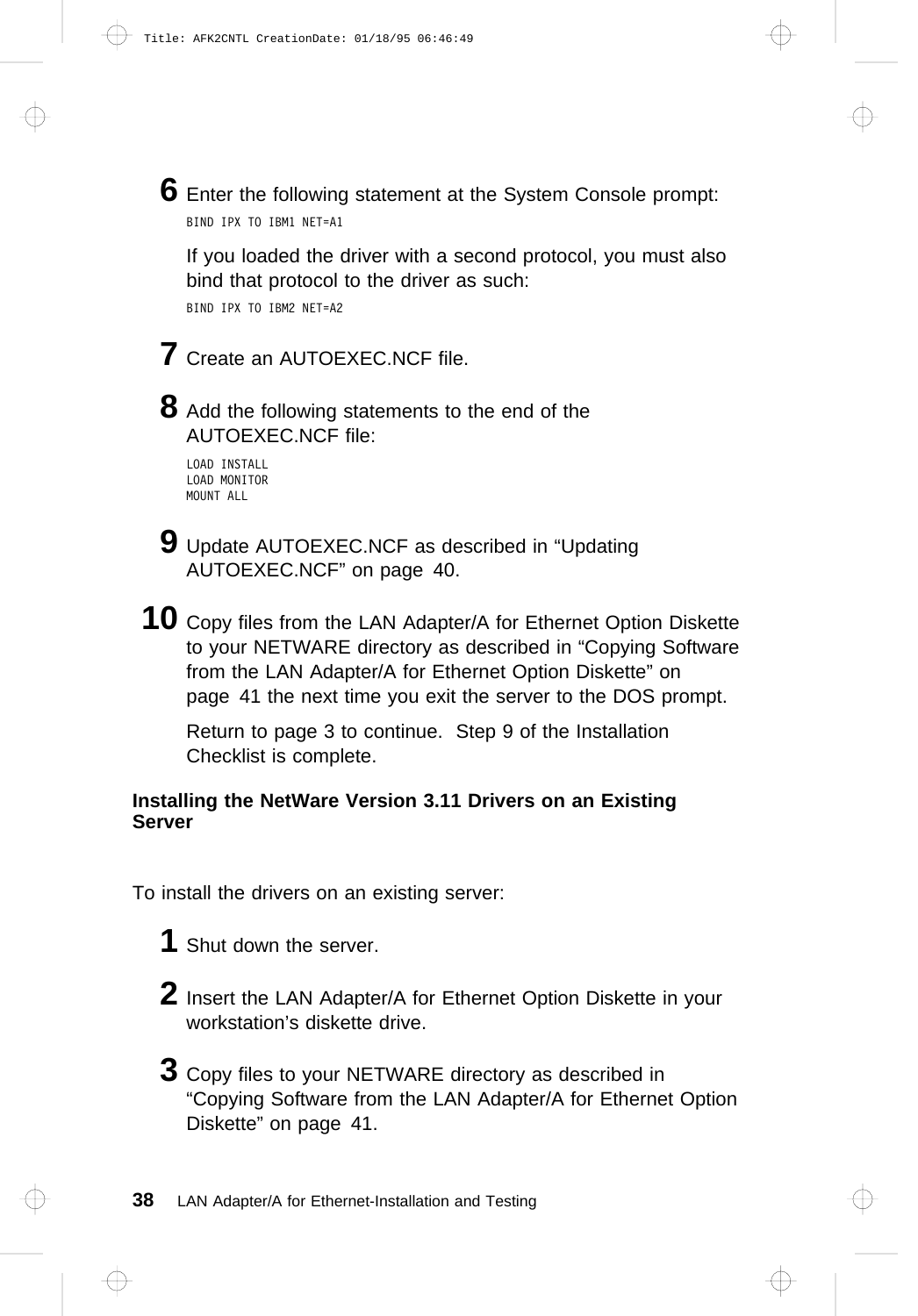- **4** Start your server.
- **5** Select **System Options** from the Install panel.
- **6** Select **Edit AUTOEXEC.NCF** from the Available System Option menu.
- **7** Update AUTOEXEC.NCF as described in "Updating AUTOEXEC.NCF" on page 40.

You may want to remove lines from your AUTOEXEC.NCF that you are no longer using, such as load and bind statements for another Ethernet adapter.

- **8** Press **Esc** to save your AUTOEXEC.NCF.
- **9** Shut down and exit your server.
- 10 Restart your server.
- 11 You have completed this procedure.

Return to page 3 to continue. Step 9 of the Installation Checklist is complete.

Refer to the Novell NetWare Version 3.11 Installation manual for further information on using your server.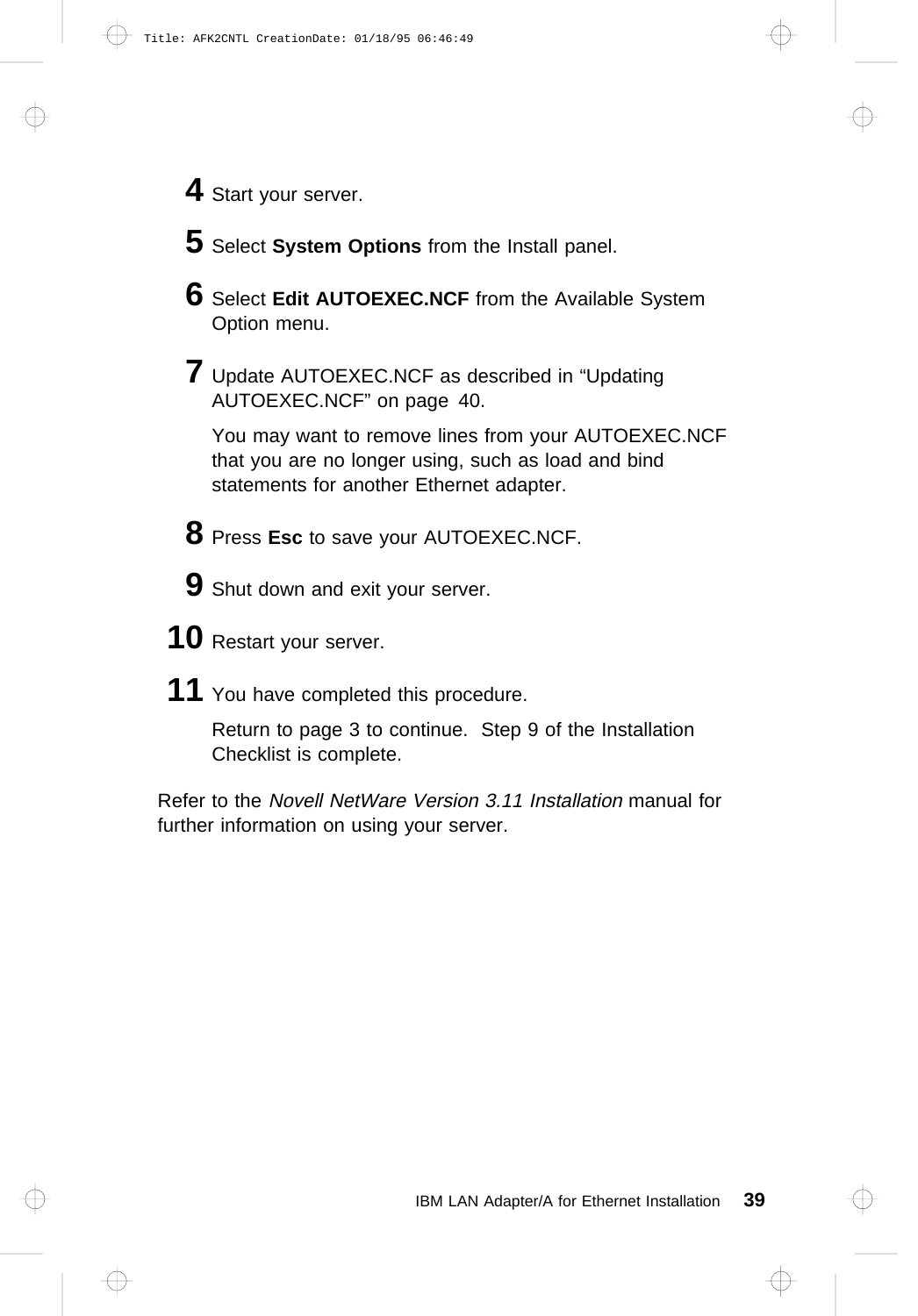### **Updating AUTOEXEC.NCF**

If you have not created an AUTOEXEC.NCF file before now, follow the instructions in Novell NetWare Version 3.11 Installation to create AUTOEXEC.NCF.

To update AUTOEXEC.NCF:

**1** Add the following statements to the end of your AUTOEXEC.NCF:

LOAD C:\NETWARE\PATCHMAN.NLM LOAD C:\NETWARE\LSLENH.NLM LOAD C:\NETWARE\MSM31X.NLM LOAD C:\NETWARE\ETHERTSM.NLM LOAD C:\NETWARE\IBMENIIO.LAN FRAME=ETHERNET\_8ð2.2 SLOT=x NAME=IBM1 LOAD C:\NETWARE\IBMENNIO.LAN FRAME=ETHERNET\_8ð2.3 SLOT=x NAME=IBM2 BIND IPX TO IBM1 NET=A1 BIND IPX TO IBM2 NET=A2

Where  $x$  is the slot that contains the LAN Adapter/A for Ethernet and IBM1 and IBM2 are the names you assigned to the adapters.

**Note:** If these statements are already in your AUTOEXEC.NCF, you do not need to enter them again. Make sure that the above path names reflect the paths you used when you copied the NetWare software onto the workstation's hard disk.

- **2** Follow the instructions in the NetWare manual to save your AUTOEXEC.NCF.
- **3** Continue with the instructions in the NetWare manual.
- **4** Copy files from the LAN Adapter/A for Ethernet Option Diskette as described in "Copying Software from the LAN Adapter/A for Ethernet Option Diskette" on page 41 the next time you shut down the server.
- **5** You have finished with this procedure.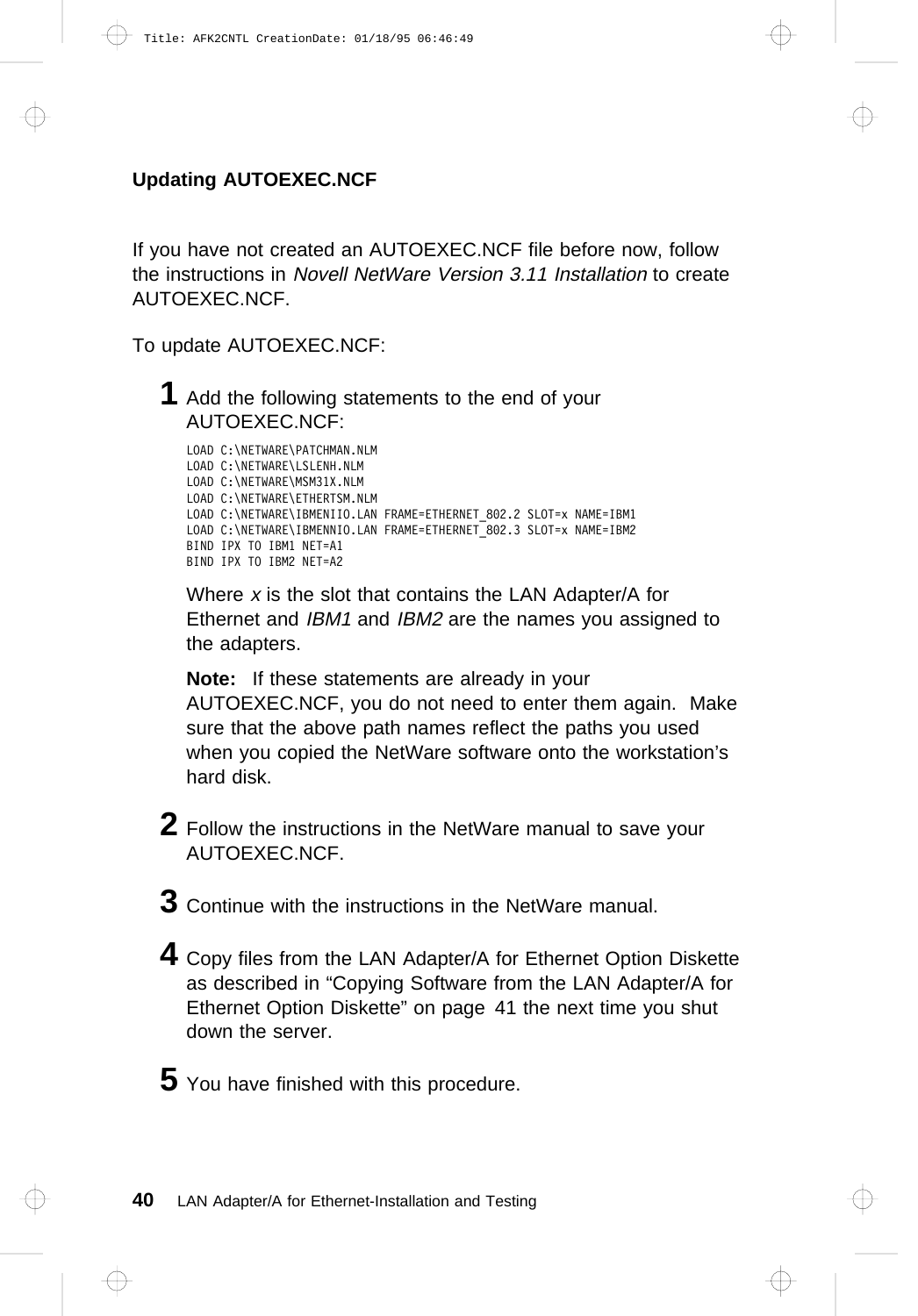#### **Copying Software from the LAN Adapter/A for Ethernet Option Diskette**

**Note:** This procedure assumes that you have shut down the server and have exited to the DOS prompt, your boot drive is C, and your diskette drive is A.

To copy the option diskette:

**1** Insert the LAN Adapter/A for Ethernet Option Diskette in your diskette drive.

**2** Enter the following commands at the C:\> prompt:

COPY A:\NOVELL\NETWARE\MSM31X.NLM C:\NETWARE COPY A:\NOVELL\NETWARE\LSLENH.NLM C:\NETWARE COPY A:\NOVELL\NETWARE\PATCHMAN.NLM C:\NETWARE COPY A:\NOVELL\NETWARE\ETHERTSM.NLM C:\NETWARE COPY A:\NOVELL\NETWARE\IBMENIIO.LAN C:\NETWARE

**3** You have completed this procedure.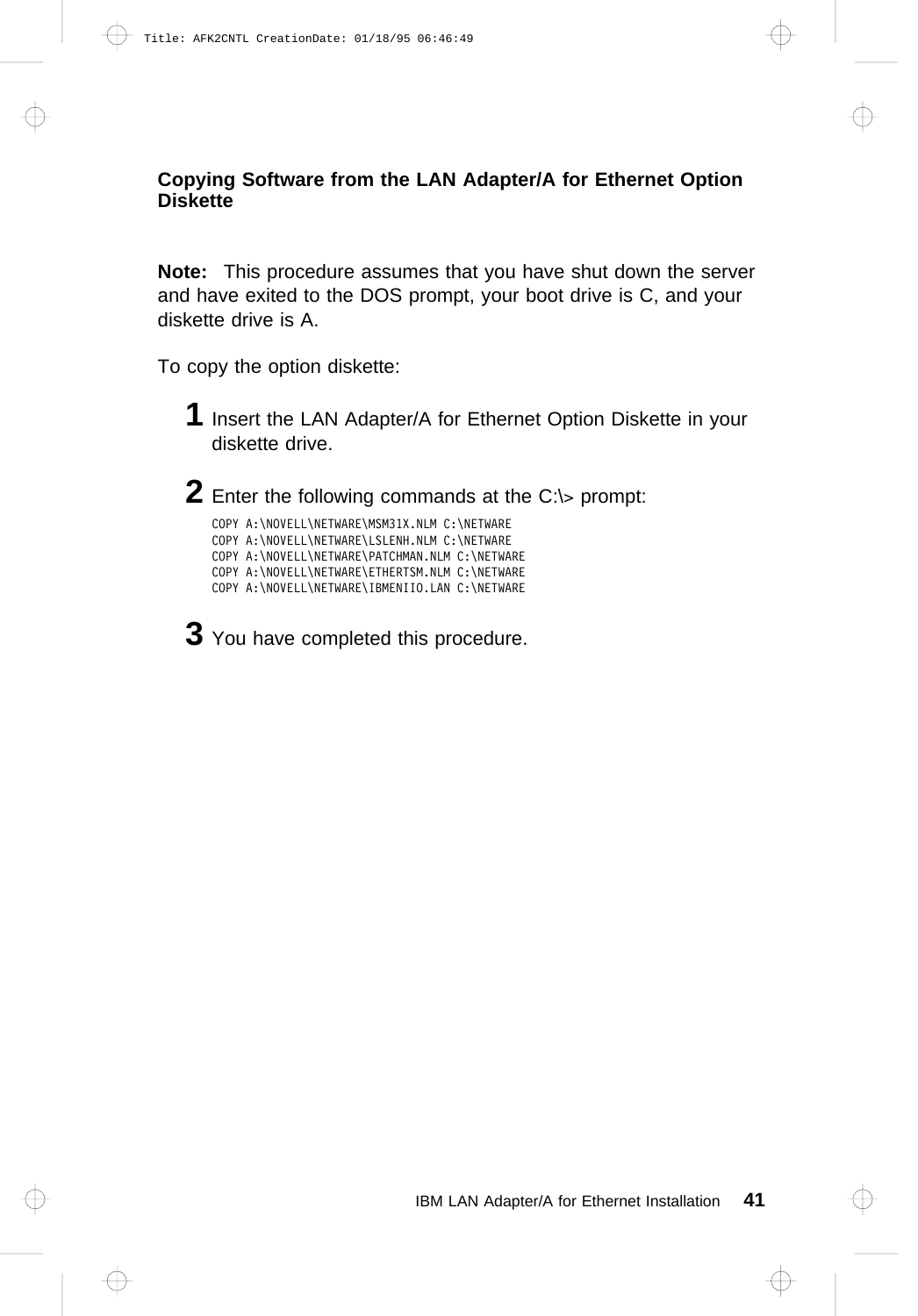## **Installing the NetWare 3.12 Server Drivers**

Before you begin, make sure that the following conditions are true,

#### **Notes:**

- 1. You have correctly installed and prepared your workstation for the installation of NetWare as described in Novell NetWare 3.12 Installation and Upgrade.
- 2. You have a large enough partition to contain your NetWare server.
- 3. You are using the working copies of your Novell NetWare program diskettes.

You can install the DOS NetWare 3.12 Server Drivers in:

- A new server; see "Installing the DOS NetWare Drivers in a New Server."
- An existing server; see "Installing the Drivers in an Existing Server" on page 44.

#### **Installing the DOS NetWare Drivers in a New Server**

To install the DOS drivers in a new server:

- **1** Create a NETWARE.312 directory.
- **2** Install the server software for use with a DOS partition on the hard disk as described in Novell NetWare 3.12 Installation and Upgrade.

Continue until you reach the section titled "Load LAN Drivers and Frame Types."

- **3** Load the drivers for the LAN Adapter/A for Ethernet by:
	- **a.** Removing the NetWare diskette currently in your diskette drive.

**42** LAN Adapter/A for Ethernet-Installation and Testing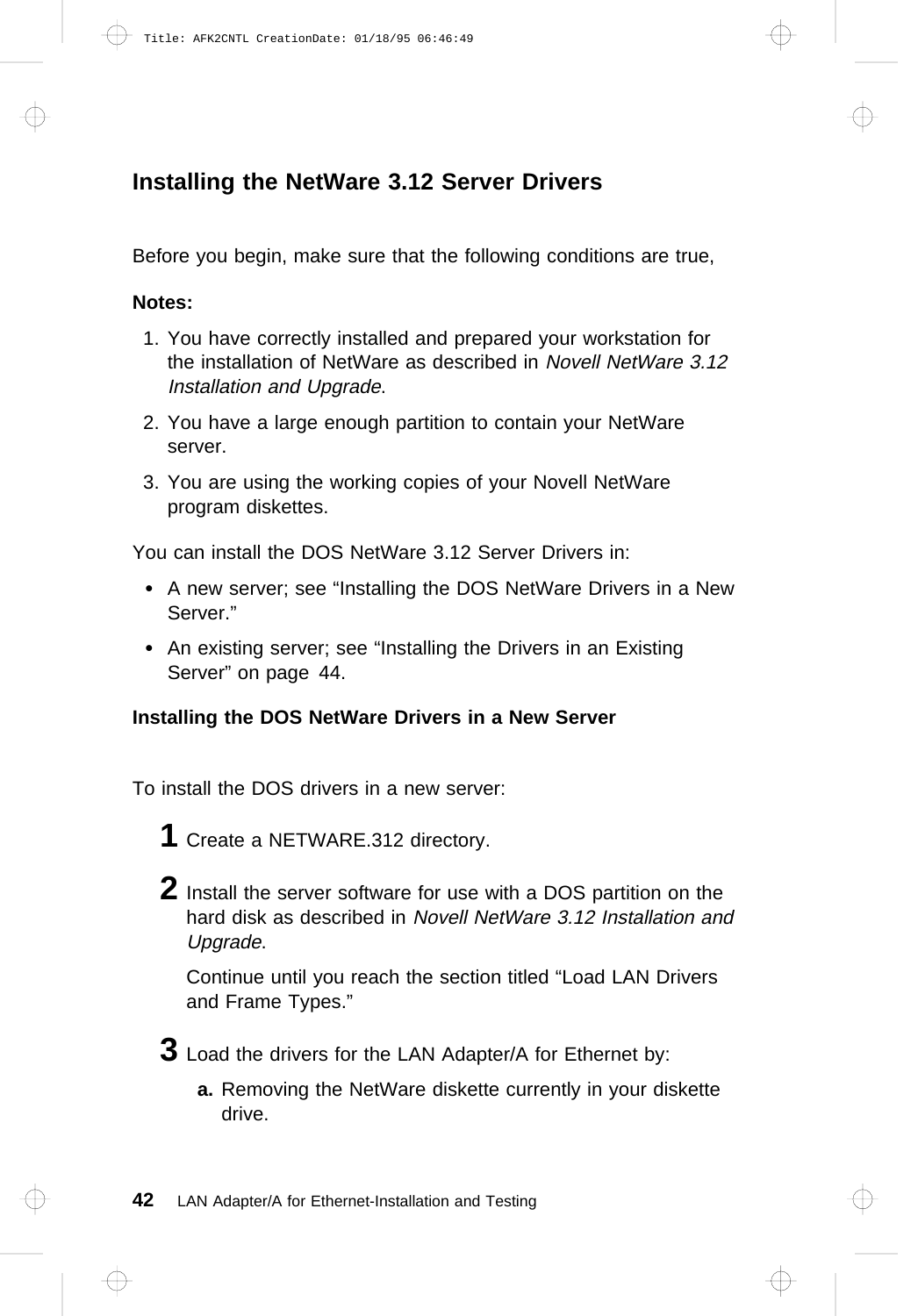- **b.** Inserting the IBM LAN Adapter/A for Ethernet Option Diskette.
- **c.** Entering at the System Console prompt:

LOAD A:\NOVELL\NETWARE\MSM31x.NLM

#### **Note:** This load may produce a "Notice" statement, which can be ignored.)

LOAD A:\NOVELL\NETWARE\ETHERTSM.NLM LOAD A:\NOVELL\NETWARE\IBMENIIO.LAN FRAME=ETHERNET\_8ð2.2 SLOT=x NAME=IBM1

#### **Notes:**

- 1)  $x$  is the number of the slot in which you installed the LAN Adapter/A for Ethernet. If you have multiple adapters, you can selectively load the adapter using the **SLOT** parameter.
- 2) Use the name field to distinguish between the installed adapters. IBM1 is only an example of a name; you can use any ASCII name in this field.

If this server is supplying Remote Program Load service to a client, you must load a second protocol into the adapter as in the following statement:

LOAD A:\NOVELL\NETWARE\IBMENIIO.LAN FRAME=ETHERNET\_8ð2.3 SLOT=x NAME=IBM2

**d.** Bind the protocols to the driver. At the System Console prompt, enter:

BIND IPX TO IBM1 NET=A1

If you loaded a second protocol into the driver, enter: BIND IPX TO IBM2 NET=A2

- **4** Create an AUTOEXEC.NCF file.
- **5** Add the following statements to the end of the AUTOEXEC.NCF file:

LOAD INSTALL LOAD MONITOR MOUNT ALL

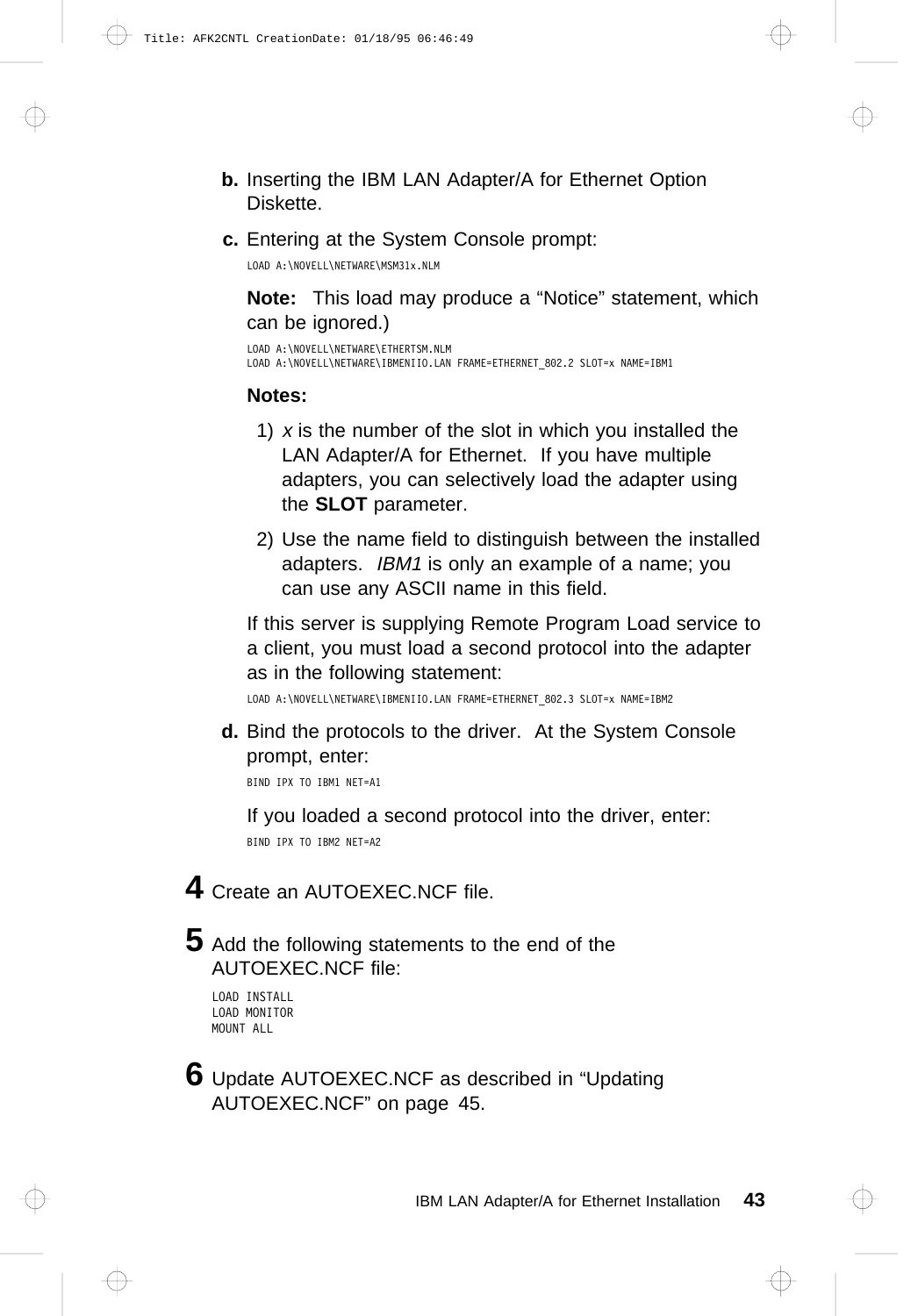**7** Copy files to your NETWARE directory as described in "Copying Software from the LAN Adapter/A for Ethernet Option Diskette" on page 46.



**9** You have completed this procedure.

Return to page 3 to continue. Step 9 of the Installation Checklist is complete.

Refer to the Novell NetWare 3.12 Installation and Upgrade manual for further information on using your server.

### **Installing the Drivers in an Existing Server**

To install the drivers in an existing server:

- **1** Shut down the server.
- **2** Insert the LAN Adapter/A for Ethernet Option Diskette in your workstation's diskette drive.
- **3** Copy files to your NETWARE.312 directory as described in "Copying Software from the LAN Adapter/A for Ethernet Option Diskette" on page 46.
- **4** Start your server.
- **5** Select **System Options** from the Install panel.
- **6** Select **Edit AUTOEXEC.NCF** from the Available System Option menu.
- **7** Update AUTOEXEC.NCF as described in "Updating AUTOEXEC.NCF" on page 45.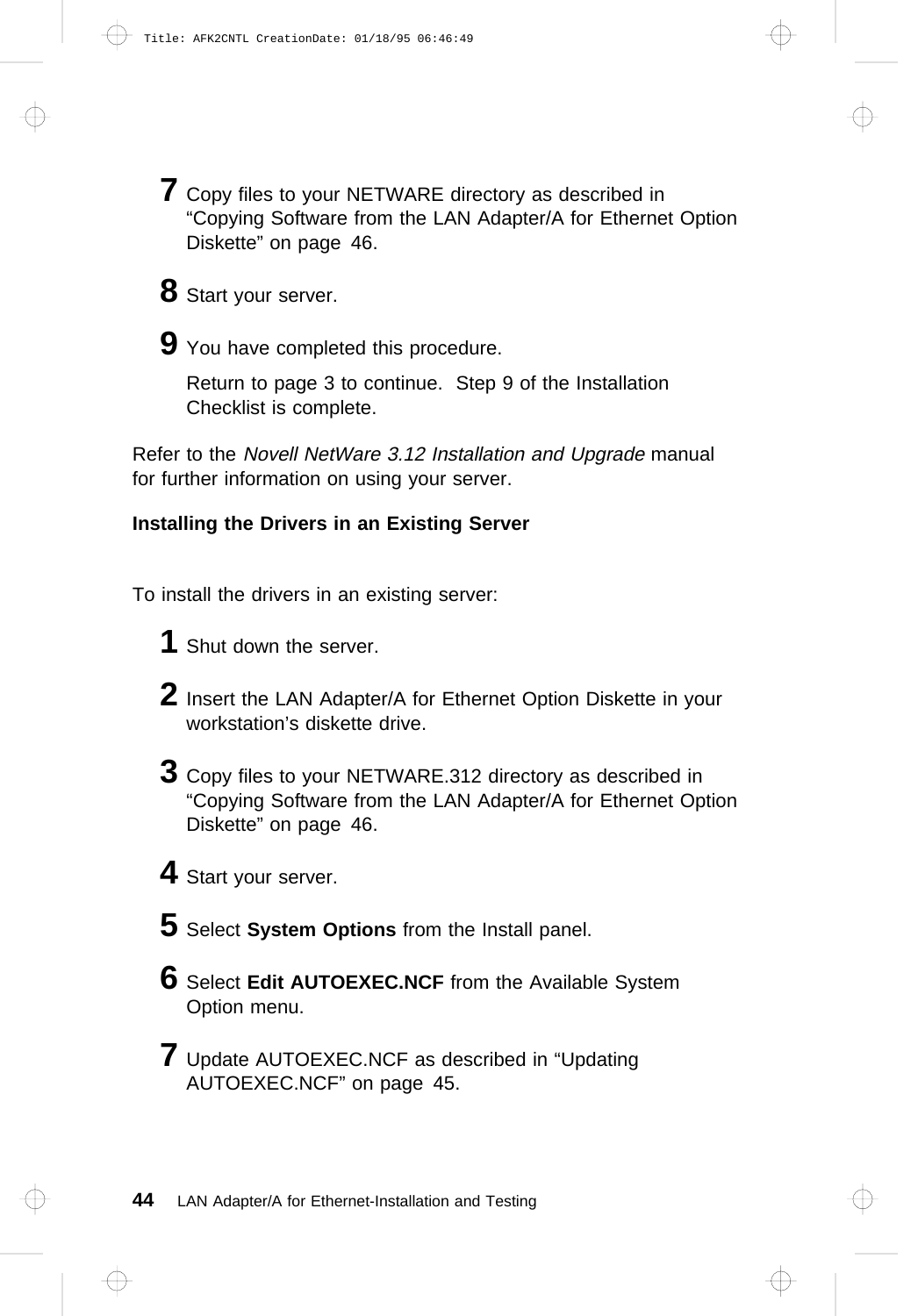You may want to remove lines from your AUTOEXEC.NCF that you are no longer using, such as load and bind statements for another Ethernet adapter.

**8** Press **Esc** to save your AUTOEXEC.NCF.

**9** Shut down and exit your server.

10 Restart your server.

11 You have completed this procedure.

Return to page 3 to continue. Step 9 of the Installation Checklist is complete.

Refer to the Novell NetWare 3.12 Installation and Upgrade manual for further information on using your server.

#### **Updating AUTOEXEC.NCF**

If you have not created an AUTOEXEC.NCF file before now, follow the instructions in the Novell NetWare 3.12 Installation and Upgrade manual create AUTOEXEC NCF

To update AUTOEXEC.NCF:

**1** Add the following statements to the end of your AUTOEXEC.NCF:

```
LOAD C:\NETWARE.312\MSM31X.NLM
LOAD C:\NETWARE.312\ETHERTSM.NLM
LOAD C:\NETWARE.312\IBMENIIO.LAN FRAME=ETHERNET 802.2 SLOT=x NAME=IBM1
LOAD C:\NETWARE.312\IBMENNIO.LAN FRAME=ETHERNET_8ð2.3 SLOT=x NAME=IBM2
BIND IPX TO IBM1 NET=A1
BIND IPX TO IBM2 NET=A2
```
Where  $x$  is the slot that contains the LAN Adapter/A for Ethernet and *IBM1* and *IBM2* are the names you assigned to the adapters.

**Note:** If these statements are already in your AUTOEXEC.NCF, you do not need to enter them again. Make sure that the above path names reflect the paths you used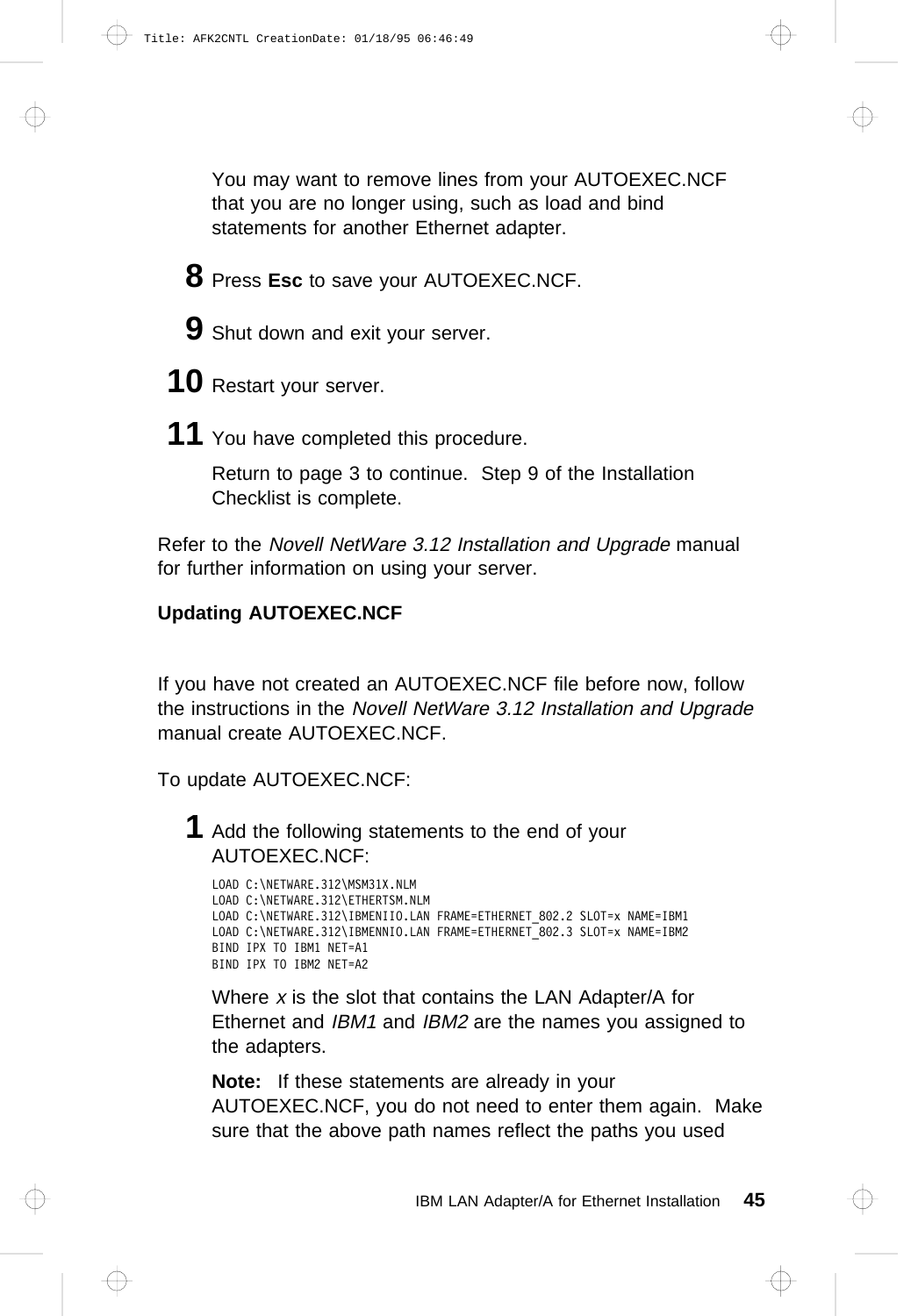when you copied the NetWare software onto the workstation's hard disk.

- **2** Follow the instructions in the NetWare manual to save your AUTOEXEC.NCF.
- **3** Continue with the instructions in the NetWare manual.
- **4** Copy files from the LAN Adapter/A for Ethernet Option Diskette as described in "Copying Software from the LAN Adapter/A for Ethernet Option Diskette" on page 41 the next time you shut down the server.
- **5** You have finished with this procedure.

#### **Copying Software from the LAN Adapter/A for Ethernet Option Diskette**

**Note:** This procedure assumes that you have shut down the server and have exited to the DOS prompt, your boot drive is C, and your diskette drive is A.

To copy the Option Diskette:

- **1** Insert the LAN Adapter/A for Ethernet Option Diskette in your diskette drive.
- **2** Enter the following commands at the C:\> prompt:

```
COPY A:\NOVELL\NETWARE\MSM31x.NLM C:\NETWARE.312
COPY A:\NOVELL\NETWARE\ETHERTSM.NLM c:\NETWARE.312
COPY A:\NOVELL\NETWARE\IBMENIIO.LAN c:\NETWARE.312
```
**3** You have completed this procedure.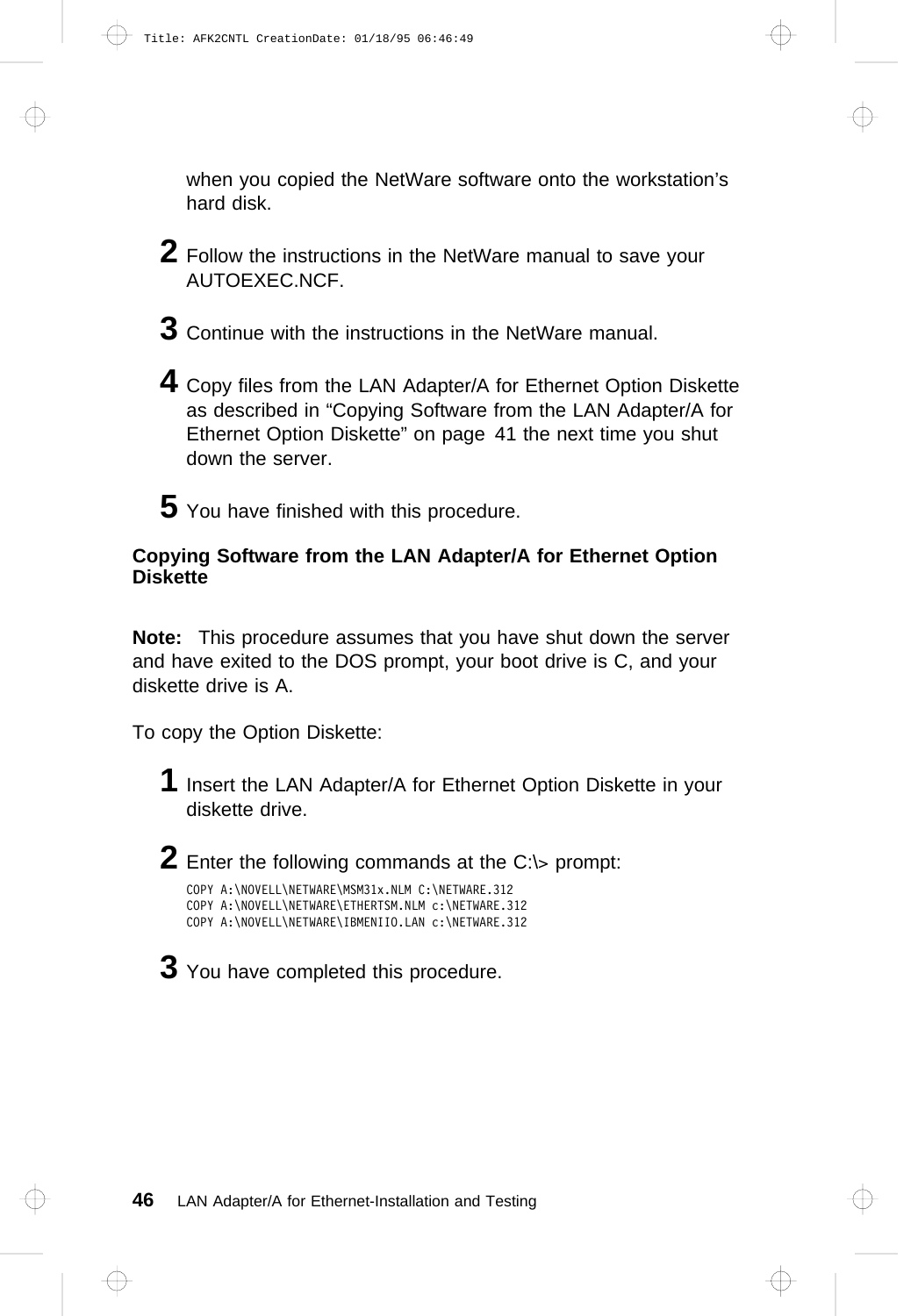# **Installing the DOS/Windows NetWare 3.12 or 4.0x Client Drivers**

#### **Notes:**

- 1. Before beginning this procedure, read the information in Novell Workstation Basics and Installation regarding the preparation of your workstation and network. Do not install the software first.
- 2. Make sure that there is a NetWare server in your network.
- 3. Make sure that you are using your working copies of the NetWare software diskettes.

To install the DOS/Windows NetWare 3.12 or 4.0x Client Drivers:

- **1** Install the DOS and Windows workstations as described in Novell Workstation Basics and Installation.
- **2** Complete Steps 1, 2, and 3 in the Novell Client Install menu.
- **3** Remove the Novell Install diskette from your workstation's diskette drive.
- **4** Insert the LAN Adapter/A for Ethernet Option Diskette.
- **5** Perform Step 4 from the NetWare Client Install menu. Press **Enter** to see the list of device drivers.

The workstation displays a Network Board list with the LAN Adapter/A for Ethernet driver highlighted.

**6** Press **Enter** to select this driver.

The workstation displays a menu called Settings for the LAN Adapter/A for Ethernet. Three settings are available:

| <b>Media Frame Types</b> | The default setting is the 802.2  |
|--------------------------|-----------------------------------|
|                          | frame type. You may want to add   |
|                          | 802.3 frame type support as well. |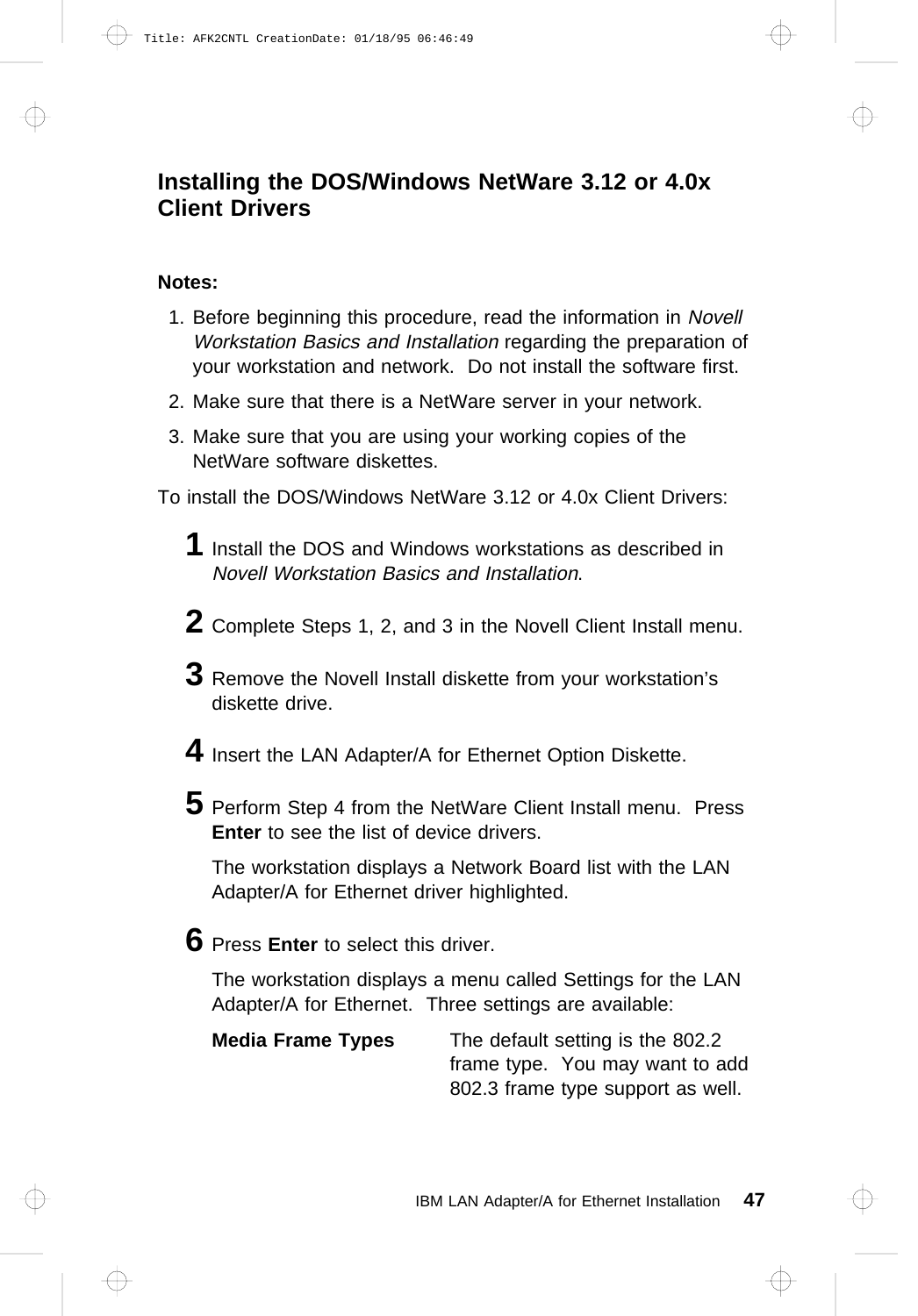| <b>Optional Node Address</b> The default setting is no optional |
|-----------------------------------------------------------------|
| node address.                                                   |
|                                                                 |

**Slot Number** The default setting is no slot number indicated.

Help screens are available for each of these settings. You can display additional information about the possible selections for each setting by selecting an item and pressing **Enter**.

Most workstations can use the default settings.

**7** Press **Esc** to return to the NetWare Client Install menu.

**8** Continue with Step 5 in the NetWare Client Install menu.

The software copies the IBMENIIO.COM driver.

**9** Follow the installation prompts to complete the installation

**10** You have completed this procedure.

The NetWare installation process:

- Creates a new directory on your workstation called "NWCLIENT."
- Copies required files to the new directory.
- Creates a NET.CFG file for your configuration.
- Updates the AUTOEXEC.BAT and CONFIG.SYS files on your workstation.

Return to page 3 to continue. Step 9 of the Installation Checklist is complete.

Refer to Novell Workstation Basics and Installation for further details about using your NetWare client.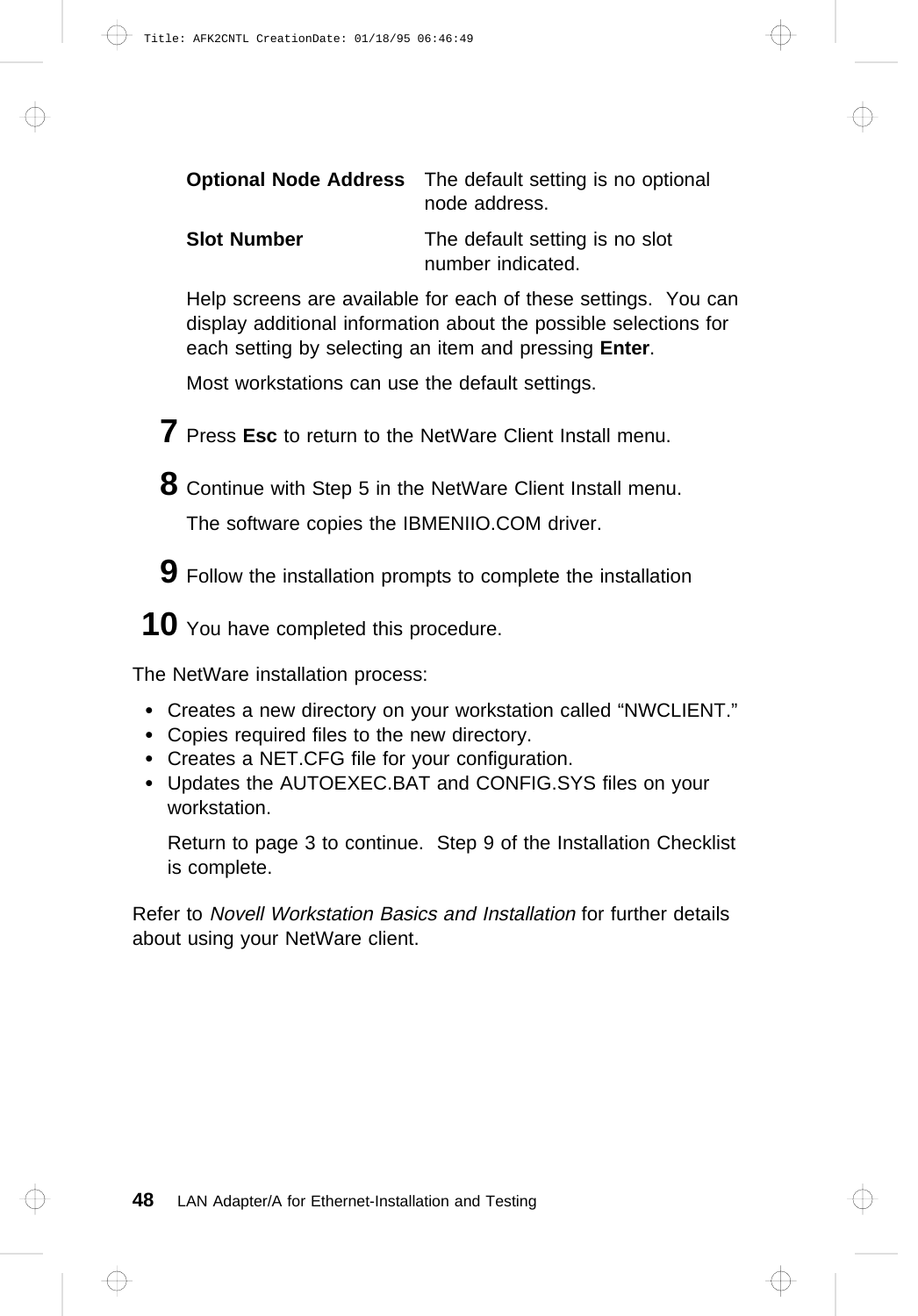## **Installing the OS/2 NetWare 3.12 or 4.0x Client Drivers**

### **Notes:**

- 1. This procedure applies to the NetWare Requester for OS/2 that comes with NetWare Version 3.12 or 4.0x.
- 2. You should have a copy of the software for NetWare Requester for OS/2 and have prepared your workstation as described in NetWare Workstation for OS/2.
- 3. You should be using working copies of the NetWare diskettes.

You can install the OS/2 client drivers on:

- A new OS/2 NetWare Requester; see "Installing the OS/2 NetWare 3.12 or 4.0x Client Drivers on a New Client."
- An existing OS/2 NetWare Requester; see "Installing the OS/2 NetWare 3.12 or 4.0x Client Drivers on an Existing Client" on page 52.

#### **Installing the OS/2 NetWare 3.12 or 4.0x Client Drivers on a New Client**

To install the OS/2 client drivers on a new client:

- **1** Install the requester on the workstation as described in NetWare Workstation for OS/2. When the workstation displays "Step 1 – Choose the ODI LAN Driver", do the following steps:
	- **a** Remove the diskette from your diskette drive.
	- **b** Insert the LAN Adapter/A for Ethernet Option Diskette in drive A.
	- **c** Position your cursor in the entry field titled Choose from the list or type in the driver name and enter: IBMENIIO.SYS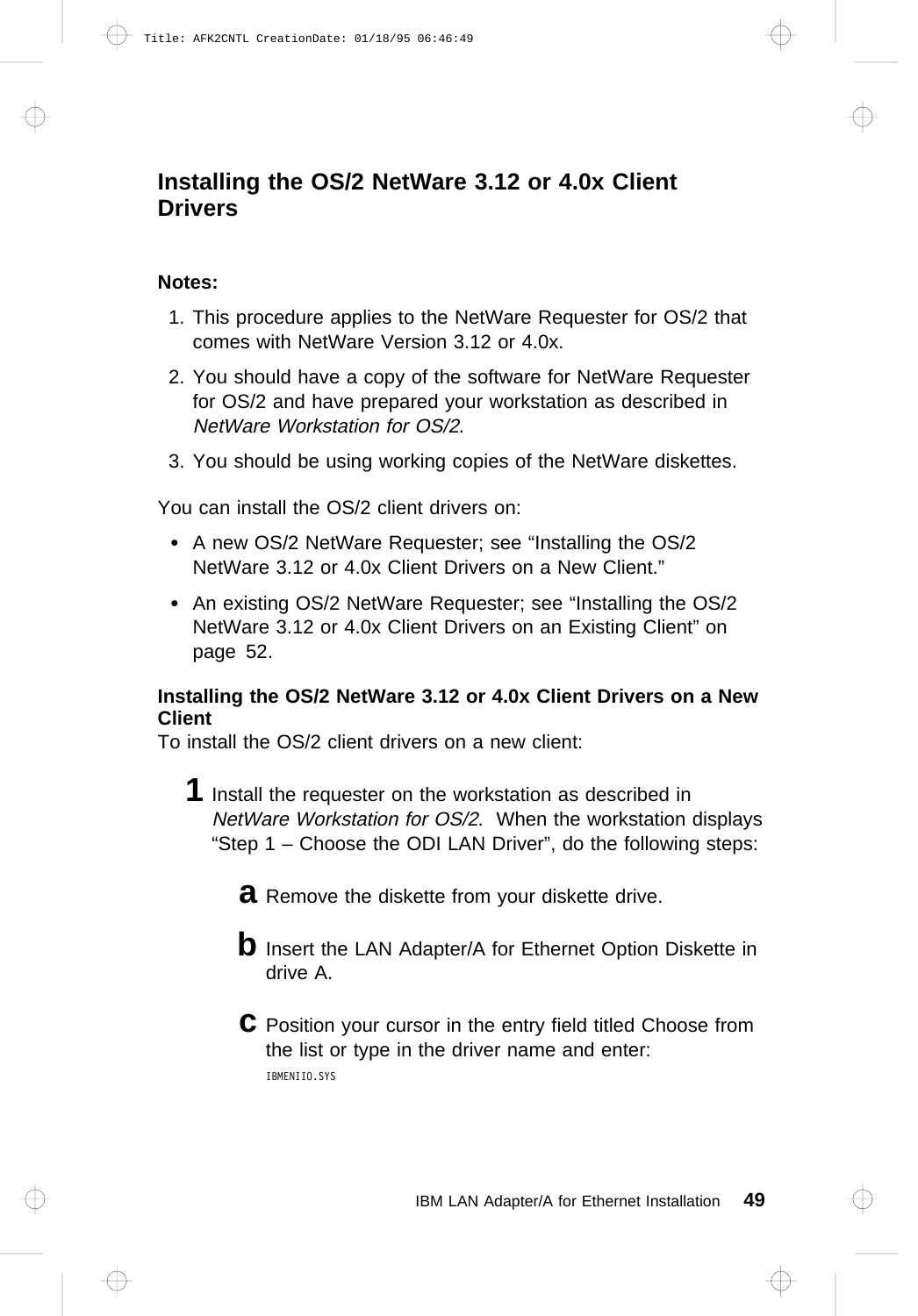- **2** Continue with the NetWare installation procedure. For a basic installation, you can accept all of the defaults.
- **3** Insert the LAN Adapter/A for Ethernet Option Diskette when prompted to insert a diskette containing third-party ODI drivers.

**Note:** If you install NetWare Client for OS/2 from CD-ROM, you cannot redirect the source of the installation. See "Installing the ODI Driver during a CD-ROM Installation" on page 51 for details about installing the ODI driver when installing from a CD-ROM.

**4** Update NET.CFG to add additional frame types, if needed. The default frame type is 802.3. The following statements are an example of the NET.CFG statements used to support the 802.2 frame type.

```
LINK DRIVER IBMENIIO
  FRAME = ETHERNET 802.2
  FRAME = ETHERNET 802.3
```
You can edit NET.CFG manually or through the NetWare Install program.

**5** Customize your configuration further, if needed. See NetWare Workstation for OS/2 for customization instructions.

**6** Reboot your workstation to put your changes into effect.

**7** You have finished this procedure.

Return to page 3 to continue. Step 9 of the Installation Checklist is complete.

Refer to NetWare Workstation for OS/2 for further details about using your client.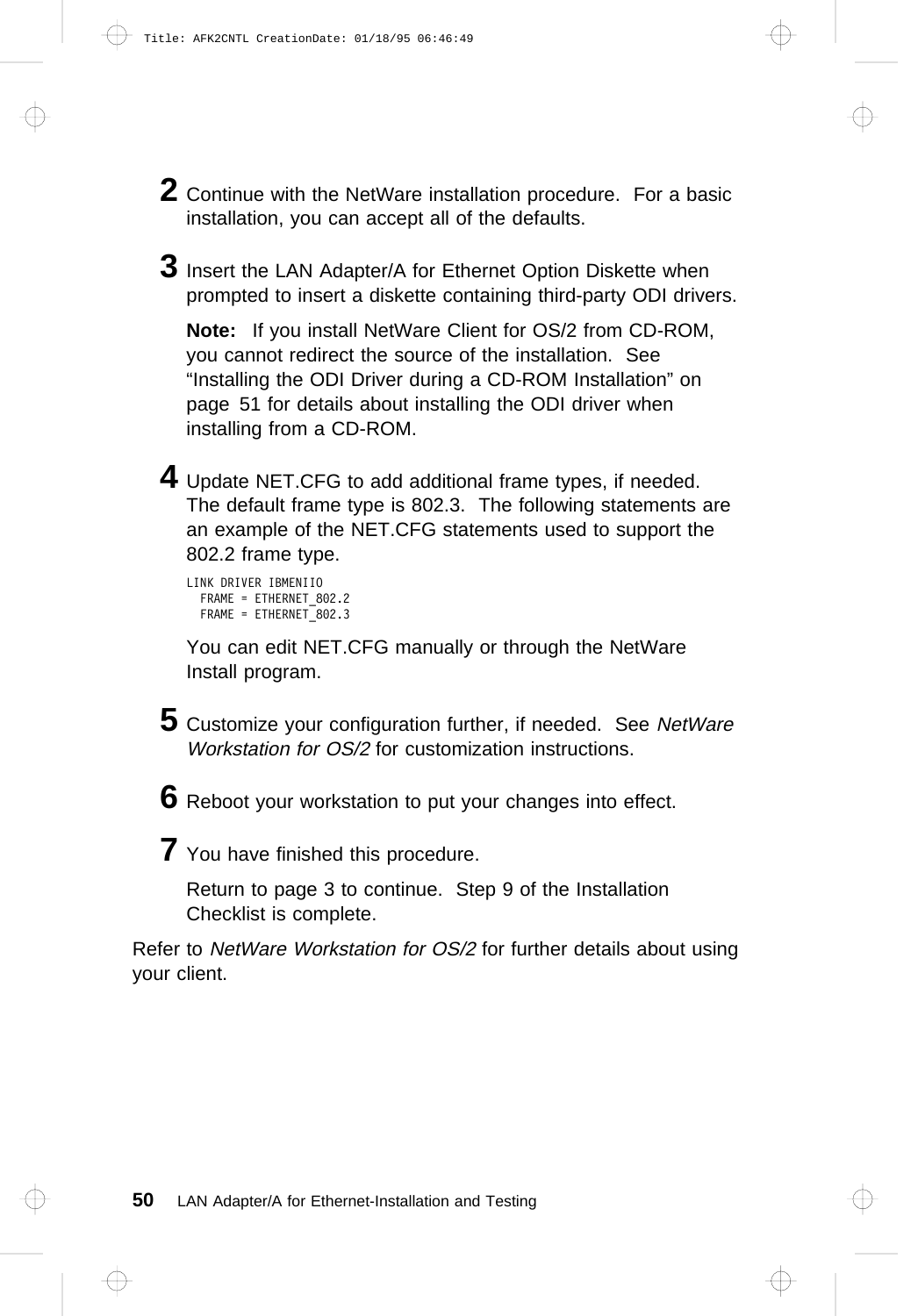#### **Installing the ODI Driver during a CD-ROM Installation**

This procedure allows you to install the LAN Adapter/A for Ethernet Ethernet ODI driver when installing the NetWare client from a CD-ROM. To install the LAN Adapter/A for Ethernet Ethernet OS/2 ODI driver:

- **1** Select 3C509.SYS as the device driver during the CD-ROM-based installation.
- **2** Edit your CONFIG.SYS at the end of the installation but before rebooting your workstation.

**a** Find the statement: DEVICE=C:\NETWARE\3C5ð9.SYS

**b** Change the statement to: DEVICE=C:\NETWARE\IBMENIIO.SYS

- **3** Save your CONFIG.SYS.
- **4** Copy the file IBMENIIO.SYS from the LAN Adapter/A for Ethernet Option Diskette to the C:\NETWARE directory.
- **5** You have finished this procedure.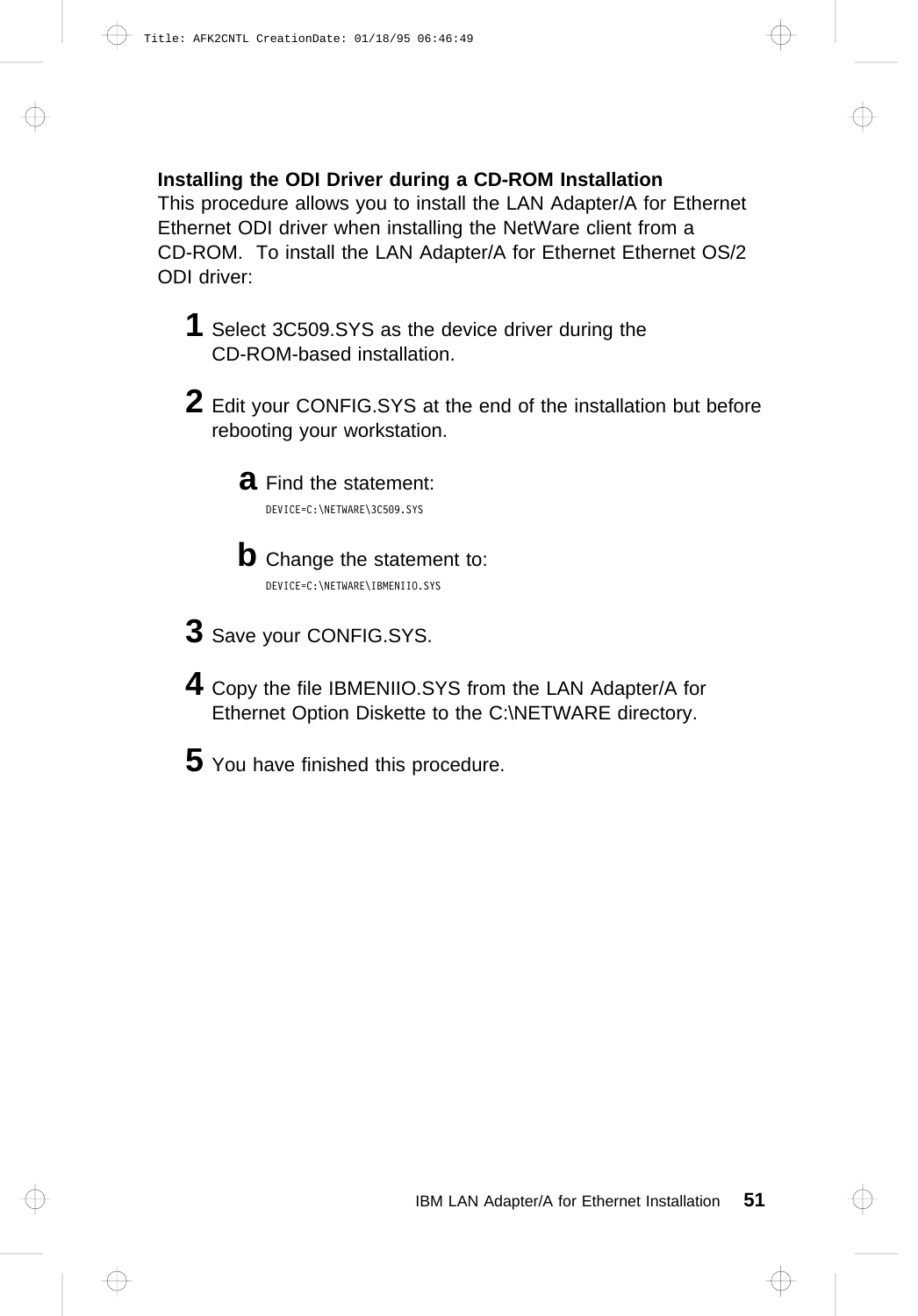#### **Installing the OS/2 NetWare 3.12 or 4.0x Client Drivers on an Existing Client**

The simplest way to install the client drivers on an existing client is to modify the CONFIG.SYS in the root directory of the requester. Figure 4 is a section of an OS/2 CONFIG.SYS from a client using the LAN Adapter/A for Ethernet.

REM --- NetWare Requester statements BEGIN --- SET NWLANGUAGE=ENGLISH DEVICE=C:\NETWARE\LSL.SYS RUN=C:\NETWARE\DDAEMON.EXE REM -- ODI-Driver Files BEGIN -- DEVICE=C:\NETWARE\ibmeniio.sys REM -- ODI-Driver Files END -- REM DEVICE=C:\NETWARE\ROUTE.SYS DEVICE=C:\NETWARE\IPX.SYS rem DEVICE=C:\NETWARE\SPX.SYS rem RUN=C:\NETWARE\SPDAEMON.EXE rem DEVICE=C:\NETWARE\NMPIPE.SYS rem DEVICE=C:\NETWARE\NPSERVER.SYS rem RUN=C:\NETWARE\NPDAEMON.EXE DEVICE=C:\NETWARE\NWREQ.SYS IFS=C:\NETWARE\NWIFS.IFS RUN=C:\NETWARE\NWDAEMON.EXE rem DEVICE=C:\NETWARE\NETBIOS.SYS rem RUN=C:\NETWARE\NBDAEMON.EXE REM DEVICE=C:\OS2\MDOS\LPTDD.SYS REM --- NetWare Requester statements END ---

Figure 4. Example OS/2 CONFIG.SYS File

To update an existing client:

**1** Back up your CONFIG.SYS.

**2** Locate the statement that contains the device driver statement, for example:

DEVICE=C:\NETWARE\3C529.sys

## **3** Change the driver statement to: DEVICE=C:\NETWARE\IBMENIIO.SYS

**4** Save your CONFIG.SYS.

**52** LAN Adapter/A for Ethernet-Installation and Testing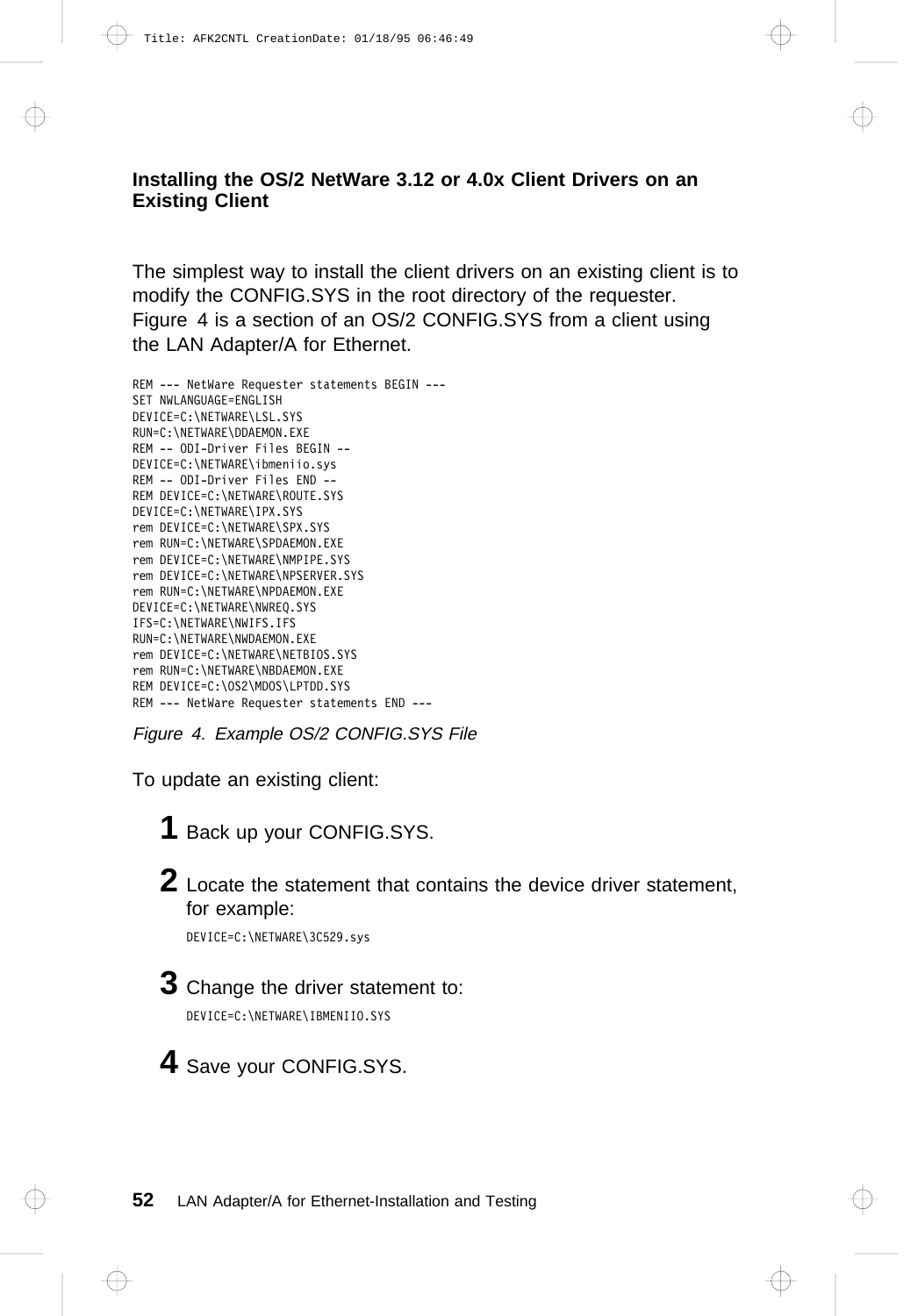**5** Copy the driver IBMENIIO.SYS from the root directory of the LAN Adapter/A for Ethernet Option Diskette to the C:\NETWARE subdirectory on your Requester.



**6** Update your requester's NET.CFG file, if necessary. When you finish, your driver section should resemble the following example:

```
link driver ibmeniio
  frame = ethernet_8ð2.2
  frame = ethernet802.3
```
Add other frame types if they are needed.

**7** Shut down and reboot your OS/2 Requester when you have completed the installation process.

Return to page 3 to continue. Step 9 of the Installation Checklist is complete. Refer to NetWare Workstation for OS/2 for further details about using your client.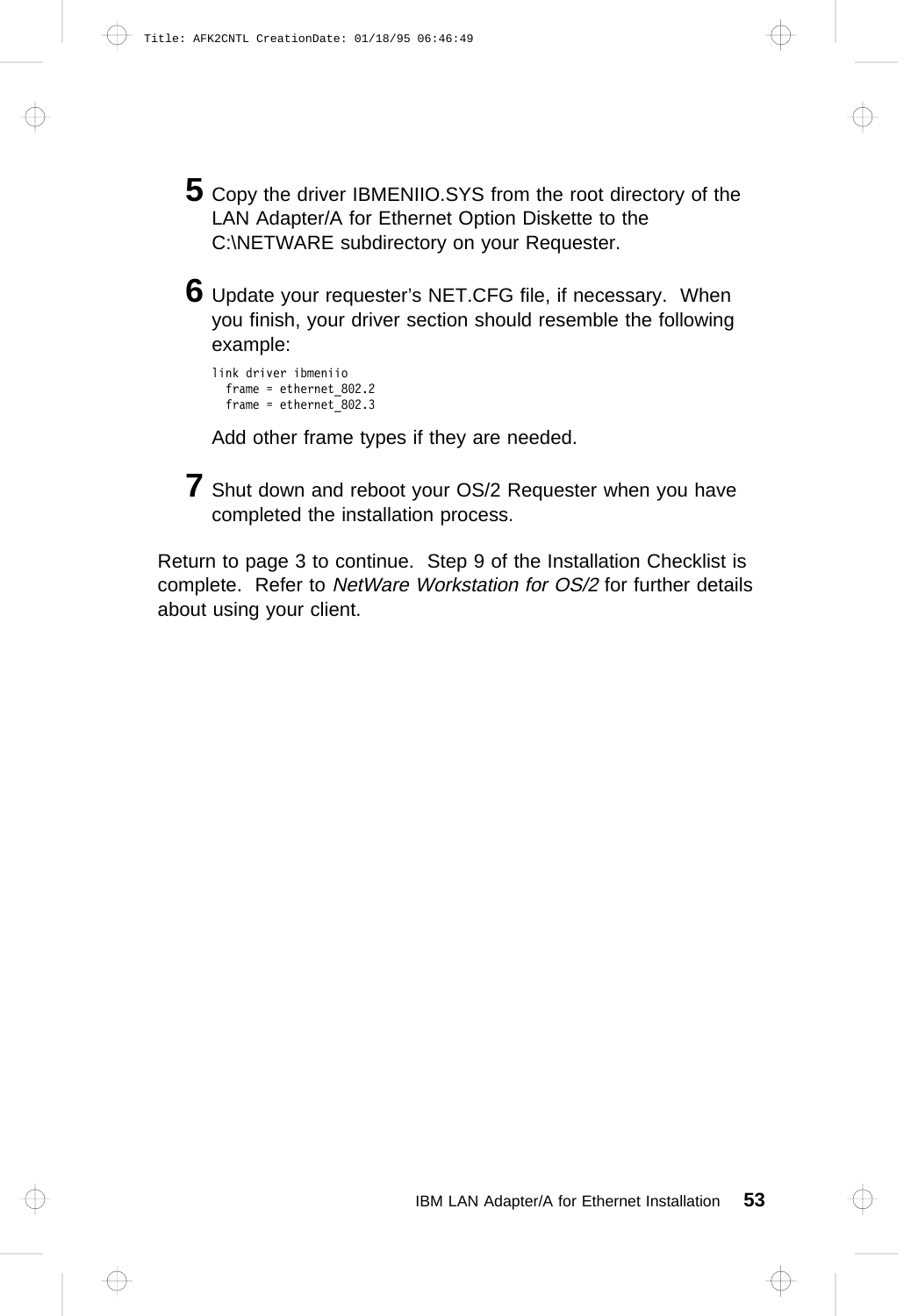# **Installing the NetWare 4.0x Server Drivers**

Before you begin, make sure:

#### **Notes:**

- 1. You have correctly installed and prepared your workstation for the installation of NetWare as described in the Novell NetWare 4.0x Installation and Upgrade manual.
- 2. You are using the working copies of your Novell NetWare program diskettes.

You can install the DOS NetWare 4.0x Server Drivers in:

- A new server; see "Installing the DOS NetWare 4.0x Drivers in a New Server."
- An existing server; see "Installing the DOS NetWare 4.0x Drivers in an Existing Server" on page 56.

**Installing the DOS NetWare 4.0x Drivers in a New Server** To install the DOS drivers in a new server:

**1** Install the server software as described in Novell NetWare 4.0x Installation and Upgrade.

Return to this procedure when you reach "Load LAN Drivers" in the manual.

- **2** Load the driver for the LAN Adapter/A for Ethernet by performing the following steps:
	- **a** Press **Insert** on the Load LAN Drivers panel.
	- **b** Insert the LAN Adapter/A for Ethernet Option Diskette into your workstation's drive A.

#### **c** Press **Enter**.

The workstation displays a list with IBMENIIO.LAN driver highlighted.

**54** LAN Adapter/A for Ethernet-Installation and Testing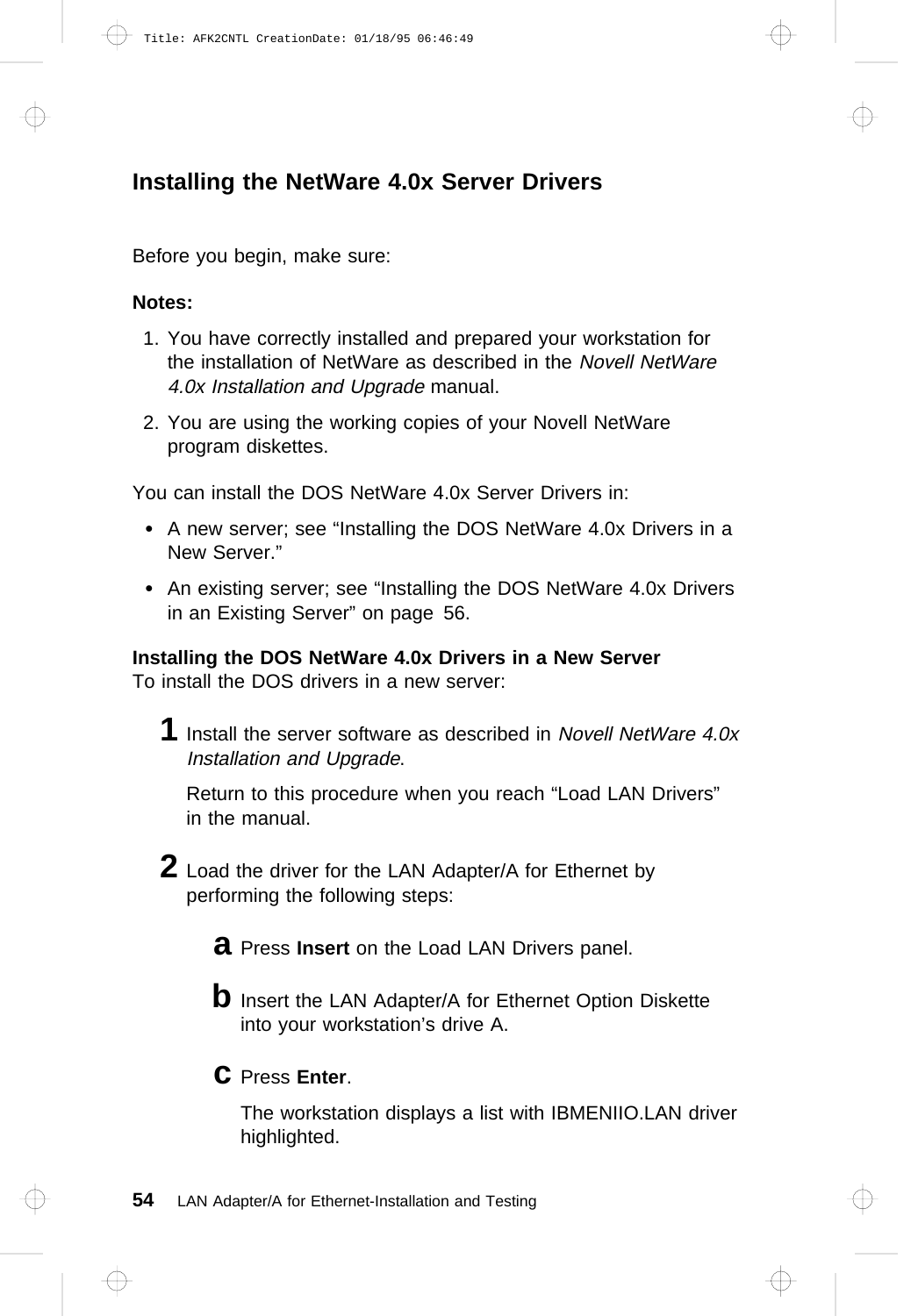# **d** Press **Enter**.

The workstation displays a menu with a list of the parameters for the IBMENIIO driver. In that menu:

- Provide the slot number in which you installed the adapter.
- Do not enter a node address unless you plan to use a locally administered address.
- Select 802.2 and 802.3 frame types. These frame types are a recommended default for most environments.

**Note:** You can obtain help for each parameter by pressing F1 on this menu. The workstation loads and binds the driver.

**3** Accept the default IPX\*\* addresses assigned to the adapter.

**4** Continue with the installation process as described in Novell NetWare 4.0x Installation and Upgrade.

The workstation displays the AUTOEXEC.NCF statements that list the loading and binding of the selected drivers.

**5** Update AUTOEXEC.NCF, if necessary. You may want to add the following statements to the end of your AUTOEXEC.NCF:

```
LOAD IBMENIIO FRAME=ETHERNET_8ð2.2 SLOT=x NAME=IBM1
LOAD IBMENIIO FRAME=ETHERNET_8ð2.3 SLOT=x NAME=IBM2
BIND IPX TO IBM1 NET=A1
BIND IPX TO IBM2 NET=A2
```
**Note:** Do not reenter these statements if they are already in your AUTOEXEC.NCF.

- **6** Save your AUTOEXEC.NCF as described in Novell NetWare 4.0x Installation and Upgrade.
- **7** You have completed this procedure.

Return to page 3 to continue. Step 9 of the Installation Checklist is complete.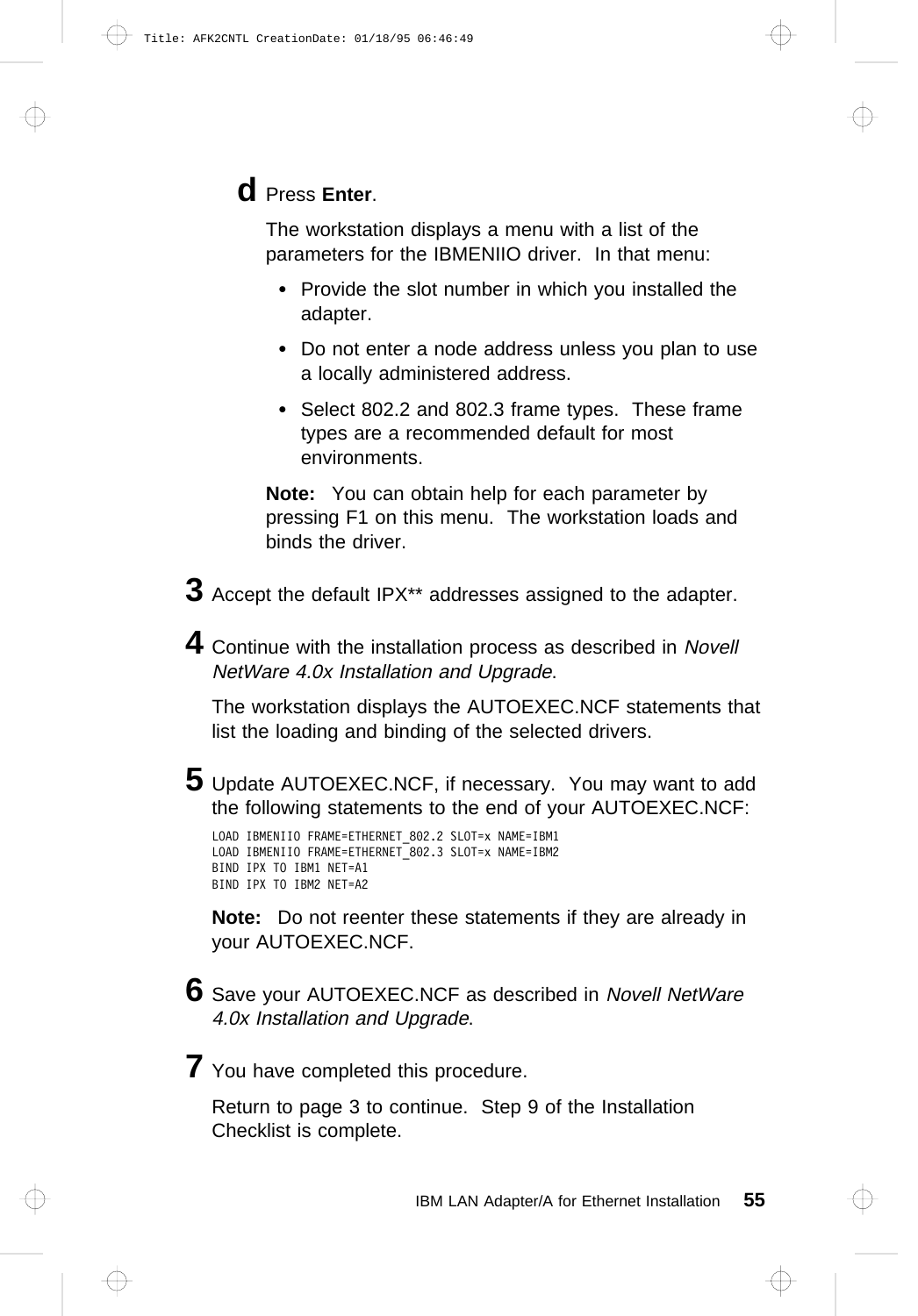Refer to the Novell NetWare 4.0x Installation and Upgrade for further information about using your server.

#### **Installing the DOS NetWare 4.0x Drivers in an Existing Server**

To install the drivers on an existing server:

- **1** Start your server.
- **2** Select **Maintenance/Selective Install** from the NetWare Server Installation Version 4 x Menu
- **3** Select **LAN Driver Options** from the Installation Options menu.
- **4** Press **Insert** and place the LAN Adapter/A for Ethernet Option Diskette into your workstation's drive A.
- **5** Press **Enter**. The workstation displays a list with IBMENIIO.LAN driver highlighted.
- **6** Press **Enter**.
- **7** Follow the instructions to copy the driver to your workstation.

## **8** Press **Enter**.

The workstation displays a menu with a list of the parameters for the IBMENIIO driver. In that menu:

- Provide the slot number in which you installed the adapter.
- Do not enter a node address unless you plan to use a locally administered address.
- Select 802.2 and 802.3 frame types. These frame types are a recommended default for most environments.

**Note:** You can obtain help for each parameter by pressing the F1 key on this menu. The workstation loads and binds the driver.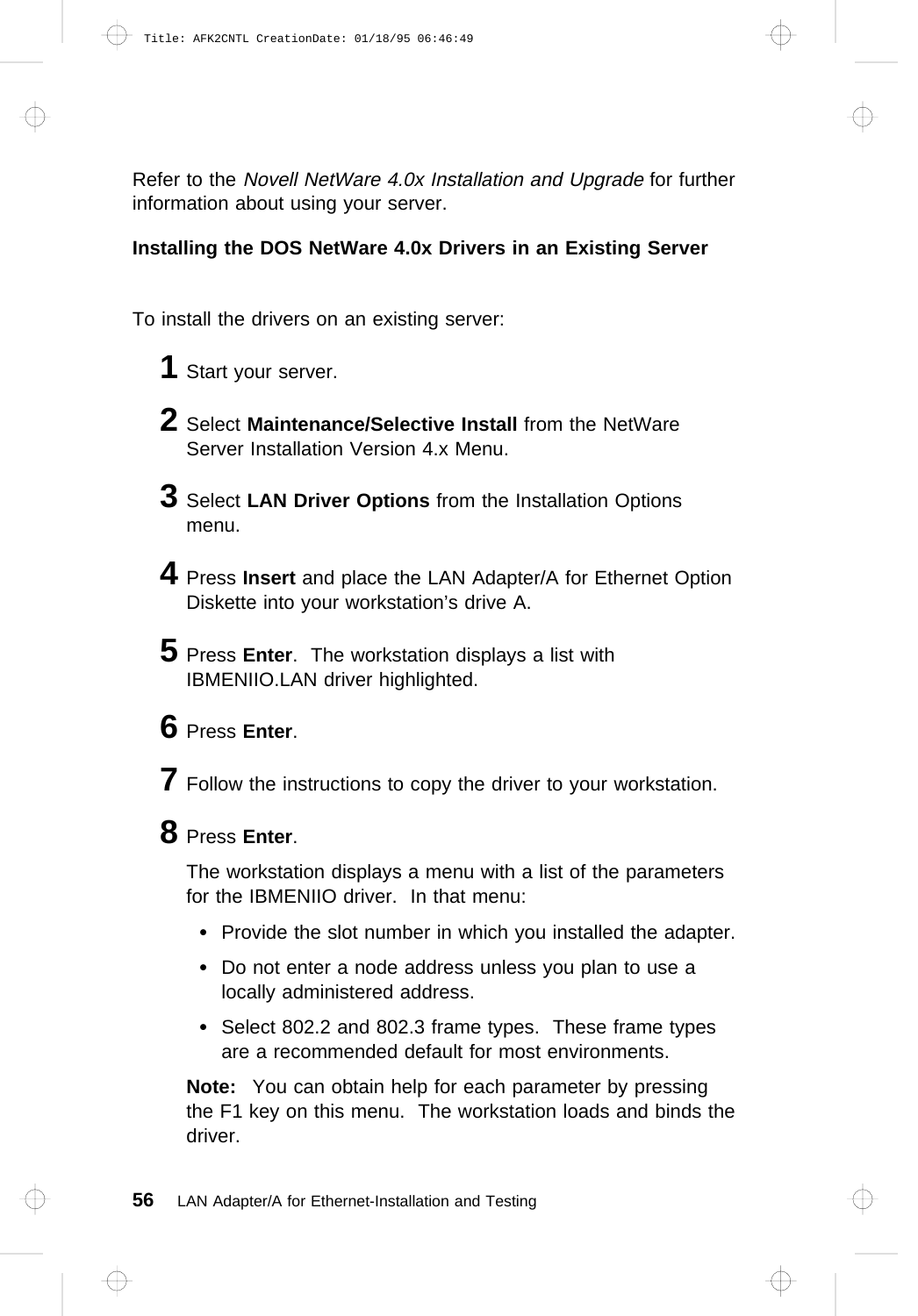**9** Accept the default IPX addresses assigned to the adapter.

- **10** Exit the LAN Driver installation section.
- **11** Update AUTOEXEC.NCF, to automate the loading and binding of the driver. The following statements are an example of an AUTOEXEC.NCF file.

```
LOAD IBMENIIO FRAME=ETHERNET_8ð2.2 SLOT=x NAME=IBM1
LOAD IBMENIIO FRAME=ETHERNET_8ð2.3 SLOT=x NAME=IBM2
BIND IPX TO IBM1 NET=A1
BIND IPX TO IBM2 NET=A2
```
 $X$  is the number of the slot in which you installed the LAN Adapter/A for Ethernet. If you have more than one adapter in your server, you can specify which driver to load into each adapter. The name field helps you distinguish which adapter you are loading.

**Note:** The name can be any ASCII characters.

12 You have completed this procedure.

Return to page 3 to continue. Step 9 of the Installation Checklist is complete.

Refer to Novell NetWare 4.0x Installation and Upgrade for further information about using your server.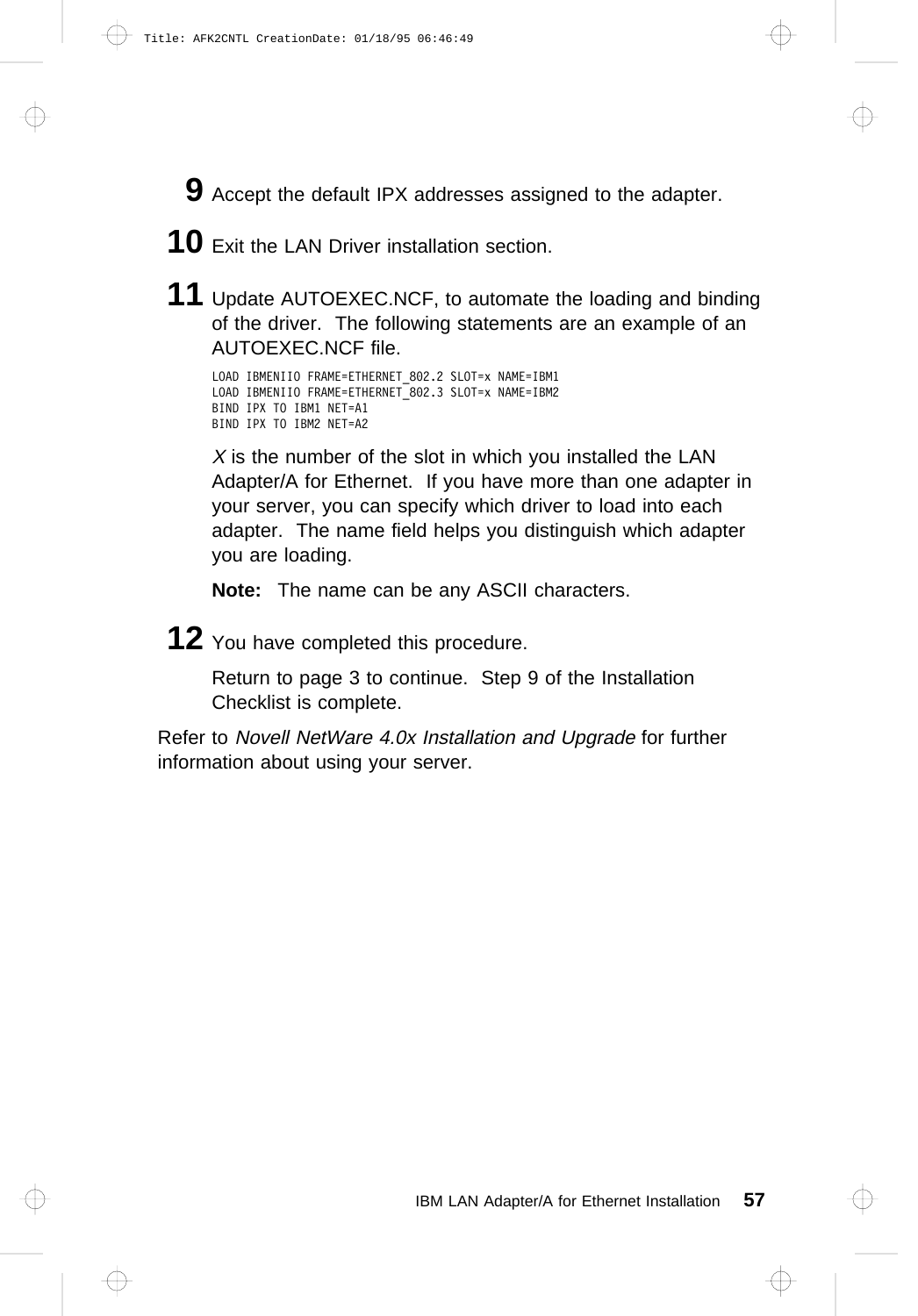## **Installing the NetWare for OS/2 Server Drivers**

NetWare for OS/2 is a product that allows an IBM OS/2 system and a NetWare Server to run on the same machine at different times.

Before you begin make sure:

**Note:** You have correctly installed and prepared your workstation for the installation of NetWare as described in the Installing NetWare for OS/2 manual.

**Note:** You cannot use the LAN Adapter/A for Ethernet with its OS/2 NDIS device driver at the same time that you are using NetWare for OS/2. The LAN Adapter/A for Ethernet cannot be shared in one server to run both an OS/2 networking application (IBM LAN Server, for example) and NetWare for OS/2.

> Using the LAN Adapter and Protocol Support (LAPS) utility (or manually):

- Remove any reference to the IBMENII.OS2 driver from the CONFIG.SYS file.
- Remove any references to the IBMENII.OS2 driver from the PROTOCOL.INI file.

You can install the NetWare for OS/2 Server Drivers in:

- A new server; see "Installing the NetWare for OS/2 Drivers in a New Server."
- An existing server; see "Installing the NetWare for OS/2 Drivers in an Existing Server" on page 60.

#### **Installing the NetWare for OS/2 Drivers in a New Server**

To install the NetWare for OS/2 drivers in a new server:

**1** Create the NetWare disk partitions manually, as instructed in Installing NetWare for OS/2.

**58** LAN Adapter/A for Ethernet-Installation and Testing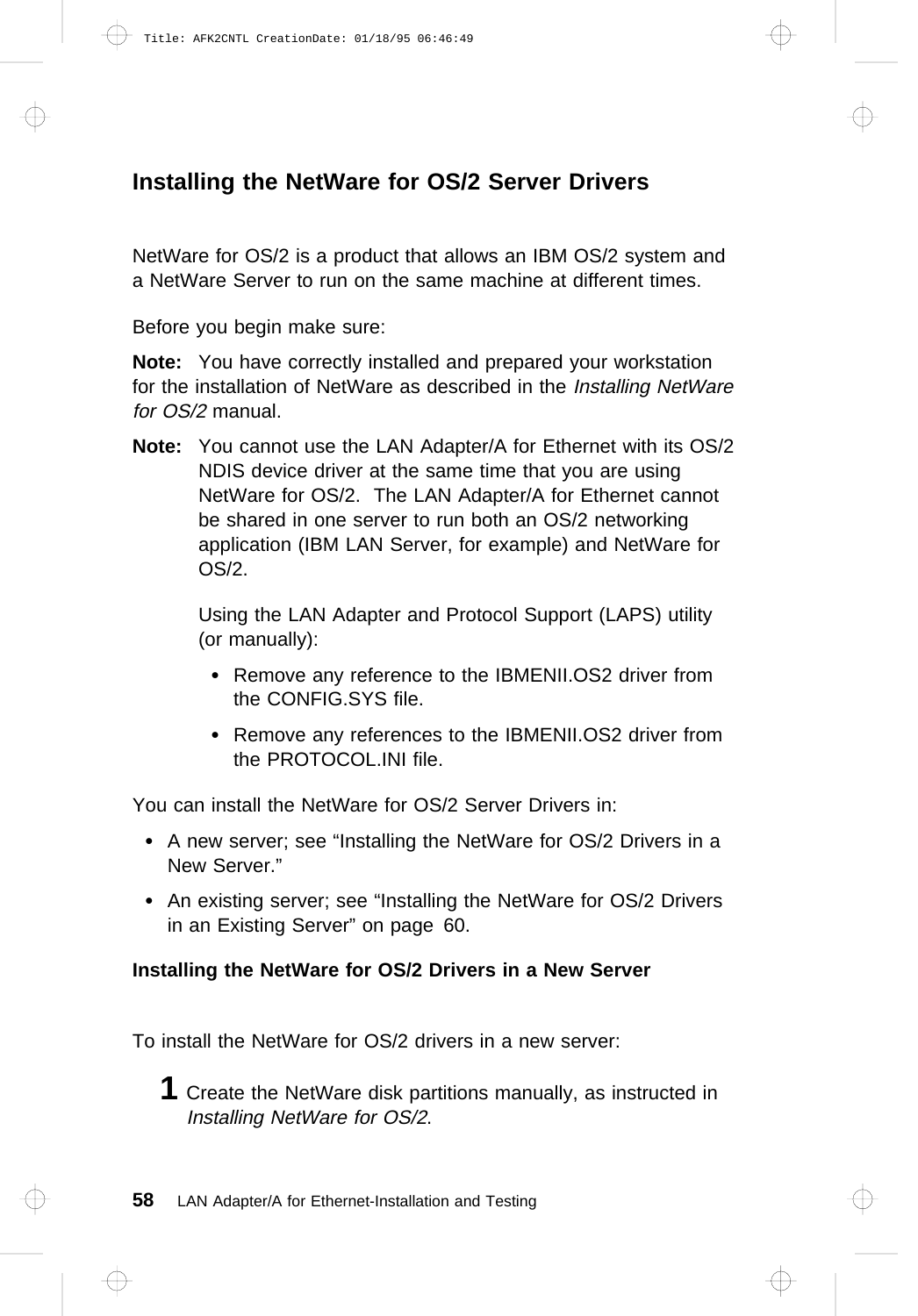**2** Install the server software as instructed in Installing NetWare for OS/2.

**3** Select the **DSKSHARE.DSK** driver if your NetWare for OS/2 and OS/2 files systems are installed on the same hard disk when the installation program prompts you to load the disk driver.

**4** Insert the LAN Adapter/A for Ethernet Option Diskette when the installation program prompts you to load the LAN driver that corresponds to the network interface adapter in this server.

 **5** Press **Insert**.

**6** Press **Enter** to accept the default search path of drive A.

**7** Select the **IBMENIIO.LAN** driver. In this menu:

- Enter the slot number of the adapter.
- Do not enter a node address unless you plan to use a locally administered address.
- Select 802.2 and 802.3 frame types. These frame types are a recommended default for most environments.
- **8** Press **F10** to load the driver.
- **9** Reply **No** to the message asking you if you want to share the LAN adapter with the NetWare Requester for OS/2.
- **10** Reply **OK** when you receive the second message that informs you that adapter sharing will not be enabled.
- **11** Update AUTOEXEC.NCF, to automate function loads. The following example shows the statements in AUTOEXEC.NCF:

```
LOAD IBMENIIO FRAME=ETHERNET 802.2 SLOT=x NAME=IBM1
LOAD IBMENIIO FRAME=ETHERNET_8ð2.3 SLOT=x NAME=IBM2
BIND IPX TO IBM1 NET=A1
BIND IPX TO IBM2 NET=A2
```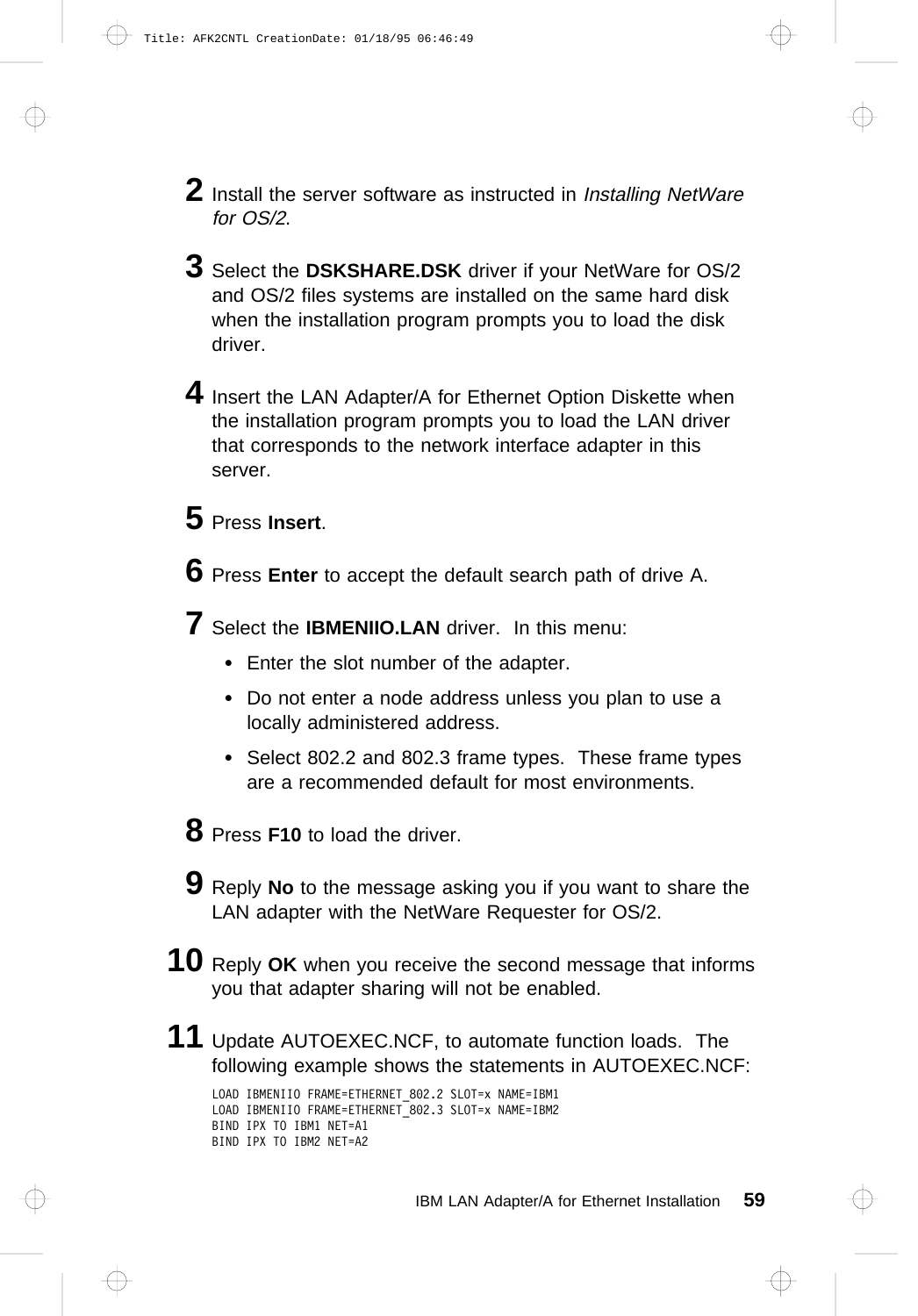**Note:** Do not add these statements if they are already in your AUTOEXEC.NCF.

**12** Complete the NetWare for OS/2 installation.

- **13** Shut down the workstation when the installation has been completed.
- **14** Reboot your server.

Return to page 3 to continue. Step 9 of the Installation Checklist is complete. Refer to Installing NetWare for OS/2 for more information about using your server.

### **Installing the NetWare for OS/2 Drivers in an Existing Server**

### **Notes:**

- 1. This procedure assumes that you are installing the drivers in a server running NetWare for OS/2 that is already operational.
- 2. You will not make any changes to the OS/2 software during this procedure.

To install the NetWare for OS/2 drivers in an existing server:

- **1** Start your server.
- **2** Select **Maintenance/Selective Install** from the NetWare Server Installation Version 4.x menu.
- **3** Select **LAN Driver Options** from the Installation Options menu,
- **4** Press **Insert**.
- **5** Insert the LAN Adapter/A for Ethernet Option Diskette in your workstation's drive A.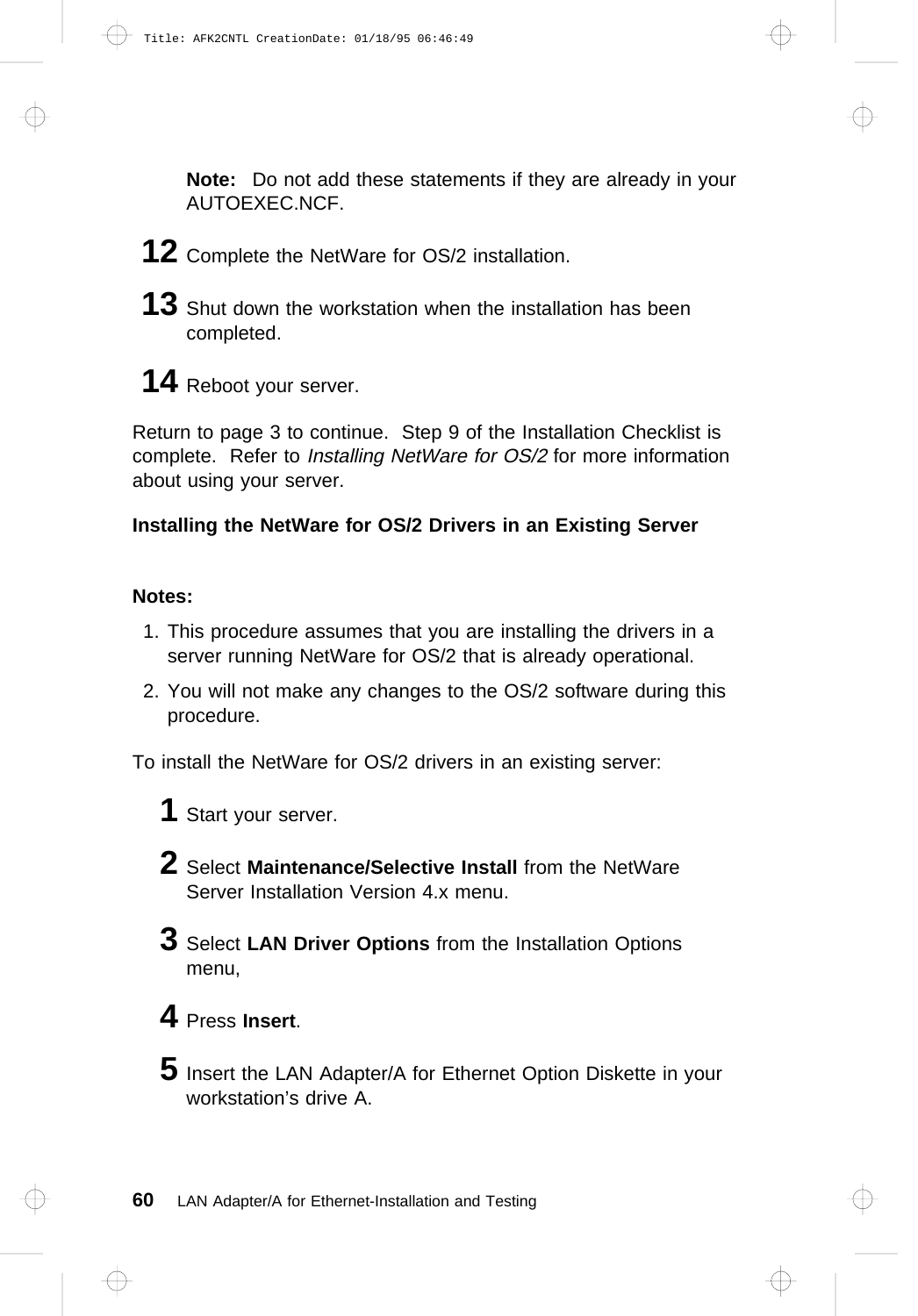# **6** Press **Enter**.

The workstation displays a list containing IBMENIIO.LAN driver, which should be highlighted.

**7** Press **Enter** to select the driver.

**8** Follow the instruction to copy the driver to your workstation.

The workstation displays menu with a list of parameters for the IBMENIIO driver. In that menu:

- Provide the number of the slot in which you installed the adapter.
- Do not enter a node address unless you plan to use a locally administered address.
- Select 802.2 and 802.3 frame types. These frame types are a recommended default for most environments.

**Note:** You can obtain help for each parameter by pressing the F1 key on this menu.

The workstation loads and binds the driver.

**9** Accept the default IPX addresses assigned to the adapter.

- **10** Exit the LAN Driver installation section.
- **11** Update AUTOEXEC.NCF, to automate the loading and binding of the driver. The following statements are an example of an AUTOEXEC.NCF file.

```
LOAD IBMENIIO FRAME=ETHERNET 802.2 SLOT=x NAME=IBM1
LOAD IBMENIIO FRAME=ETHERNET_8ð2.3 SLOT=x NAME=IBM2
BIND IPX TO IBM1 NET=A1
BIND IPX TO IBM2 NET=A2
```
 $X$  is the slot number in which you installed the LAN Adapter/A for Ethernet. If you have more than one adapter in your server, you can specify which driver to load into each adapter. The name field helps you distinguish which adapter you are loading.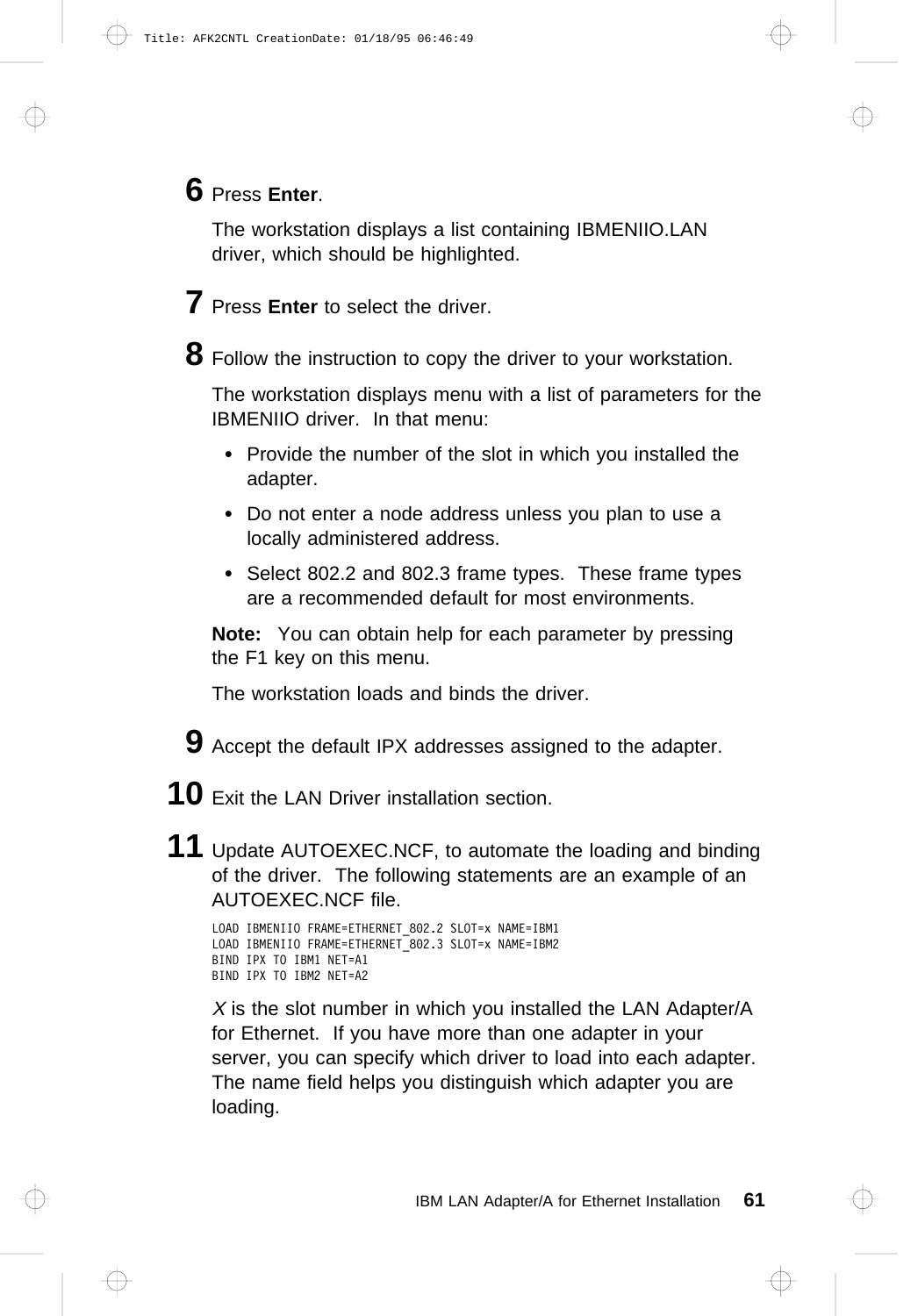**Note:** The name can be any ASCII characters.

12 You have completed this procedure.

Return to page 3 to continue. Step 9 of the Installation Checklist is complete.

Refer to Installing NetWare for OS/2 for more information about using your server.

 $\oplus$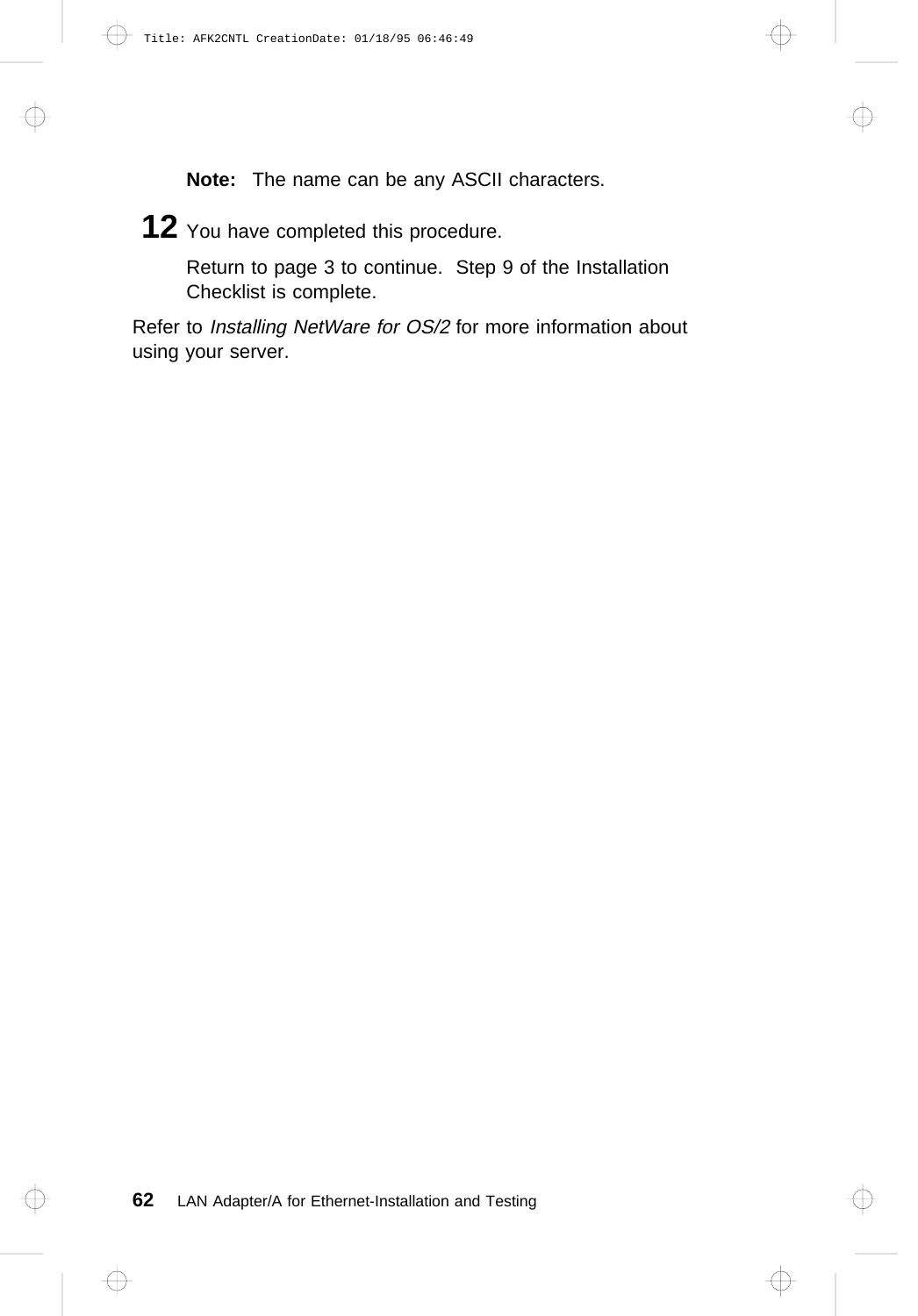# **Installing the Windows for Workgroups Drivers**

**Note:** If you are using EMM386.EXE as your memory manager, you must make changes to your CONFIG.SYS file that enable your workstation to use your LAN Adapter/A for Ethernet before installing the adapter drivers. You will need the ROM/RAM addresses that the LAN Adapter/A for Ethernet is using to update CONFIG.SYS. To find these addresses:

- **1** Access your workstation's reference information. Refer to your workstation's manuals for instructions about accessing the reference information.
- **2** Choose **Set Configuration** from the menu. The workstation displays the Set Configuration menu.
- **3** Choose **View Configuration**. The workstation displays current configuration.
- **4** Locate the LAN Adapter/A for Ethernet configuration information.
- **5** Write down the Adapter BIOS-ROM/RAM Location the adapter is using. An example of the ROM/RAM addresses is D800-DFFF.
- **6** Exit the reference information. The workstation will reboot.

When your workstation has completed the reboot, make a backup copy of CONFIG.SYS. Edit your CONFIG.SYS file.

**1** Locate the **DEVICE** (or DEVICEHIGH) statement for EMM386. For example:

DEVICE=C:\WINDOWS\EMM386.EXE

**2** Change the device statement to include the **NOEMS** parameter and the **X** switch. For example: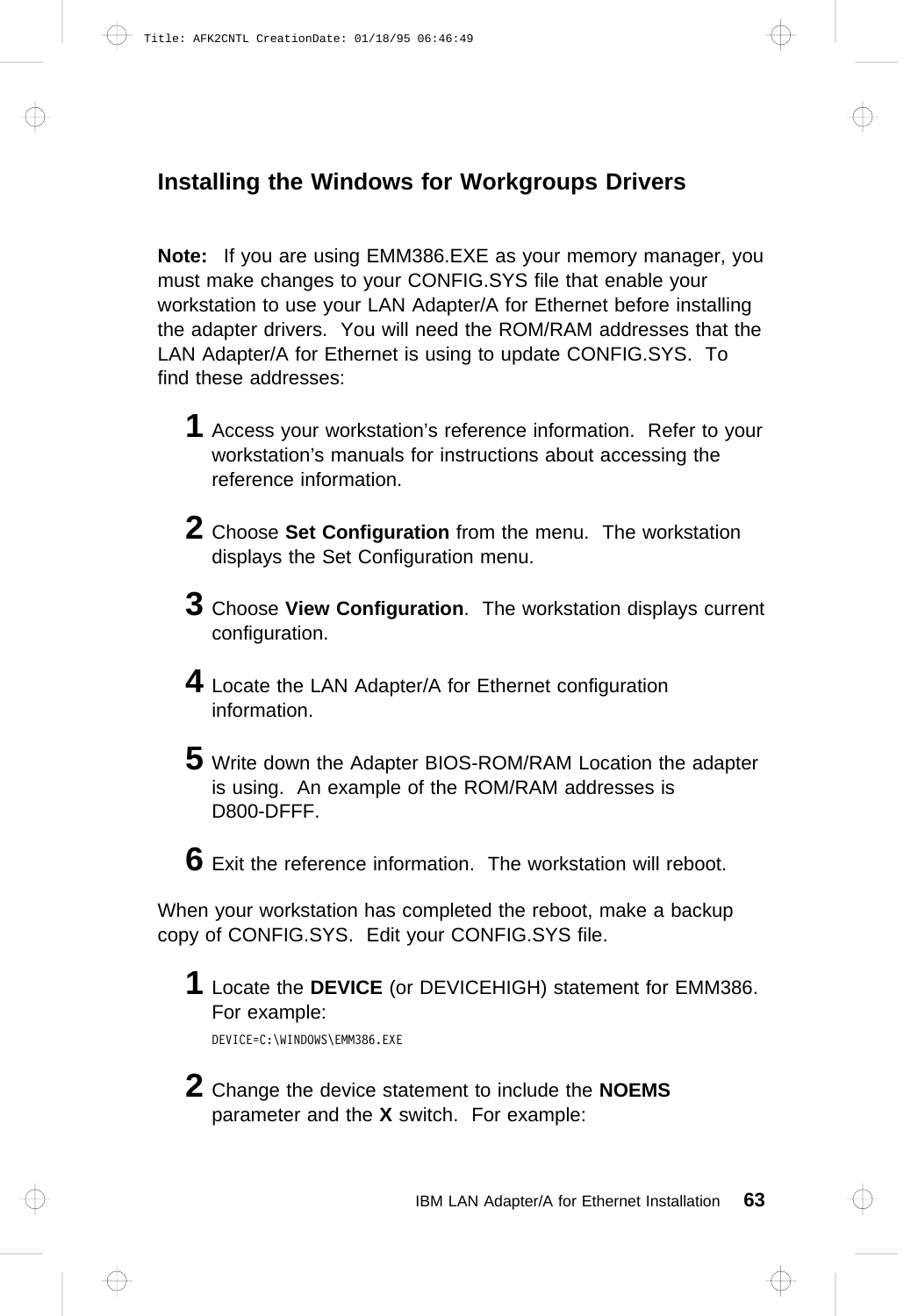DEVICE=C:\WINDOWS\EMM386.EXE NOEMS X=ssss-eeee

SSSS is the first address you recorded in step 6 on page 63 and eeee is the second address you recorded in step 6 on page 63.

**3** Save your CONFIG.SYS.

**4** Reboot your workstation to put your changes into effect.

You can install the Windows for Workgroup drivers in:

- A new Windows for Workgroup system; see "Installing the Drivers in a New Windows for Workgroup System."
- An existing Windows for Workgroup system; see "Installing the Drivers in an Existing Windows for Workgroups System" on page 66.

Before installing the drivers, you should back up the following files:

- CONFIG.SYS
- AUTOEXEC.BAT
- SYSTEM.INI in your WINDOWS directory
- PROTOCOL.INI in your WINDOWS directory, if it exists

Backing up the files gives you the ability to recover your workstation should an error occur during the installation.

### **Installing the Drivers in a New Windows for Workgroup System**

This procedure describes the installation of the IBM LAN Adapter/A for Ethernet in a Windows for Workgroups (Version 3.11) environment. Refer to the Microsoft manuals for detailed instructions about installing Windows for Workgroups. To install the drivers:

- **1** Start the Windows for Workgroups installation.
- **2** Select **Advanced** when the installation program displays the Network Setup dialog box.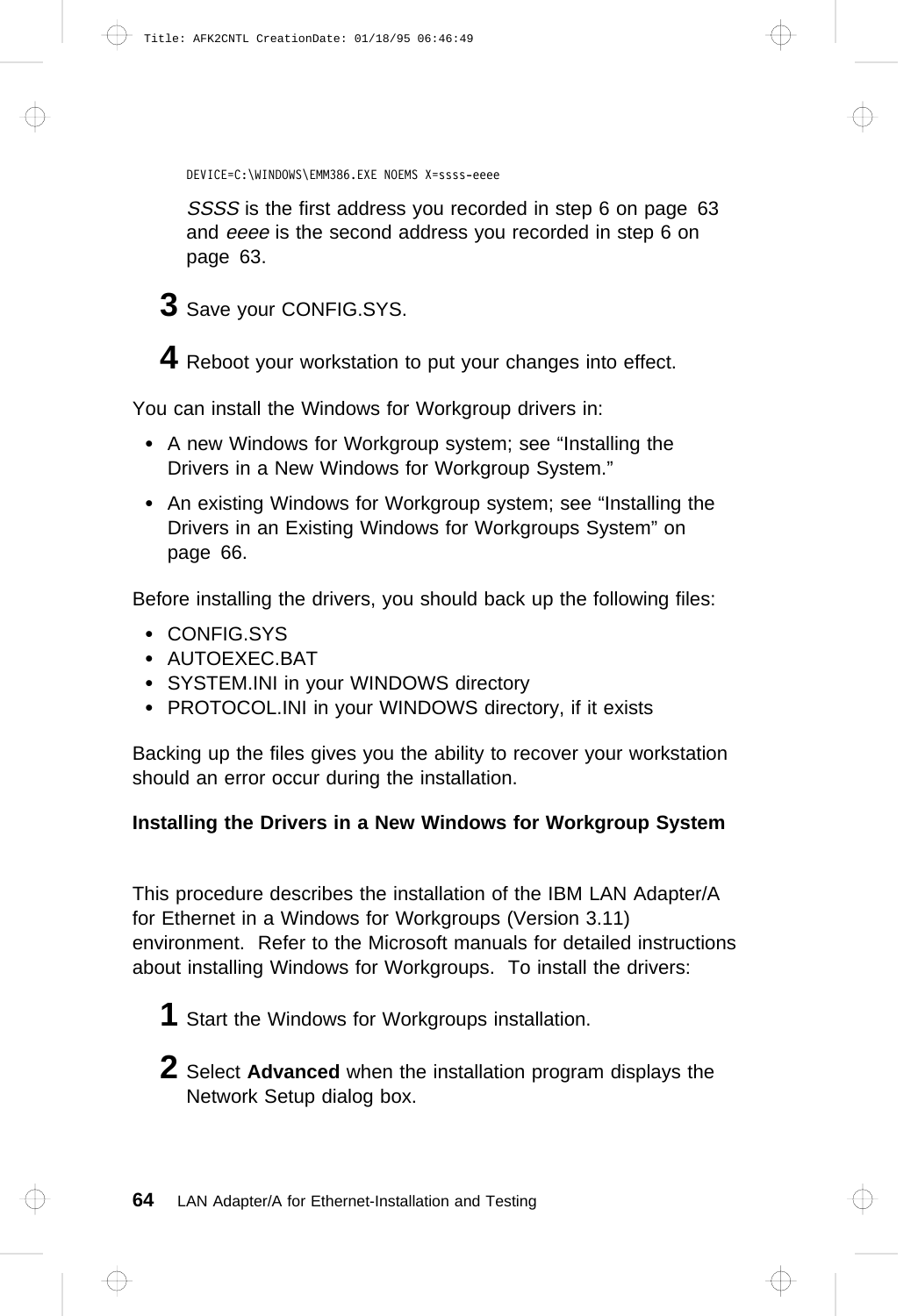- **3** Select the **Networks** option. The program displays a Networks dialog box.
- **4** Select **Install Microsoft Windows Network**. You can also select support for other network operating systems, if you desire.
- **5** Select **OK**. The program returns to the Network Setup dialog box.
- **6** Go to "Installing the Driver."



**8** You have completed this procedure.

Return to page 3 to continue. Step 9 of the Installation Checklist is complete.

See the Windows for Workgroups manuals for information about using your Windows for Workgroups system.

#### **Installing the Driver**

To install the adapter driver:

- **1** Select **Drivers**. The program displays the Install Driver dialog box.
- **2** Insert the LAN Adapter/A for Ethernet Option Diskette in drive A. The program displays a dialog box with a list of adapters.
- **3** Select **LAN Adapter/A for Ethernet**.
- **4** Select **OK**. The program displays a list box of network drivers. This list should contain:
	- LAN Adapter/A for Ethernet (NDIS2)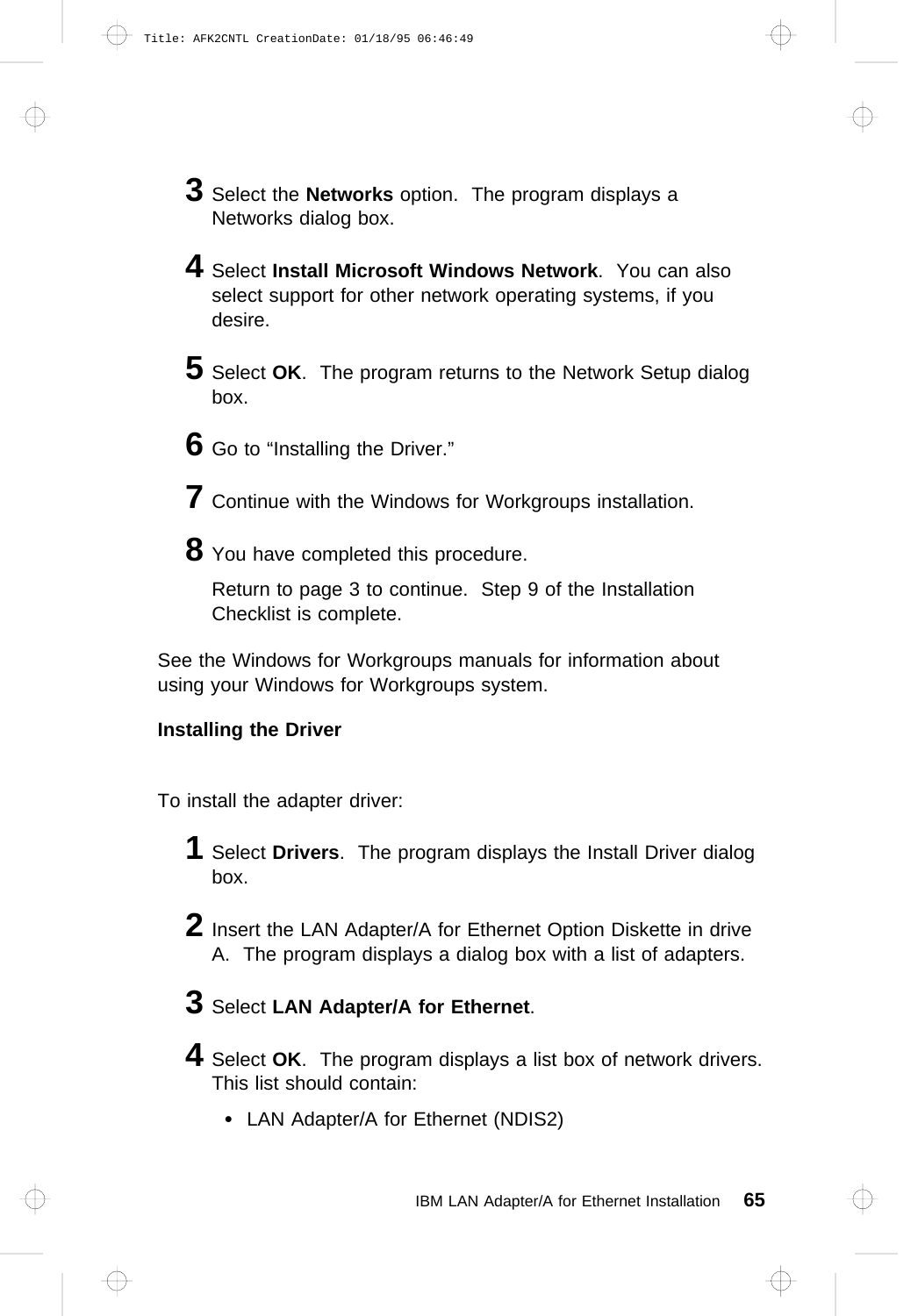- Microsoft NetBEUI
- Any protocols for other network operating systems you selected in step 4 on page 65 in "Installing the Drivers in a New Windows for Workgroup System" on page 64.
- **5** Select **Close**. The program returns to the Network Setup dialog box with your selections in the Drivers list.
- **6** Select **Continue**. The program displays the Microsoft Windows Network Names dialog box.
- **7** Change the **User Name**, **Workgroup Name**, and **Computer Name** in the entry fields in this dialog box, if needed. In most cases, you can use the defaults.
- **8** Select **OK**. The program copies the drivers from the Option Diskette. If the program redisplays the Install Driver dialog box, type **A:\DOS** in the entry field and select **OK**.
- **9** You have finished this procedure.
- **10** Return to the procedure that brought you here.

### **Installing the Drivers in an Existing Windows for Workgroups System**

To install the drivers in an existing Windows for Workgroups system:

- **1** Select the **Network** icon from the Program Manager window.
- **2** Select **Network Setup** from the Network dialog box. If you need to remove an adapter, you should do so now. To remove an adapter:

## **a** Select **Drivers**.

- **b** Select the adapter you are removing in the Network Drivers dialog box.
- **c** Select **Remove**.
- **66** LAN Adapter/A for Ethernet-Installation and Testing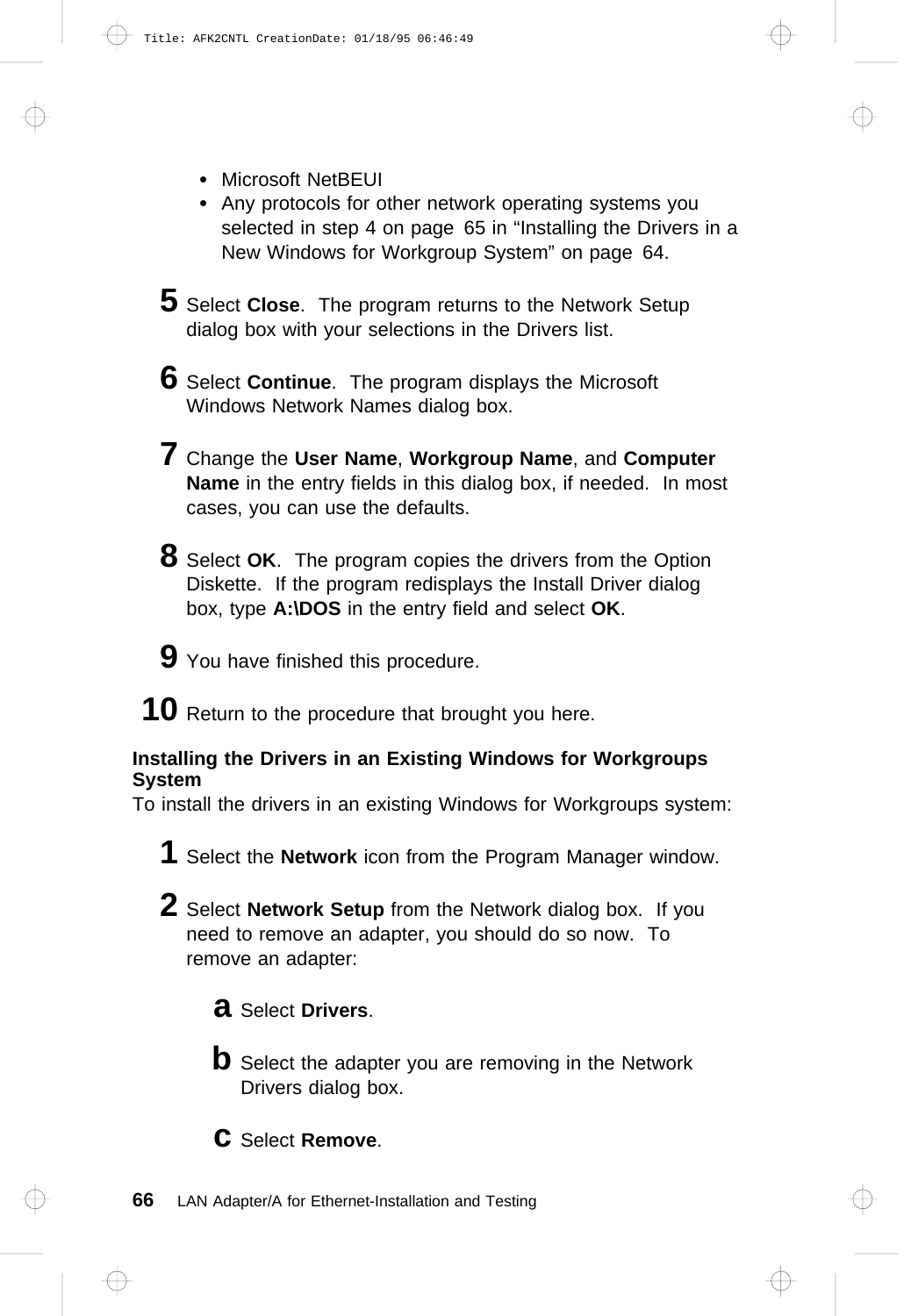**d** Select **Yes** in answer to the message you receive to verify removal of the adapter.

- **e** Select **Close** in the Network Drivers dialog box.
- **3** Go to "Installing the Driver" on page 65.
- **4** Select **Restart now** for your changes to take effect.
- **5** You have completed this procedure.

Return to page 3 to continue. Step 9 of the Installation Checklist is complete.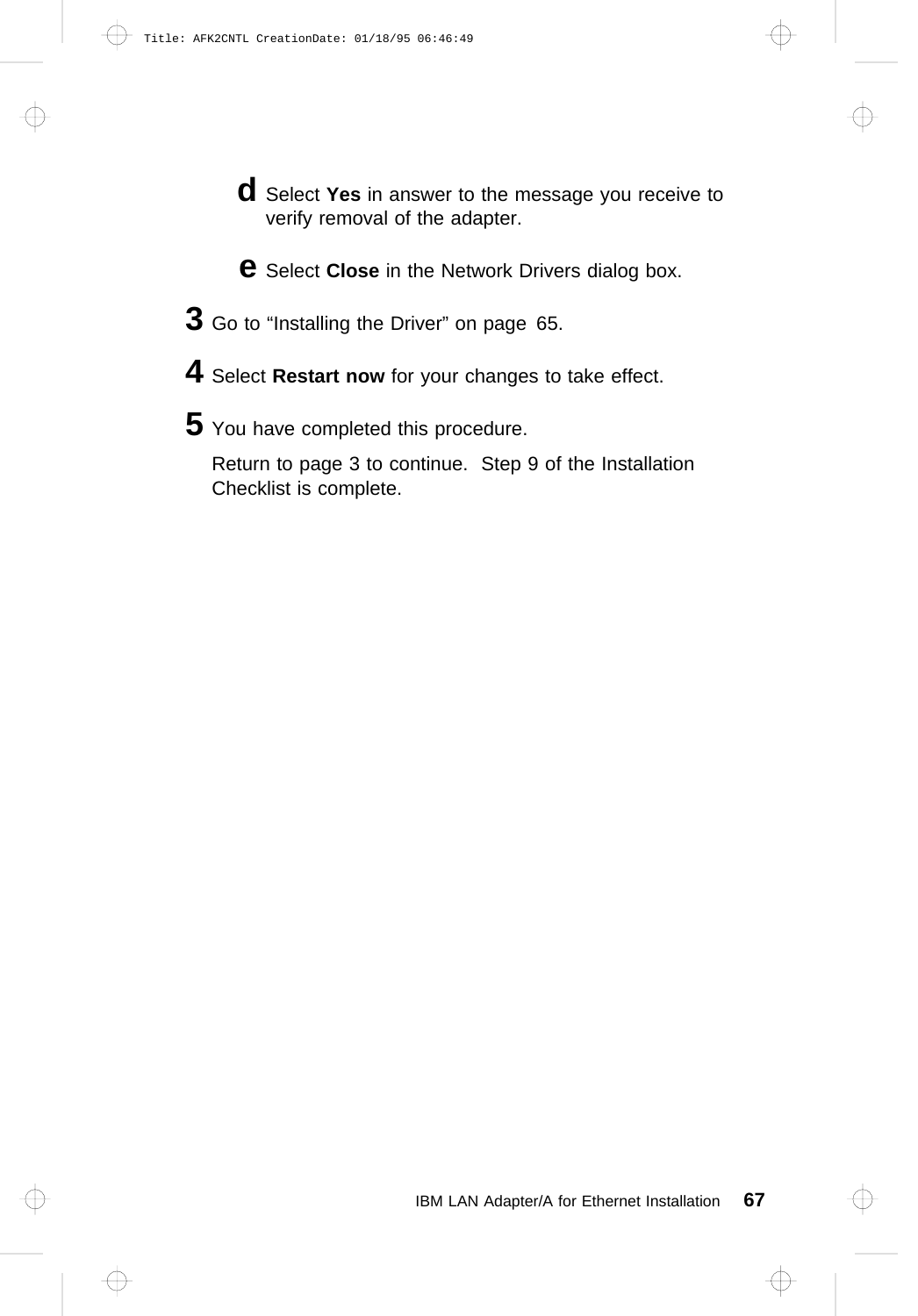# **Installing the DOS NDIS Drivers**

The LAN Adapter/A for Ethernet Option Diskette contains NDIS device drivers that allow you to use the adapter in any DOS NDIS environment. You can use the adapter with:

- IBM Local Area Network Support Program (LSP)
- Windows 3.1
- Windows for Workgroups

Refer to the Microsoft Windows User's Guide for information about installing the drivers in Windows 3.1. The Windows for Workgroups installation is described in "Installing the Windows for Workgroups Drivers" on page 63.

For LSP, you can install the NDIS drivers either:

- Automatically using DXMAID; see "Automatically Installing the DOS NDIS Drivers."
- Manually; see "Manually Installing the DOS NDIS Drivers" on page 69 and "Manually Installing the DOS NDIS Drivers for Two or More Adapters" on page 71.

### **Automatically Installing the DOS NDIS Drivers**

**Note:** Use your working copies of the LSP diskettes for this procedure.

To install the DOS NDIS drivers:

**1** Insert the LSP diskette that contains the DXMAID utility in your drive A.

**2** Enter **A:** to switch to the diskette drive.

**3** Enter **DXMAID** at the A:> prompt to start DXMAID.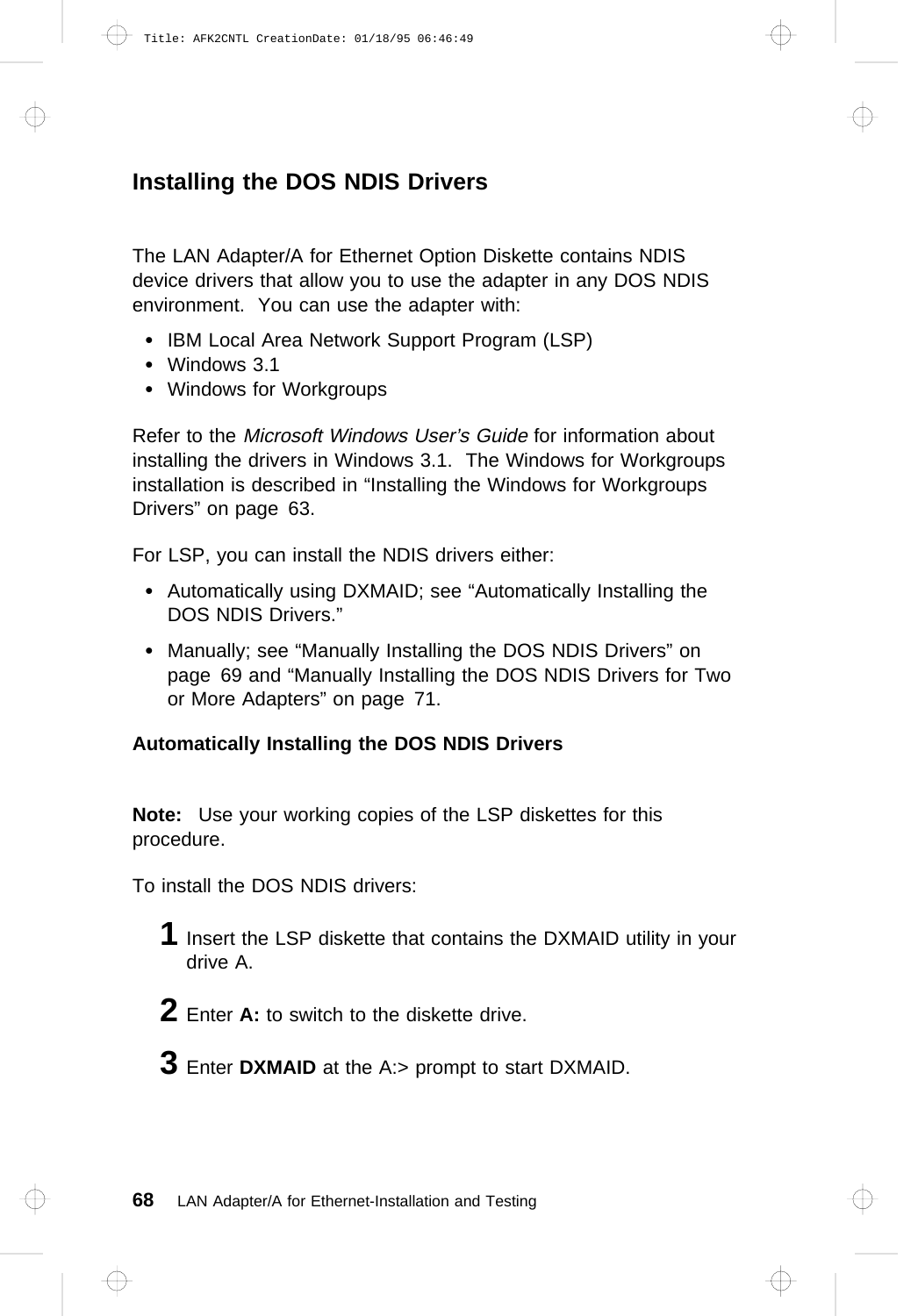**4** Follow the directions displayed by DXMAID. Refer to the Local Area Network Support Program User's Guide for any required assistance.

**5** Insert the LAN Adapter/A for Ethernet Option Diskette in drive A when DXMAID displays the Process Diskette Drive panel.

**6** Verify the selections on the Primary Adapter panel. The selections should be:

| Primary Adapter Driver IBMENII.DOS |                                                        |  |  |
|------------------------------------|--------------------------------------------------------|--|--|
| <b>Protocol Drivers</b>            | <b>IBM DOS NETBIOS</b><br>(DXMT0MOD.SYS)               |  |  |
|                                    | IBM DOS IEEE 802.2 Protocol for<br>NDIS (DXME0MOD.SYS) |  |  |

**7** Press **F4** to install the configuration.

**8** Follow the directions to complete the installation and exit DXMAID.

**9** Reboot your workstation to put your changes into effect.

**10** You have completed this procedure.

Return to page 3 to continue. Step 9 of the Installation Checklist is complete.

## **Manually Installing the DOS NDIS Drivers**

**Note:** This procedure assumes that you are using LSP as your network operating system.

To install the DOS NDIS drivers manually:

**1** Install LSP, if it is not installed.

**2** Back up your CONFIG.SYS file.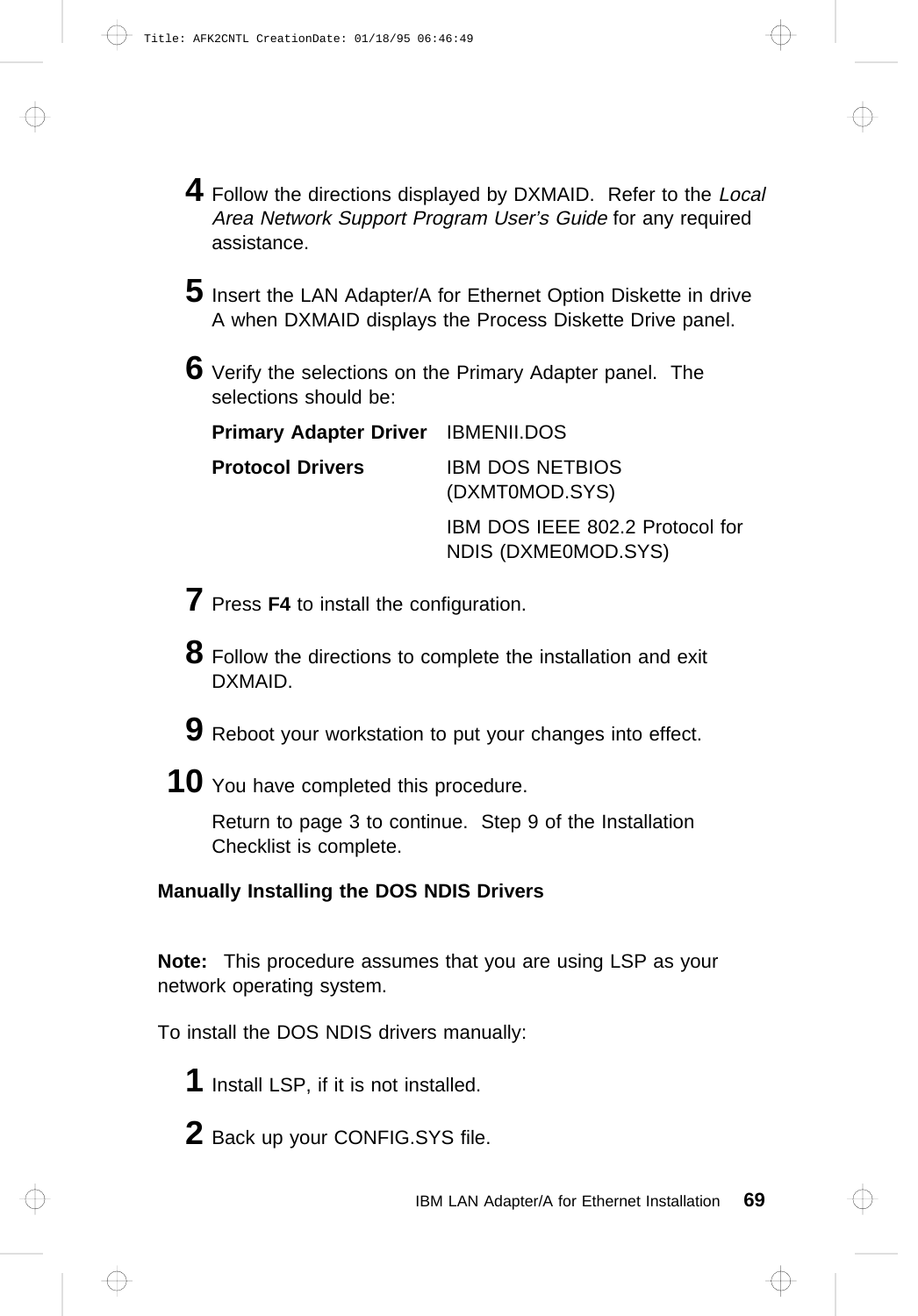**3** Edit CONFIG.SYS so that DEVICE statements resemble the following statements:

DEVICE=C:\LSP\PROTMAN.DOS /I:C:\LSP DEVICE=C:\LSP\IBMENII.DOS DEVICE=C:\LSP\DXMAðMOD.SYS ðð1 DEVICE=C:\LSP\DXMEðMOD.SYS DEVICE=C:\LSP\DXMTðMOD.SYS O=N

In the example:

- The first statement names the protocol manager.
- The second statement names the adapter driver.
- The final three statements name the protocol drivers used by the network operating system.
- **4** Save your CONFIG.SYS.
- **5** Install the LAN Adapter/A for Ethernet Options Diskette in the diskette drive.
- **6** Copy IBMENII.DOS from the \DOS directory on the option diskette to the \LSP directory on your hard disk.
- **7** Update PROTOCOL.INI (in C:\LSP): Either add the following statements or change existing statements to match the following statements:

```
[PROTMAN_MOD]
  DriverName = PROTIMAN$[DXMAIDXCFG]
  DXMEð_NIF = DXMEð.NIF
  DXMJ0MODNIF = DXMJ0MOD.NIFIBMENII_NIF = IBMENII.NIF
[DXMEð_NIF]
  DriverName = DXMEð$
  Bindings = IBMENII_nif
[IBMENII_NIF]
  DriverName = IBMENII$
```
...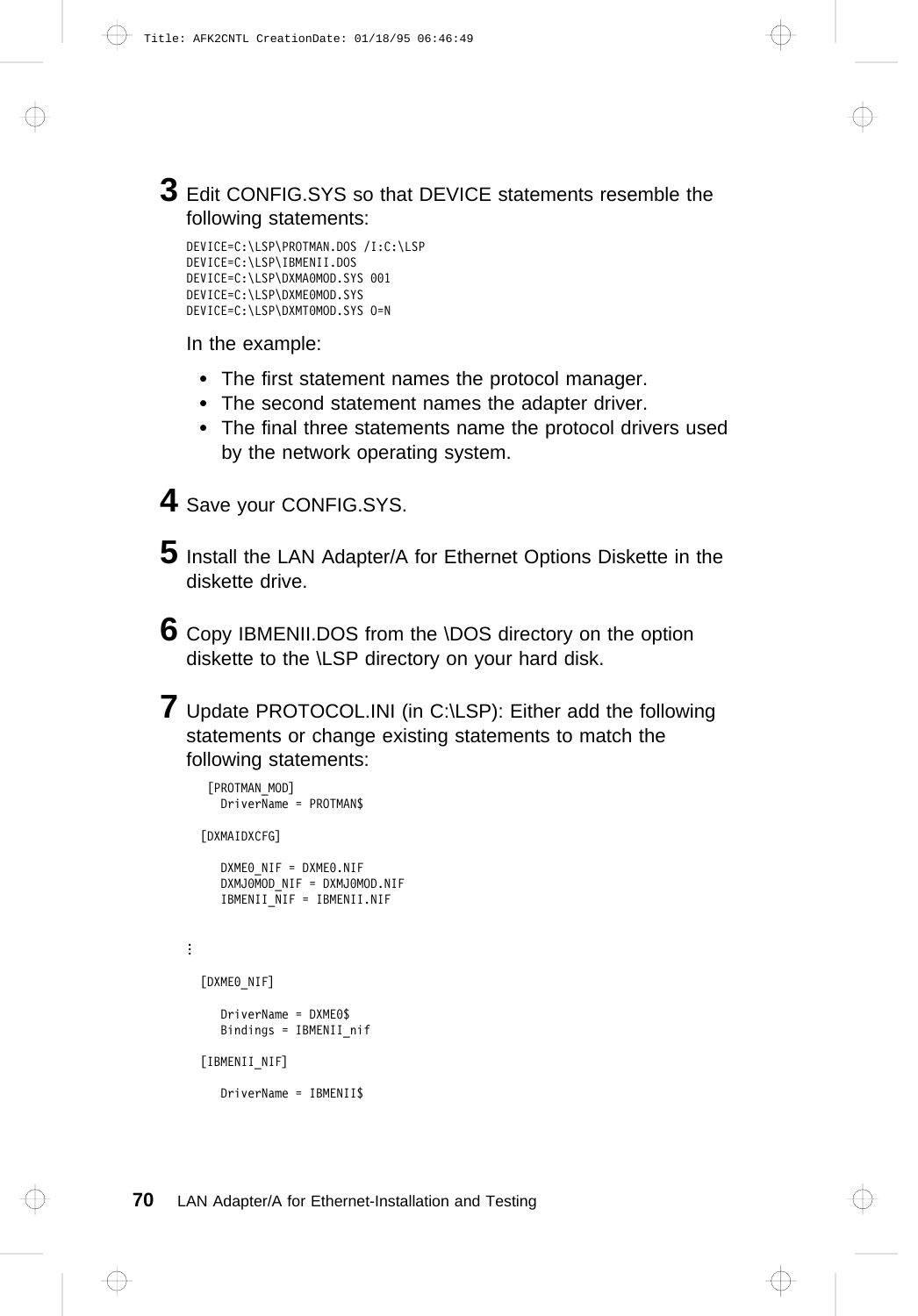**8** Reboot your workstation to put your changes into effect.

**9** You have completed this procedure.

Return to page 3 to continue. Step 9 of the Installation Checklist is complete.

## **Manually Installing the DOS NDIS Drivers for Two or More Adapters**

Manually adding DOS NDIS drivers for multiple adapters is similar to adding the drivers for a single adapter. This procedure describes the steps you need to support two adapters. For each additional adapter, you would add an additional statement similar to the statements added in this procedure.

Before beginning this procedure, make sure that you have already completed steps 1 through 6 on page 70.

For the second adapter:

**1** Copy the DEVICE statement that loads IBMENII.DOS. For example:

```
...
   DEVICE=C:\LSP\IBMENII.DOS
   DEVICE=C:\LSP\IBMENII.DOS
...
```
**2** Update your PROTOCOL.INI to reflect the following changes in the [DXMAIDXCFG], and [IBMENII\_NIF] statements as follows: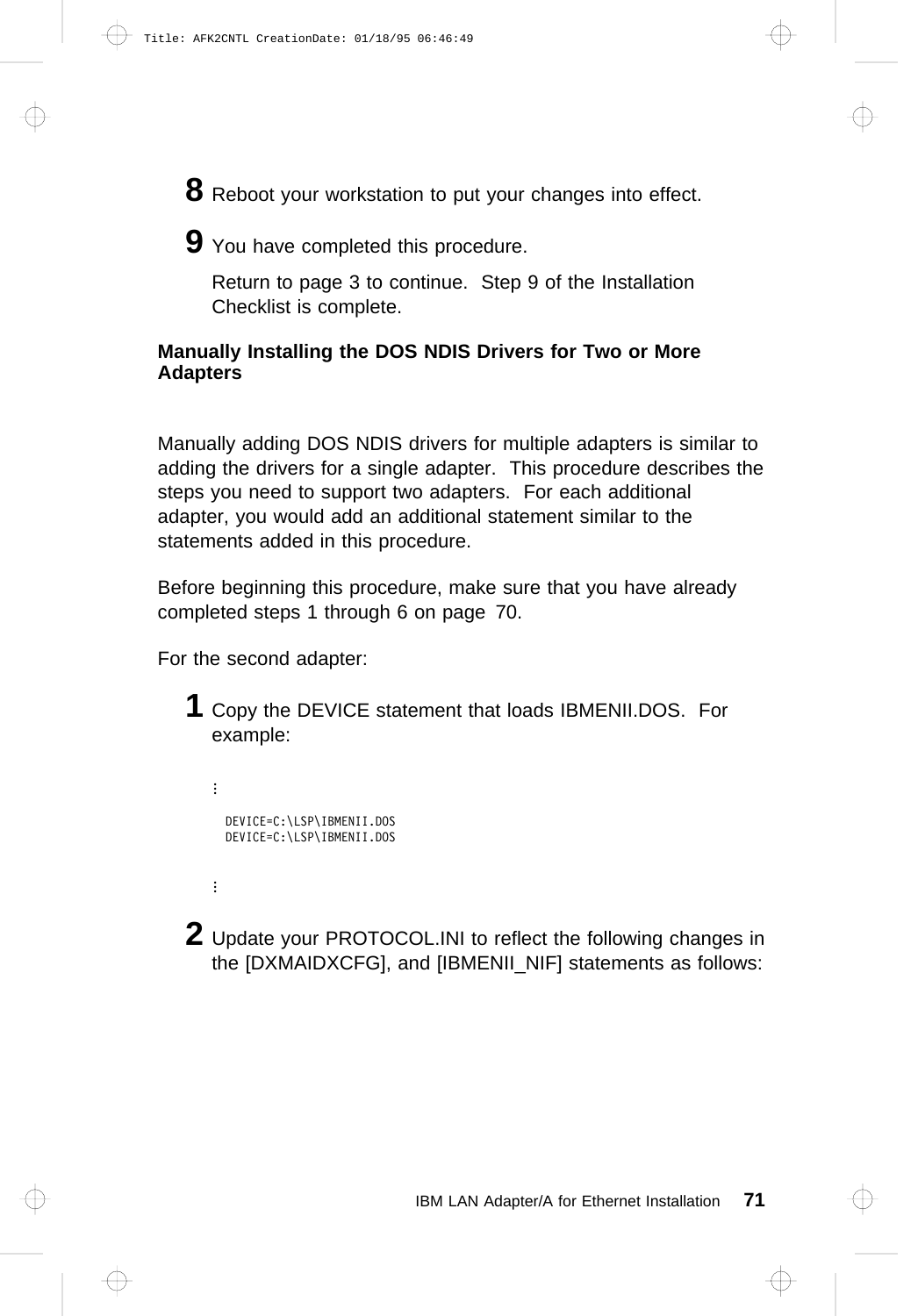```
[PROTMAN_MOD]
     DriverName = PROTIMAN$[DXMAIDXCFG]
     DXMEð_NIF = DXMEð.NIF
     DXMJ0MOD_NIF = DXMJ0MOD.NIF
     IBMENII_NIF = IBMENII.NIF
     IBMENTZ NIF = IBMENII.NIF
...
  [DXMEð_NIF]
     DriverName = DXMEð$
     Bindings = IBMENII_nif
  [IBMENII_NIF]
     DriverName = IBMENII$
  [IBMENII2_NIF]
     DriverName = IBMENII2$
```
**3** Shut down your workstation.

- **4** Reboot your workstation to put your changes into effect.
- **5** You have completed this procedure.

Return to page 3 to continue. Step 9 of the Installation Checklist is complete.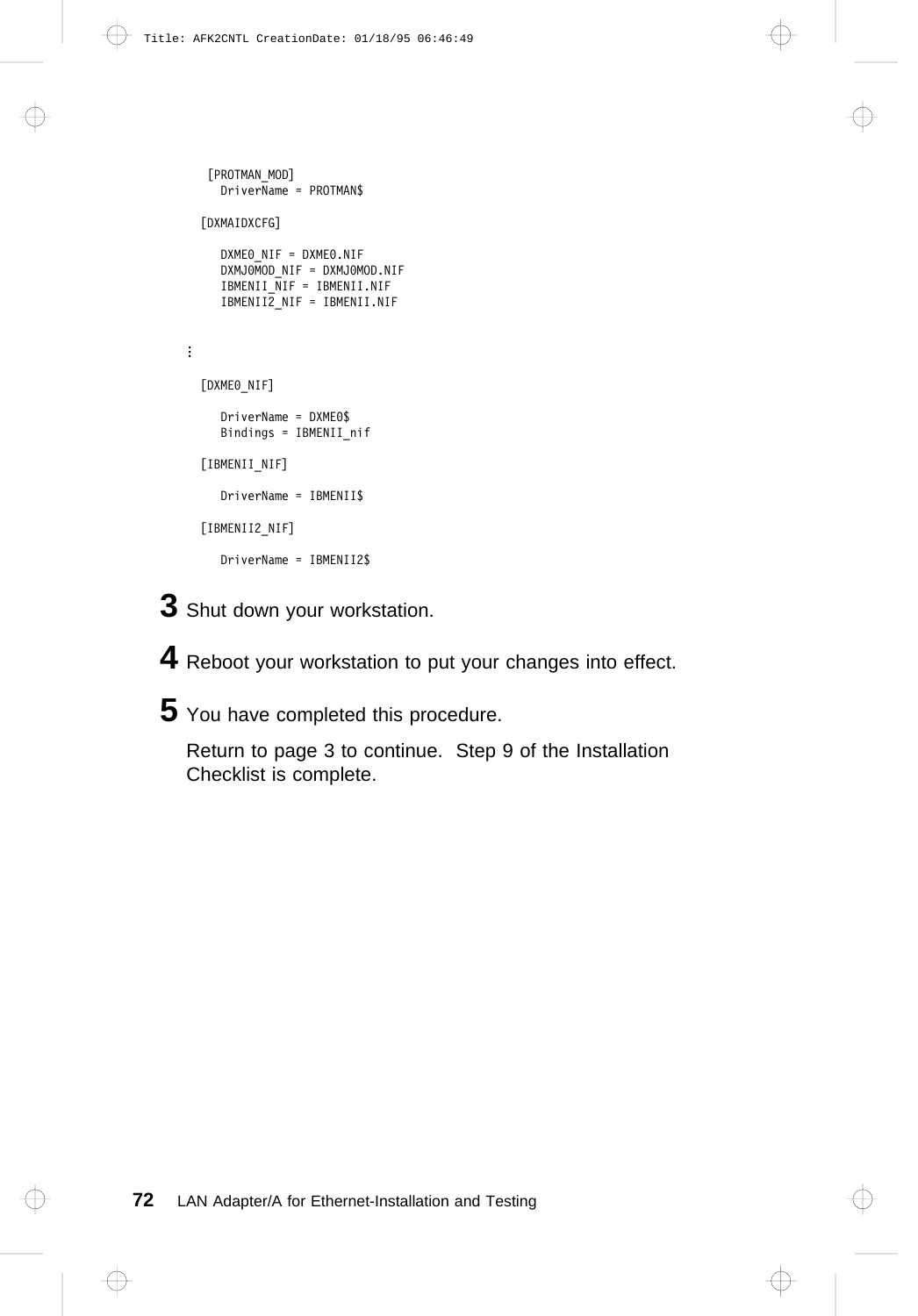# **Installing the OS/2 NDIS Drivers**

The LAN Adapter/A for Ethernet Option Diskette contains NDIS device drivers that allow you to use the adapter in any OS/2 NDIS environment, such as LAN Server 3.0 or Communications Manager/2.

You can install the NDIS drivers either:

- Automatically, using Local Area Network Adapter and Protocol Support (LAPS) which comes with OS/2 LAN Server; see "Using LAPS to Install the OS/2 NDIS Drivers." If you do not have LAPS on your workstation, you must install the NDIS drivers manually.
- Manually; see "Manually Installing the OS/2 NDIS Drivers for One Adapter" on page 75 and "Manually Installing the OS/2 NDIS Drivers for Two or More Adapters" on page 77.

### **Using LAPS to Install the OS/2 NDIS Drivers**

To install the OS/2 NDIS drivers using LAPS:

- **1** Start LAPS. Either double-click on the LAPS icon or run LAPS.EXE in an OS/2 window from the directory in which the program is installed.
- **2** Insert the LAN Adapter/A for Ethernet Option Diskette in drive A.
- **3** Select **Install** on the first LAPS window.
- **4** Select **OK** on the Install Additional Network Driver window. The NDIS drivers are copied onto your hard disk.
- **5** Select **OK** from the Installation Complete window.
- **6** Select **Configure** on the first LAPS window.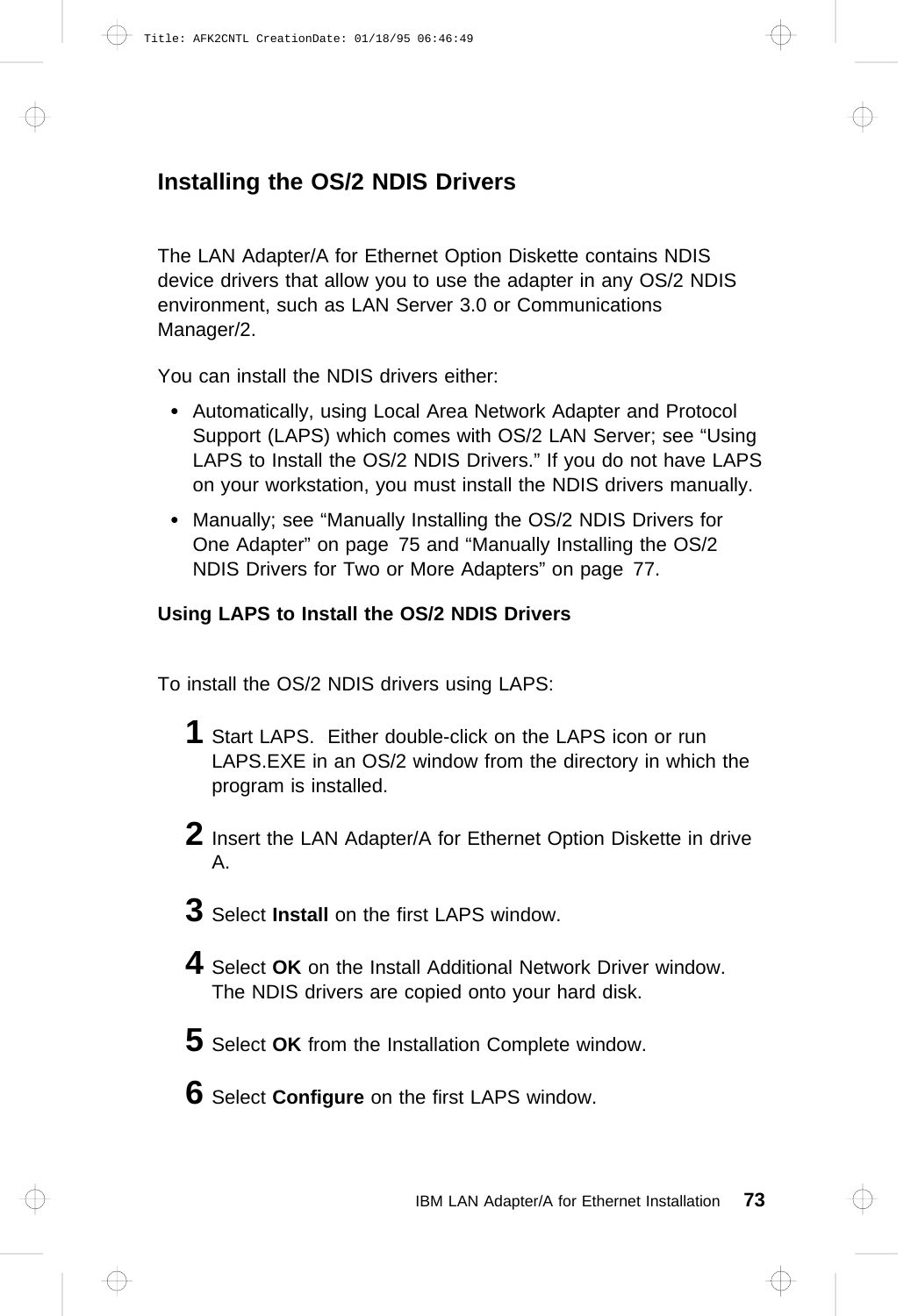**7** Verify that **Configure LAN transports** is selected in the Configuration window.

- **8** Select **Continue** on the Configuration. LAPS displays the Configure Workstation window.
- **9** Select **LAN Adapter/A for Ethernet (IBMENII.OS2)** from the Network Adapters list in the Configure Workstation window.

# **10** Select **Add**.

LAPS adds LAN Adapter/A for Ethernet to the Current Configuration list.

- **11** Select the protocols from the Protocol list in the Configure Workstation window. At a minimum, you should:
	- **a** Select **IBM IEEE 802.2** from the Protocol list in the Configure Workstation window.
	- **b** Select **Add**.
	- **c** Select **IBM OS/2 NETBIOS** from the Protocol list in the Configure Workstation window.

# **d** Select **Add**.

LAPS adds the selected protocols to the Current Configuration list.

- **12** Select **OK** in the Configure Workstation window.
- **13** Select **Exit** in the first LAPS window.

LAPS displays the CONFIG.SYS Update window that informs you that LAPS will back up and update your CONFIG.SYS and the name of the backup file.

**14** Select **Continue** to update CONFIG.SYS.

**74** LAN Adapter/A for Ethernet-Installation and Testing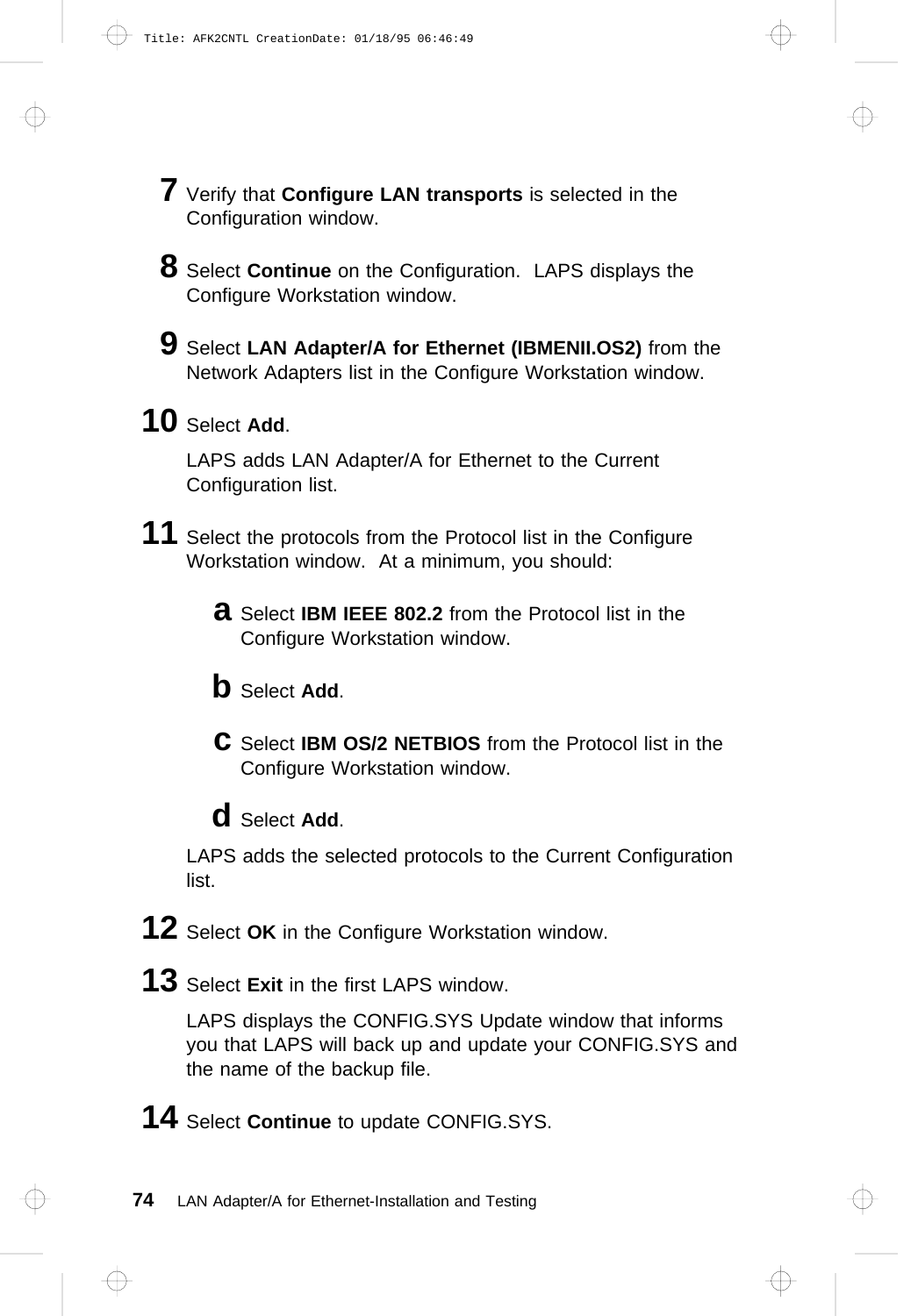LAPS updates CONFIG.SYS and then displays the CONFIG.SYS Updated window.

# **15** Select **OK**.

LAPS displays an Exiting LAPS window that tells you how to complete the installation process.

16 Shut down your workstation.

**17** Reboot your workstation to put your changes into effect.

**18** You have completed this procedure.

Return to page 3 to continue. Step 9 of the Installation Checklist is complete.

If you want to add additional LAN Adapter/A for Ethernets, repeat this procedure for each adapter.

## **Manually Installing the OS/2 NDIS Drivers for One Adapter**

**Note:** This procedure assumes that you are using IBM LAN Server as your network operating system and that the directory for the program is C:\IBMCOM.

To install the OS/2 NDIS drivers manually:

**1** Insert the LAN Adapter/A for Ethernet Option Diskette in a diskette drive.

**2** Copy IBMENII.OS2 and IBMENII.NIF from the root directory of the Option Diskette to C:\IBMCOM\MACS.

- **3** Back up your CONFIG.SYS file.
- **4** Update CONFIG.SYS. Make the following changes:
	- Add C:\IBMCOM\DLL to the LIBPATH statement.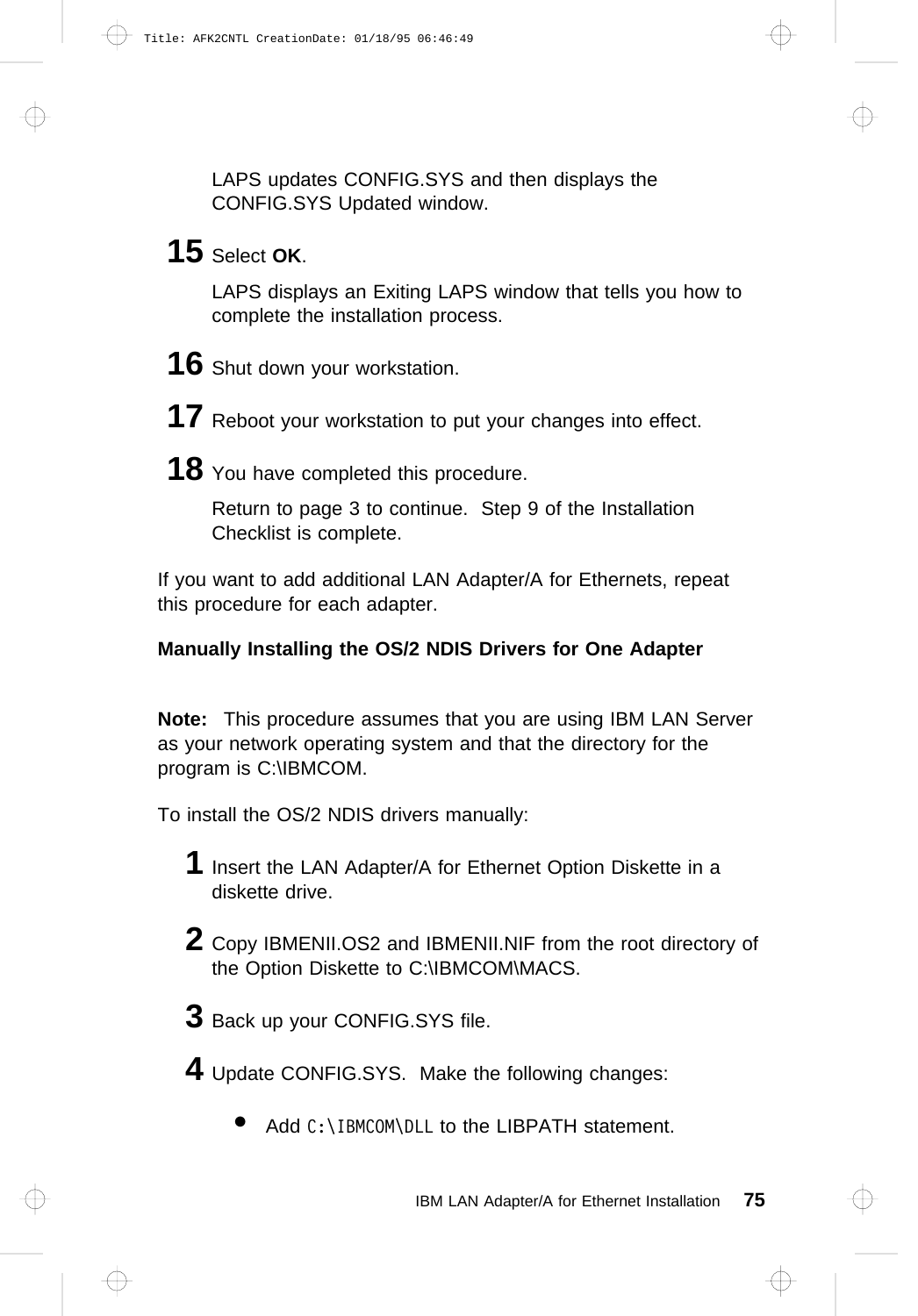Add the following statements after the FILES statement:

```
DEVICE=C:\IBMCOM\PROTOCOL\LANPDD.OS2
DEVICE=C:\IBMCOM\PROTOCOL\LANVDD.OS2
DEVICE=C:\IBMCOM\PROTOCOL\LANMSGDD.OS2 /I:C:\IBMCOM
DEVICE=C:\IBMCOM\PROTOCOL\PROTMAN.OS2 /I:C:\IBMCOM
```
**Note:** These statements are examples; your statements will vary based on your directory names.

 Add the following statements at the end of your CONFIG.SYS:

RUN=C:\IBMCOM\PROTOCOL\NETBIND.EXE RUN=C:\IBMCOM\LANMSGEX.EXE

DEVICE=C:\IBMCOM\PROTOCOL\NETBEUI.OS2 DEVICE=C:\IBMCOM\PROTOCOL\NETBIOS.OS2 DEVICE=C:\IBMCOM\PROTOCOL\LANDD.OS2 DEVICE=C:\IBMCOM\PROTOCOL\LANDLL.OS2

DEVICE=C:\IBMCOM\MACS\IBMENII.OS2

RUN=C:\IBMCOM\LANDLL.EXE

Verify that the STACKS statement is not STACKS=0,0.

**5** Update PROTOCOL.INI (in C:\IBMCOM): Either add the following statements or change existing statements to match the following statements:

[IBMENII\_nif]

```
DriverName = IBMENII$
NETADDRESS = ð2ðð8ð4ðCð2ð
```
### **Notes:**

- a. You need the NETADDRESS statement only if you are using locally-administered addresses. The address in the statement is for example purposes only — use the address assigned to you in your statement.
- b. You should need to add only the **IBMENII\_nif** and **Bindings** statements to the sections in the following sections.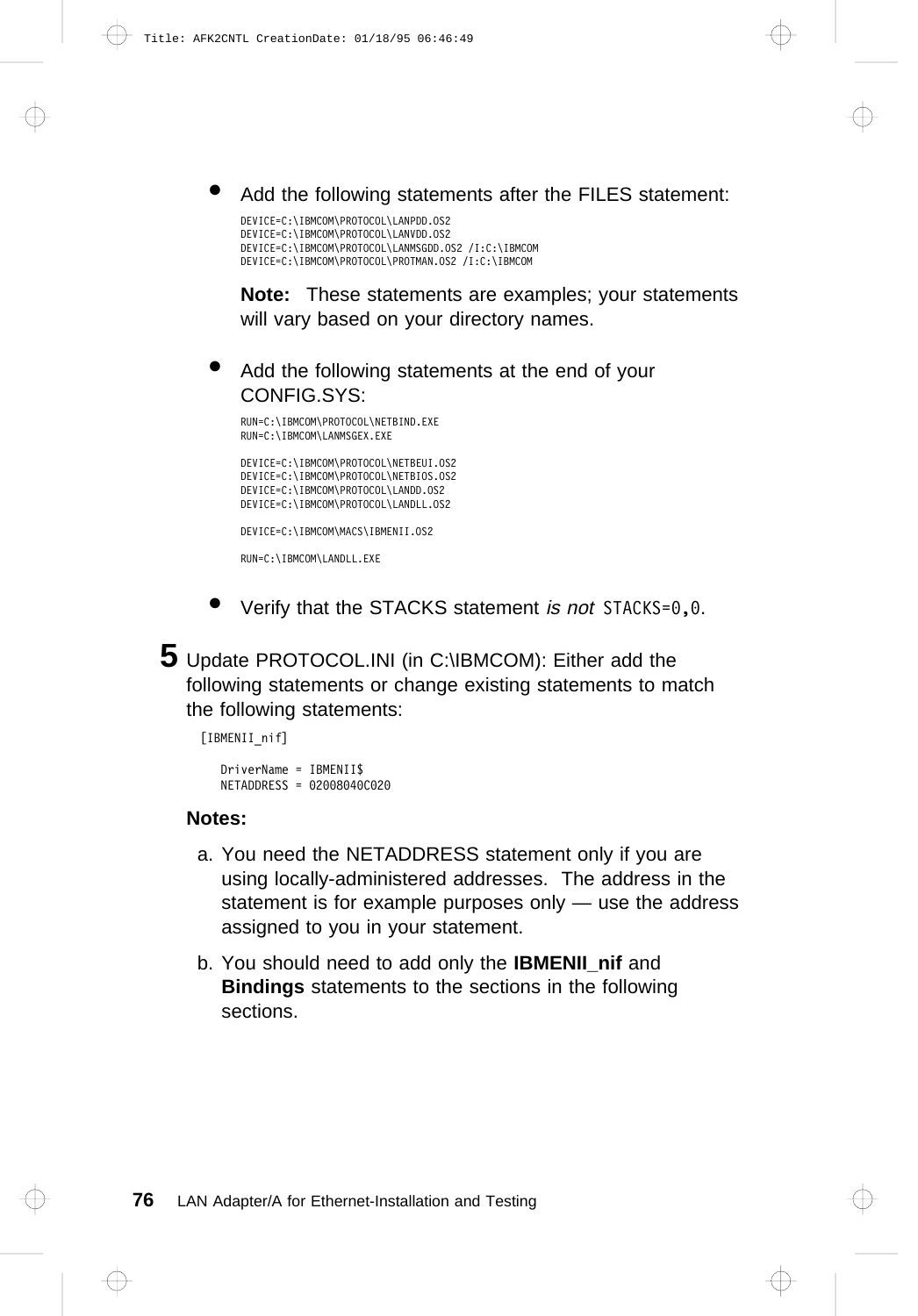```
[IBMLXCFG]
     LANDD_nif = LANDD.nif
     NETBEUI nif = NETBEUI.nif
     IBMENII_nif = IBMENII.nif
  [LANDD_nif]
     DriverName = LANDD$
     Bindings = IBMENII_nif
...
  [NETBEUI_nif]
     DriverName = netbeui$
     Bindings = IBMENII nif
```
...

**6** Shut down your workstation.

**7** Reboot your workstation to put your changes into effect.

**8** You have completed this procedure.

Return to page 3 to continue. Step 9 of the Installation Checklist is complete.

### **Manually Installing the OS/2 NDIS Drivers for Two or More Adapters**

Manually adding OS/2 NDIS drivers for multiple adapters is similar to adding the drivers for a single adapter. This procedure describes the steps you need to support two adapters. For each additional adapter, you would add an additional statement similar to the statements added in this procedure.

Before beginning this procedure, make sure that you have already completed steps 1 through 4 on page 75.

For the second adapter:

IBM LAN Adapter/A for Ethernet Installation **77**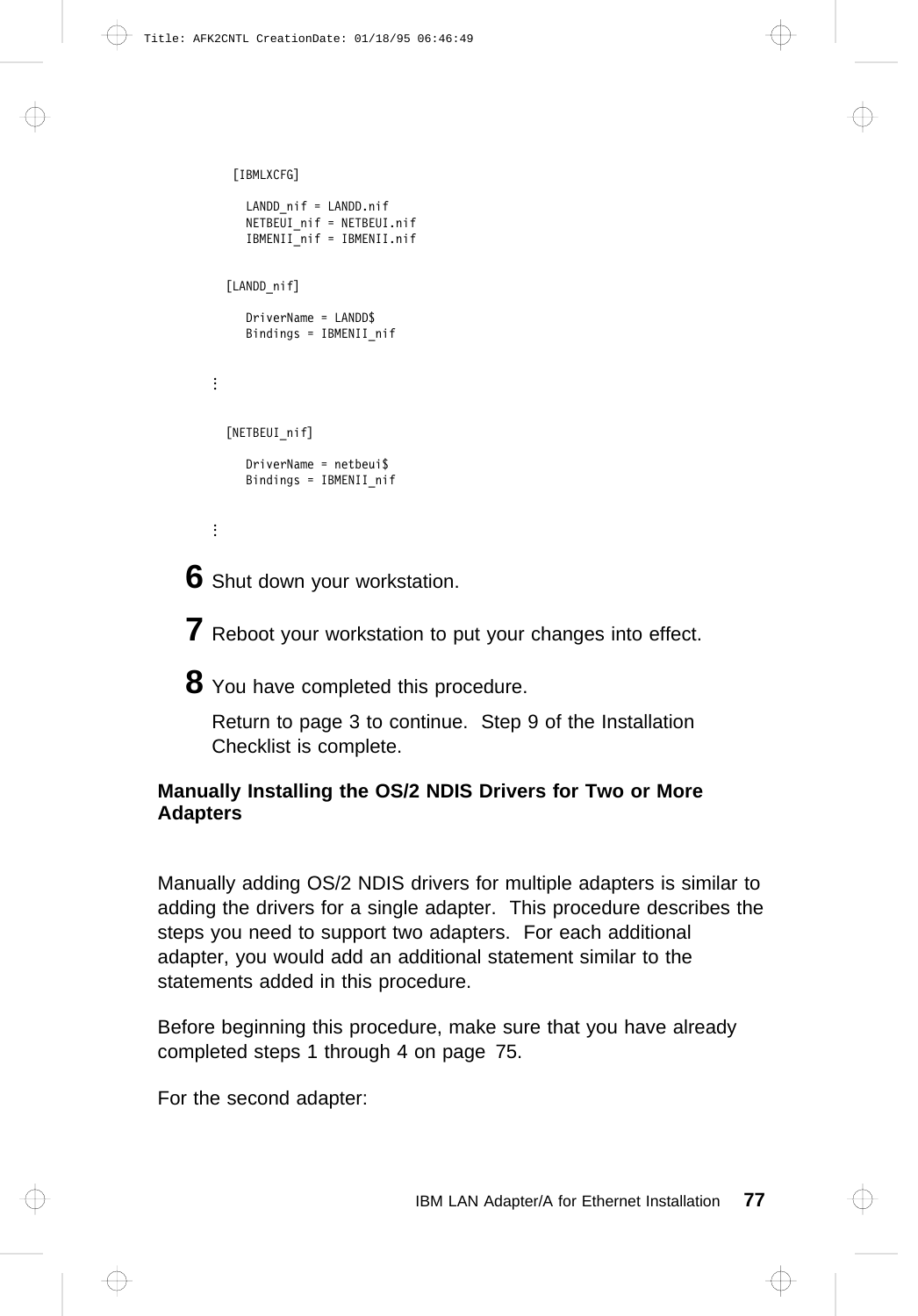**1** Copy the DEVICE statement that loads IBMENII.OS2. For example:

```
 DEVICE=C:\IBMCOM\MACS\IBMENII.OS2
 DEVICE=C:\IBMCOM\MACS\IBMENII.OS2
```
...

...

...

**2** Update your PROTOCOL.INI to reflect the following changes in the [IBMLXCFG], [LANDD\_nif], and [NETBEUI\_nif] statements as follows: [IBMLXCFG]

```
LANDD_nif = LANDD.nif
  NETBEUI nif = NETBEUI.nif
   IBMENII_nif = IBMENII.nif
   IBMENII_nifð2 = IBMENII.nif ←Added statement
[LANDD_nif]
  DriverName = LANDD$
  Bindings = IBMENII_nif,IBMENII_nifð2 ←Changed statement
...
[NETBEUI_nif]
  DriverName = netbeui$
  Bindings = IBMENII_nif,IBMENII_nifð2 ←Changed statement
```
**3** Shut down your workstation.

**4** Reboot your workstation to put your changes into effect.

**5** You have completed this procedure.

Return to page 3 to continue. Step 9 of the Installation Checklist is complete.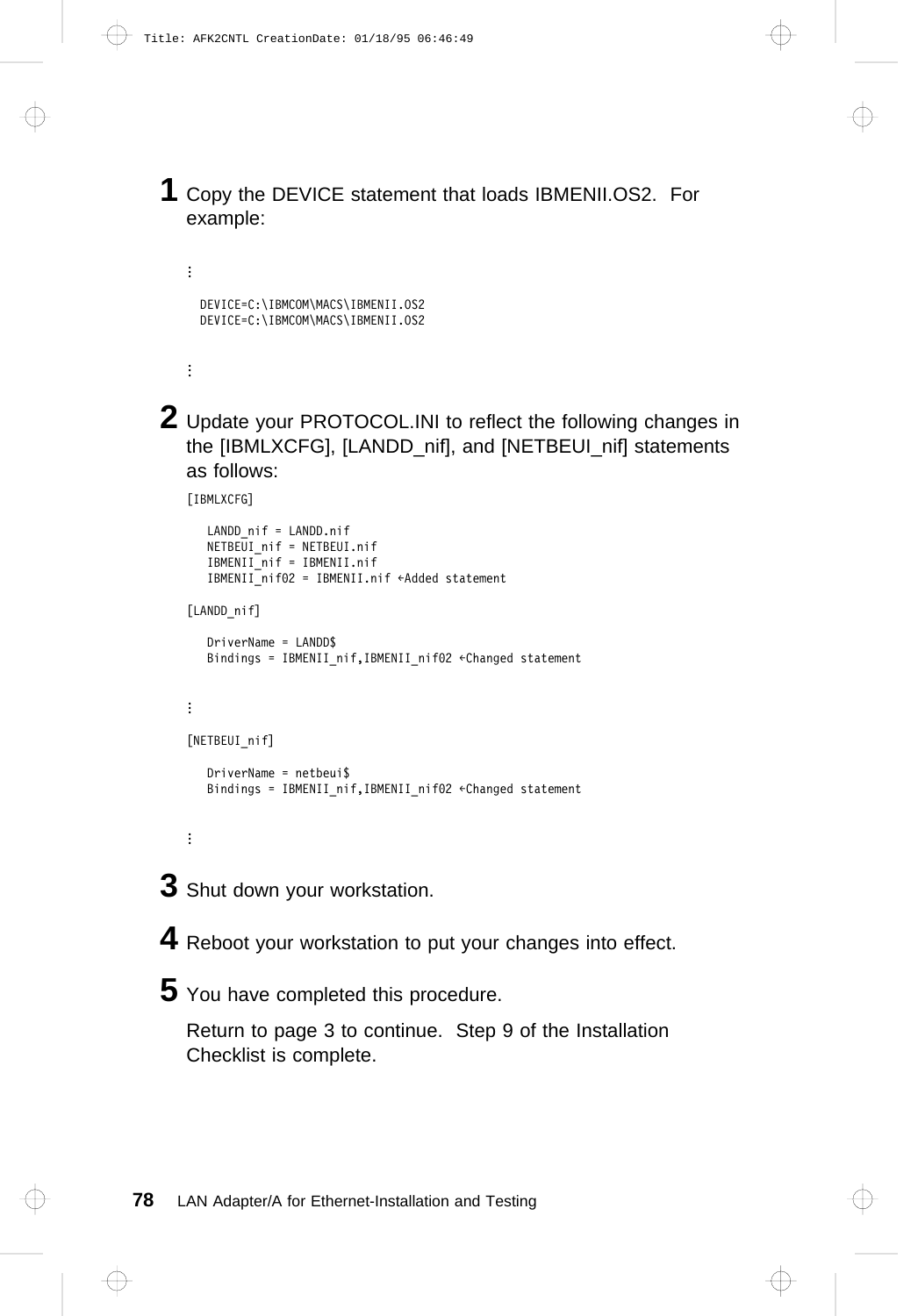# **Testing the LAN Adapter/A for Ethernet**

To test the adapter:

**1** Access your workstation's reference information. See your workstation's manuals for instructions about accessing the reference information.

After the POST has been completed and if there are no problems with the adapter, the following test results message is displayed briefly.

à ð IBM LAN Adapter/A for Ethernet POST/RPL v2.2ð (c) IBM, NSC, 1994. All rights reserved. Testing adapter in slot  $x...$  OK

The IBM copyright panel is shown on the workstation's display. Press **Enter** to go to the Main Menu. Continue with step 2.

If there is a hardware problem, the following POST error message (25510 or 26500) is displayed briefly, indicating that an error was detected on the adapter.

**EXECUTE IBM LAN Adapter/A for Ethernet POST/RPL v2.20**<br>
(c) IBM, NSC, 1994. All rights reserved.<br>
Testing adapter in slot <u>x</u> ... \*\*\*PR<u>yyy (text)</u>

The POST error message is followed immediately by the IBM copyright panel. Press **Enter** and another error message for POST, error message 25510 or 26500, is shown, depending on the PS/2 model number. Press **Enter** to go to the Main Menu.

**2** At the Main Menu, press **Ctrl-A**.

The Advanced Diagnostic Menu is displayed.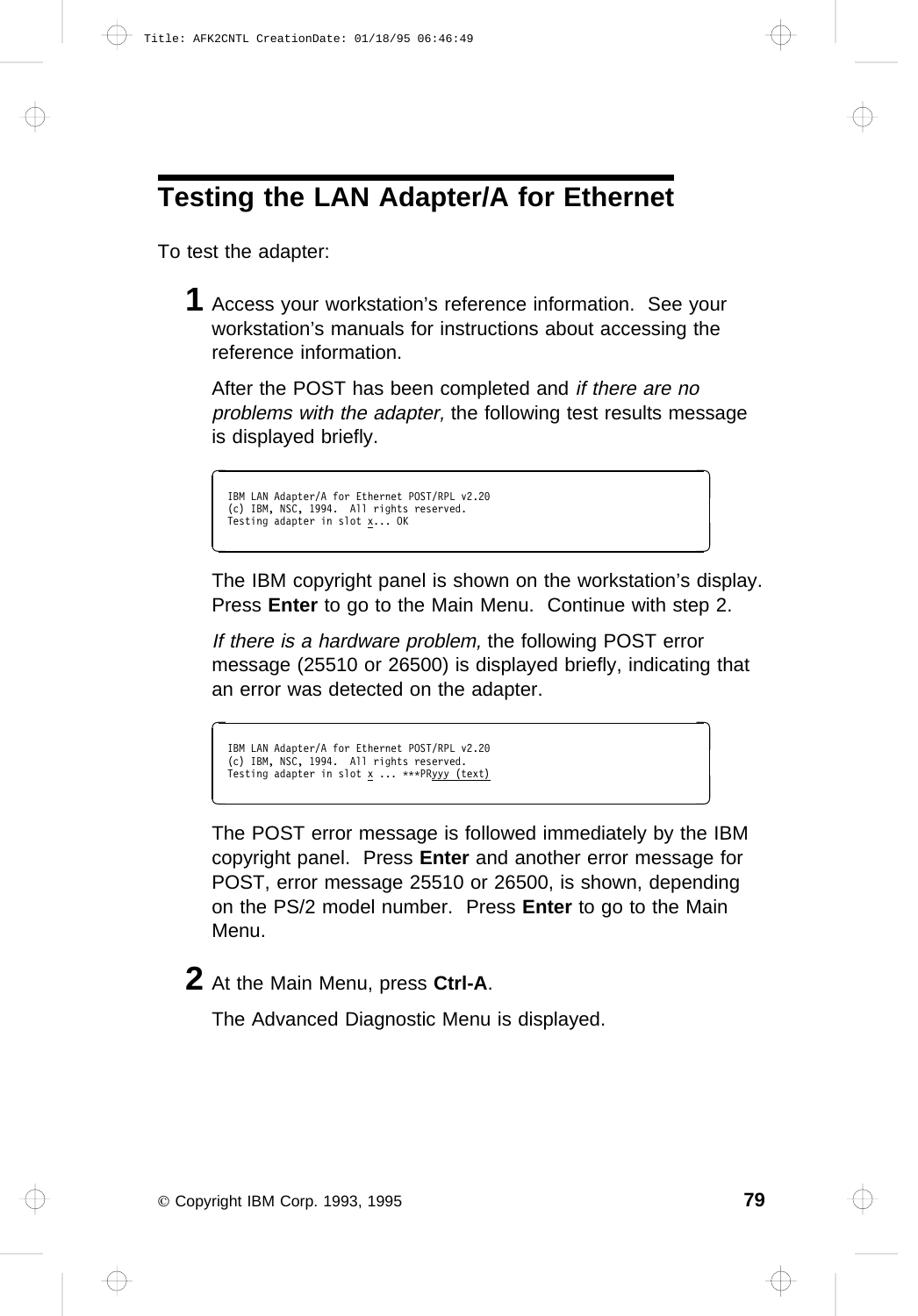**3** Select **Run system checkout** by using the arrow keys and pressing **Enter**.

The workstation displays a series of tests are loading messages.

**4** Follow the instructions shown on the display to complete testing of the LAN Adapter/A for Ethernet.

If testing detects errors, an error panel is shown. Refer to "Decimal Error Codes" on page 92 for a list of error codes and corrective actions.

If testing does not detect errors, a testing finished message is shown. Follow the instructions shown on the display to exit the testing program. You have completed testing the LAN Adapter/A for Ethernet.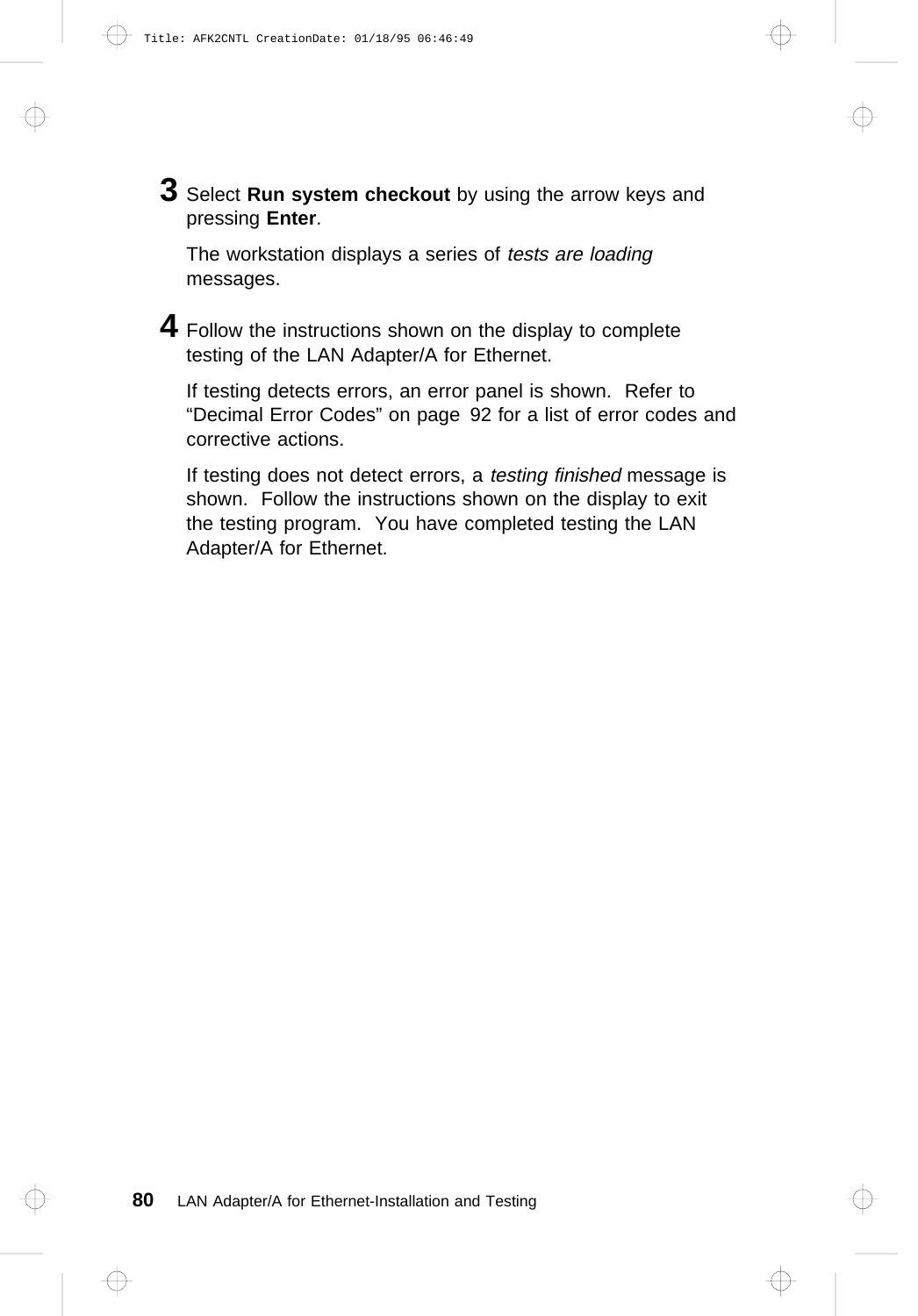# **Using Remote Initial Program Load (RIPL)**

The Remote Initial Program Load (RIPL) functions require that a workstation with the LAN Adapter/A for Ethernet run one of the following network operating systems:

- IBM OS/2 LAN Server 2.0
- IBM OS/2 LAN Server 3.0
- Novell NetWare 2.2 or 3.11
- Microsoft LANManager 2.1

**Note:** The LAN Adapter/A for Ethernet RIPL feature for Microsoft LANManager is supported only with the 16-bit mode of the LAN Adapter/A for Ethernet.

The RIPL feature can be used in workstations with or without diskette drives.

## **Workstations with Diskette Drives**

To use the LAN Adapter/A for Ethernet RIPL function in workstations with diskette drives, run the RPLBOOT.COM utility program, which is included on the Option Diskette. The utility program temporarily disables the diskette drives so that the RIPL function is loaded to the workstation from the LAN server, rather than from the diskette drive.

**Note:** Do not use the RPLBOOT.COM utility program if the workstation has a hard-disk-drive option in addition to the diskette drives (as in an IBM PS/2 Model 56 LS, for example). To use RIPL with the hard-disk-drive option, use the utility program included with the workstation's reference information to disable the drives.

## **Workstations without Diskette Drives**

The RIPL function allows the LAN Adapter/A for Ethernet to activate workstations without diskette drives, using files sent from a LAN server. If the workstation does not have a diskette drive, only two RIPL-executing adapters may be installed in the workstation.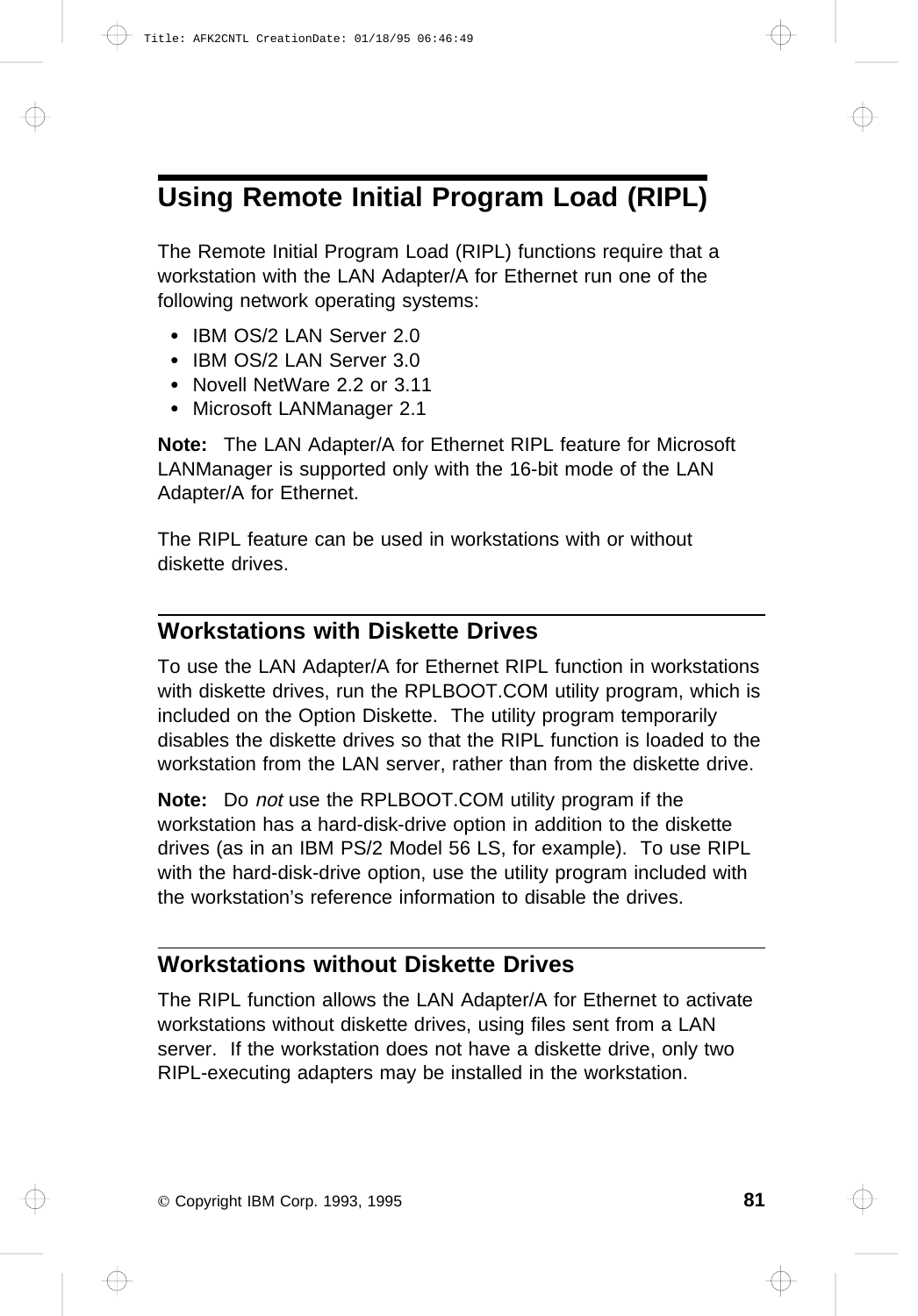When a LAN Adapter/A for Ethernet is installed in a workstation without a diskette drive, the adapter detects the absence of the diskette drive and the RIPL function is automatically activated as part of the power-on sequence.

### **Installing RIPL in a LAN Server**

The RIPL function of the LAN Adapter/A for Ethernet can also be used in a workstation that is set up as a LAN server. For specific instructions on installing the RIPL program in a LAN server, please refer to your network operating system documentation.

# **RIPL with Novell NetWare**

The RIPL function of the LAN Adapter/A for Ethernet can also be used in a workstation with Novell NetWare. For specific instructions on installing the RIPL program in a Novell NetWare environment, please refer to your Novell Netware system documentation.

# **Reactivating a Hard Disk after RIPL**

To reactivate your workstation's hard disk if you are using DOS, use the DOS utility FDISK command and set an active partition. The active partition can be set by reactivating your workstation using an operating system boot diskette.

To reactivate your workstation's hard disk if you are using OS/2, use the DOS Install diskette and the FDISK command to set an active partition.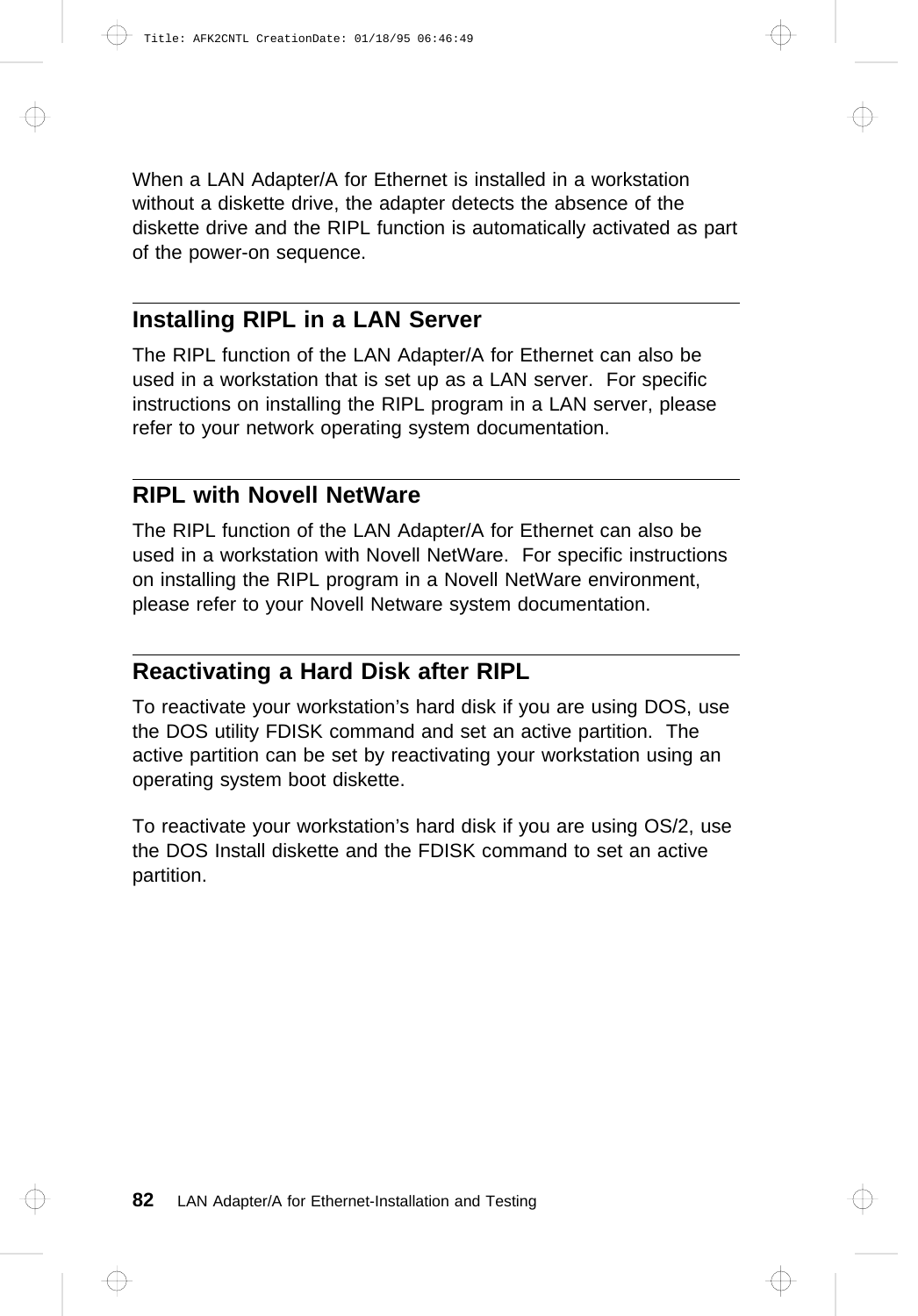# **Solving Problems**

Problems with the LAN Adapter/A for Ethernet may be detected during:

- POST
- RIPL
- Adapter testing

The following sections describe the message formats and list the messages with explanations and corrective actions.

## **Normal POST Message**

A power-on self-test (POST) is performed each time the workstation is switched on and displays test results on the terminal display.

The following example shows test results for a correctly functioning adapter after the POST has completed processing.

```
IBM LAN Adapter/A for Ethernet POST/RPL v2.20
(c) IBM, NSC, 1994. All rights reserved.
Testing adapter in slot x... OK
```
 $X$  indicates the number of the slot in which the adapter is installed. The message is shown on the panel for several seconds, and then the workstation continues with the power-on sequence.

**Note:** Additional messages may be displayed with the *testing* adapter message.

When a POST error occurs during the workstation's power-on sequence, the workstation displays a message directing you to press F1 to continue. Pressing F1 at this starts the operating system but leaves the adapter unusable.

When a POST error occurs, you should access the workstation's reference information as described in the workstation's manual and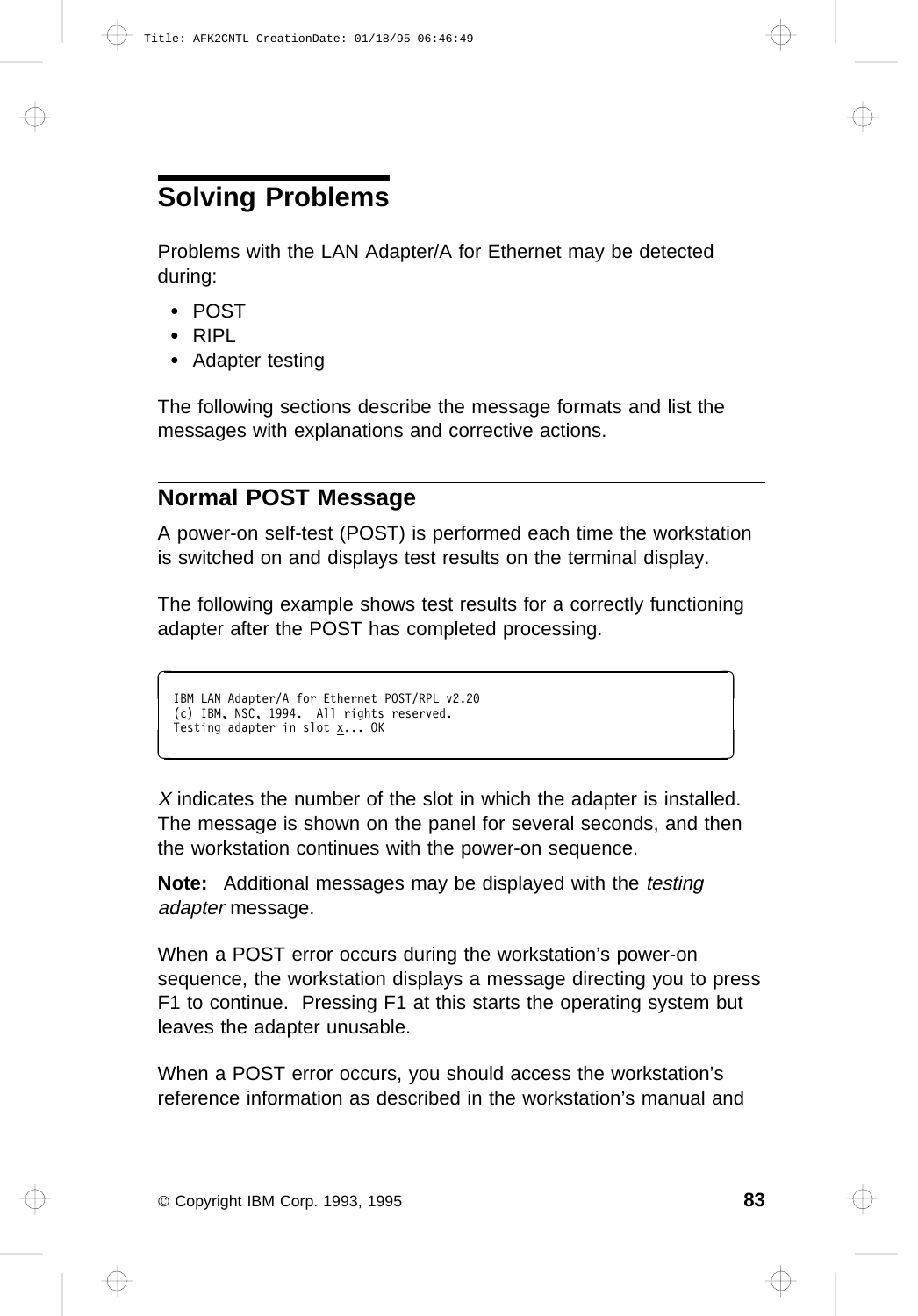then test the adapter as described in "Testing the LAN Adapter/A for Ethernet" on page 79.

### **POST Error Messages**

When POST errors occur, they can sometimes be resolved by installing the adapter again to verify that the workstation's system unit is working correctly, or by installing the adapter in another workstation. If the error condition persists, contact your IBM representative or call the IBM PC hotline at 1-800-772-2227 (U.S.) or 1-800-465-7999 (Canada).

In addition to the POST for the LAN adapter, other adapters and features in your workstation are also tested as part of the power-on sequence. Note any messages displayed while your workstation is powering on. If the displayed error message is other than one of the messages in this section, refer to the documentation for your workstation, or that of its installed features, for further instructions.

After all testing has been completed and POST errors have been reported, the workstation attempts to access the the reference information on the boot drive. (The information is on either the Reference Diskette or the reference partition, if the PS/2 includes its reference information as a partition on the hard disk). If the workstation finds reference information, it accesses the information and processes the accessed instructions.

The following pages contain the error messages with possible causes and corrective actions.

**84** LAN Adapter/A for Ethernet-Installation and Testing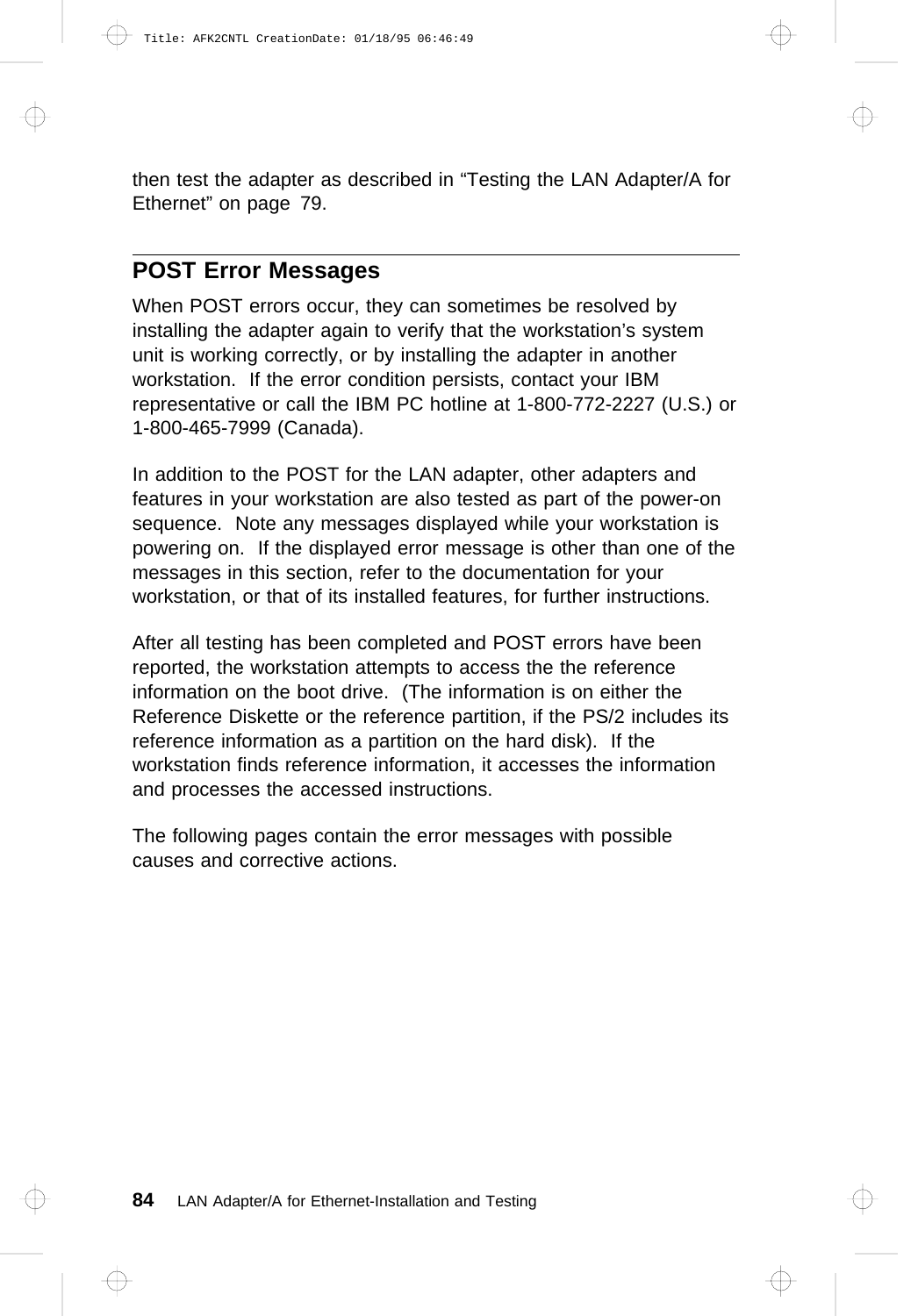**PR001 PR005**

#### **PR001**

**Explanation:** POST/RPL ROM integrity error.

**Problem Determination:** ROM not correctly inserted in socket or ROM defective.

**Operator Response:** Verify that the ROM is correctly inserted in the socket on the adapter. Also verify that the ROM is not damaged (for example, make sure that no pins are bent or missing). If the ROM is inserted correctly and is undamaged and problems persist, have the adapter serviced.

#### **PR002**

**Explanation:** I/O configuration error.

**Problem Determination:** Adapter not configured correctly for the workstation. Possible I/O address conflict.

**Operator Response:** Check the adapter configuration and the workstation configuration. If the adapter and workstation configurations are correct and problems persist, have the adapter serviced.

#### **PR003**

**Explanation:** Memory configuration error.

**Problem Determination:** Adapter not configured correctly for the workstation. Possible memory conflict.

**Operator Response:** Verify that the adapter configuration and the workstation configuration are correct. If the adapter and workstation configurations are correct and problems persist, have the adapter serviced.

#### **PR004**

**Explanation:** ID PROM integrity error.

**Problem Determination:** The Ethernet Controller's ID PROM is defective.

**Operator Response:** Have the adapter serviced.

#### **PR005**

**Explanation:** Buffer memory integrity error.

**Problem Determination:** On-card RAM is defective.

**Operator Response:** Have the adapter serviced.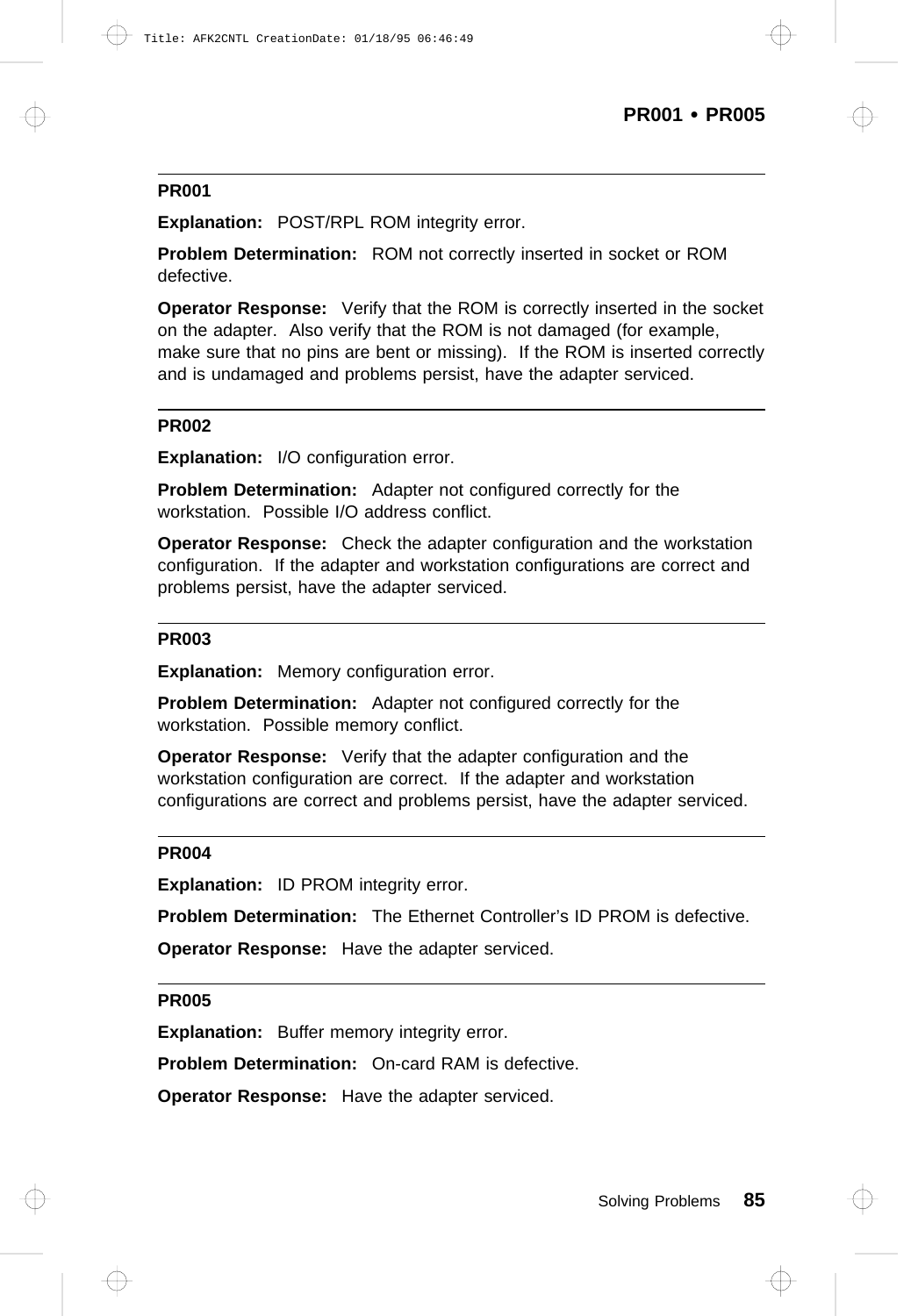#### **PR006 PR010**

#### **PR006**

**Explanation:** Register integrity error.

**Problem Determination:** Ethernet adapter is defective.

**Operator Response:** Have the adapter serviced.

#### **PR007**

**Explanation:** Watchdog timer error.

**Problem Determination:** Ethernet adapter is defective.

**Operator Response:** Have the adapter serviced.

#### **PR008**

**Explanation:** No interrupt received.

**Problem Determination:** Adapter not configured correctly for the workstation or the system interrupt signal is defective. Possible interrupt conflict.

**Operator Response:** Verify that the adapter configuration and the workstation configuration are correct. Run the system diagnostics. If the adapter and workstation configurations are correct and the system diagnostics run without error and problems persist, have the adapter serviced.

#### **PR009**

**Explanation:** CAM integrity error.

**Problem Determination:** Ethernet adapter is defective.

**Operator Response:** Have the adapter serviced.

#### **PR010**

**Explanation:** Cable connection error.

#### **Problem Determination:**

- 1. Cable not connected or not connected correctly.
- 2. Wrong cable type configured.

#### **Operator Response:**

- 1. Check all cable connections.
- 2. Verify that the cable type is configured correctly.
- 3. Verify that the cable is working correctly.

**86** LAN Adapter/A for Ethernet-Installation and Testing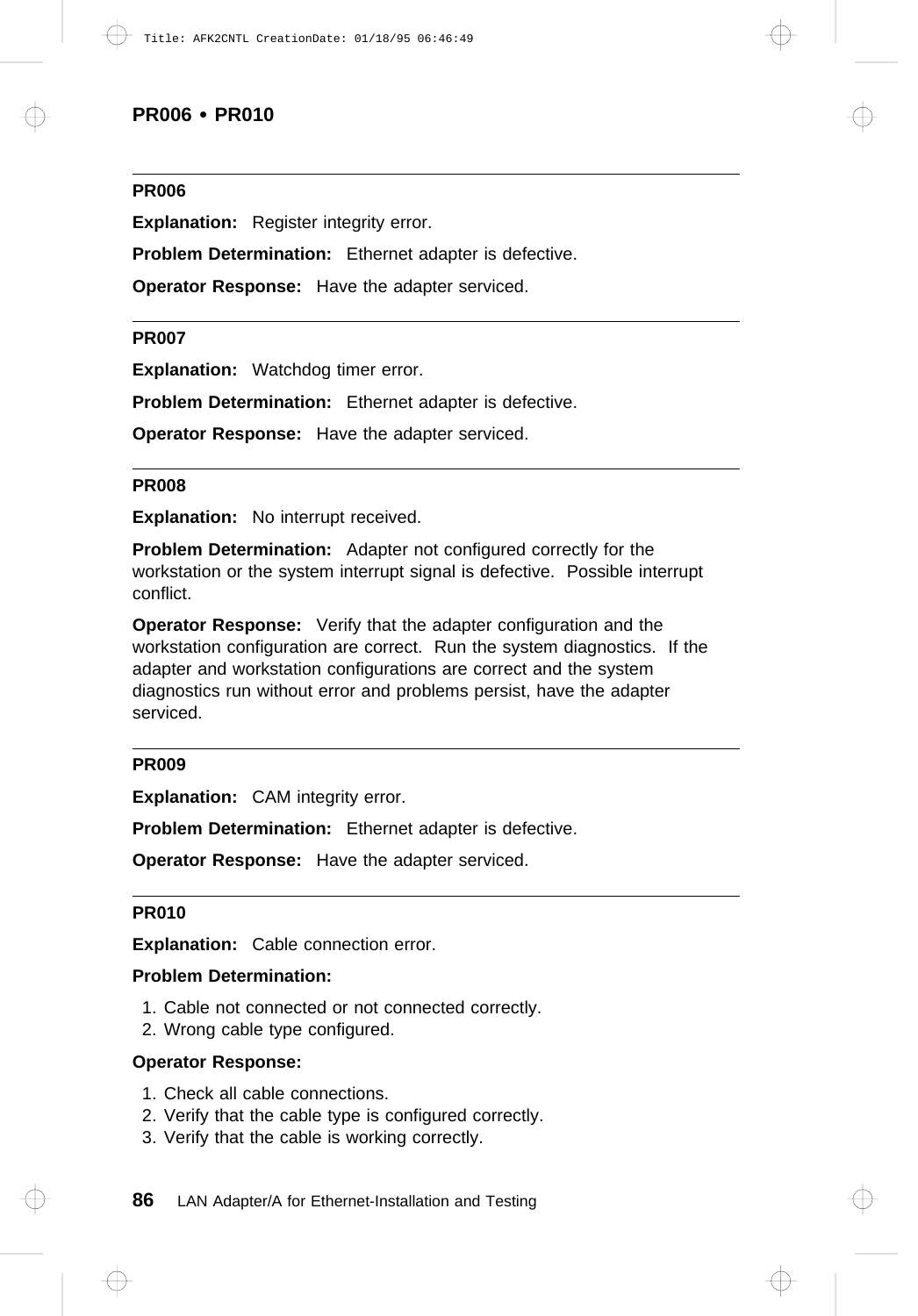**PR011 PR100**

### **PR011**

**Explanation:** Transmission loopback error.

#### **Problem Determination:**

- 1. Defective cable.
- 2. Defective adapter.

**Operator Response:** Verify that the cable is working correctly. If the cable is working correctly and problems persist, have the adapter serviced.

#### **PR012**

**Explanation:** Insufficient memory for RPL.

**Problem Determination:** Not enough RAM available on the workstation's system unit.

**Operator Response:** Reallocate workstation RAM or add workstation RAM.

#### **PR100**

**Explanation:** Adapters not responding or failures detected.

**Problem Determination:** Unknown.

**Operator Response:** Verify that the installation was performed correctly. If installation was performed correctly and problems persist, have the adapter serviced.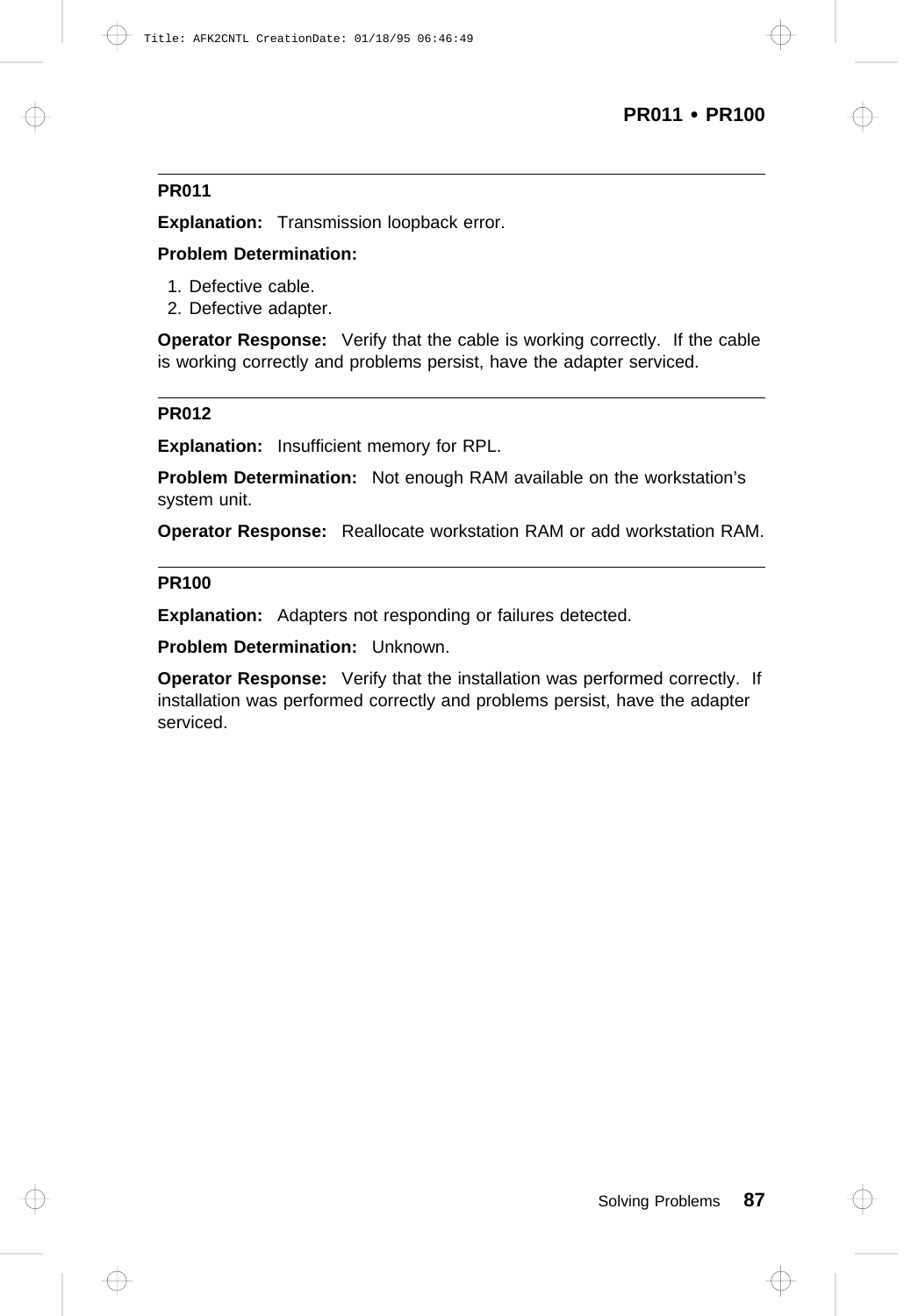# **RIPL Messages**

During RIPL, the following information is displayed briefly:

ADR: ð8ðð 5A7F 817ð<sup>1</sup> IRQ: 5<sup>1</sup> MMI: C4001 PIO: 10001 SLT: ð3<sup>1</sup>

RPL: 1ðBASE-T FFC: 25<sup>1</sup>

Where:

### **Parameter Meaning**

- ADR The universally administered address of the adapter
- IRQ The IRQ interrupt level that was configured for the adapter
- MMI The location of the adapter's RAM address
- PIO The programmed I/O address that was configured for the adapter
- SLT The slot number in which the adapter is located
- RPL The media which the adapter is using during this RIPL
- FFC The find-frame count

**Note:** The value for FFC increments until the RIPL begins or a problem is resolved.

If problems occur with RIPL, check the cables to verify that they are connected correctly. If all cables are connected correctly and RIPL failures continue to occur, copy any error messages shown and contact your LAN administrator for assistance.

Some network operating systems require you to create a boot image that is downloaded to workstations without diskette drives on which the LAN Adapter/A for Ethernet is installed. Refer to your network

**88** LAN Adapter/A for Ethernet-Installation and Testing

<sup>1</sup> This value varies for each individual adapter, depending on how the adapter was configured.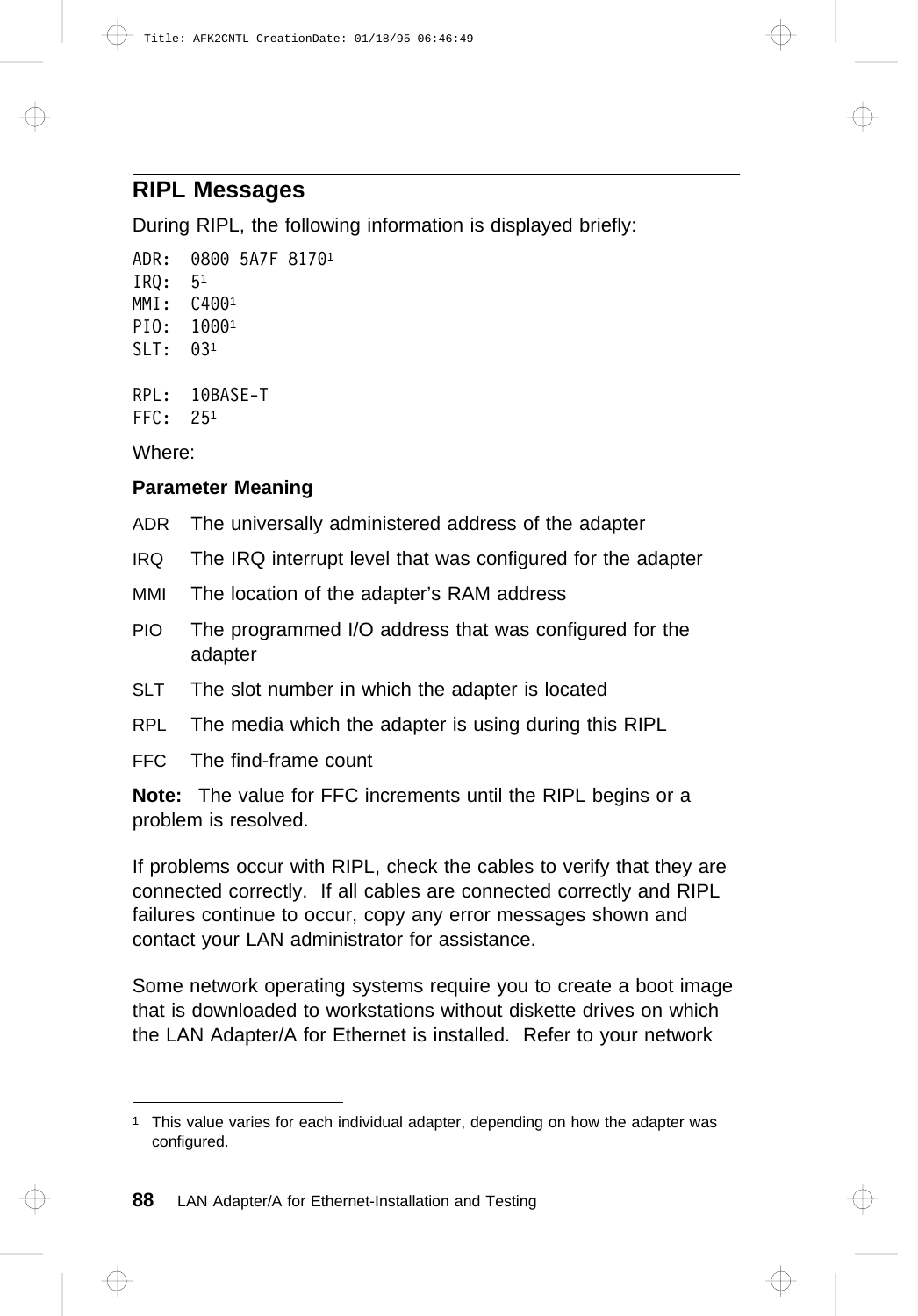$\bigoplus$ 

operating system documentation for further information on creating boot images.

 $\oplus$ 

 $\overline{\bigoplus}$ 

 $\begin{array}{c} \hline \end{array}$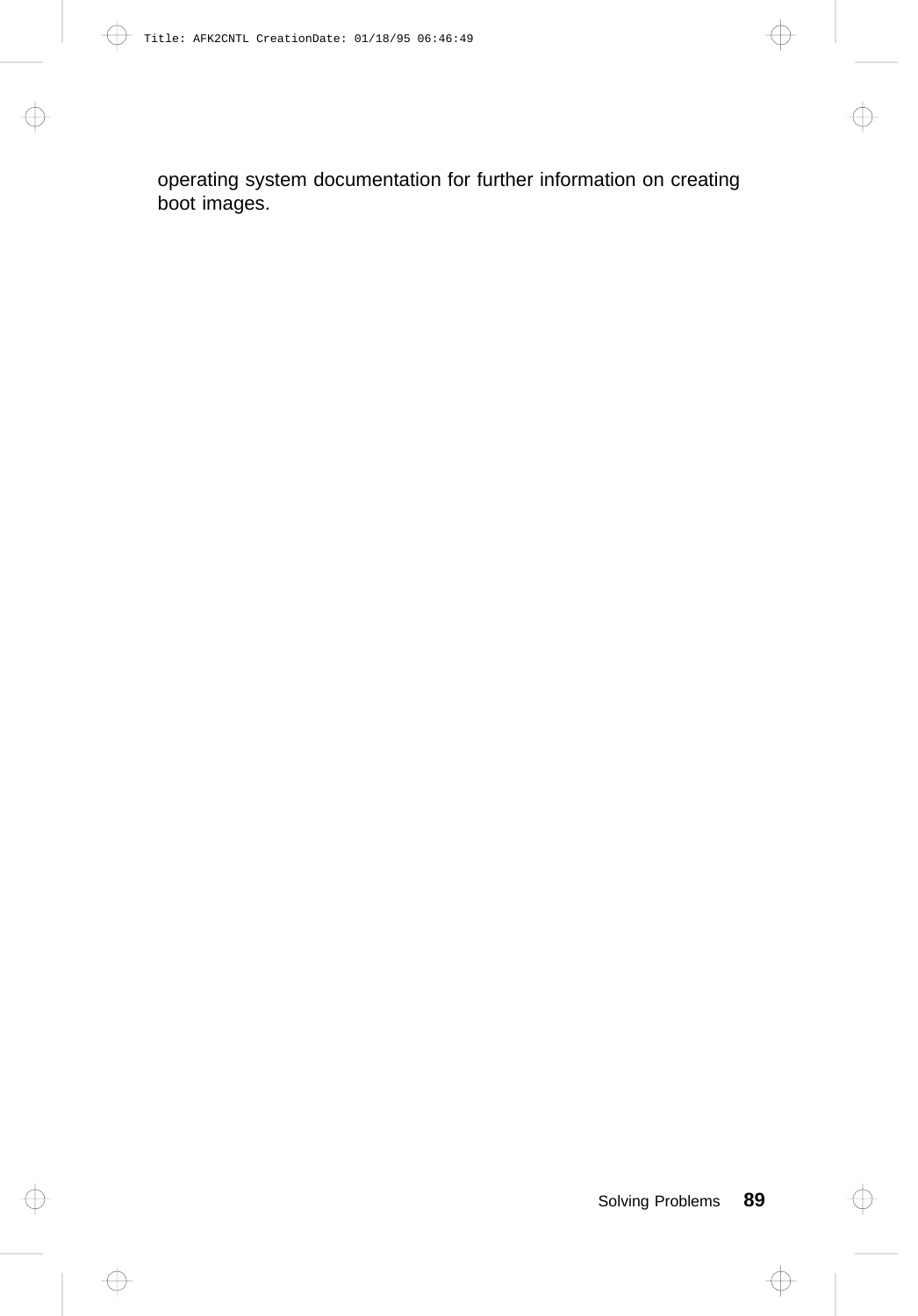# **Adapter Testing Error Messages**

Testing-related information can be found in the IBM Local Area Network Technical Reference: Ethernet Adapter Interface.

The following text and figures describe error messages that are generated by the LAN Adapter/A for Ethernet diagnostics. When an error occurs, testing of the adapter stops and the workstation displays and logs one of three error messages. The format of these error messages is shown in Figure 5.



Figure 5. Error Display. The display contains the basic error information.

Values for the decimal error code range from 01 to 99 and are described in Figure 8 on page 92. The first digit of the error code corresponds to the number of the test being processed; the second digit of the code is that of the error occurring during the test.

Depending upon where the test failed, the Appended Instructions will match either Figure 6 on page 91 or Figure 7 on page 91.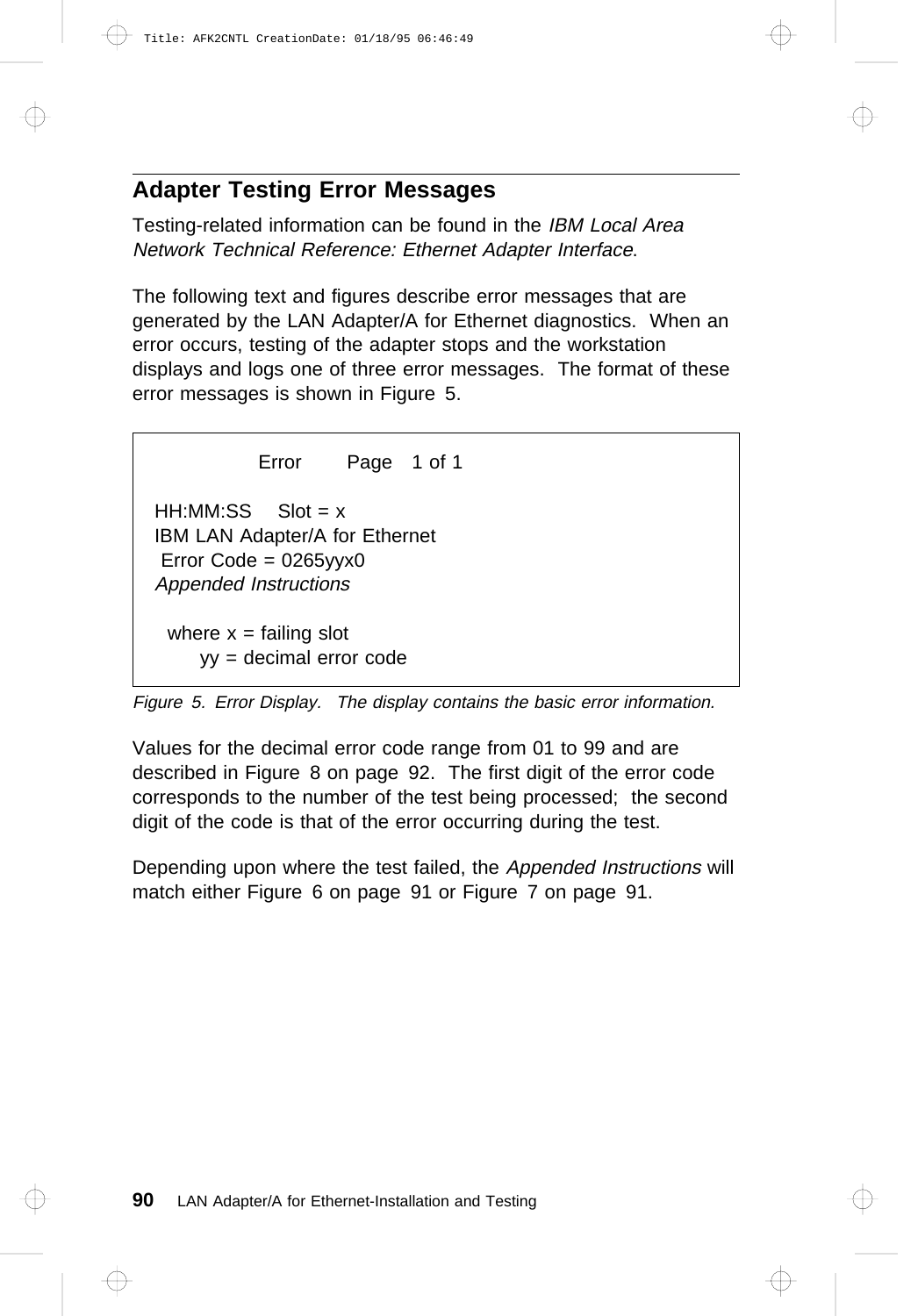Possible causes for the error:

- The adapter is configured for COAX, but no COAX cable is connected.
- The adapter is not connected to a valid COAX network.
- The adapter or cable is defective.

The correct media type will be inserted (where 'COAX' is displayed above) before the message is displayed.

Figure 6. Appended Instructions. There is an adapter and system unit problem.

 Have your IBM LAN Adapter/A for Ethernet Adapter and Cable serviced.

Figure 7. Appended Instructions. There is an adapter or cable problem.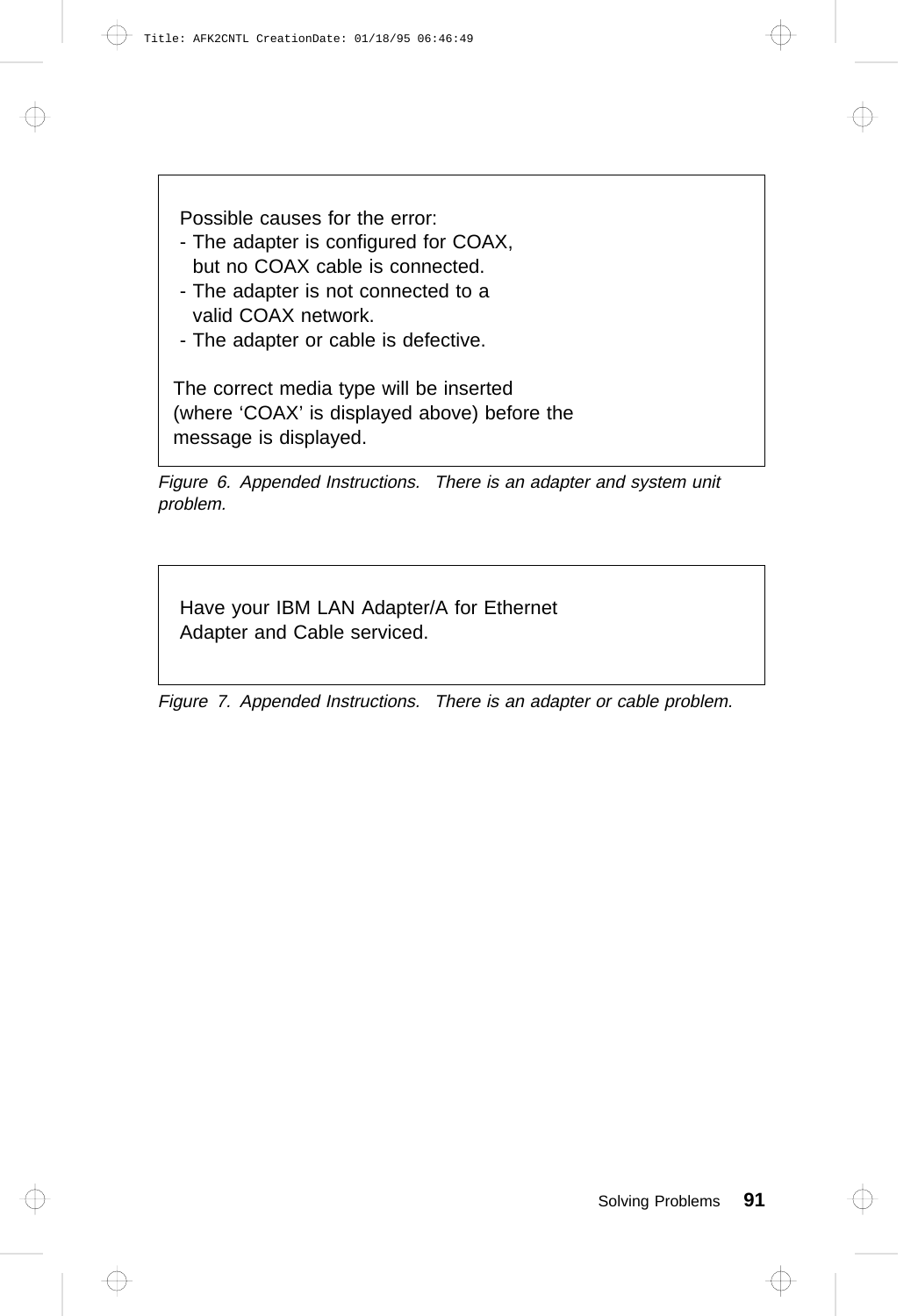# **Decimal Error Codes**

Figure 8 contains the list of values for error codes, as well as a brief description of the codes

| Error<br>Code | <b>Description</b>                   | <b>Extended Info</b><br>(If any)                                                                                              | <b>Corrective Actions</b>                                                                                                                                                                                                                                                                                                                                                                                       |
|---------------|--------------------------------------|-------------------------------------------------------------------------------------------------------------------------------|-----------------------------------------------------------------------------------------------------------------------------------------------------------------------------------------------------------------------------------------------------------------------------------------------------------------------------------------------------------------------------------------------------------------|
| 01            | <b>POS</b><br>compare<br>error       | The user<br>answered "no"<br>when asked if the<br>displayed POS<br>contents matched<br>those displayed by<br>the diagnostics. | 1. Check to ensure that the<br>steps in "Installing the<br>Adapter and Connecting<br>It to the Network" on<br>page 10 were<br>performed correctly.<br>2. Return to "Configuring<br>the Adapter" on<br>page 13 and<br>reconfigure the adapter.<br>3. If both of the above<br>actions fail, contact your<br><b>IBM</b> service<br>representative or IBM<br>authorized dealer to<br>have your adapter<br>serviced. |
| 10            | <b>PROM</b><br>unreadable            |                                                                                                                               | Contact your IBM service<br>representative or IBM<br>authorized dealer to have<br>your adapter serviced.                                                                                                                                                                                                                                                                                                        |
| 11            | <b>PROM</b><br>checksum<br>incorrect | POST/RPL PROM<br>defective.                                                                                                   | Contact your IBM service<br>representative or IBM<br>authorized dealer to have<br>your adapter serviced.                                                                                                                                                                                                                                                                                                        |

Figure 8 (Page 1 of 11). Error Codes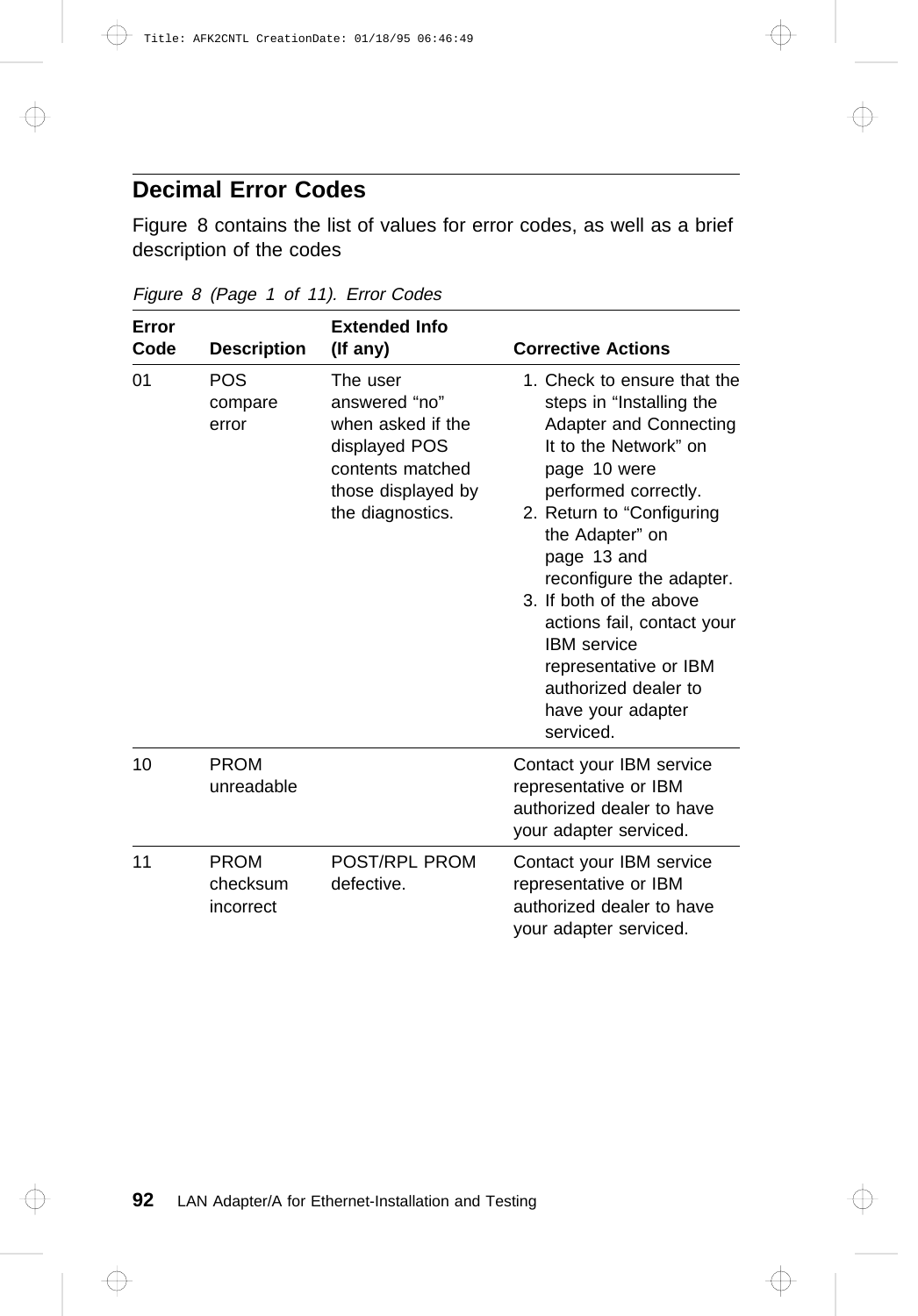$\overline{\bigoplus}$ 

 $\Leftrightarrow$ 

 $\overline{\phantom{a}}$ 

 $\bigoplus$ 

| Error<br>Code | <b>Description</b>                                                                         | <b>Extended Info</b><br>(If any)                                                                              | <b>Corrective Actions</b>                                                                                                                                                                                                                                                                                                                                                                                                               |
|---------------|--------------------------------------------------------------------------------------------|---------------------------------------------------------------------------------------------------------------|-----------------------------------------------------------------------------------------------------------------------------------------------------------------------------------------------------------------------------------------------------------------------------------------------------------------------------------------------------------------------------------------------------------------------------------------|
| 20            | <b>Failed LAN</b><br>Adapter/A<br>for<br>Ethernet<br>controller<br>register<br>access test | Unable to read<br>and write<br>successfully to<br>LAN Adapter/A for<br>Ethernet<br>controller's<br>registers. | 1. Check to ensure that the<br>steps in "Installing the<br>Adapter and Connecting<br>It to the Network" on<br>page 10 were<br>performed correctly.<br>2. Return to Step 2 on<br>page 14 of "Configuring<br>the Adapter" on<br>page 13 and<br>reconfigure the adapter.<br>3. If both of the above<br>actions fail, contact your<br><b>IBM</b> service<br>representative or IBM<br>authorized dealer to<br>have your adapter<br>serviced. |
| 30            | No IRQ<br>responding                                                                       | The diagnostics<br>timed out.                                                                                 | 1. Check to ensure that the<br>steps in "Installing the<br>Adapter and Connecting<br>It to the Network" on<br>page 10 were<br>performed correctly.<br>2. Return to Step 2 on<br>page 14 of "Configuring<br>the Adapter" on<br>page 13 and<br>reconfigure the adapter.<br>3. If both of the above<br>actions fail, contact your<br><b>IBM</b> service<br>representative or IBM<br>authorized dealer to<br>have your adapter<br>serviced. |

Figure 8 (Page 2 of 11). Error Codes

 $\bigoplus$ 

 $\begin{array}{c}\n\Leftrightarrow \\
\hline\n\end{array}$ 

 $\begin{array}{c|c}\n\end{array}$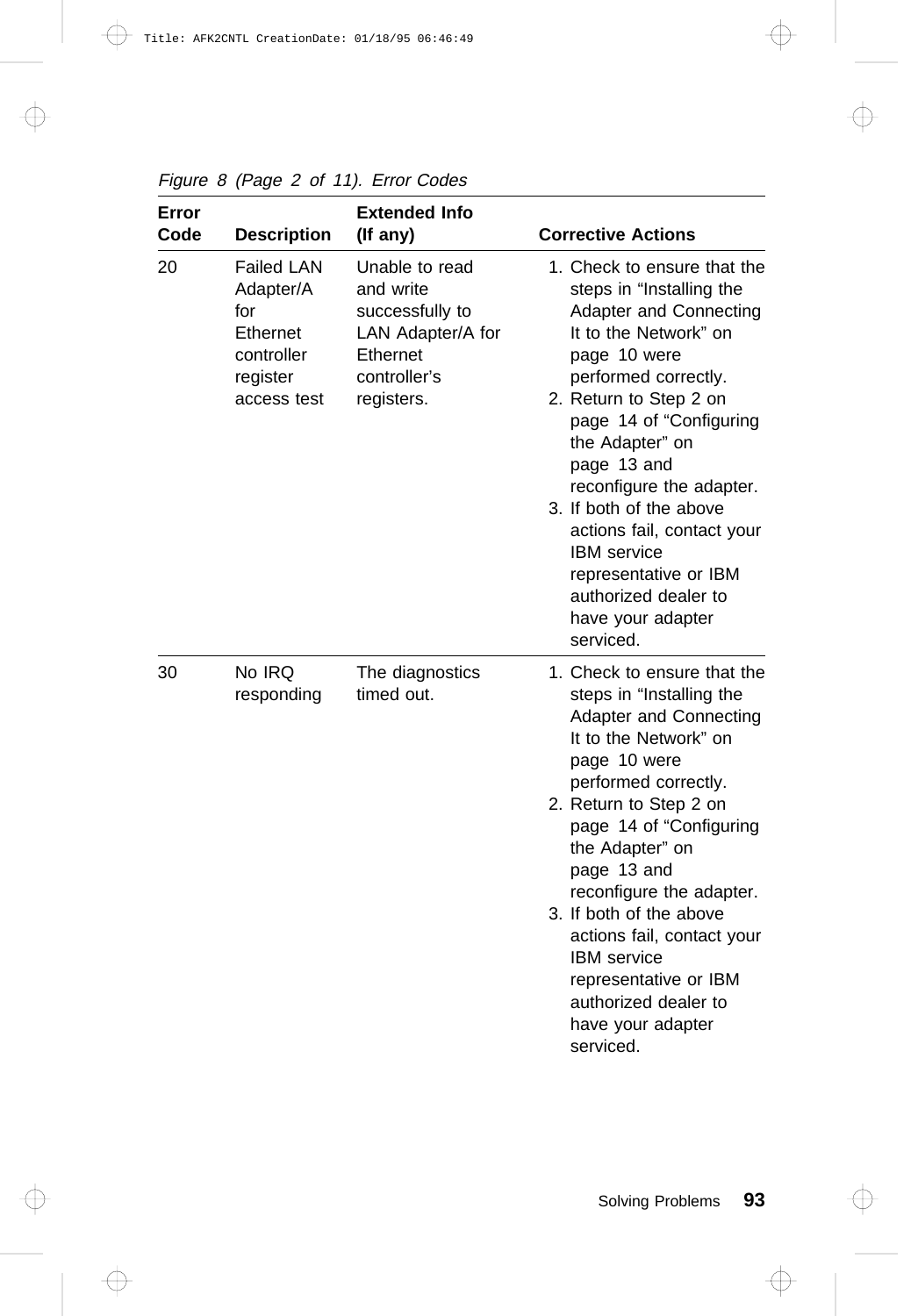| Error |                                       | <b>Extended Info</b>                                              |                                                                                                                                                                                                                                                                                                                                                                                                                                         |
|-------|---------------------------------------|-------------------------------------------------------------------|-----------------------------------------------------------------------------------------------------------------------------------------------------------------------------------------------------------------------------------------------------------------------------------------------------------------------------------------------------------------------------------------------------------------------------------------|
| Code  | <b>Description</b>                    | (If any)                                                          | <b>Corrective Actions</b>                                                                                                                                                                                                                                                                                                                                                                                                               |
| 31    | Wrong IRQ<br>responding               |                                                                   | 1. Check to ensure that the<br>steps in "Installing the<br>Adapter and Connecting<br>It to the Network" on<br>page 10 were<br>performed correctly.<br>2. Return to Step 2 on<br>page 14 of "Configuring<br>the Adapter" on<br>page 13 and<br>reconfigure the adapter.<br>3. If both of the above<br>actions fail, contact your<br><b>IBM</b> service<br>representative or IBM<br>authorized dealer to<br>have your adapter<br>serviced. |
| 32    | Too many<br><b>IRQs</b><br>responding | Several interrupts<br>occurred.<br>All interrupts were<br>masked. | 1. Check to ensure that the<br>steps in "Installing the<br>Adapter and Connecting<br>It to the Network" on<br>page 10 were<br>performed correctly.<br>2. Return to Step 2 on<br>page 14 of "Configuring<br>the Adapter" on<br>page 13 and<br>reconfigure the adapter.<br>3. If both of the above<br>actions fail, contact your<br><b>IBM</b> service<br>representative or IBM<br>authorized dealer to<br>have your adapter<br>serviced. |

 $\begin{array}{c|c} \hline \begin{array}{c} \hline \end{array} & \begin{array}{c} \hline \end{array} & \begin{array}{c} \hline \end{array} & \begin{array}{c} \hline \end{array} & \begin{array}{c} \hline \end{array} & \end{array} \end{array}$ 

 $\begin{matrix} \n\phi \\ \n\end{matrix}$ 

 $\bigoplus$ 

 $\oplus$ 

Figure 8 (Page 3 of 11). Error Codes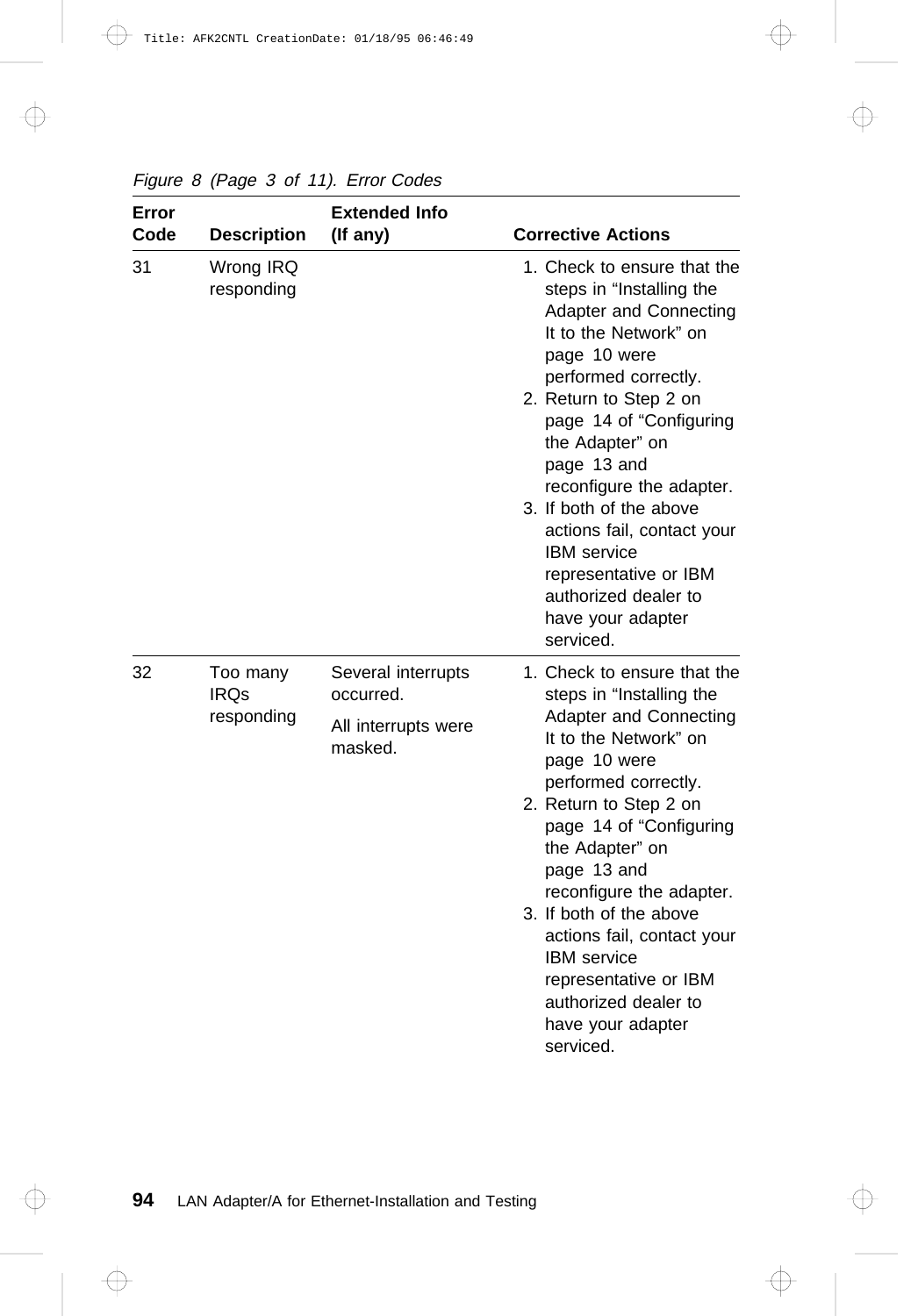| Error<br>Code | <b>Description</b>                                                  | <b>Extended Info</b><br>(If any)                         | <b>Corrective Actions</b>                                                                                |
|---------------|---------------------------------------------------------------------|----------------------------------------------------------|----------------------------------------------------------------------------------------------------------|
| 33            | Unable to<br>install<br>clock<br>interrupt                          |                                                          | Contact your IBM service<br>representative or IBM<br>authorized dealer to have<br>your adapter serviced. |
| 40-44         | Read data<br>does not<br>match<br>written<br>data in<br><b>SRAM</b> | Error reading in<br>SRAM with a test<br>pattern written. | Contact your IBM service<br>representative or IBM<br>authorized dealer to have<br>your adapter serviced. |
| 45            | Read data<br>does not<br>match<br>written<br>data in<br><b>SRAM</b> |                                                          | Contact your IBM service<br>representative or IBM<br>authorized dealer to have<br>your adapter serviced. |
| 46            | Read data<br>does not<br>match<br>written<br>data in<br><b>SRAM</b> |                                                          | Contact your IBM service<br>representative or IBM<br>authorized dealer to have<br>your adapter serviced. |
| 50            | <b>Test failed</b>                                                  |                                                          | Contact your IBM service<br>representative or IBM<br>authorized dealer to have<br>your adapter serviced. |

Figure 8 (Page 4 of 11). Error Codes

 $\downarrow$ 

 $\bigoplus$ 

 $\bigoplus$ 

 $\begin{matrix} \n\phi \\ \n\end{matrix}$ 

 $\begin{array}{c|c}\n\end{array}$ 

 $\oplus$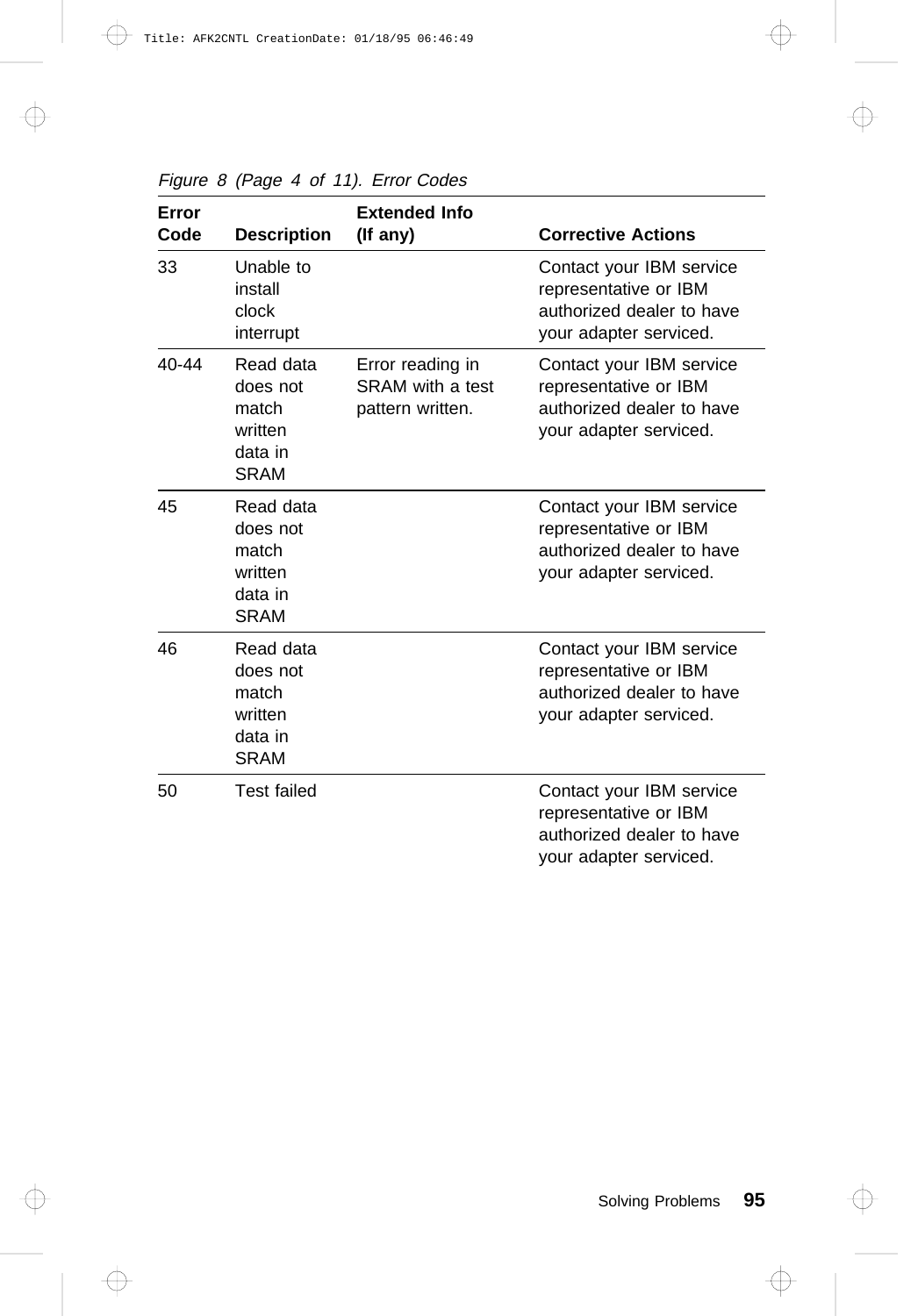| Error<br>Code | <b>Description</b>                         | <b>Extended Info</b><br>(If any)                                   | <b>Corrective Actions</b>                                                                                                                                                                                                                                                                               |
|---------------|--------------------------------------------|--------------------------------------------------------------------|---------------------------------------------------------------------------------------------------------------------------------------------------------------------------------------------------------------------------------------------------------------------------------------------------------|
| 60            | UTP link<br>problem                        | The UTP cable is<br>not connected<br>correctly or is<br>defective. | 1. Check all cable<br>connections.<br>2. Verify that the cable<br>type is configured<br>correctly.<br>3. Verify that the cable is<br>working correctly.<br>4. If the above actions fail.<br>contact your IBM service<br>representative or IBM<br>authorized dealer to<br>have your adapter<br>serviced. |
| 61            | Unable to<br>install<br>clock<br>interrupt |                                                                    | Contact your IBM service<br>representative or IBM<br>authorized dealer to have<br>your adapter serviced.                                                                                                                                                                                                |
| 62            | Transmission<br>error                      | Unable to send<br>packet<br>successfully.                          | Verify that the cable is<br>working correctly.                                                                                                                                                                                                                                                          |
|               |                                            |                                                                    | 1. Check all cable<br>connections.<br>2. Verify that the cable<br>type is configured<br>correctly.                                                                                                                                                                                                      |
|               |                                            |                                                                    | If the cable is working<br>correctly and problems<br>persist, have the adapter<br>serviced.                                                                                                                                                                                                             |
|               |                                            |                                                                    | Contact your IBM service<br>representative or IBM<br>authorized dealer to have<br>your adapter serviced.                                                                                                                                                                                                |

 $\begin{array}{c|c}\n\end{array}$ 

 $\begin{matrix} \n\phi \\ \n\end{matrix}$ 

 $\bigoplus$ 

 $\begin{array}{ccc} \hline \end{array}$ 

 $\oplus$ 

Figure 8 (Page 5 of 11). Error Codes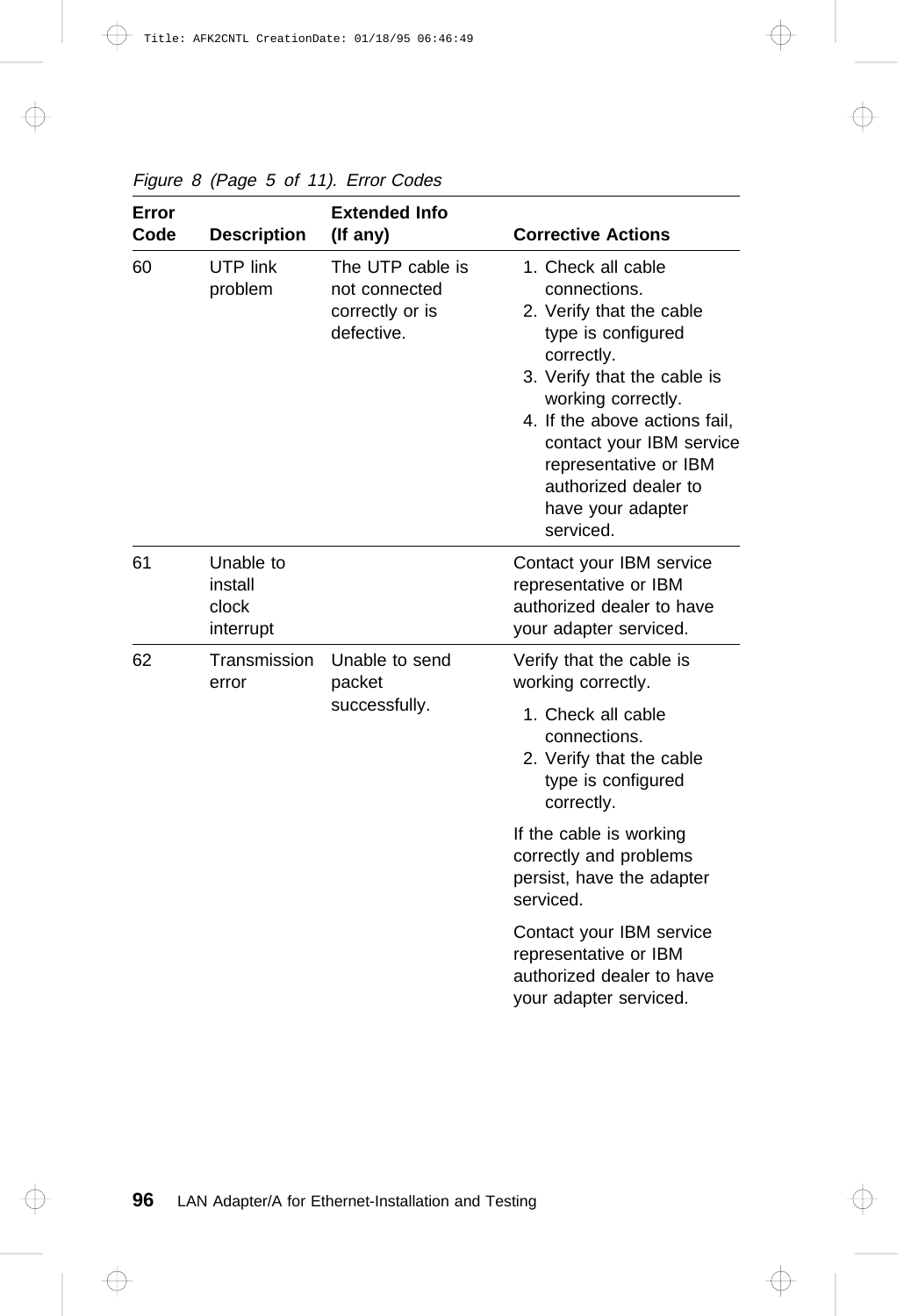$\leftrightarrow$ 

 $\bigoplus$ 

 $\overline{\phantom{a}}$ 

 $\overline{\bigoplus}$ 

| Error<br>Code | <b>Description</b>      | <b>Extended Info</b><br>(If any)                                        | <b>Corrective Actions</b>                                                                                |
|---------------|-------------------------|-------------------------------------------------------------------------|----------------------------------------------------------------------------------------------------------|
| 63            | Timeout<br>error        | Timeout occurred<br>while waiting for<br>data.                          | 1. Check all cable<br>connections.<br>2. Verify that the cable<br>type is configured<br>correctly.       |
|               |                         |                                                                         | If the cable is working<br>correctly and problems<br>persist, have the adapter<br>serviced.              |
|               |                         |                                                                         | Contact your IBM service<br>representative or IBM<br>authorized dealer to have<br>your adapter serviced. |
| 64            | Excessive<br>collisions | Unable to send<br>test packet<br>because of<br>excessive<br>collisions. | Verify that the cable is<br>working correctly.                                                           |
|               |                         |                                                                         | 1. Check all cable<br>connections.<br>2. Verify that the cable<br>type is configured<br>correctly.       |
|               |                         |                                                                         | If the cable is working<br>correctly and problems<br>persist, have the adapter<br>serviced.              |
|               |                         |                                                                         | Contact your IBM service<br>representative or IBM<br>authorized dealer to have<br>your adapter serviced. |
| 70            | Load error              | Unable to proceed<br>with loopback test.                                | Contact your IBM service<br>representative or IBM<br>authorized dealer to have<br>your adapter serviced. |

Figure 8 (Page 6 of 11). Error Codes

 $\bigoplus$ 

 $\begin{array}{c}\n\oplus \\
\hline\n\end{array}$ 

 $\begin{array}{c|c}\n\end{array}$ 

 $\Rightarrow$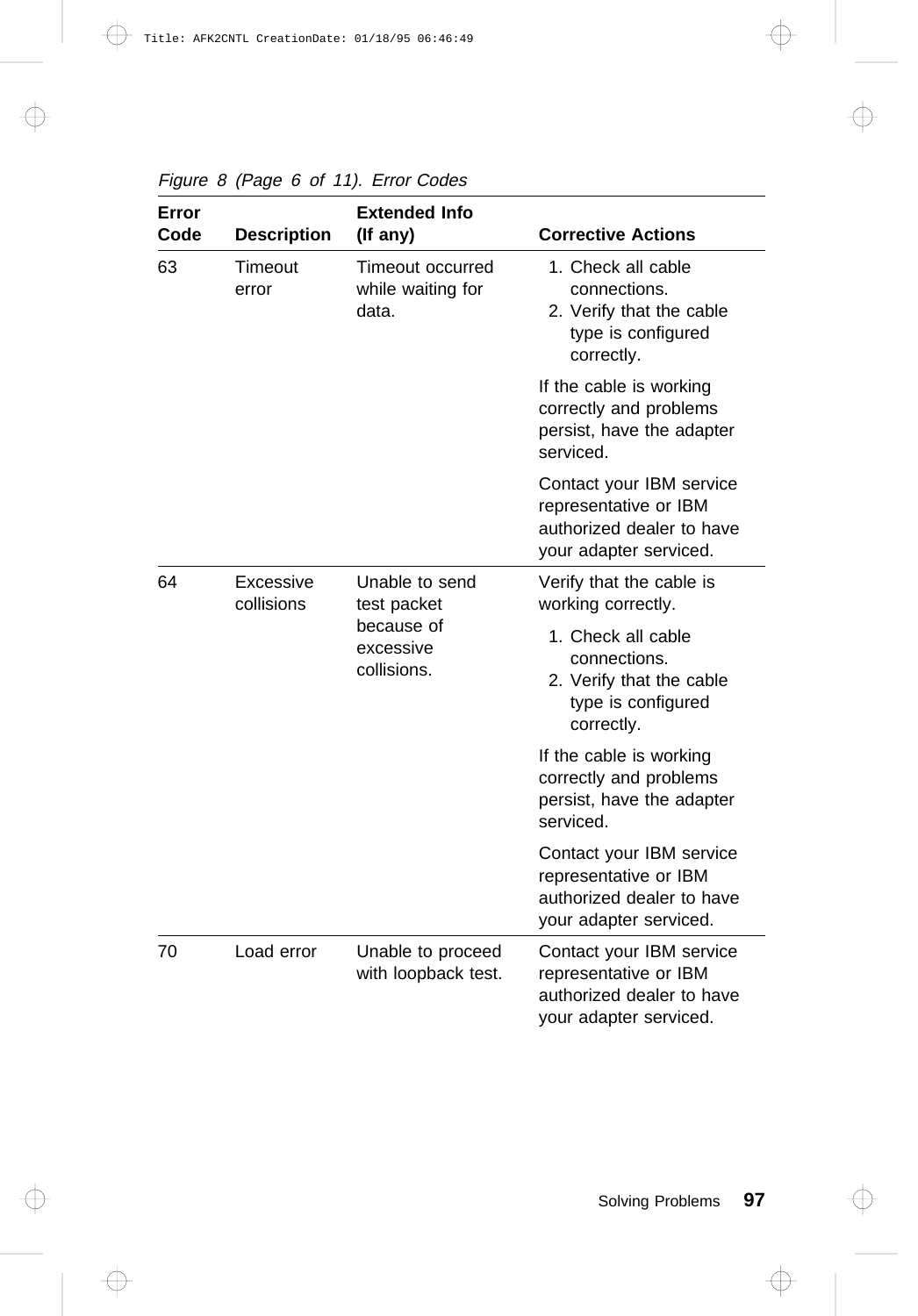| Error<br>Code | <b>Description</b>              | <b>Extended Info</b><br>(If any)                              | <b>Corrective Actions</b>                                                                                |
|---------------|---------------------------------|---------------------------------------------------------------|----------------------------------------------------------------------------------------------------------|
| 71            | Timeout<br>error                | Timeout occurred<br>while waiting for                         | Verify that the cable is<br>working correctly.                                                           |
|               |                                 | data in loopback<br>test.                                     | 1. Check all cable<br>connections.<br>2. Verify that the cable<br>type is configured<br>correctly.       |
|               |                                 |                                                               | Contact your IBM service<br>representative or IBM<br>authorized dealer to have<br>your adapter serviced. |
| 72            | Data<br>compare<br>error        | Data received<br>does not match<br>data sent in test.         | Contact your IBM service<br>representative or IBM<br>authorized dealer to have<br>your adapter serviced. |
| 73            | Incorrect<br>packet<br>received | Packet was<br>received but was<br>not the packet<br>expected. | Contact your IBM service<br>representative or IBM<br>authorized dealer to have<br>your adapter serviced. |
| 74            | Packet<br>transmission          |                                                               | Verify that the cable is<br>working correctly.                                                           |
|               | error                           |                                                               | 1. Check all cable<br>connections.<br>2. Verify that the cable<br>type is configured<br>correctly.       |
|               |                                 |                                                               | If the cable is working<br>correctly and problems<br>persist, have the adapter<br>serviced.              |
|               |                                 |                                                               | Contact your IBM service<br>representative or IBM<br>authorized dealer to have<br>your adapter serviced. |

 $\begin{array}{c|c} \hline \begin{array}{c} \hline \end{array} & \begin{array}{c} \hline \end{array} \\ \hline \end{array}$ 

 $\begin{array}{c}\n\Leftrightarrow \\
\hline\n\end{array}$ 

 $\bigoplus$ 

 $\bigoplus$ 

|  | Figure 8 (Page 7 of 11). Error Codes |  |  |  |  |  |  |
|--|--------------------------------------|--|--|--|--|--|--|
|--|--------------------------------------|--|--|--|--|--|--|

 $\bigoplus$ 

 $\oplus$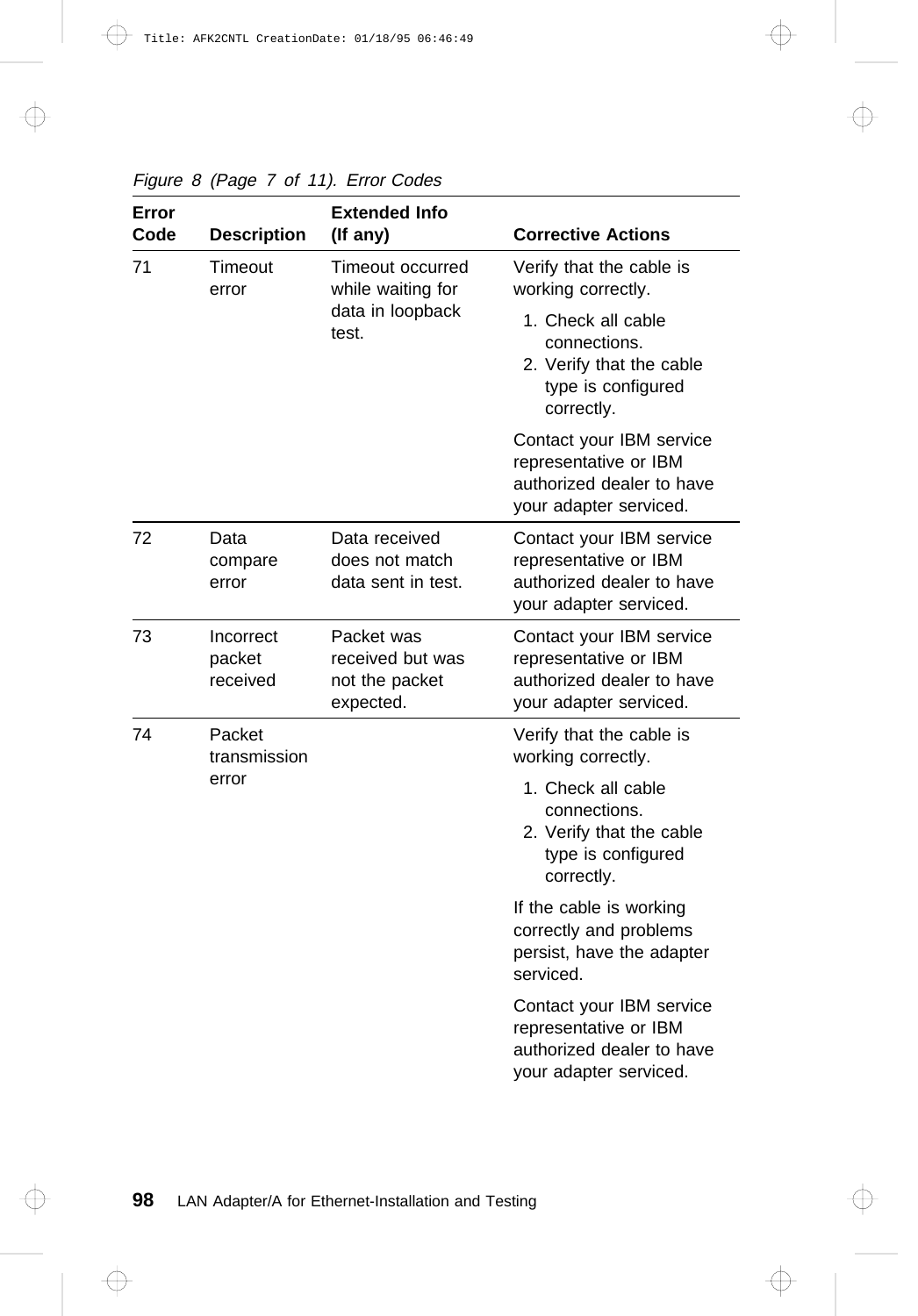| Error<br>Code         | <b>Description</b> | <b>Extended Info</b><br>(If any)      | <b>Corrective Actions</b>                                                                                |
|-----------------------|--------------------|---------------------------------------|----------------------------------------------------------------------------------------------------------|
| 80                    | Load error         | Unable to proceed<br>with test.       | Contact your IBM service<br>representative or IBM<br>authorized dealer to have<br>your adapter serviced. |
| 81                    | Timeout<br>error   | Timeout occurred<br>while waiting for | Verify that the cable is<br>working correctly.                                                           |
|                       |                    | data during test.                     | 1. Check all cable<br>connections.<br>2. Verify that the cable<br>type is configured<br>correctly.       |
|                       |                    |                                       | If the cable is working<br>correctly and problems<br>persist, have the adapter<br>serviced.              |
|                       |                    |                                       | Contact your IBM service<br>representative or IBM<br>authorized dealer to have<br>your adapter serviced. |
| 82<br>Data<br>compare |                    | Data received<br>does not match       | Verify that the cable is<br>working correctly.                                                           |
|                       | error              | data sent in test.                    | 1. Check all cable<br>connections.<br>2. Verify that the cable<br>type is configured<br>correctly.       |
|                       |                    |                                       | If the cable is working<br>correctly and problems<br>persist, have the adapter<br>serviced.              |
|                       |                    |                                       | Contact your IBM service<br>representative or IBM<br>authorized dealer to have<br>your adapter serviced. |

Figure 8 (Page 8 of 11). Error Codes

 $\downarrow$ 

 $\bigoplus$ 

 $\begin{array}{c}\n\Leftrightarrow \\
\hline\n\end{array}$ 

 $\begin{array}{c|c} \begin{array}{c} \end{array} & \begin{array}{c} \end{array} & \begin{array}{c} \end{array} \\ \oplus \end{array} \end{array}$ 

 $\oplus$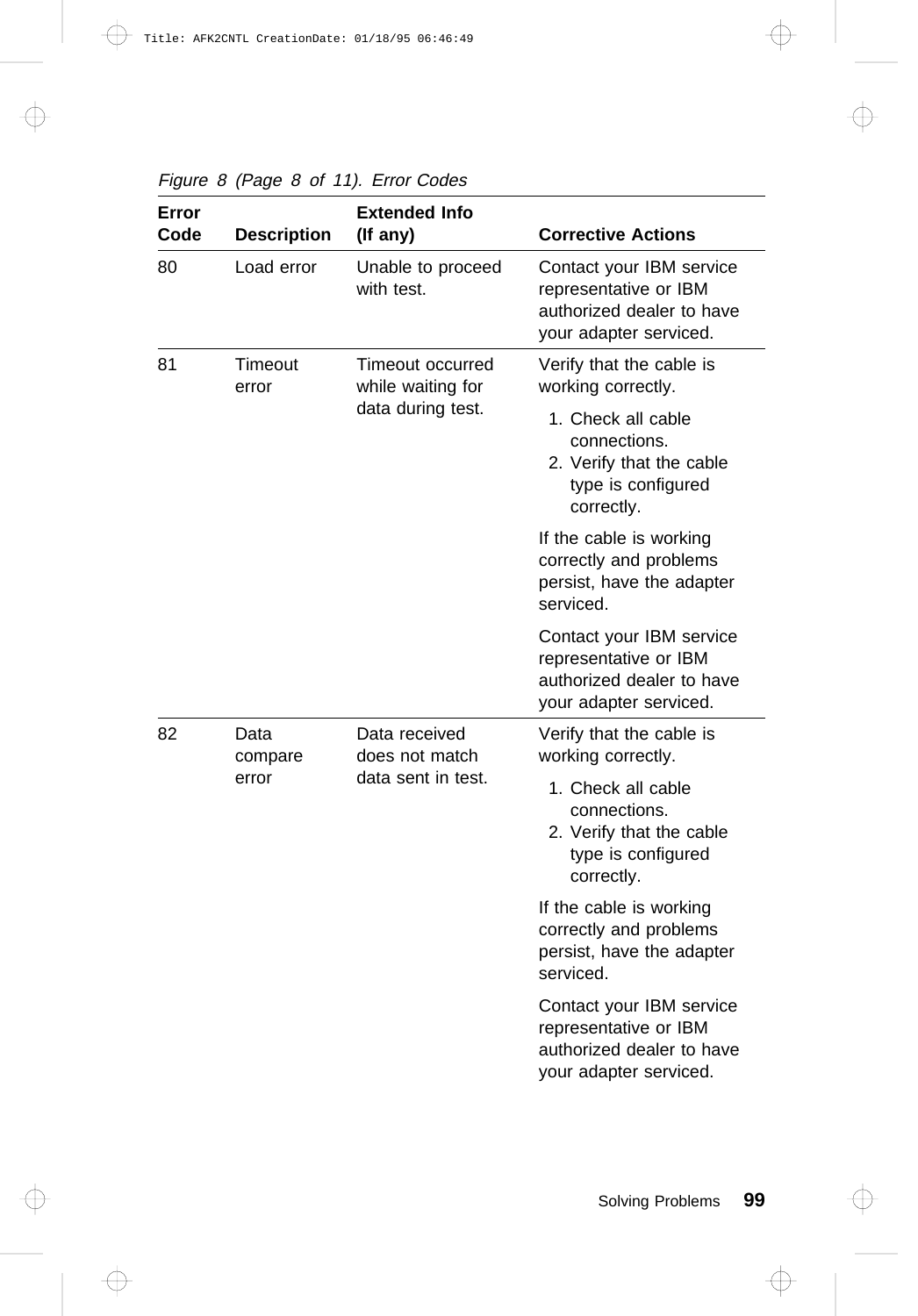| Error<br>Code | <b>Description</b>     | <b>Extended Info</b><br>(If any)  | <b>Corrective Actions</b>                                                                                |
|---------------|------------------------|-----------------------------------|----------------------------------------------------------------------------------------------------------|
| 83            | Incorrect<br>packet    | Packet was<br>received but it was | Verify that the cable is<br>working correctly.                                                           |
|               | received               | not a test packet.                | 1. Check all cable<br>connections.<br>2. Verify that the cable<br>type is configured<br>correctly.       |
|               |                        |                                   | If the cable is working<br>correctly and problems<br>persist, have the adapter<br>serviced.              |
|               |                        |                                   | Contact your IBM service<br>representative or IBM<br>authorized dealer to have<br>your adapter serviced. |
| 84            | Packet<br>transmission |                                   | Verify that the cable is<br>working correctly.                                                           |
|               | error                  |                                   | 1. Check all cable<br>connections.<br>2. Verify that the cable<br>type is configured<br>correctly.       |
|               |                        |                                   | If the cable is working<br>correctly and problems<br>persist, have the adapter<br>serviced.              |
|               |                        |                                   | Contact your IBM service<br>representative or IBM<br>authorized dealer to have<br>your adapter serviced. |
| 90            | Load error             | Unable to proceed<br>with test.   | Contact your IBM service<br>representative or IBM<br>authorized dealer to have<br>your adapter serviced. |

 $\begin{array}{c|c} \uparrow & \downarrow \\ \downarrow & \downarrow \\ \hline \varphi & \downarrow \end{array}$ 

 $\begin{matrix} \n\phi \\ \n\end{matrix}$ 

 $\bigoplus$ 

 $\begin{array}{ccc} \hline \end{array}$ 

 $\oplus$ 

Figure 8 (Page 9 of 11). Error Codes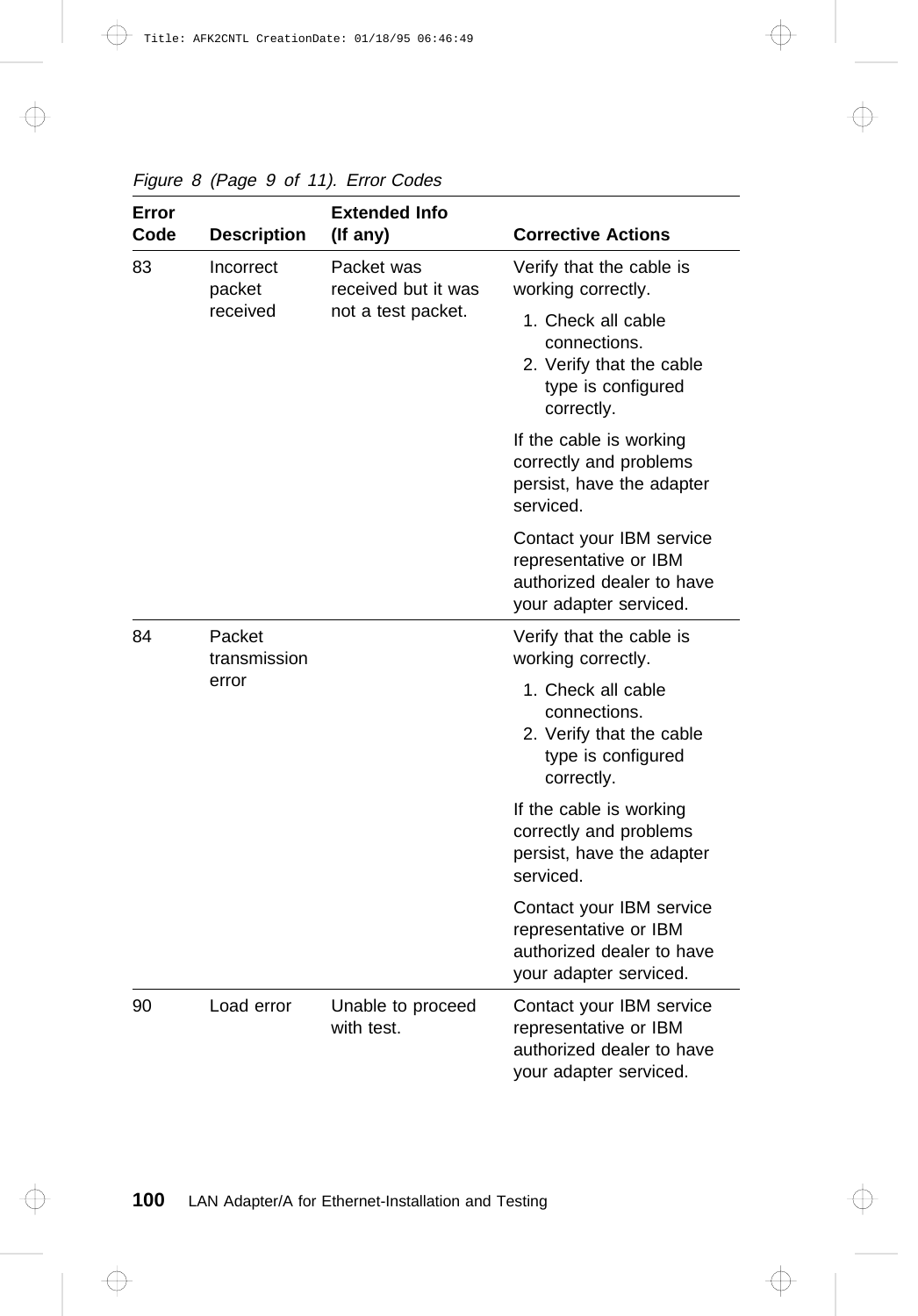| Error<br>Code | <b>Description</b> | <b>Extended Info</b><br>(If any)     | <b>Corrective Actions</b>                                                                                |
|---------------|--------------------|--------------------------------------|----------------------------------------------------------------------------------------------------------|
| 91            | Timeout<br>error   | Timeout waiting for<br>data in test. | Verify that the cable is<br>working correctly.                                                           |
|               |                    |                                      | 1. Check all cable<br>connections.<br>2. Verify cable type is<br>configured correctly.                   |
|               |                    |                                      | If the cable is working<br>correctly and problems<br>persist, have the adapter<br>serviced.              |
|               |                    |                                      | Contact your IBM service<br>representative or IBM<br>authorized dealer to have<br>your adapter serviced. |
| 92            | Data<br>compare    | Data received<br>does not match      | Verify that the cable is<br>working correctly.                                                           |
|               | error              | data sent.                           | 1. Check all cable<br>connections.<br>2. Verify that the cable<br>type is configured<br>correctly.       |
|               |                    |                                      | If the cable is working<br>correctly and problems<br>persist, have the adapter<br>serviced.              |
|               |                    |                                      | Contact your IBM service<br>representative or IBM<br>authorized dealer to have<br>your adapter serviced. |

Figure 8 (Page 10 of 11). Error Codes

 $\bigoplus$ 

 $\overline{\phantom{a}}$ 

 $\overline{\bigoplus}$ 

 $\bigoplus$ 

 $\begin{matrix} \n\phi \\ \n\end{matrix}$ 

 $\begin{array}{c} \hline \end{array}$ 

 $\begin{array}{c|c}\n\end{array}$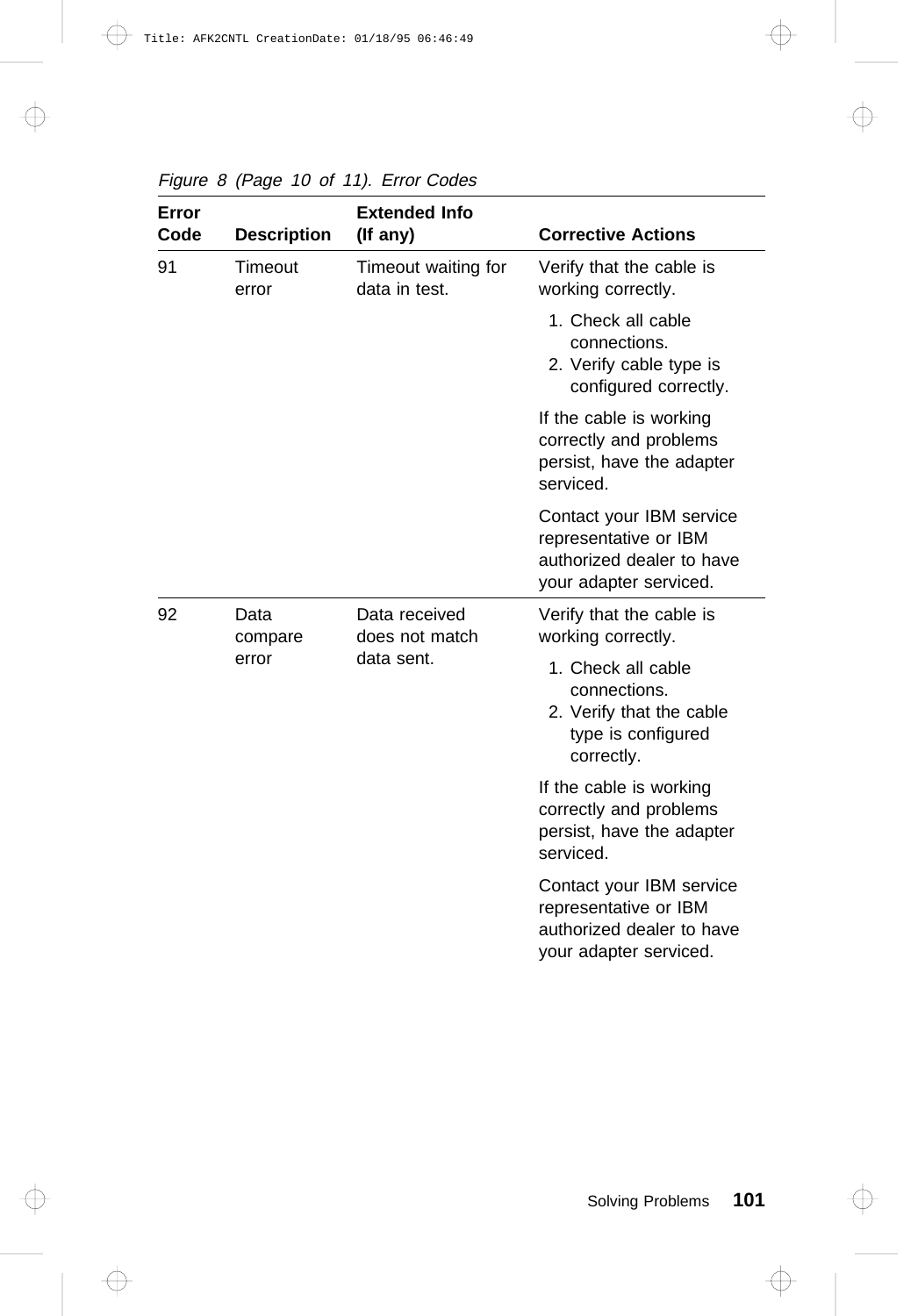| Error<br>Code | <b>Description</b>              | <b>Extended Info</b><br>$($ If any $)$                | <b>Corrective Actions</b>                                                                                |
|---------------|---------------------------------|-------------------------------------------------------|----------------------------------------------------------------------------------------------------------|
| 93            | Incorrect<br>packet<br>received | Packet was<br>received, but was<br>not a test packet. | Verify that the cable is<br>working correctly.                                                           |
|               |                                 |                                                       | 1. Check all cable<br>connections.<br>2. Verify that the cable<br>type is configured<br>correctly.       |
|               |                                 |                                                       | If the cable is working<br>correctly and problems<br>persist, have the adapter<br>serviced.              |
|               |                                 |                                                       | Contact your IBM service<br>representative or IBM<br>authorized dealer to have<br>your adapter serviced. |
| 94            | Packet<br>transmission<br>error |                                                       | Verify that the cable is<br>working correctly.                                                           |
|               |                                 |                                                       | 1. Check all cable<br>connections.<br>2. Verify that the cable<br>type is configured<br>correctly.       |
|               |                                 |                                                       | If the cable is working<br>correctly and problems<br>persist, have the adapter<br>serviced.              |
|               |                                 |                                                       | Contact your IBM service<br>representative or IBM<br>authorized dealer to have<br>your adapter serviced. |

 $\begin{array}{c|c}\n\hline\n\end{array}$ 

 $\begin{matrix} \n\phi \\ \n\end{matrix}$ 

 $\bigoplus$ 

 $\begin{array}{ccc} \hline \end{array}$ 

 $\oplus$ 

Figure 8 (Page 11 of 11). Error Codes

 $\bigoplus$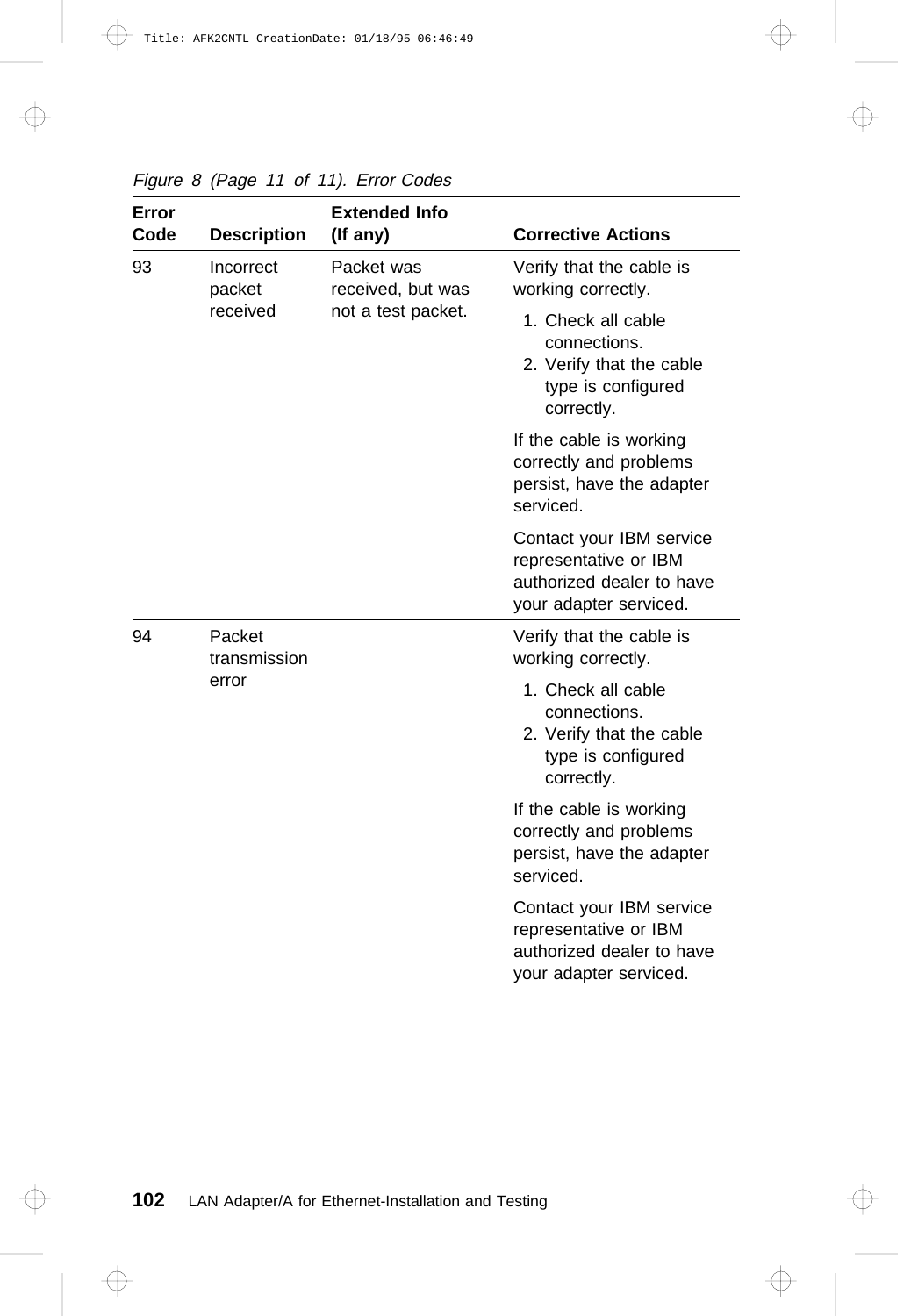## **Appendix A. Notices and Product Warranty**

### **Notices**

References in this publication to IBM products, programs, or services do not imply that IBM intends to make these available in all countries in which IBM operates. Any reference to an IBM product, program, or service is not intended to state or imply that only IBM's product, program, or service may be used. Any functionally equivalent product, program, or service that does not infringe any of IBM's intellectual property rights may be used instead of the IBM product, program, or service. Evaluation and verification of operation in conjunction with other products, except those expressly designated by IBM, are the user's responsibility.

IBM may have patents or pending patent applications covering subject matter in this document. The furnishing of this document does not give you any license to these patents. You can send license inquiries, in writing, to the IBM Director of Licensing, IBM Corporation, 500 Columbus Avenue, THORNWOOD, NY 10594 USA.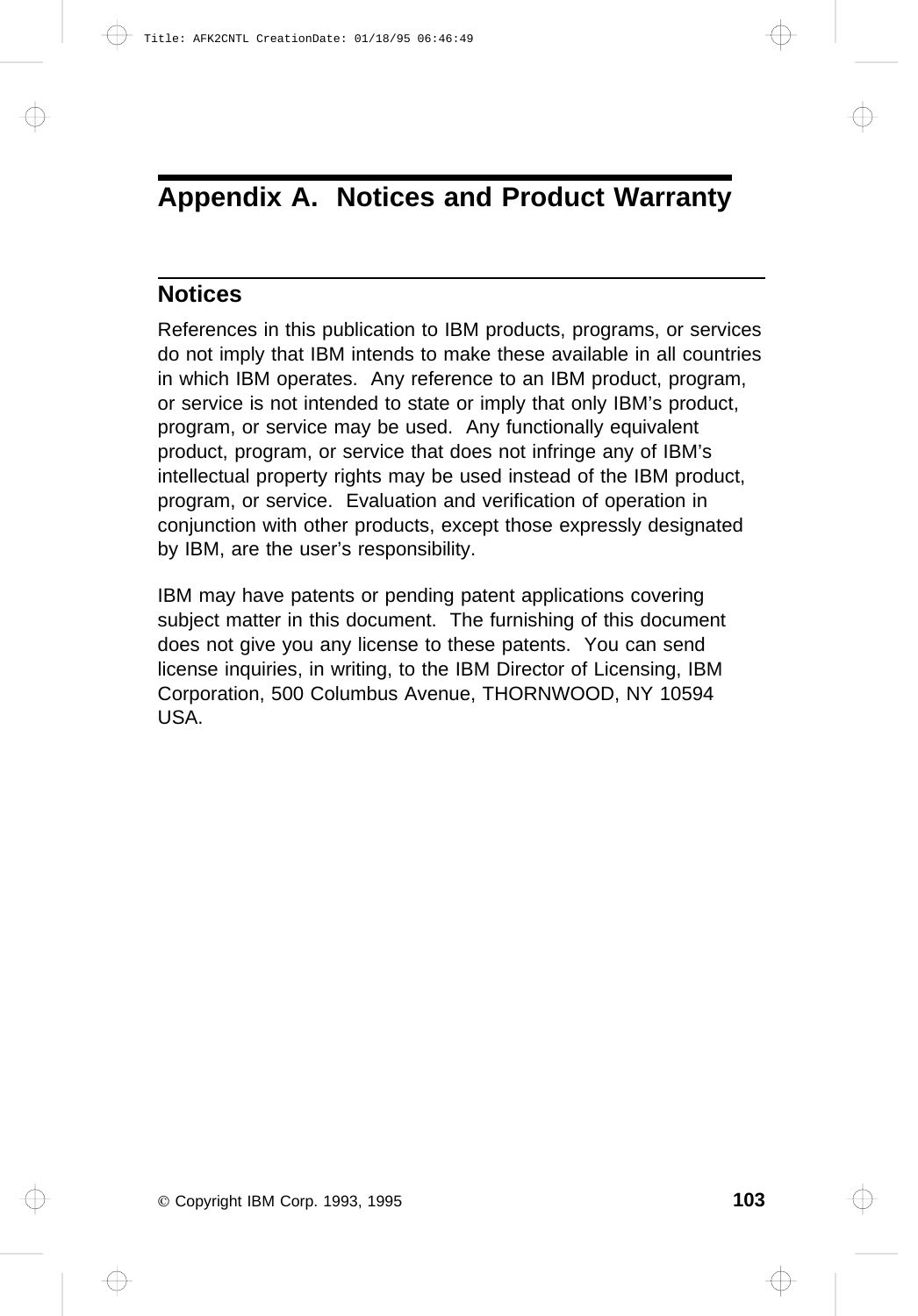### **Electronic Emission Notices**

The following statements apply to this IBM product. The statement for other IBM products intended for use with this product will appear in their accompanying manuals.

### **Federal Communications Commission (FCC) Statement**

**Note:** This equipment has been tested and found to comply with the limits for a Class A digital device, pursuant to Part 15 of the FCC Rules. These limits are designed to provide reasonable protection against harmful interference when the equipment is operated in a commercial environment. This equipment generates, uses, and can radiate radio frequency energy and, if not installed and used in accordance with the instruction manual, may cause harmful interference to radio communications. Operation of this equipment in a residential area is likely to cause harmful interference, in which case the user will be required to correct the interference at his own expense.

Properly shielded and grounded cables and connectors must be used in order to meet FCC emission limits. IBM is not responsible for any radio or television interference caused by using other than recommended cables and connectors or by unauthorized changes or modifications to this equipment. Unauthorized changes or modifications could void the user's authority to operate the equipment.

This device complies with Part 15 of the FCC Rules. Operation is subject to the following two conditions: (1) this device may not cause harmful interference, and (2) this device must accept any interference received, including interference that may cause undesired operation.

### **Industry Canada Compliance Statement**

This digital apparatus does not exceed the Class A limits for radio noise emissions from digital apparatus as set out in the interference-causing equipment standard entitled Digital Apparatus, ICES-003 of Industry Canada.

### **Avis de conformité aux normes d'Industrie Canada**

Cet appareil numérique respecte les limites de bruits radioélectriques applicables aux appareils numériques de Classe A prescrites dans la norme sur le matériel brouiller : Appareils numériques, NMB-003 édictée par Industrie Canada.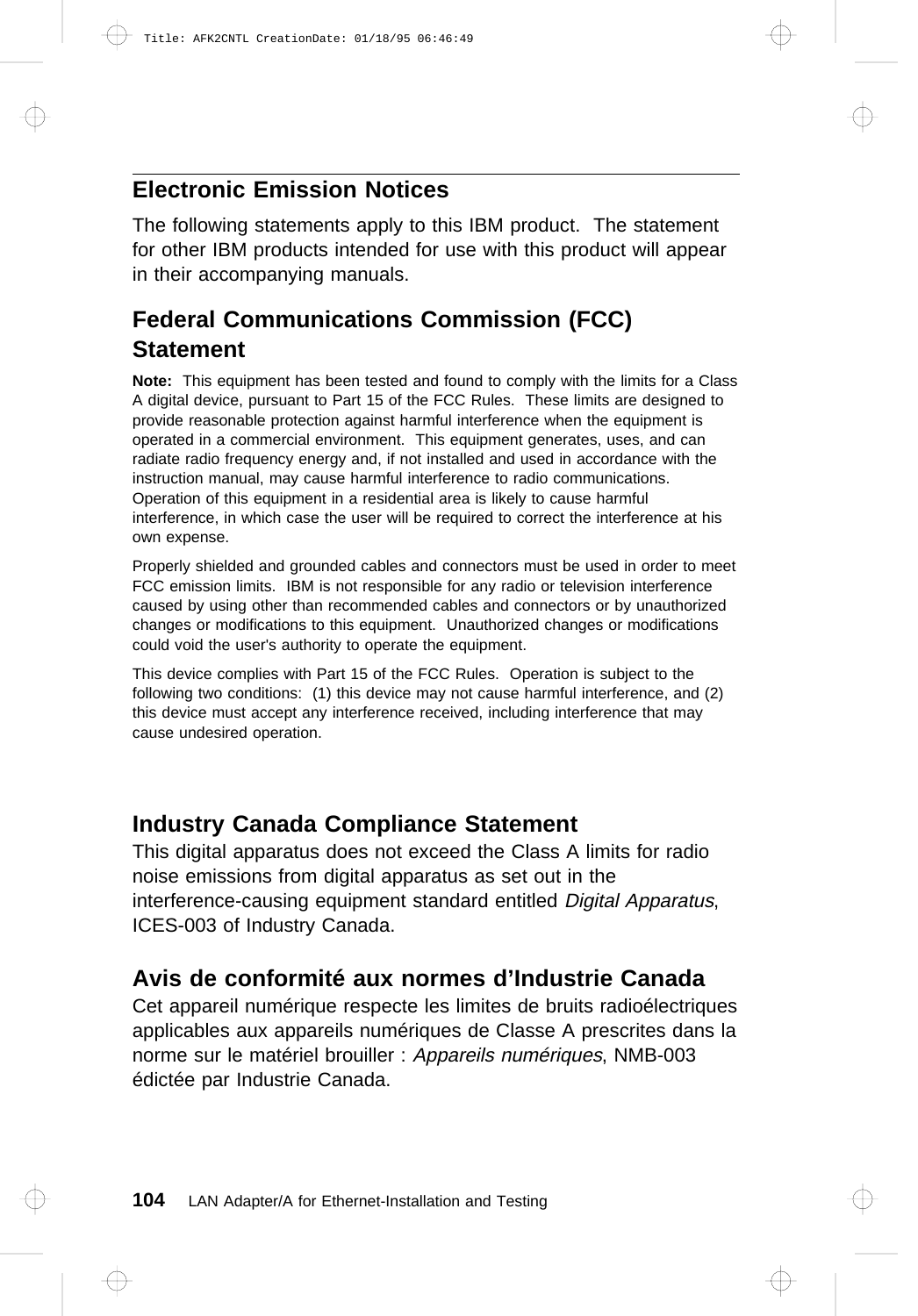### 情報処理装置等電波障害自主規制協議会(VCCI)表示

この装置は、第一種情報装置(商工業地域において使用されるべき情報装置) で商工業地域での電波障害防止を日的とした情報処理装置等電波障害自主 規制協議会(VCCI)基準に適合しております。

従って、住宅地域またはその隣接した地域で使用すると、ラジオ、テレビジョ ン受信機等に受信障害を与えることがあります。

取扱説明書に従って正しい取り扱いをして下さい。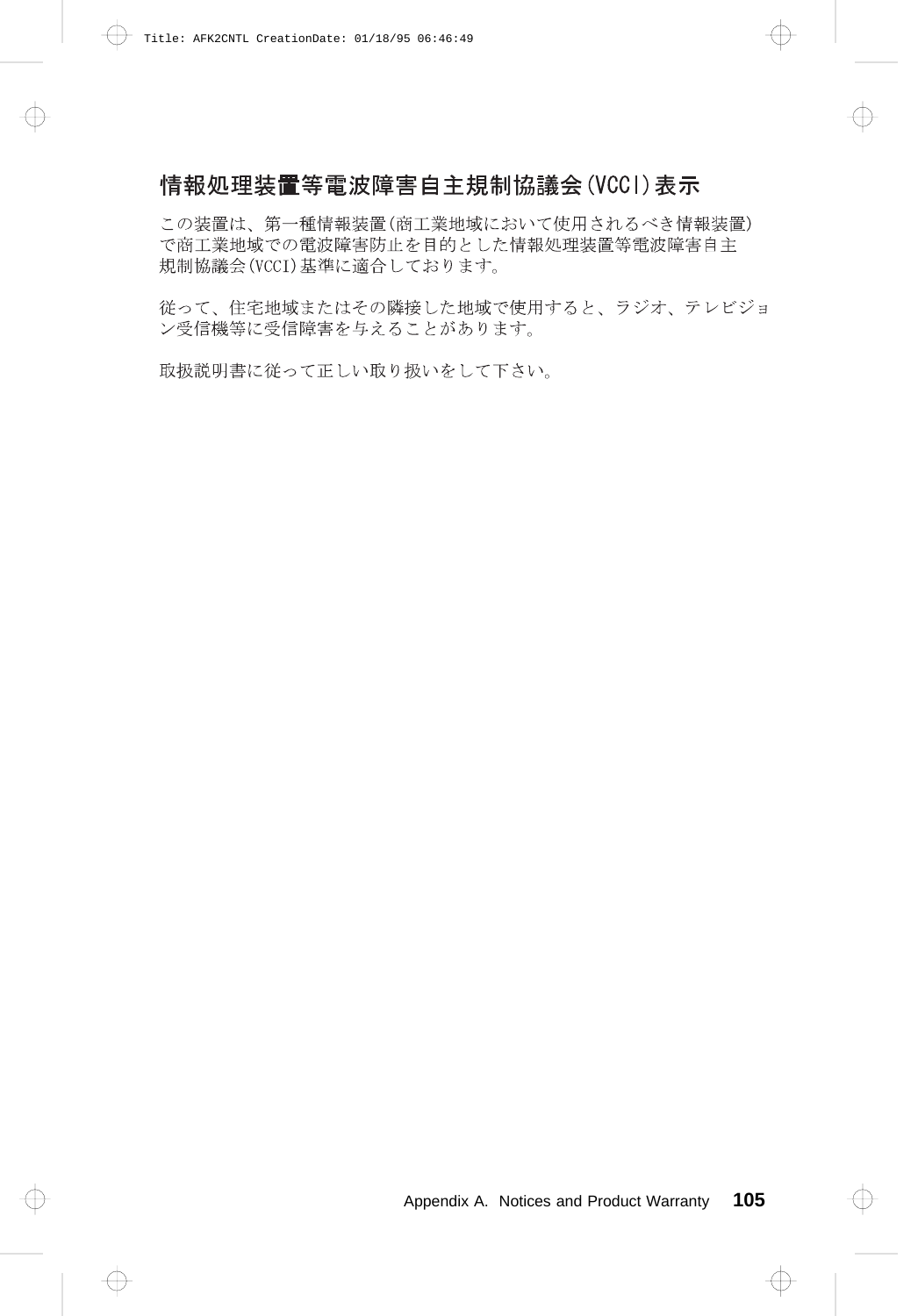#### **European Community (EC) Mark of Conformity Statement**

This product is in conformity with the protection requirements of EC Council Directive 89/336/EEC on the approximation of the laws of the Member States relating to electromagnetic compatibility. IBM cannot accept responsibility for any failure to satisfy the protection requirements resulting from a non-recommended modification of the product, including the fitting of non-IBM option cards.

A typical host which conforms to the protection requirements of EC Council Directive 89/336/EEC on the approximation of the law of the Member States relating to electromagnetic compatibility will continue to conform when this product is installed and operated in it.

Operation of this product in a domestic/residential environment may cause radio interference, which the user may be required to take measures to suppress.

A Declaration of Conformity with the requirements of the Directive has been signed by IBM United Kingdom, Ltd., P. O. Box 30, Spango Valley, Greenock, Scotland PA16 0AH.

This product satisfies the Class A limits of EN 55022.

Dieses Gerät ist berechtigt in Übereinstimmung mit dem deutschen EMVG vom 9.Nov.92 das EG-Konformitätszeichen zu führen. Der Außteller der Konformitätserklärung ist die IBM United Kingdom, Ltd., P. O. Box 30, Spango Valley, Greenock, Scotland PA16 0AH.

 Dieses Gerät erfüllt die Bedingungen der EN 55022 Klasse A. Für diese Klasse von Geräten gilt folgende Bestimmung nach dem EMVG: Geräte dürfen an Orten, für die sie nicht ausreichend entstört sind, nur mit besonderer Genehmigung des Bundesminesters für Post und Telekommunikation oder des Bundesamtes für Post und Telekommunikation betrieben werden. Die Genehmigung wird erteilt, wenn keine elektromagnetischen Störungen zu erwarten sind. (Auszug aus dem EMVG vom 9.Nov.92, Para.3, Abs.4)

#### **Hinweis:**

Dieses Genehmigungsverfahren ist von der Deutschen Bundepost noch nicht veröffentlicht worden.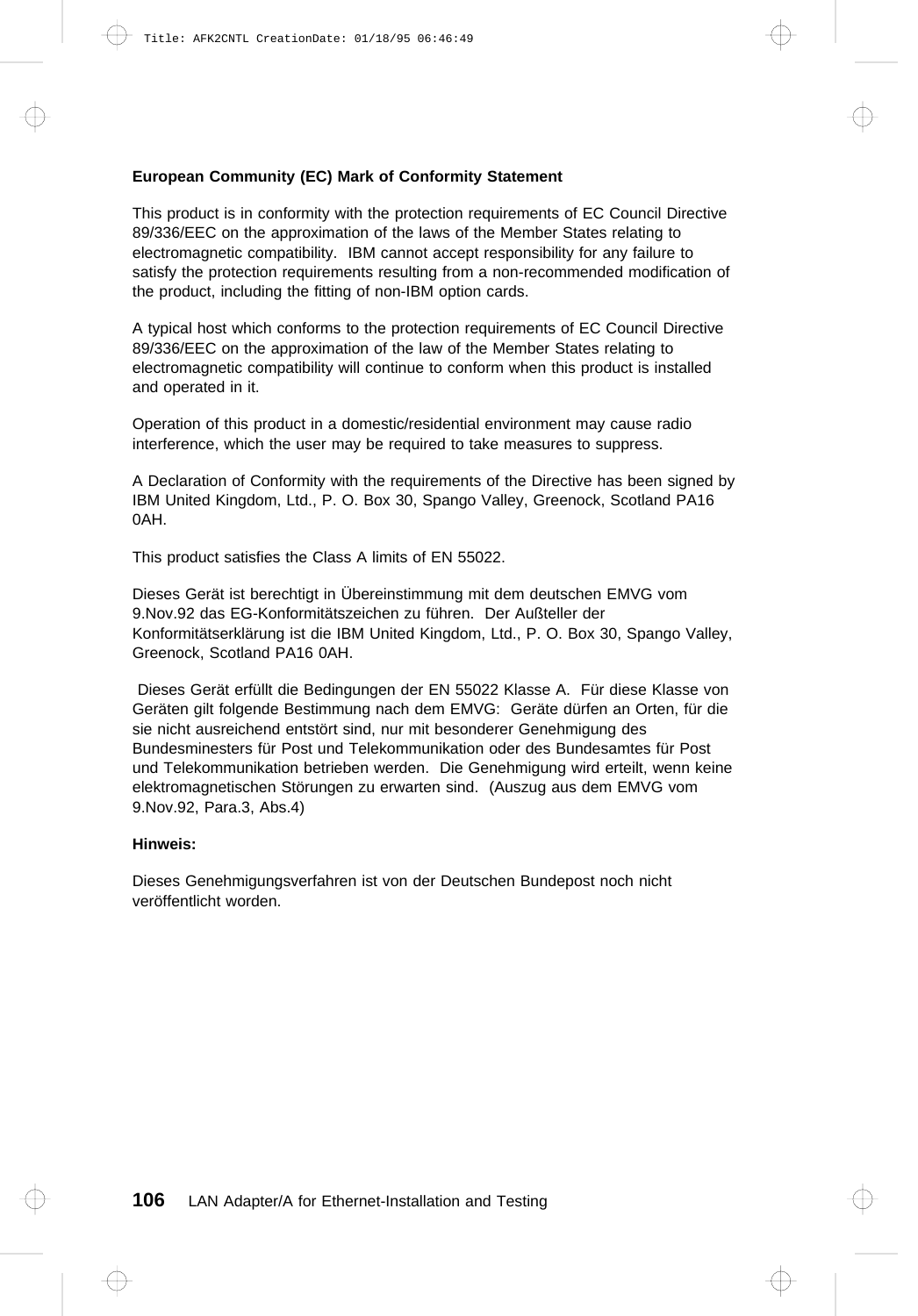### **Trademarks**

The following terms, denoted by an asterisk (\*) in this publication, are trademarks of IBM Corporation in the United States or other countries or both:

| <b>Extended Services</b> | <b>Operating System/2</b> | PS/2 |
|--------------------------|---------------------------|------|
| IBM                      | OS/2                      | XT.  |
| Micro Channel            | Personal System/2         |      |

Other company, product, and service names, which may be denoted by a double asterisk (\*\*), may be trademarks of others.

Unix is a registered trademark in the United States and other countries, licensed exclusively through X/Open Company Limited.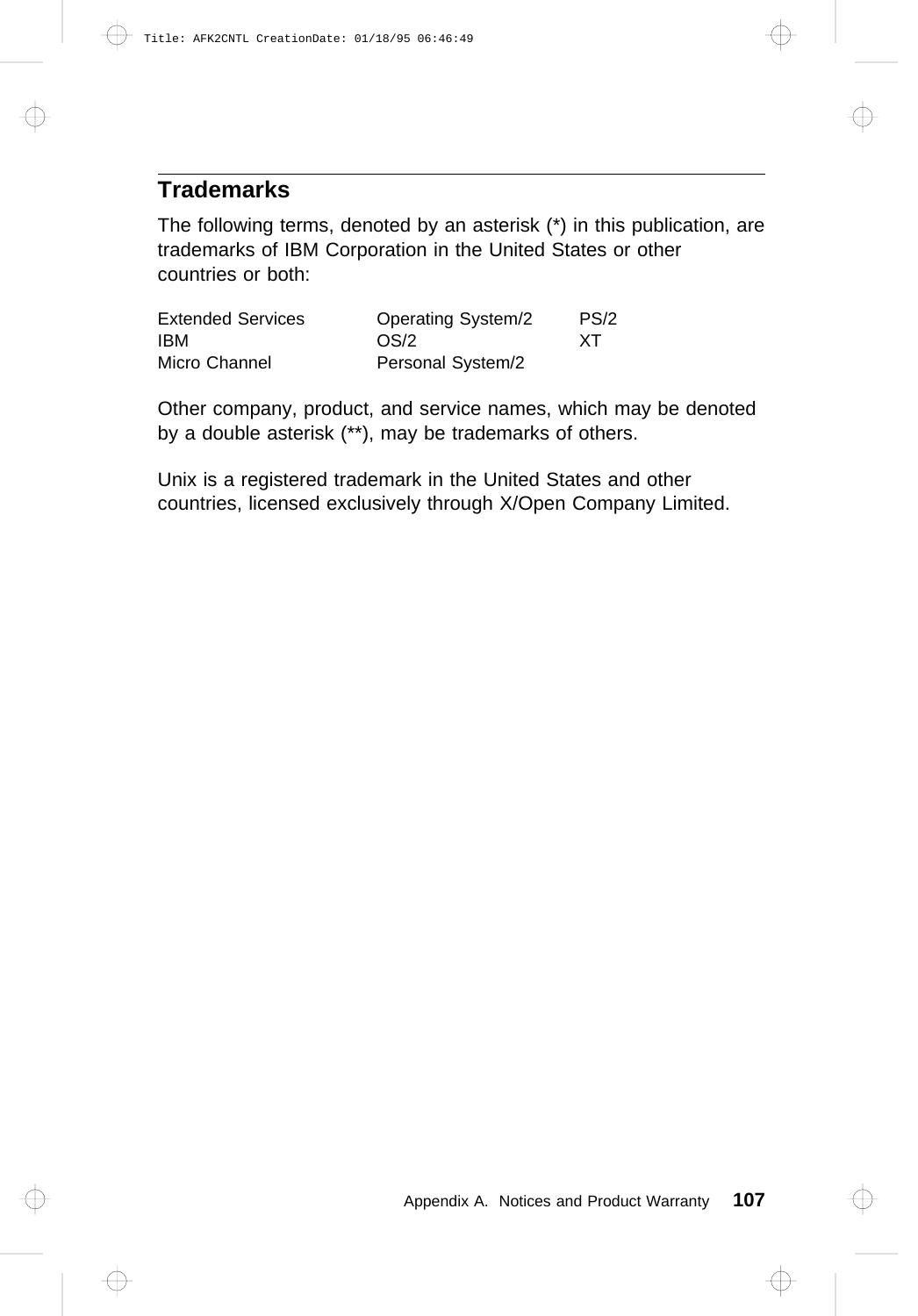

International Business Machines Corporation Armonk, NY 10504

#### **Statement of Limited Warranty**

The warranties provided by IBM in this Statement of Limited Warranty apply only to Machines you originally purchase for your use, and not for resale, from IBM or an IBM authorized reseller. The term "Machine" means an IBM machine, its features, conversions, upgrades, elements, or accessories, or any combination of them. Machines are subject to these terms only if purchased in the United States or Puerto Rico, or Canada, and located in the country of purchase. If you have any questions, contact IBM or your reseller.

**Machine** IBM Local Area Network Adapter/A for Ethernet

**Warranty Period\*** Lifetime

\*Elements and accessories are warranted for three months. Contact your place of purchase for warranty service information.

#### **Production Status**

Each Machine is manufactured from new parts, or new and serviceable used parts (which perform like new parts). In some cases, the Machine may not be new and may have been previously installed. Regardless of the Machine's production status, IBM's warranty terms apply.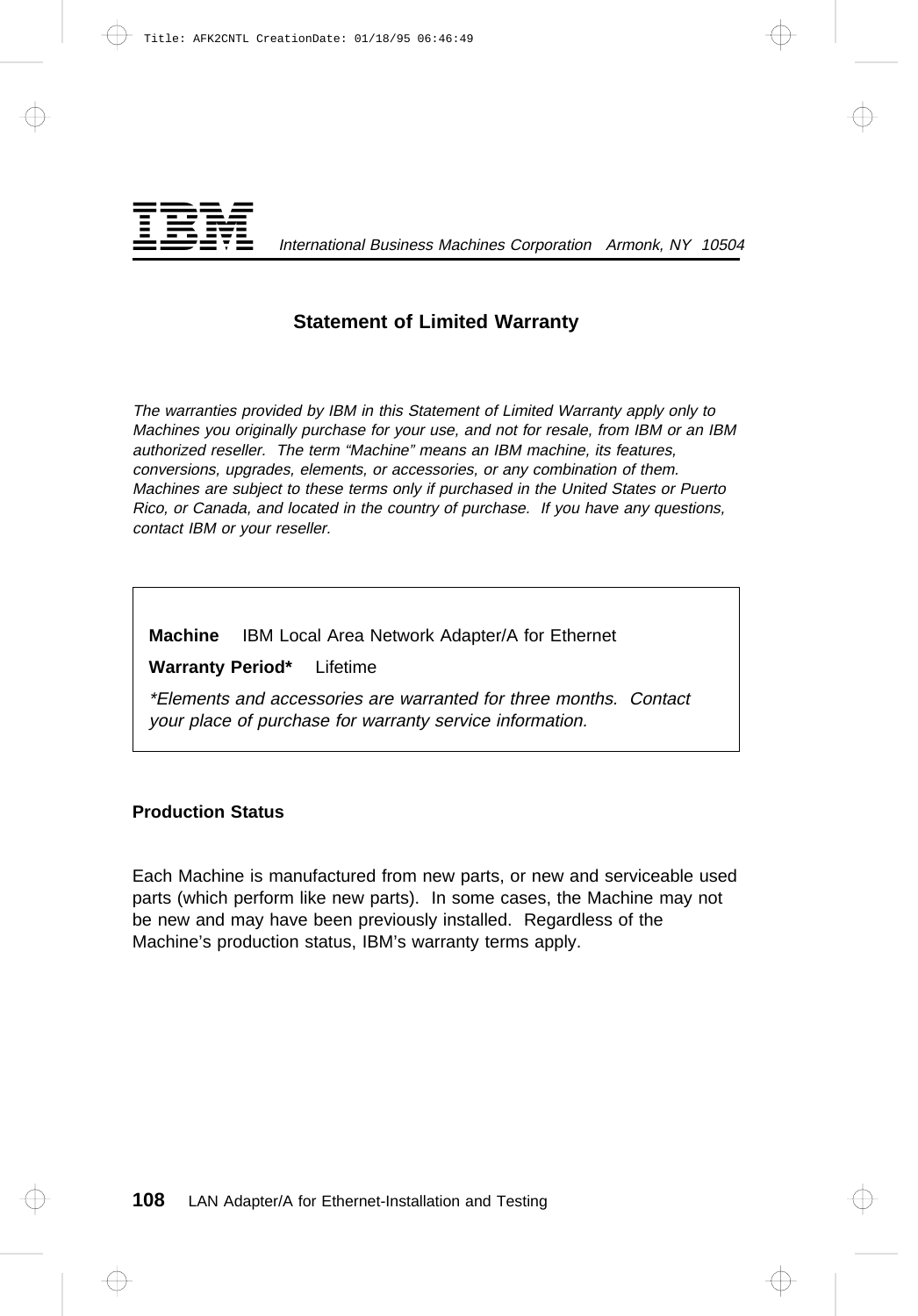#### **The IBM Warranty**

IBM warrants that each Machine 1) is free from defects in materials and workmanship and 2) conforms to IBM's Official Published Specifications. IBM calculates the expiration of the warranty period from the Machine's Date of Installation. The date on your receipt is the Date of Installation, unless IBM or your reseller informs you otherwise.

During the warranty period, IBM or your reseller will provide warranty service under the type of service designated for the Machine and will manage and install engineering changes that apply to the Machine. IBM or your reseller will specify the type of service.

For a feature, conversion, or upgrade, IBM or your reseller may require that the Machine on which it is installed be 1) the designated, serial-numbered Machine and 2) at an engineering-change level compatible with the feature, conversion, or upgrade. Some of these transactions (called "Net-Priced" transactions) may include additional parts and associated replacement parts that are provided on an exchange basis. All removed parts become the property of IBM and must be returned to IBM.

Replacement parts assume the remaining warranty of the parts they replace.

If a Machine does not function as warranted during the warranty period, IBM in its sole discretion will repair, replace it (with a Machine that is at least functionally equivalent), or refund the purchase price. To obtain coverage under the warranty you may be required to present proof of purchase.

This warranty is non-transferable by the end-user customer.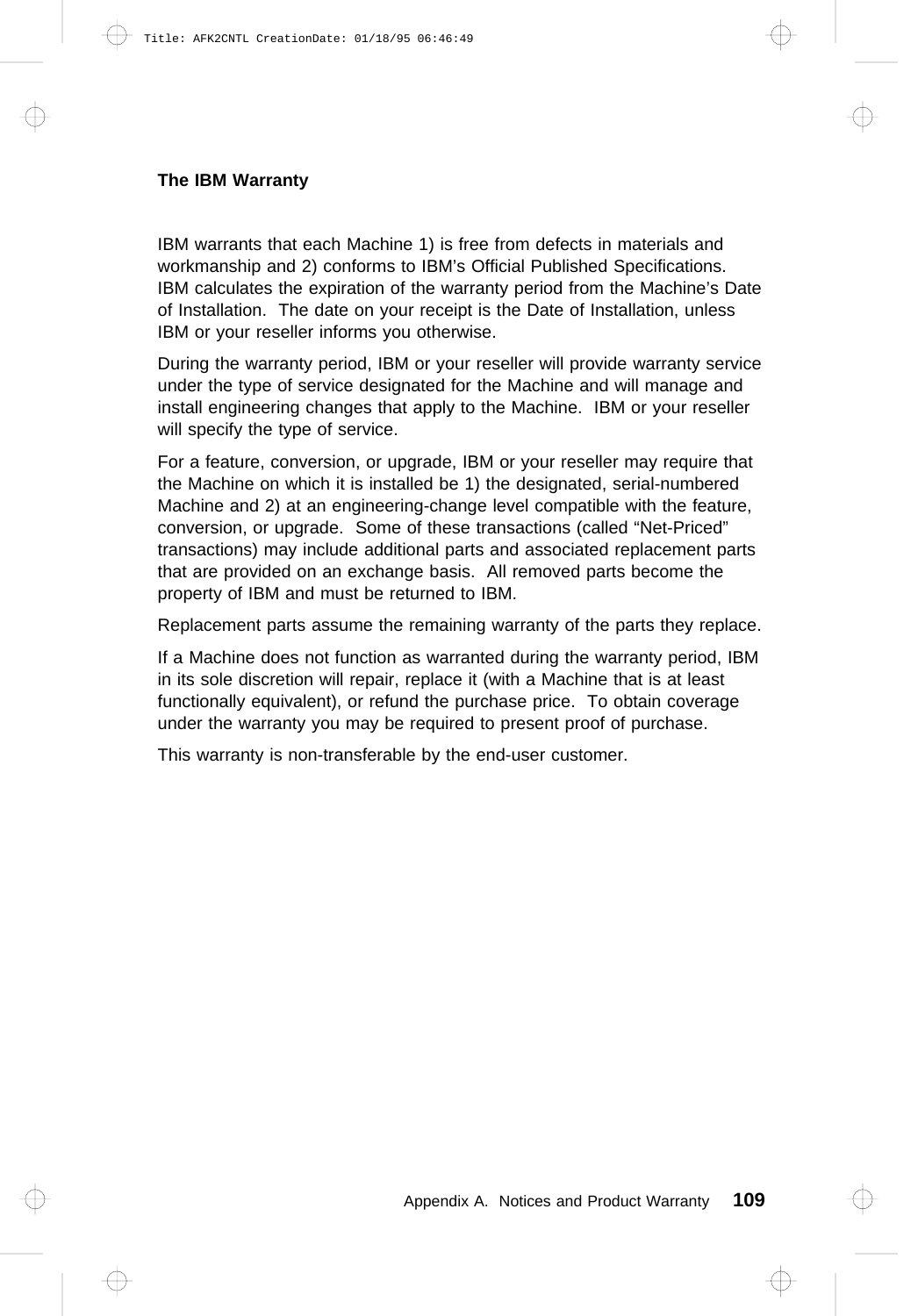#### **Warranty Service**

To obtain warranty service for the Machine, you should contact your reseller or call IBM. In the United States, call IBM at **1-800-426-7299** In Canada, call IBM at **1-800-565-3344.** You may be required to present proof of purchase.

Depending on the Machine, the service may be 1) a "Repair" service at your location (called "On-site") or at one of IBM's or a reseller's service locations (called "Carry-in") or 2) an "Exchange" service, either On-site or Carry-in.

When a type of service involves the exchange of a Machine or part, the item IBM or your reseller replaces becomes its property and the replacement becomes yours. The replacement may not be new, but will be in good working order and at least functionally equivalent to the item replaced.

It is your responsibility to:

- 1. obtain authorization from the owner (for example, your lessor) to have IBM or your reseller service a Machine that you do not own;
- 2. where applicable, before service is provided
	- a. follow the problem determination, problem analysis, and service request procedures that IBM or your reseller provide,
	- b. secure all programs, data, and funds contained in a Machine,
	- c. inform IBM or your reseller of changes in a Machine's location, and
	- d. for a Machine with exchange service, remove all features, parts, options, alterations, and attachments not under warranty service. Also, the Machine must be free of any legal obligations or restrictions that prevent its exchange; and
- 3. be responsible for loss of, or damage to, a Machine in transit when you are responsible for the transportation charges.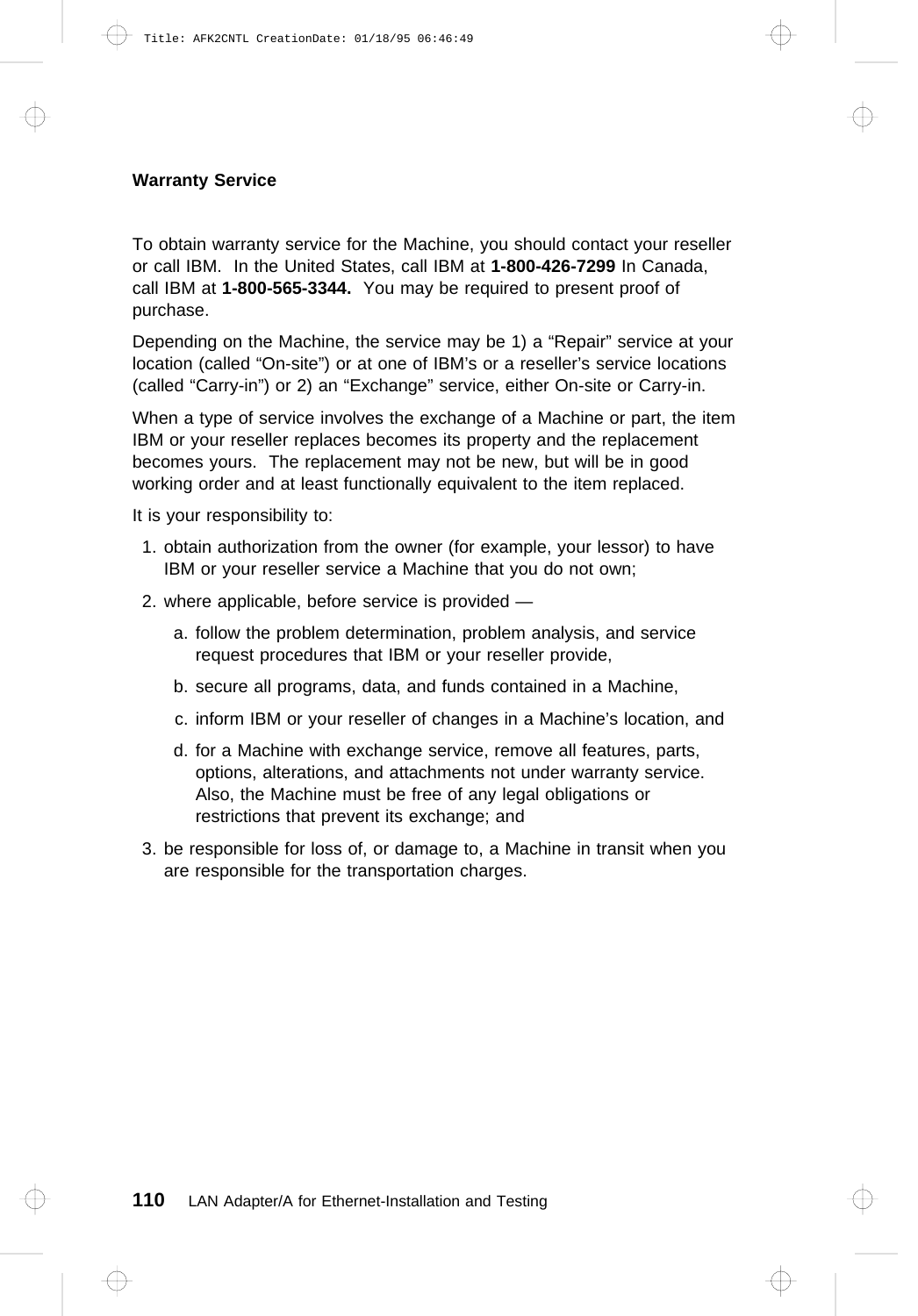#### **Extent of Warranty**

IBM does not warrant uninterrupted or error-free operation of a Machine.

Misuse, accident, modification, unsuitable physical or operating environment, improper maintenance by you, or failure caused by a product for which IBM is not responsible may void the warranties.

THESE WARRANTIES REPLACE ALL OTHER WARRANTIES, EXPRESS OR IMPLIED, INCLUDING, BUT NOT LIMITED TO, THE IMPLIED WARRANTIES OF MERCHANTABILITY AND FITNESS FOR A PARTICULAR PURPOSE. HOWEVER, SOME LAWS DO NOT ALLOW THE EXCLUSION OF IMPLIED WARRANTIES. IF THESE LAWS APPLY, THEN ALL EXPRESS AND IMPLIED WARRANTIES ARE LIMITED IN DURATION TO THE WARRANTY PERIOD. NO WARRANTIES APPLY AFTER THAT PERIOD.

In Canada, warranties include both warranties and conditions.

Some jurisdictions do not allow limitations on how long an implied warranty lasts, so the above limitation may not apply to you.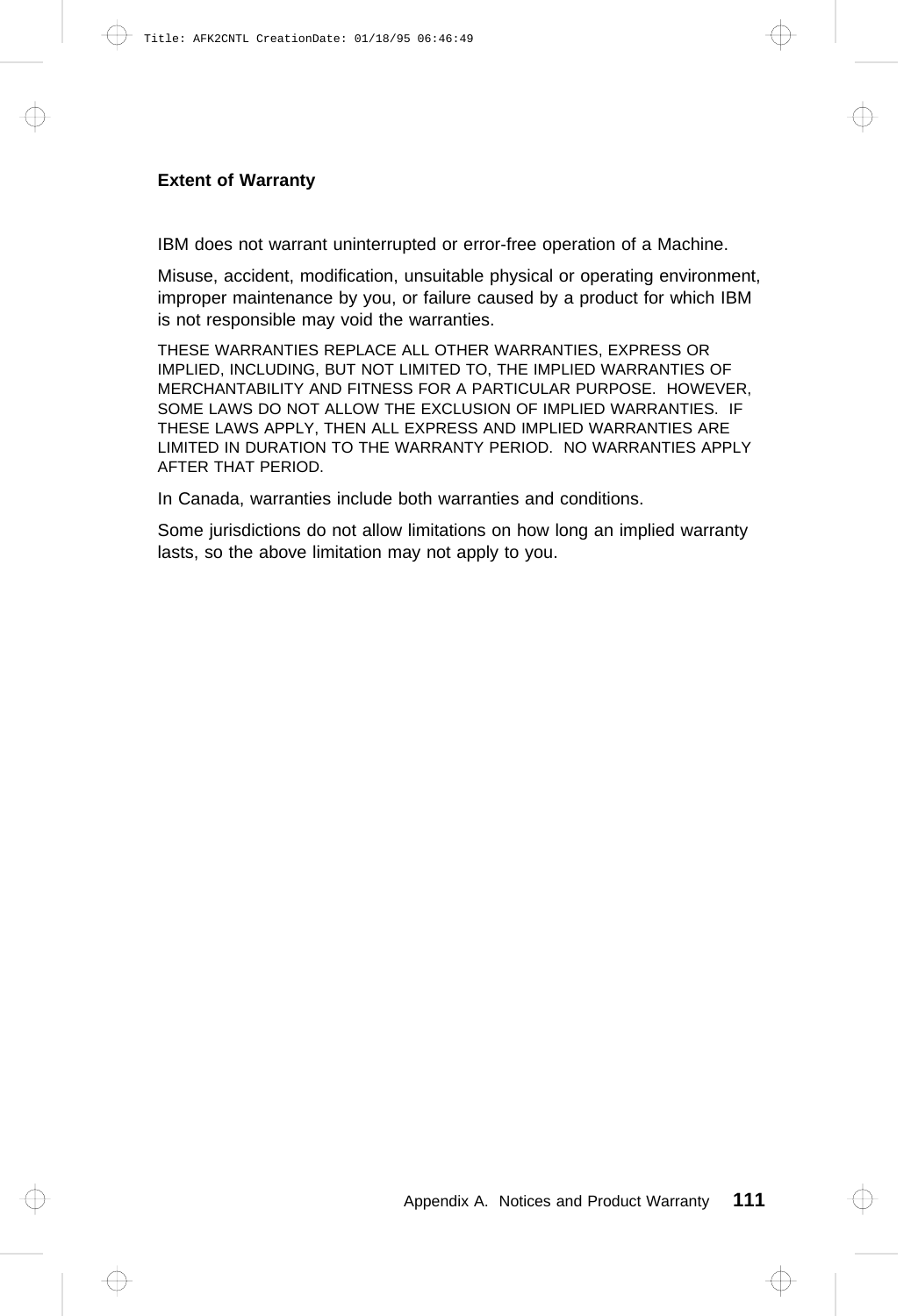#### **Limitation of Liability**

Circumstances may arise where, because of a default on IBM's part (including fundamental breach) or other liability (including negligence and misrepresentation), you are entitled to recover damages from IBM. In each such instance, regardless of the basis on which you are entitled to claim damages, IBM is liable only for:

- 1. bodily injury (including death), and damage to real property and tangible personal property; and
- 2. the amount of any other actual loss or damage, up to the greater of \$100,000 or the charge for the Machine that is the subject of the claim.

Under no circumstances is IBM liable for any of the following:

- 1. third-party claims against you for losses or damages (other than those under the first item listed above);
- 2. loss of, or damage to, your records or data; or
- 3. economic consequential damages (including lost profits or savings) or incidental damages, even if IBM is informed of their possibility.

Some jurisdictions do not allow the exclusion or limitation of incidental or consequential damages, so the above limitation or exclusion may not apply to you.

This warranty gives you specific legal rights and you may also have other rights which vary from jurisdiction to jurisdiction.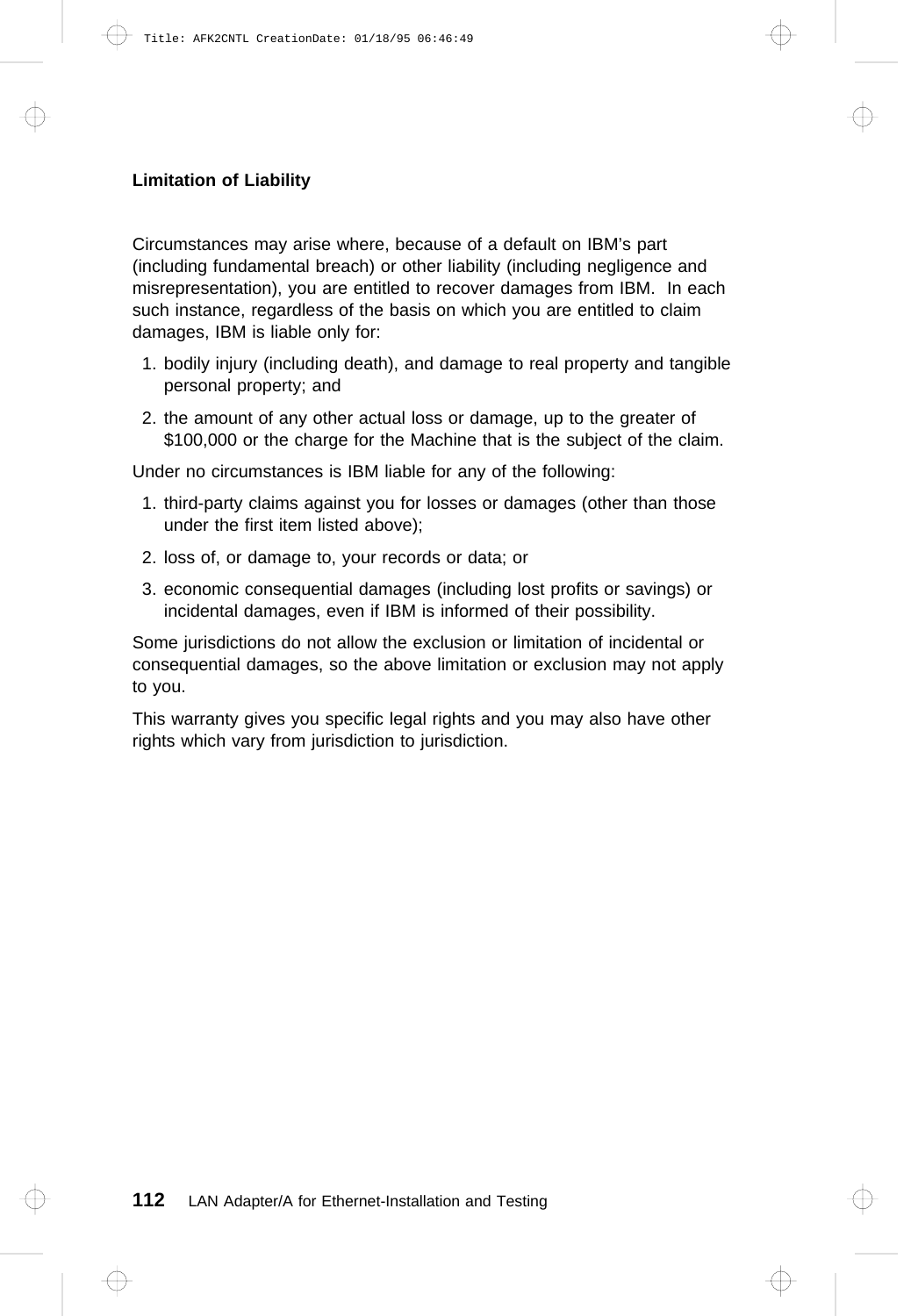# **Appendix B. BBS (Bulletin Board System)**

If your IBM Local Area Network Adapter/A for Ethernet installation diskettes are damaged, or you need to obtain an updated version of the installation program in the United States and Canada you can call the IBM Personal Computer Company BBS using the following phone numbers:

|                 | <b>United States</b> (919) 517-0001 |
|-----------------|-------------------------------------|
| Vancouver       | (604) 664-6464                      |
| <b>Toronto</b>  | (416) 946-4244                      |
| <b>Montreal</b> | (514) 938-3022                      |
| Winnipeg        | (204) 934-2798                      |

You can download a copy of the installation diskettes from the BBS by using a modem. In the United States, search directory 32 for "IBMETHA." In Canada, search directory 16. You may also need to download the following utilities to help you create the LAN Adapter/A for Ethernet Option Diskette.

- LOADDSKF.EXE
- LDF

If you do not have a modem or you are outside the United States or Canada, contact your IBM marketing representative.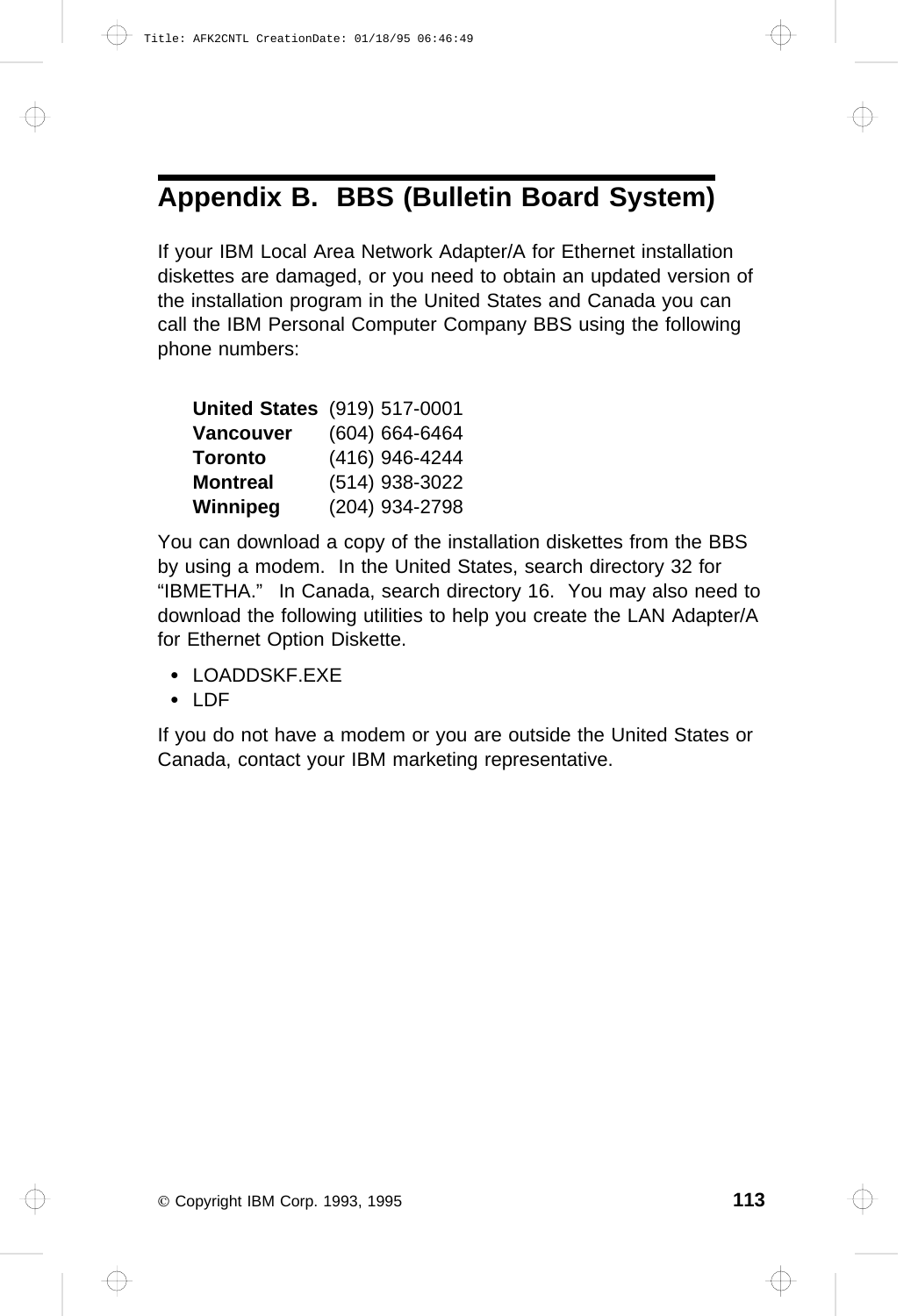$\overline{\oplus}$ 

 $\bigoplus$ 

 $\bigoplus$ 

 $\begin{picture}(120,10) \put(0,0){\line(1,0){155}} \put(15,0){\line(1,0){155}} \put(15,0){\line(1,0){155}} \put(15,0){\line(1,0){155}} \put(15,0){\line(1,0){155}} \put(15,0){\line(1,0){155}} \put(15,0){\line(1,0){155}} \put(15,0){\line(1,0){155}} \put(15,0){\line(1,0){155}} \put(15,0){\line(1,0){155}} \put(15,0){\line(1,0){155}}$  $\qquad \qquad \oplus$ 

 $\begin{array}{c|c} \varphi & \Big\downarrow \\ \hline \\ \varphi & \Big\downarrow \end{array}$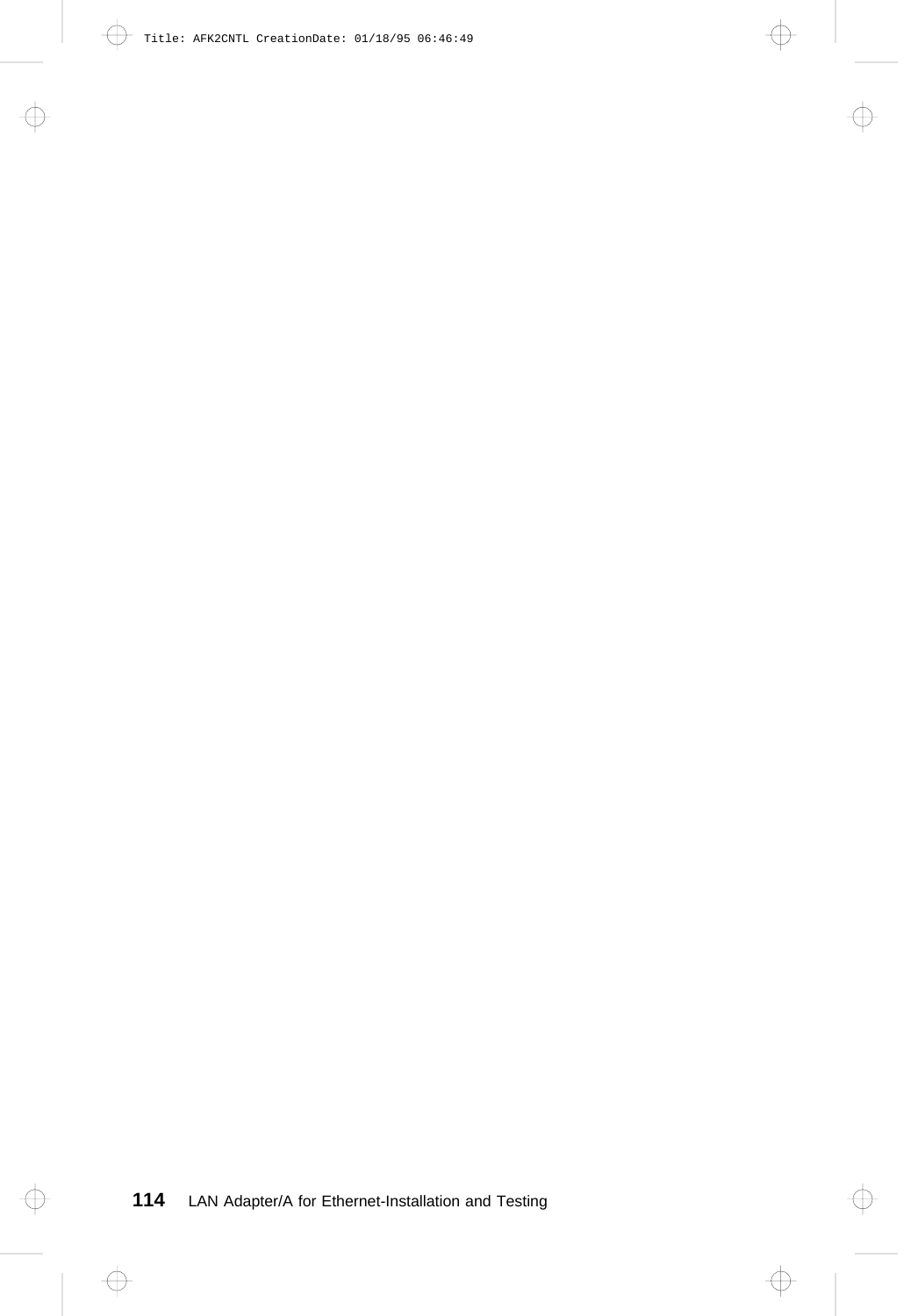## **Appendix C. Glossary of Terms and Abbreviations**

This glossary includes terms and definitions from the IBM Dictionary of Computing (New York; McGraw-Hill, Inc., 1994).

- The symbol (A) identifies definitions from the American National Standard Dictionary for Information Systems, ANSI X3.172-1990, copyright 1990 by the American National Standards Institute (ANSI). Copies can be purchased from the American National Standards Institute, 1430 Broadway, New York, New York 10018.
- The symbol (I) identifies definitions from published parts of the Information Technology Vocabulary, developed by Subcommittee 1, Joint Technical Committee 1, of the International Organization for Standardization and the International Electrotechnical Commission (ISO/IEC JTC1/SC1).
- The symbol (T) identifies definitions from draft international standards, committee drafts, and working papers being developed by ISO/IEC JTC1/SC1.

The following cross-references are used in this glossary:

**Contrast with:** This refers to a term that has an opposed or substantively different meaning.

**Synonym for:** This indicates that the term has the same meaning as a preferred term, which was defined in its correct place in the glossary.

**Synonymous with:** This is a backward reference from a defined term to all other terms that have the same meaning.

**See:** This refers the reader to multiple-word terms that have the same last word.

**See also:** This refers the reader to related terms that have a related, but not synonymous, meaning.

**Deprecated term for:** This indicates that the term should not be used. It refers to a preferred term, which is defined in its proper place in the glossary.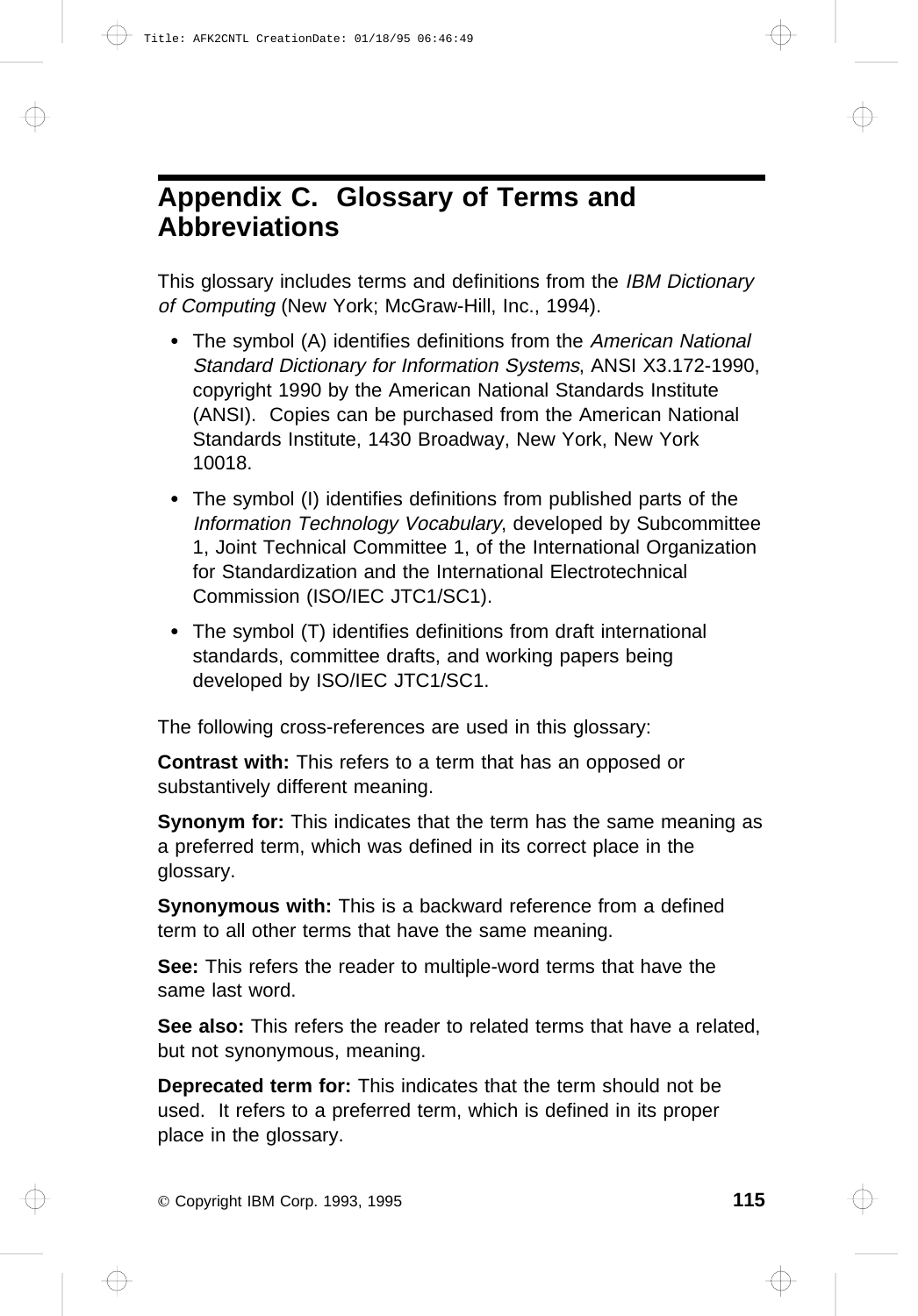Title: AFK2CNTL CreationDate: 01/18/95 06:46:49

**active**. (1) Able to communicate on the network. A token-ring network adapter is active if it is able to transmit and receive on the network. (2) Operational. (3) Pertaining to a node or device that is connected or is available for connection to another node or device. (4) Currently transmitting or receiving.

**adapter**. In a LAN, within a communicating device, a circuit card that, with its associated software and/or microcode, enables the device to communicate over the network.

**address**. (1) In data communication, the IEEE-assigned unique code or the unique locally administered code assigned to each device or workstation connected to a network. (2) A character, group of characters, or a value that identifies a register, a particular part of storage, a data source, or a data sink. The value is represented by one or more characters. (T) (3) To refer to a device or an item of data by its address. (A) (4) The location in the storage of a computer where data is stored. (5) In word processing, the location, identified by the address code, of a specific section of the recording medium or storage. (T)

**alternate adapter**. In a personal computer that is used on a LAN and that supports installation of two network adapters, the adapter that uses alternate (not standard or default) mapping between adapter-shared RAM, adapter ROM, and designated computer memory segments. The alternate adapter is usually designated as adapter 1 in configuration parameters. Contrast with primary adapter.

**American National Standard Code for Information Interchange (ASCII)**. The standard code, using a coded character set consisting of 7-bit coded characters (8 bits including parity check), used for information interchange among data processing systems, data communication systems, and associated equipment. The ASCII set consists of control characters and graphics characters. (A)

**application program**. (1) A program written for or by a user that applies to the user's work. Some application programs receive support and services from a special kind of application program called a network application program. (2) A program used to connect and

**116** LAN Adapter/A for Ethernet-Installation and Testing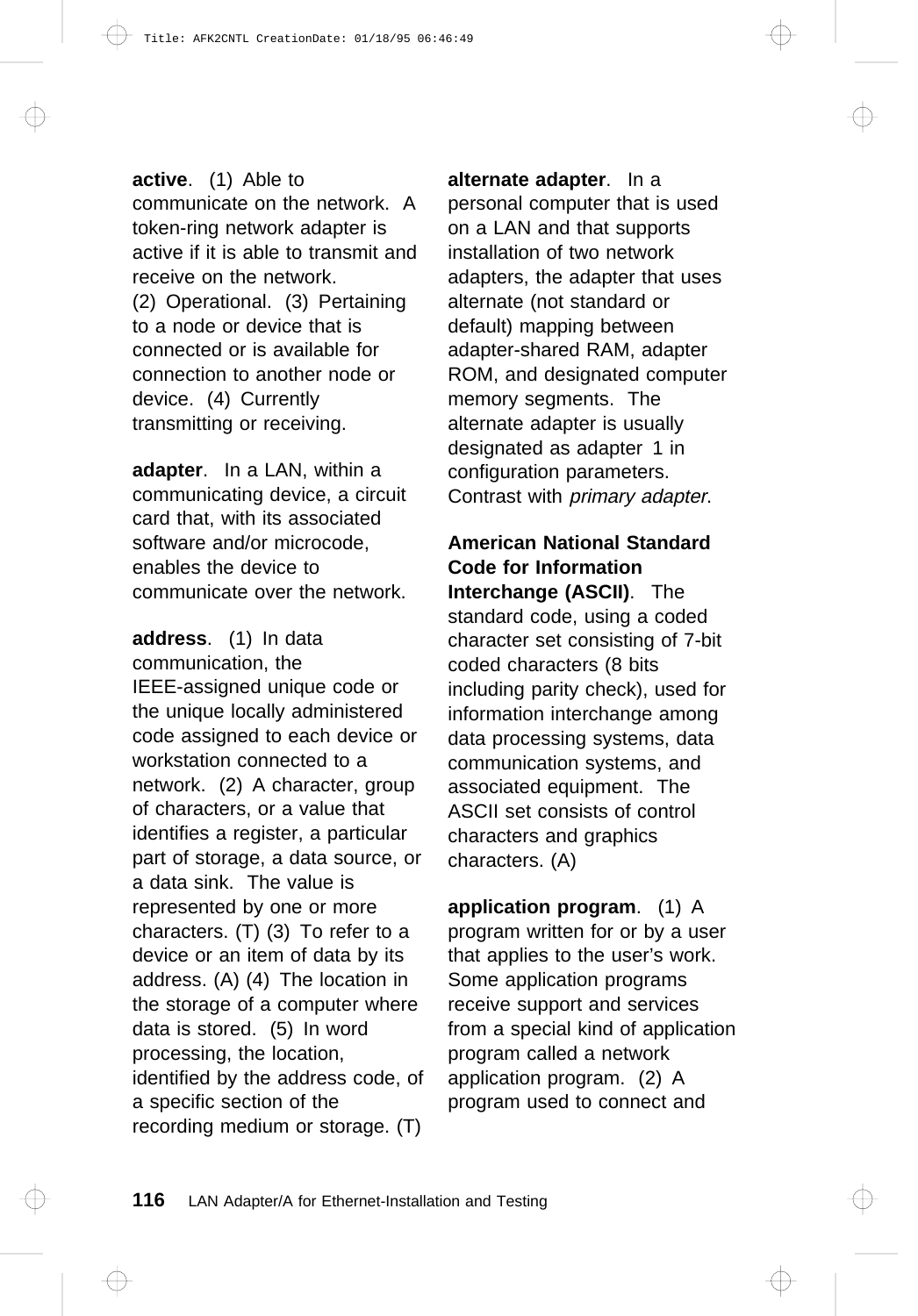communicate with stations in a network, enabling users to perform application-oriented activities.

**architecture**. The description of the logical structure, formats, protocols, and operational sequence for transmitting information through, and controlling the configuration and operation of, a network.

**ASCII**. American Standard Code for Information Interchange.

**attach**. (1) To make a device a part of a network logically. (2) To participate in the data passing protocol of the ring.

**Note:** Not to be confused with connect, which implies physically connecting a device to a network.

**attaching device**. Any device that is physically connected to a network and can communicate over the network.

#### **attachment unit interface**

**(AUI)**. In a local area network, the interface between the medium attachment unit and the data terminal equipment within a data station. (I) (A)

**AUI**. Attachment unit interface.

## **B**

**backup copy**. A copy, usually of a program or of a library member, that is kept in case the original or the working copy is unintentionally altered or destroyed.

**Basic Input/Output System (BIOS)**. In IBM personal computers with PC I/O channel architecture, microcode that controls basic hardware operations such as interactions with diskette drives, fixed disk drives, and the keyboard.

**BIOS**. Basic input/output system.

**buffer**. (1) A portion of storage used to hold input or output data temporarily. (2) A routine or storage used to compensate for a difference in data rate or time of occurrence of events, when transferring data from one device to another. (A)

# **C**

**checksum**. (1) The sum of a group of data associated with the group and used for checking purposes. (T) (2) On a diskette, data written in a sector for error-detection purposes; a calculated checksum that does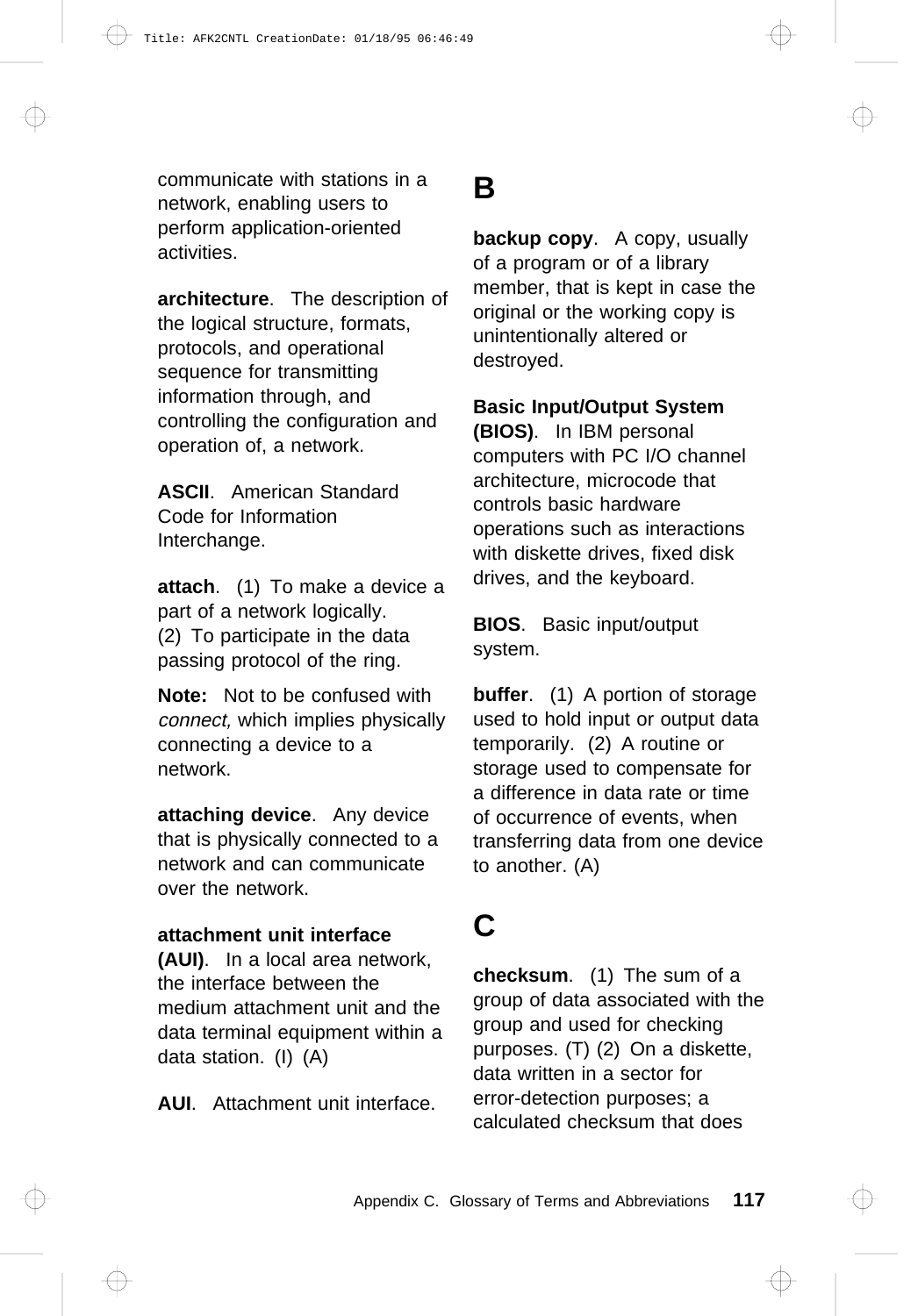not match the checksum of data written in the sector indicates a bad sector.

**Note:** The data is either numeric or other character strings regarded as numeric for the purpose of calculating the checksum.

**client**. (1) A user. (2) A functional unit that receives shared services from a server. (T)

**coaxial (coax) cable**. A cable consisting of one conductor, usually a small copper tube or wire, within and insulated from another conductor of a larger diameter, usually copper tubing or copper braid.

**command**. (1) A request for performance of an operation or execution of a program. (2) A character string from a source external to a system that represents a request for system action.

**configuration**. (1) The arrangement of a computer system or network as defined by the nature, number, and chief characteristics of its functional units. More specifically, the term may refer to a hardware configuration or a software configuration. (I) (A) (2) The devices and programs that make

up a system, subsystem, or network. (3) The manner in which hardware and software of an information processing system are organized and interconnected. (T) (4) The devices and programs that make up a system, subsystem, or network. (5) The task of defining the hardware and software characteristics of a system or subsystem. (6) See also system configuration.

**configuration file**. The collective set of definitions that describes a configuration.

**configuration list**. In a LAN, a list of all of the names and addresses of stations attached to a LAN segment.

#### **configuration parameters**.

Variables in a configuration definition, the values of which characterize the relationship of a product, such as a bridge, to other products in the same network.

**connect**. In a LAN, to physically join a cable from a station to an access unit or network connection point. Contrast with attach.

**connection**. (1) In data communication, an association established between functional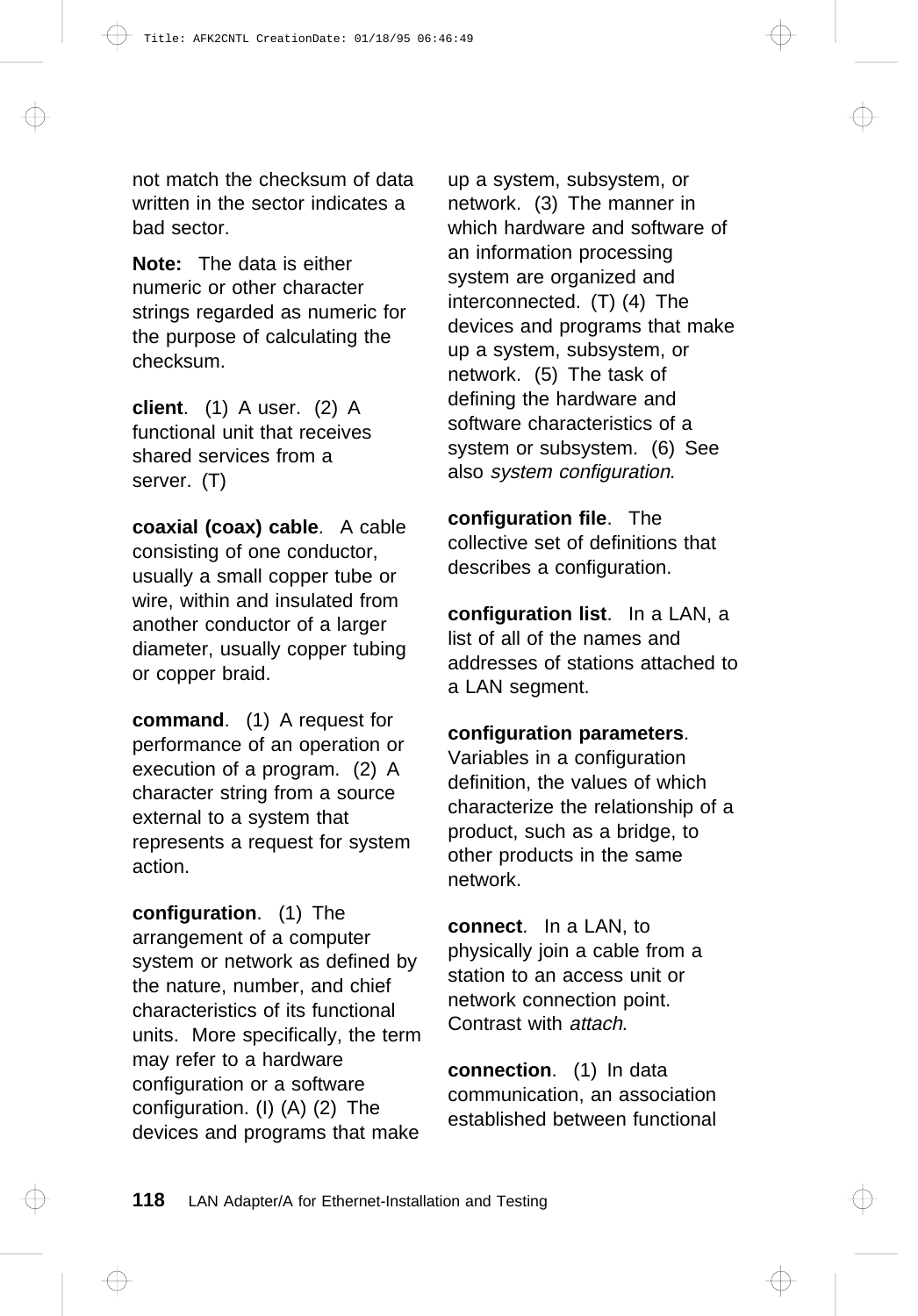Title: AFK2CNTL CreationDate: 01/18/95 06:46:49

units for conveying information. (I) (A) (2) In Open Systems Interconnection architecture, an association established by a given layer between two or more entities of the next higher layer for the purpose of data transfer. (T)

**connector**. A means of establishing electrical flow.

**controller**. A unit that controls input/output operations for one or more devices.

**cursor**. (1) A movable, visible mark used to indicate the position at which the next operation will occur on a display surface. (2) A unique symbol that identifies a character position in a screen display, usually the character position at which the next character to be entered from the keyboard will be displayed.

**customize**. The process of defining and activating a configuration and changing system parameters to meet user requirements.

## **D**

**data packet**. (1) In an Open Systems Interconnection (OSI) network, a data unit passed between transport layer entities.

**default**. Pertaining to an attribute, value, or option that is assumed when none is explicitly specified.

**device driver**. The code needed to attach and use a device on a computer or a network.

**diagnostics**. Modules or tests used by computer users and service personnel to diagnose hardware problems.

#### **direct memory access (DMA)**.

The transfer of data between memory and I/O units without processor intervention.

**disable**. To make nonfunctional.

**diskette**. A flexible magnetic disk enclosed in a protective container.

**diskette drive**. The mechanism used to seek, read, and write data on diskettes.

#### **Disk Operating System**

**(DOS)**. (1) An operating system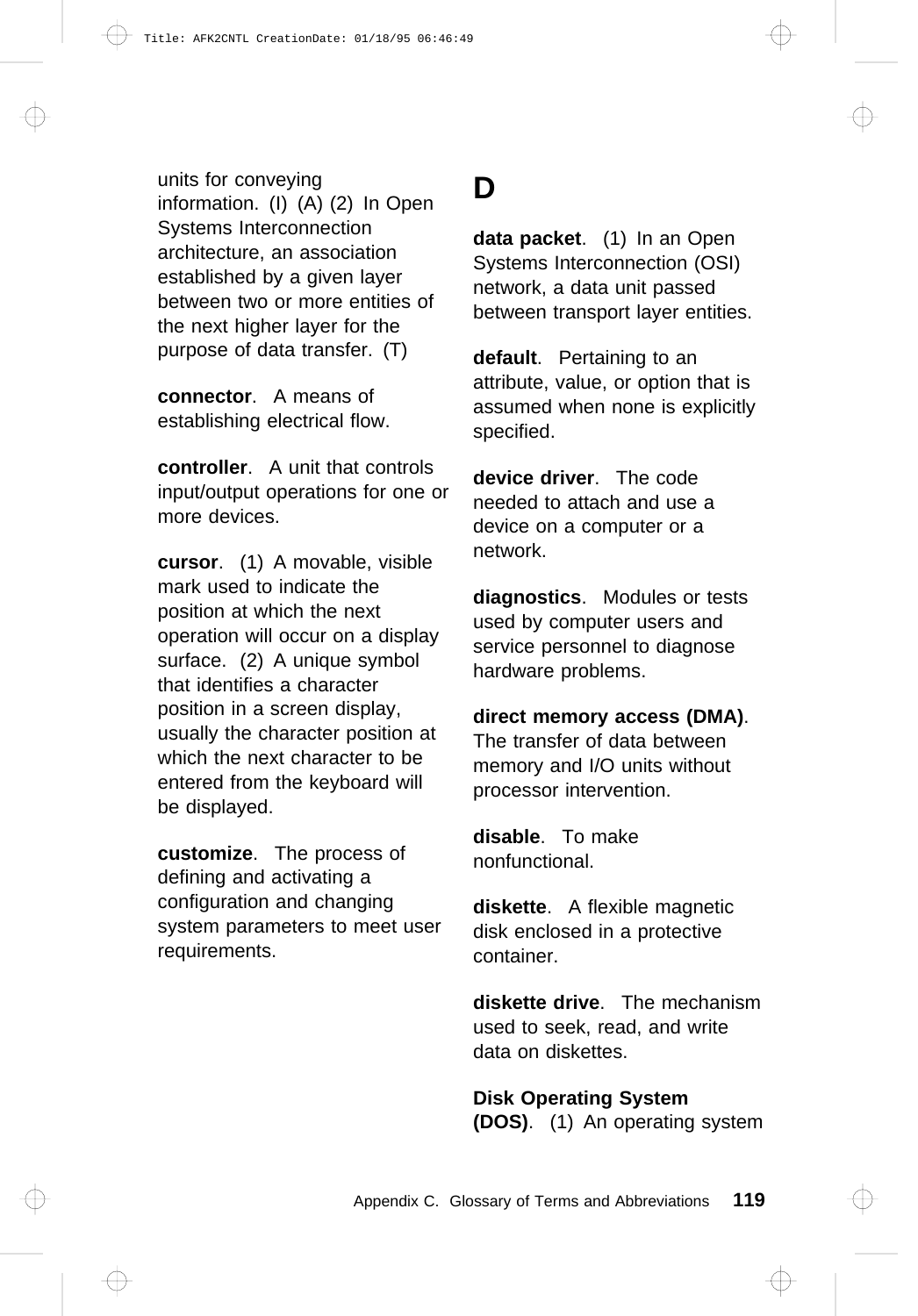for computer systems that use disks and diskettes for auxiliary storage of programs and data. (2) A program that controls the operation of an IBM Personal Computer or Personal System/2 computer and the execution of application programs.

**display field**. An area in the display buffer that contains a set of characters that can be manipulated or operated upon as a unit.

**display station**. An input/output device containing a display screen and an attached keyboard that allows a user to send information to or receive information from the system.

**DLL**. Dynamic link library.

- **DMA**. Direct memory access.
- **DOS**. Disk Operating System.

**drop**. A cable that leads from a faceplate to the distribution panel in a wiring closet. When the IBM Cabling System is used with the IBM Token-Ring Network, a drop may form part of a lobe. See also lobe.

**dynamic link library (DLL)**. A module containing a dynamic line routine (DLR) that is linked at load or run time.

## **E**

**enable**. To make functional.

#### **enabled**. (1) On a LAN,

pertaining to an adapter or device that is active, operational, and able to receive frames from the network. (2) Pertaining to a state of a processing unit that allows the occurrence of certain types of interruptions.

(3) Pertaining to the state in which a transmission control unit or an audio response unit can accept incoming calls on a line.

**ER**. (1) Explicit route.

**Ethernet**. (1) A 10-Mbps baseband local area network that allows multiple stations to access the transmission medium at will without prior coordination, avoids contention by using carrier sense and deference, and resolves contention by collision detection and transmission. Ethernet uses carrier sense multiple access with collision detection (CSMA/CD). (2) A passive coaxial cable whose interconnections contain devices or components, or both, that are all active. It uses CSMA/CD technology to provide a best-effort delivery system.

**Ethernet network**. A baseband LAN with a bus topology in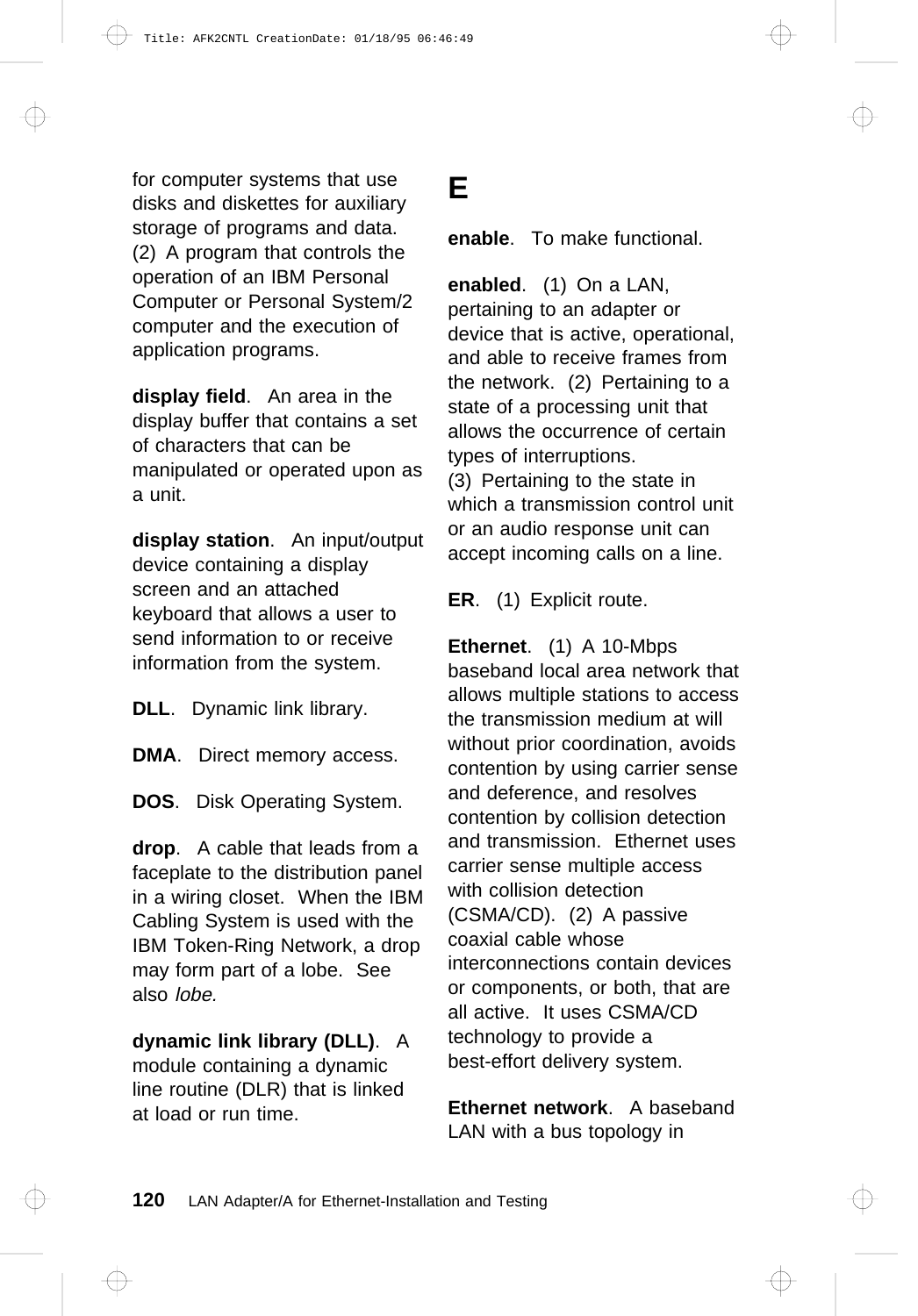which messages are broadcast on a coaxial cable using a carrier sense multiple access/collision detection (CSMA/CD) transmission method.

**exit**. To execute an instruction or statement within a portion of a program in order to terminate the execution of that portion. (T)

**expansion slot**. In an IBM personal computer, one of several receptacles in the system board of the system unit or expansion unit into which a user can install an expansion board such as a memory expansion option.

**explicit route (ER)**. In SNA, a series of one or more transmission groups that connect two subarea nodes. An explicit route is identified by an origin subarea address, a destination subarea address, an explicit route number, and a reverse explicit route number. Contrast with virtual route (VR).

# **F**

**fault**. An accidental condition that causes a functional unit to fail to perform its required function. (I) (A)

**field**. On a data medium or a storage medium, a specified

area used for a particular category of data; for example, a group of character positions used to enter or display wage rates on a panel. (T) See display field.

**file**. A named set of records stored or processed as a unit. (T)

**file name**. (1) A name assigned or declared for a file. (2) The name used by a program to identify a file.

**file server**. A high-capacity disk storage device or a computer that each computer on a network can access to retrieve files that can be shared among the attached computers.

**fixed disk**. A rigid magnetic disk used in a fixed disk drive.

**fixed disk drive**. In a personal computer system unit, a disk storage device that reads and writes on rigid magnetic disks. It is faster and has a larger storage capacity than a diskette and is permanently installed.

**flow control**. In SNA, the process of managing the rate at which data traffic passes between components of the network. The purpose of flow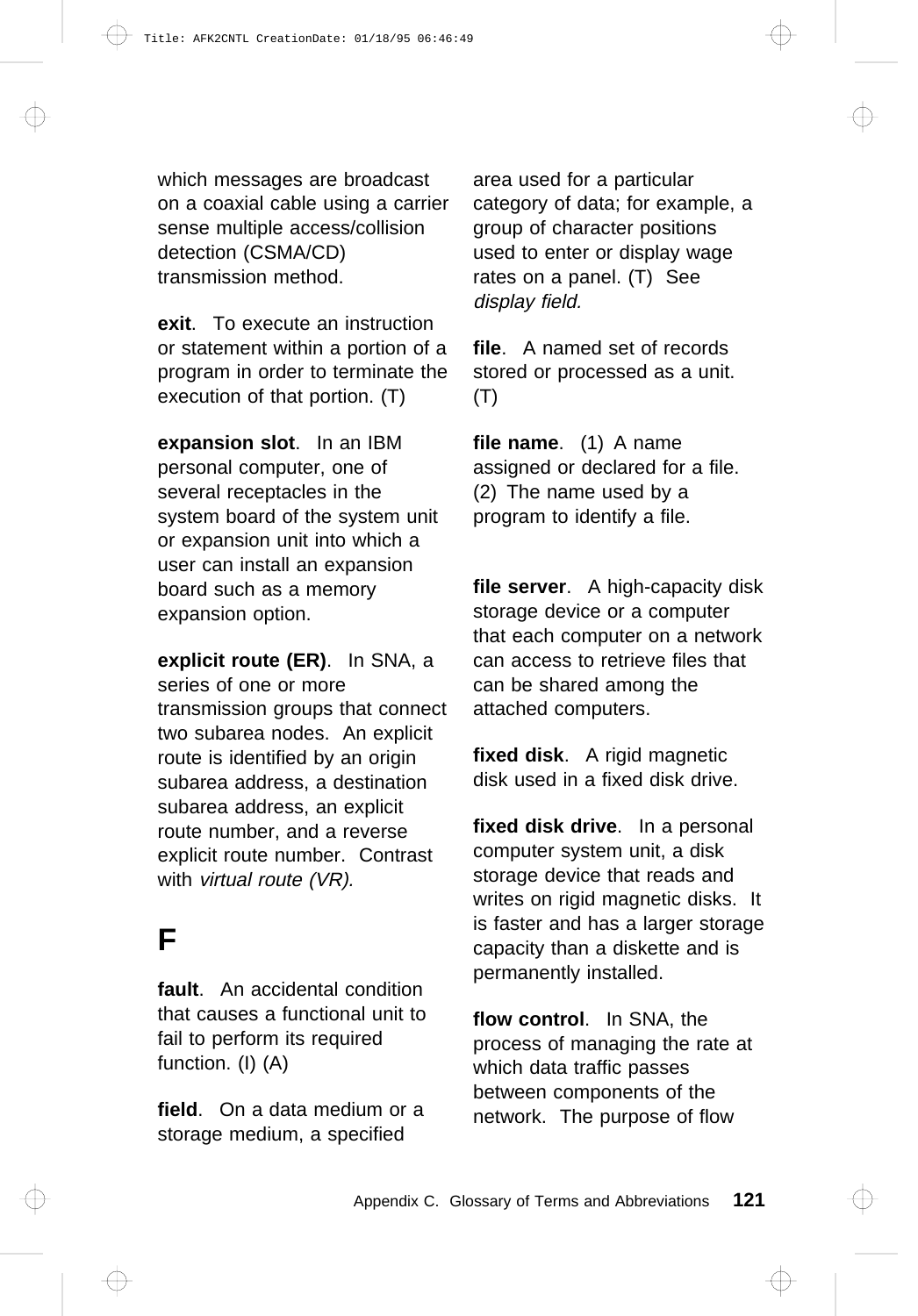control is to optimize the flow rate of message units with minimum congestion in the network; that is, to neither overflow the buffers at the receiver or at intermediate routing nodes, nor leave the receiver waiting for more message units.

**frame**. (1) The unit of transmission in some LANs, including the IBM Token-Ring Network and the IBM PC Network. It includes delimiters, control characters, information, and checking characters. On a token-ring network, a frame is created from a token when the token has data appended to it. On a token bus network (IBM PC Network), all frames including the token frame contain a preamble, start delimiter, control address, optional data and checking characters, end delimiter, and are followed by a minimum silence period. (2) A housing for machine elements. (3) In synchronous data link control (SDLC), the vehicle for every command, every response, and all information that is transmitted using SDLC procedures. Each frame begins and ends with a flag.

## **H**

**hardware**. Physical equipment as opposed to programs, procedures, rules, and associated documentation. (I) (A)

## **I**

**IBM Personal Computer Disk Operating System (DOS)**. A disk operating system based on

MS-DOS\*\*.

**IEEE.** Institute of Electrical and Electronics Engineers.

**incoming call packet**. A call supervision packet transmitted by a data circuit-terminating equipment (DCE) to inform a called data terminal equipment (DTE) that another DTE has requested a call.

#### **input/output (I/O)**.

(1) Pertaining to a device whose parts can perform an input process and an output process at the same time. (I) (2) Pertaining to a functional unit or channel involved in an input process, output process, or both, concurrently or not, and to the data involved in such a process. (3) Pertaining to input, output, or both.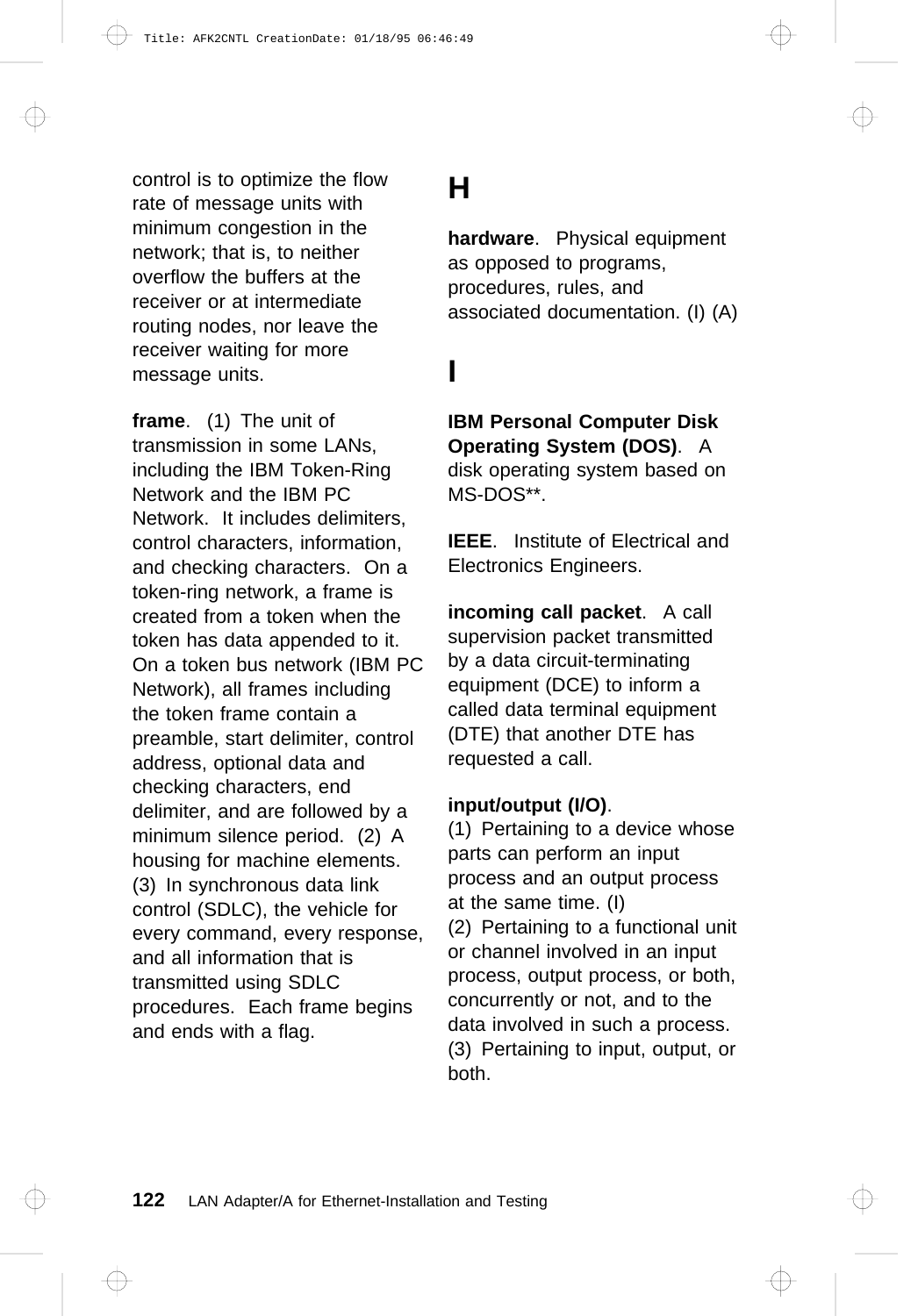Title: AFK2CNTL CreationDate: 01/18/95 06:46:49

**interface**. (1) A shared boundary between two functional units, defined by functional characteristics, common physical interconnection characteristics, signal characteristics, and other characteristics as appropriate. (I) (2) A shared boundary. An interface may be a hardware component to link two devices or a portion of storage or registers accessed by two or more computer programs. (A) (3) Hardware, software, or both, that links systems, programs, or devices.

#### **Internet Packet Exchange**

**(IPX)**. The routing protocol used to connect Novell's servers or any workstation or router that implements IPX with other workstations. Although similar to TCP/IP, it uses different packet formats and terminology. See also TCP/IP and Xerox Network Services (XNS).

**interrupt**. (1) A suspension of a process, such as execution of a computer program, caused by an external event and performed in such a way that the process can be resumed. (A) (2) To stop a process in such a way that it can be resumed. (3) In data communication, to take an action at a receiving station that causes the sending station to end a transmission. (4) A means of

passing processing control from one software or microcode module or routine to another, or of requesting a particular software, microcode, or hardware function.

**interrupt level**. The means of identifying the source of an interrupt, the function requested by an interrupt, or the code or feature that provides a function or service.

**I/O**. Input/output.

**IPX**. Internet Packet Exchange.

## **L**

**LAN**. Local area network.

**LAN adapter**. The circuit card within a communicating device (such as a personal computer) that, together with its associated software, enables the device to be attached to a LAN.

**link**. (1) The logical connection between nodes including the end-to-end link control procedures. (2) The combination of physical media, protocols, and programming that connects devices on a network. (3) In computer programming, the part of a program, in some cases a single instruction or an address, that passes control and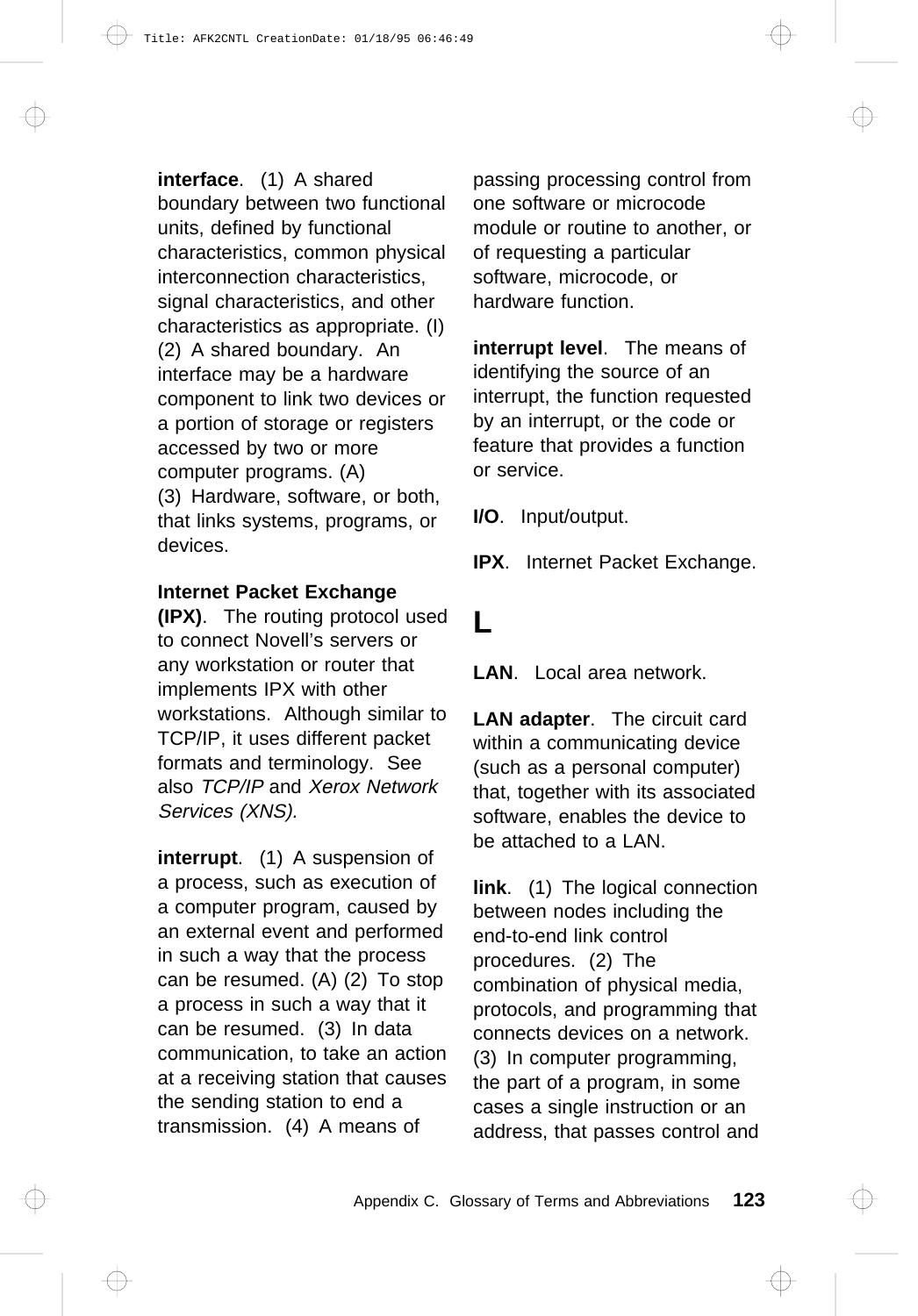parameters between separate portions of the computer program. (I) (A) (4) To interconnect items of data or portions of one or more computer programs. (5) In SNA, the combination of the link connection and link stations joining network nodes.

**link-attached**. Pertaining to devices that are physically connected by a telecommunication line. Synonymous with remote.

**lobe**. In the IBM Token-Ring Network, the section of cable (which may consist of several cable segments) that connects an attaching device to an access unit.

**local area network**. (1) A computer network located on a user's premises within a limited geographical area. (2) A network in which a set of devices are connected to one another for communication and that can be connected to a larger network. See also token ring and Ethernet.

**Note:** Communication within a local area network is not subject to external regulations; however, communication across the LAN boundary may be subject to some form of regulation. (T)

**local directory database**. That set of resources (LUs) in the network known at a particular node. The resources included are all those in the node's domain as well as any cache entries.

#### **locally administered address**.

An adapter address that the user can assign to override the universally administered address. Contrast with universally administered address.

## **M**

#### **main storage**.

Program-addressable storage from which instructions and other data can be loaded directly into registers for subsequent processing.

**MAN**. Metropolitan area network.

**mark**. A symbol or symbols that indicate the beginning or the end of a field, a word, an item of data or a set of data such as a file, record, or block.

**Mbps**. Megabits per second.

**medium**. A physical carrier of electrical or optical energy.

**memory**. Program-addressable storage from which instructions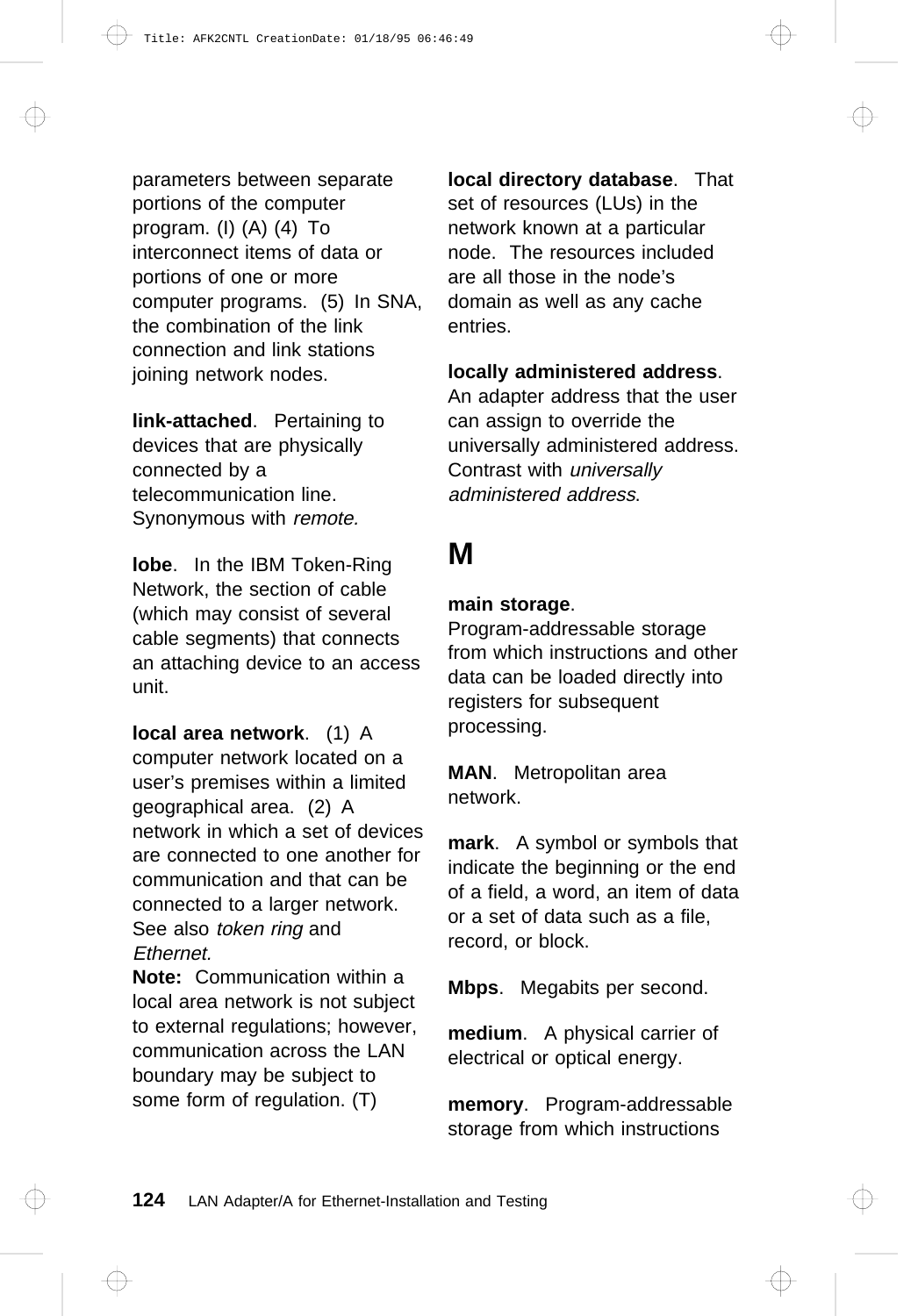and other data can be loaded directly into registers for subsequent execution or processing. Synonymous with main storage.

**message**. (1) A logical partition of the user device's data stream to and from the adapter. (2) A group of characters and control bits transferred as an entity.

#### **metropolitan area network**

**(MAN)**. (1) An interconnection of two or more networks that may operate at higher speeds and cross administrative boundaries, and may use multiple access methods. (2) A network formed by the interconnection of two or more networks which may operate at higher speeds than those networks, may cross administrative boundaries, and may use multiple access methods. (T) Contrast with *local* area network and wide area network (WAN).

**Micro Channel**. The architecture used by IBM Personal System/2 computers, Models 50 and above. This term is used to distinguish these computers from personal computers using a PC I/O channel, such as an IBM PC, XT\*, or an IBM Personal

System/2 computer, Model 25 or 30.

#### **modem**

#### **(modulator/demodulator)**. A

device that converts digital data from a computer to an analog signal that can be transmitted in a telecommunication line, and converts the analog signal received to data for the computer.

#### **modem**

#### **(modulator/demodulator)**.

(1) A functional unit that modulates and demodulates signals. One of the functions of a modem is to enable digital data to be transmitted over analog transmission facilities. (T) (A) (2) A device that converts digital data from a computer to an analog signal that can be transmitted in a telecommunication line, and converts the analog signal received to data for the computer.

**monitor**. (1) A functional unit that observes and records selected activities for analysis within a data processing system. Possible uses are to show significant departures from the norm, or to determine levels of utilization of particular functional units. (I) (A) (2) Software or hardware that observes,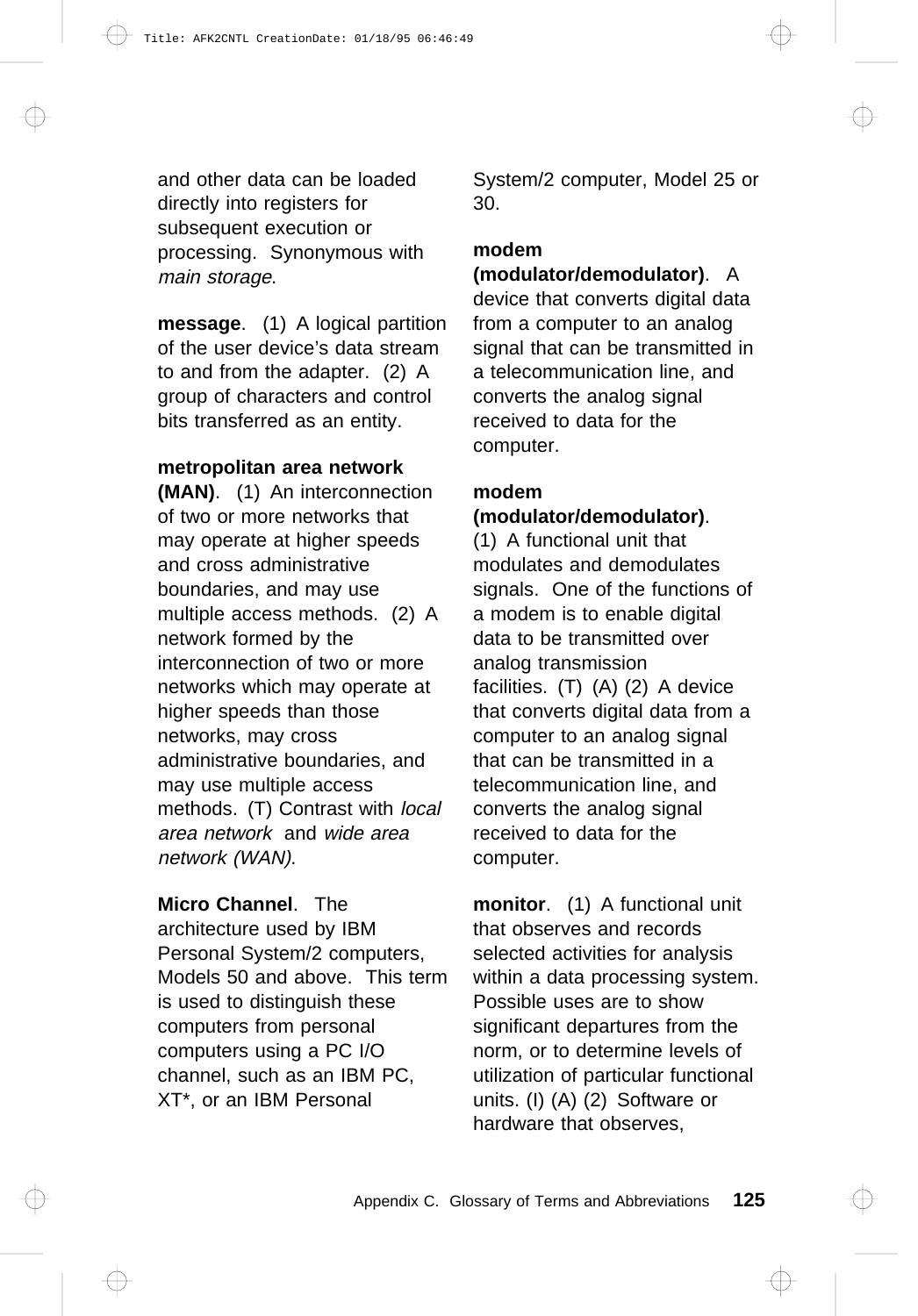Title: AFK2CNTL CreationDate: 01/18/95 06:46:49

supervises, controls, or verifies operations of a system. (A)

**monitor**. (1) A device that observes and records selected activities within a data processing system for analysis. Possible uses are to indicate significant departures from the norm, or to determine levels of utilization of particular functional units. (T) (2) Software or hardware that observes, supervises, controls, or verifies operations of a system. (A) (3) In a token-ring network, the function required to initiate the transmission of a token on the ring and to provide soft-error recovery in case of lost tokens, circulating frames, or other difficulties. The capability is present in all ring stations.

# **N**

#### **multidrop (network)**. A

network configuration in which there are one or more intermediate nodes on the path between a central node and an endpoint node.

## **N**

**name**. An alphanumeric term that identifies a data set, statement, program, or cataloged procedure.

**n-bit byte**. A string that consists of n bits. (T)

**NetBIOS**. Network Basic Input/Output System. The standard interface to networks, IBM PCs and compatible personal computers, used on LANs to provide message, print server, and file server functions. The IBM NetBIOS application program interface (API) provides a programming interface to the LAN so that an application program can have LAN communication without knowledge and responsibility of the data link control (DLC) interface.

**network**. (1) A configuration of data processing devices and software connected for information interchange. (2) An arrangement of nodes and connecting branches. Connections are made between data stations. (T) (3) A signal path connecting input/output devices to a system. A network may consist of multiple LAN segments connected together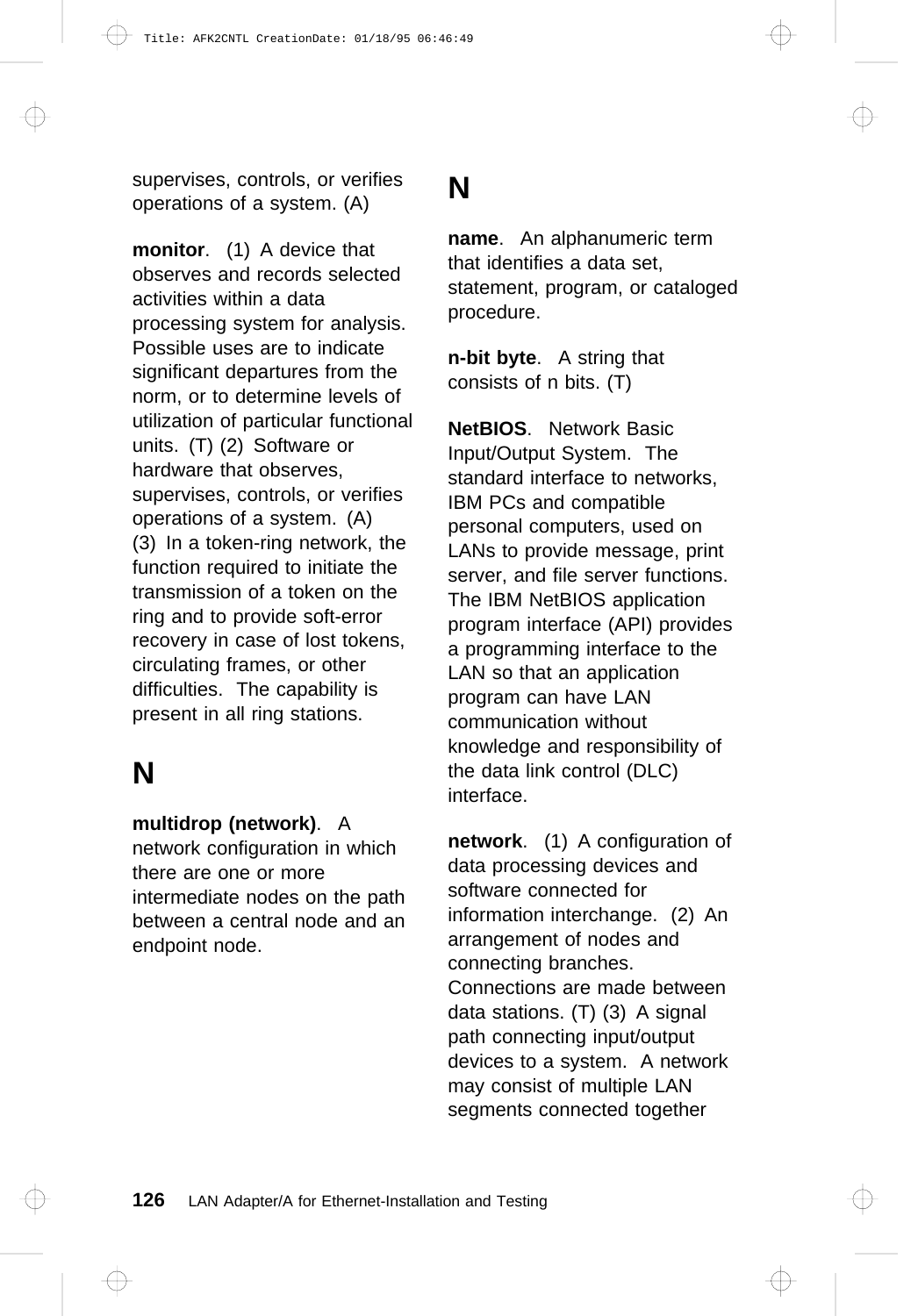with bridging products. See ring (network).

**network administrator**. A person who manages the use and maintenance of a network.

**network architecture**. The logical structure and operating principles of a computer network. (T) See also systems network architecture (SNA) and Open Systems Interconnection (OSI) architecture.

**Note:** The operating principles of a network include those of services, functions, and protocols.

**Network Basic Input/Output System (NetBIOS)**. A message interface used on LANs to provide message, print server, and file server functions. The IBM NETBIOS application program interface (API) provides a programming interface to the LAN so that an application program can have LAN communication without knowledge and responsibility of the data link control (DLC) interface.

**network identifier (ID)**. A 1- to 8-byte customer-selected name or an 8-byte IBM-registered name that uniquely identifies a specific subnetwork.

**network interface (NI)**. The point of interconnection between the public switched network and a privately owned terminal.

**network operator**. (1) A person or program responsible for controlling the operation of all or part of a network. (2) In a multiple-domain network, a person or program responsible for controlling all domains.

**node**. (1) Any device, attached to a network, that transmits and/or receives data. (2) An endpoint of a link, or a junction common to two or more links in a network. (3) In a network, a point where one or more functional units interconnect transmission lines. Nodes can be processors, communication controllers, cluster controllers, or terminals. Nodes can vary in routing and other functional capabilities.

**node address**. The address of an adapter on a LAN.

**noise**. (1) A disturbance that affects a signal and that can distort the information carried by the signal. (T) (2) Random variations of one or more characteristics of any entity, such as voltage, current, or data. (A) (3) Loosely, any disturbance tending to interfere with normal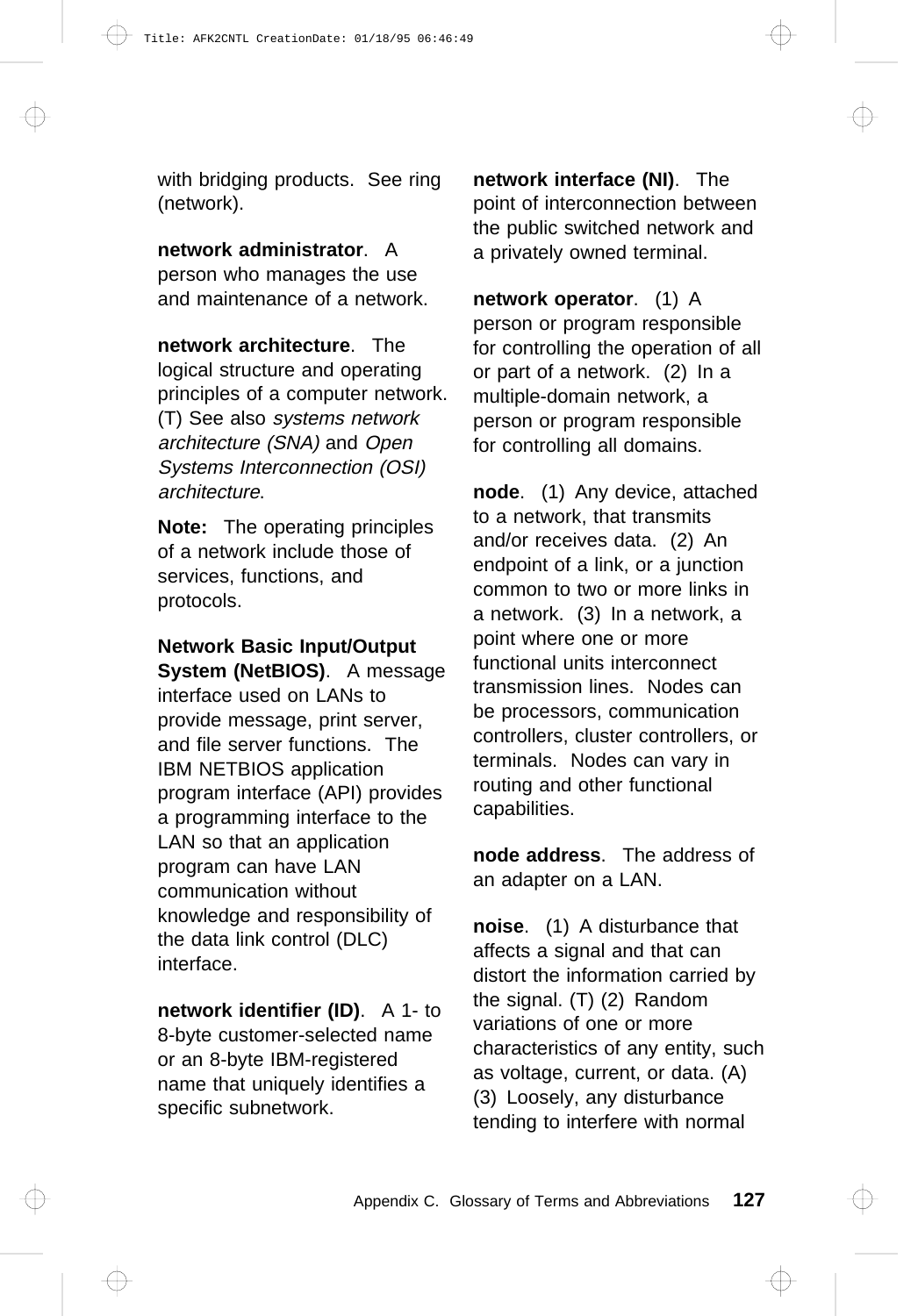operation of a device or system. (A)

# **O**

#### **Open Systems Interconnection**

**(OSI)**. (1) The interconnection of open systems in accordance with standards of the International Organization for Standardization (ISO) for the exchange of information. (T) (A) (2) The use of standardized procedures to enable the interconnection of data processing systems.

**Note:** OSI architecture establishes a framework for coordinating the development of current and future standards for the interconnection of computer systems. Network functions are divided into seven layers. Each layer represents a group of related data processing and communication functions that can be carried out in a standard way to support different applications.

**Open Systems Interconnection (OSI) architecture**. Network architecture that adheres to a particular set of ISO standards that relates to Open Systems Interconnection. (T)

**Open Systems Interconnection (OSI) reference model**. A

model that describes the general principles of the Open Systems Interconnection, as well as the purpose and the hierarchical arrangement of its seven layers. (T)

**operating system**. Software that controls the execution of programs. An operating system may provide services such as resource allocation, scheduling, input/output control, and data management. (A) Examples are IBM PC DOS and IBM OS/2.

**Operating System/2\* (OS/2)**. A set of programs that control the operation of high-speed large-memory IBM personal computers (such as the IBM Personal System/2 computer, Models 50 and above), providing multitasking and the ability to address up to 16 MB of memory. Contrast with Disk Operating System (DOS).

**operation**. (1) A defined action, namely, the act of obtaining a result from one or more operands in accordance with a rule that completely specifies the result for any permissible combination of operands. (A) (2) A program step undertaken or executed by a computer. (3) An action performed on one or more data items, such as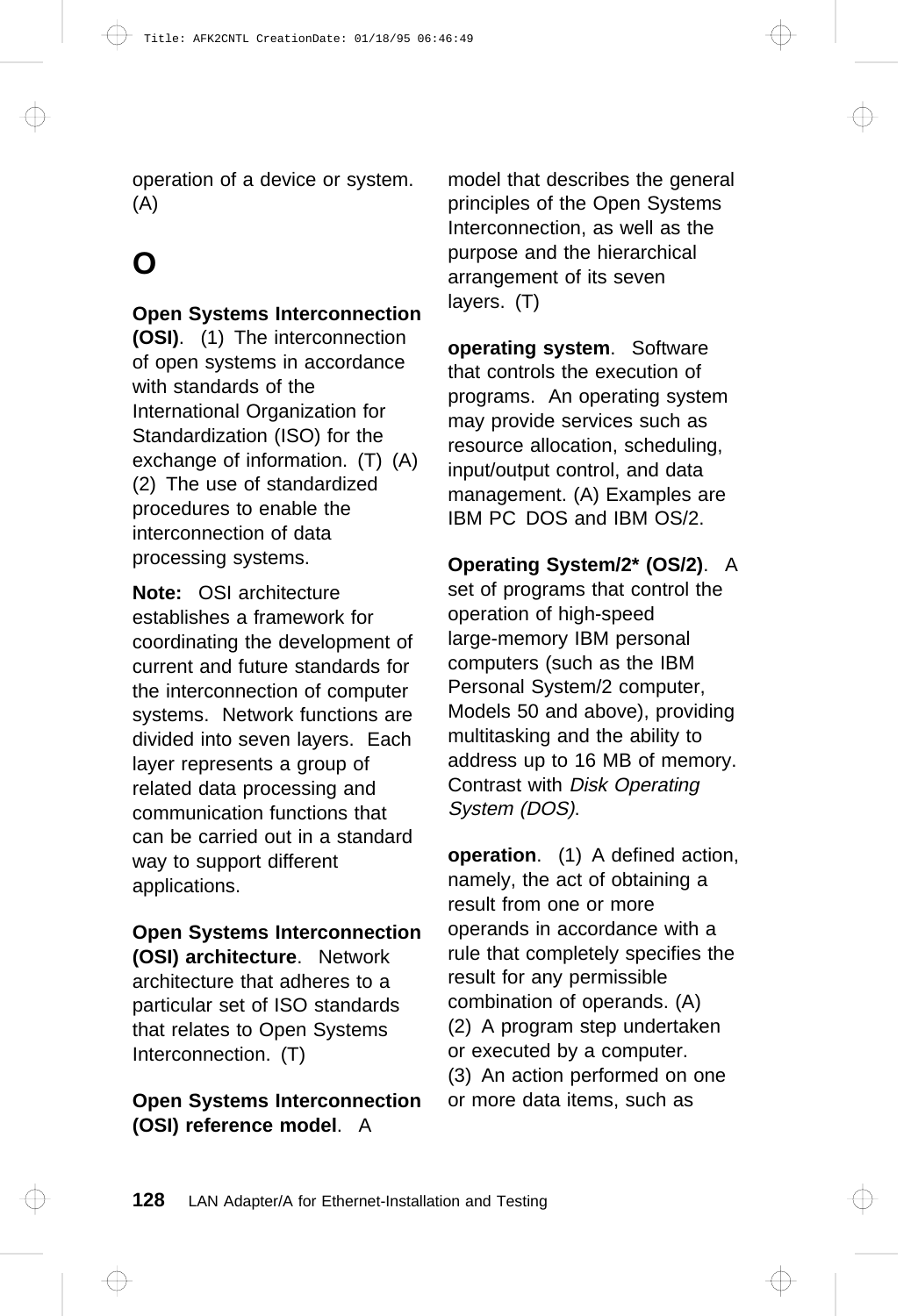Title: AFK2CNTL CreationDate: 01/18/95 06:46:49

adding, multiplying, comparing, or moving.

**option**. (1) A specification in a statement, a selection from a menu, or a setting of a switch, that may be used to influence the execution of a program. (2) A hardware or software function that may be selected or enabled as part of a configuration process. (3) A piece of hardware (such as a network adapter) that can be installed in a device to modify or enhance device function.

**OSI**. Open Systems Interconnection.

## **P**

**pacing**. A technique by which a receiving station controls the rate of transmission of a sending station to prevent overrun or congestion. See also flow control.

**packet**. (1) In data communication, a sequence of binary digits, including data and control signals, that is transmitted and switched as a composite whole. The data, control signals, and possibly error control information are arranged in a specific format. (I) **page**. (1) The portion of a panel that is shown on a display surface at one time. (2) To move back and forth among the pages of a multiple-page panel. See also *scroll.* (3) In a virtual storage system, a fixed-length block that has a virtual address and is transferred as a unit between real storage and virtual storage.

**panel**. The complete set of formatted information that appears in a single display on a visual display unit.

**parallel**. (1) Pertaining to a process in which all events occur within the same interval of time each handled by a separate but similar functional unit; for example, the parallel transmission of the bits of a computer word along the lines of an internal bus. (2) Pertaining to concurrent or simultaneous operation of two or more devices or to concurrent performance of two or more activities in a single device. (3) Pertaining to concurrent or simultaneous occurrence of two or more related activities in multiple devices or channels. (4) Pertaining to the simultaneity of two or more processes.

(5) Pertaining to the simultaneous processing of the individual parts of a whole, such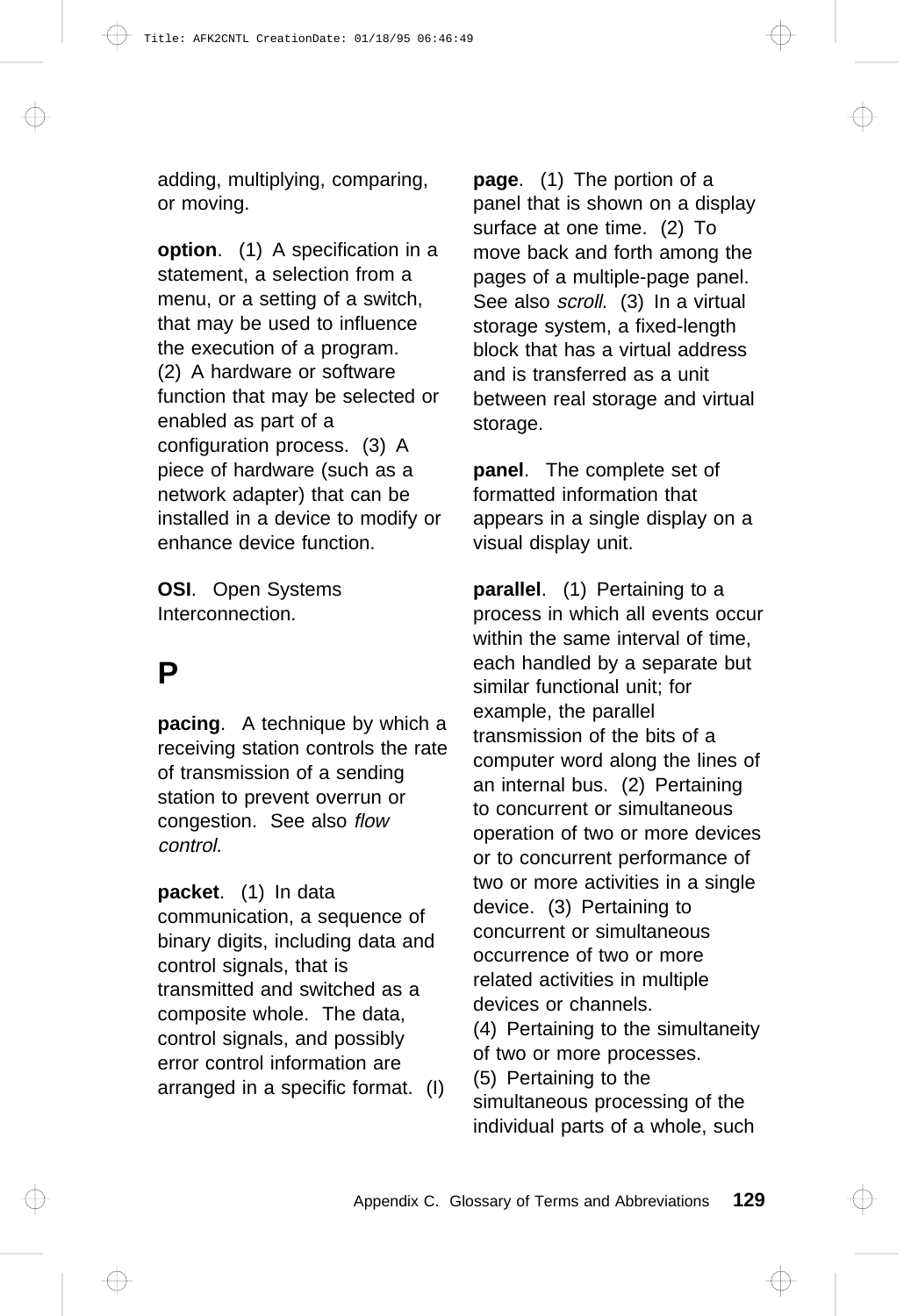as the bits of a character and the characters of a word, using separate facilities for the various parts. (6) Contrast with serial.

**parameter**. (1) A variable that is given a constant value for a specified application and that may denote the application. (I) (A) (2) An item in a menu or for which the user specifies a value or for which the system provides a value when the menu is interpreted. (3) Data passed between programs or procedures.

**path**. (1) In a network, any route between any two nodes. (T) (2) The route traversed by the information exchanged between two attaching devices in a network. (3) A command in IBM Personal Computer Disk Operating System (PC DOS) and IBM Operating System/2 (OS/2) that specifies directories to be searched for commands or batch files that are not found by a search of the current directory.

**PC**. Personal computer.

**personal computer (PC)**. A desk-top, free-standing, or portable microcomputer that usually consists of a system unit, a display, a monitor, a keyboard, one or more diskette drives, internal fixed-disk storage, and

an optional printer. PCs are designed primarily to give independent computing power to a single user and are inexpensively priced for purchase by individuals or small businesses. Examples include the various models of the IBM Personal Computers, and the IBM Personal System/2 computer.

**plug**. (1) A connector designed to insert into a receptacle or socket. (2) To insert a connector into a receptacle or socket.

**port**. (1) An access point for data entry or exit. (2) A connector on a device to which cables for other devices such as display stations and printers are attached. Synonymous with socket. (3) In TCP/IP, a 16-bit number used to communicate between TCP and a higher-level protocol or application. Some protocols, such as File Transfer Protocol (FTP) and Simple Mail Transfer Protocol (SMTP), use the same port number in all TCP/IP implementations. (4) The representation of a physical connection to the link hardware. A port is sometimes referred to as an adapter, however, there can be more than one port on an adapter. There may be one or more ports

**130** LAN Adapter/A for Ethernet-Installation and Testing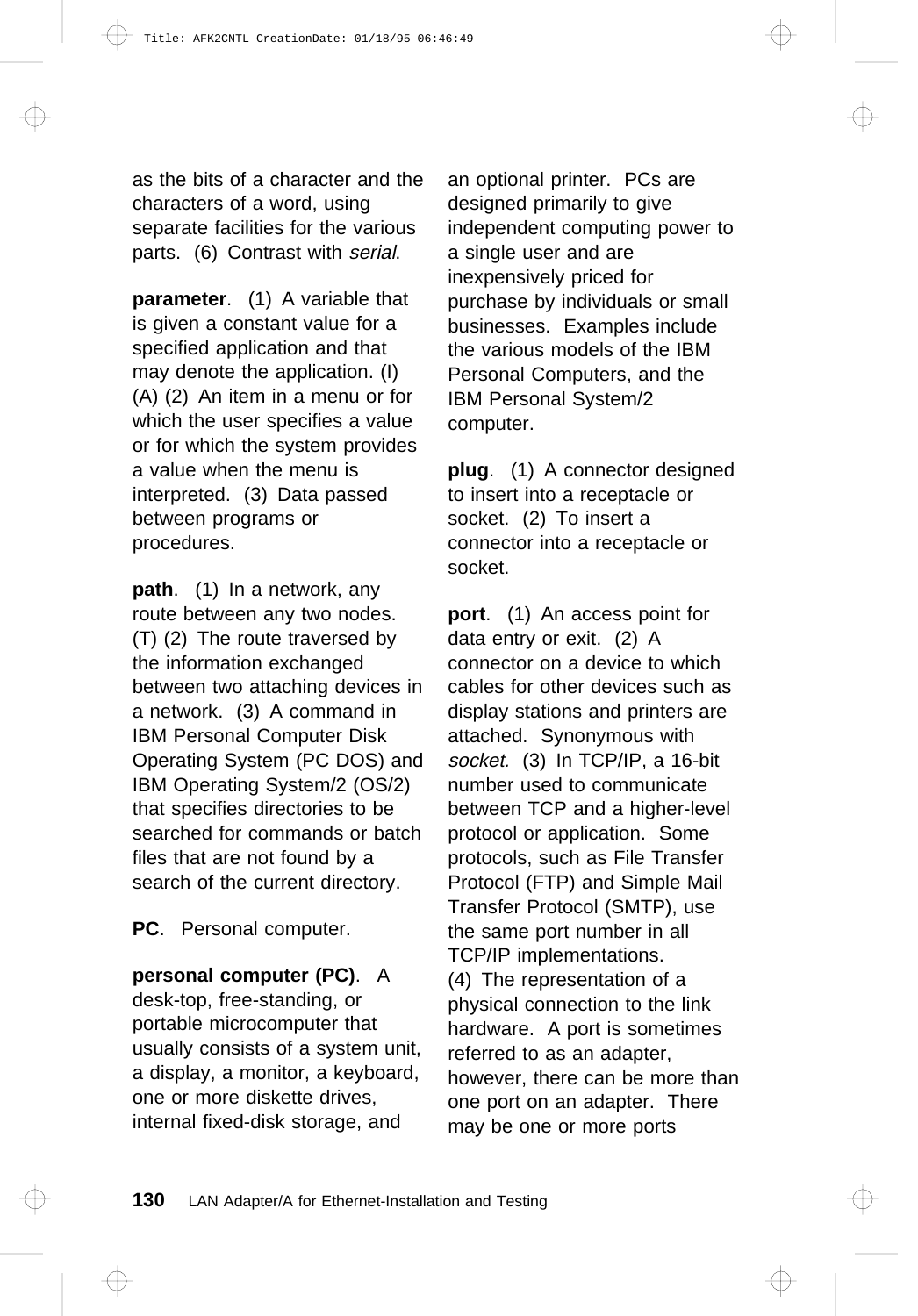controlled by a single DLC process. (5) An abstraction used by transport protocols to distinguish among multiple destinations within a host machine.

**Power-on self-test (POST)**. A series of diagnostic tests that are run automatically each time the computer's power is turned on.

**primary adapter**. In a personal computer that is used on a LAN and that supports installation of two network adapters, the adapter that uses standard (or default) mapping between adapter-shared RAM, adapter ROM, and designated computer memory segments. The primary adapter is usually designated as adapter 0 in configuration parameters. Contrast with alternate adapter.

**problem determination**. The process of determining the source of a problem; for example, a program component, a machine failure, telecommunication facilities, user or contractor-installed programs or equipment, an environment failure such as a power loss, or user error.

**procedure**. A set of instructions that gives a service representative a step-by-step

procedure for tracing a symptom to the cause of failure.

**programmed I/O (PIO)**. In an IBM personal computer (PC), a method of accessing an input or output port with specific instructions.

**protocol**. (1) A set of semantic and syntactic rules that determines the behavior of functional units in achieving communication. (I) (2) In Open Systems Interconnection architecture, a set of semantic and syntactic rules that determine the behavior of entities in the same layer in performing communication functions. (T) (3) In SNA, the meanings of and the sequencing rules for requests and responses used for managing the network, transferring data, and synchronizing the states of network components.

**put**. In 3174 central site customizing, to store data from the working copy into a library member.

# **R**

**RAM size**. The amount of RAM that is directly mapped into the computer's memory map.

**random access memory**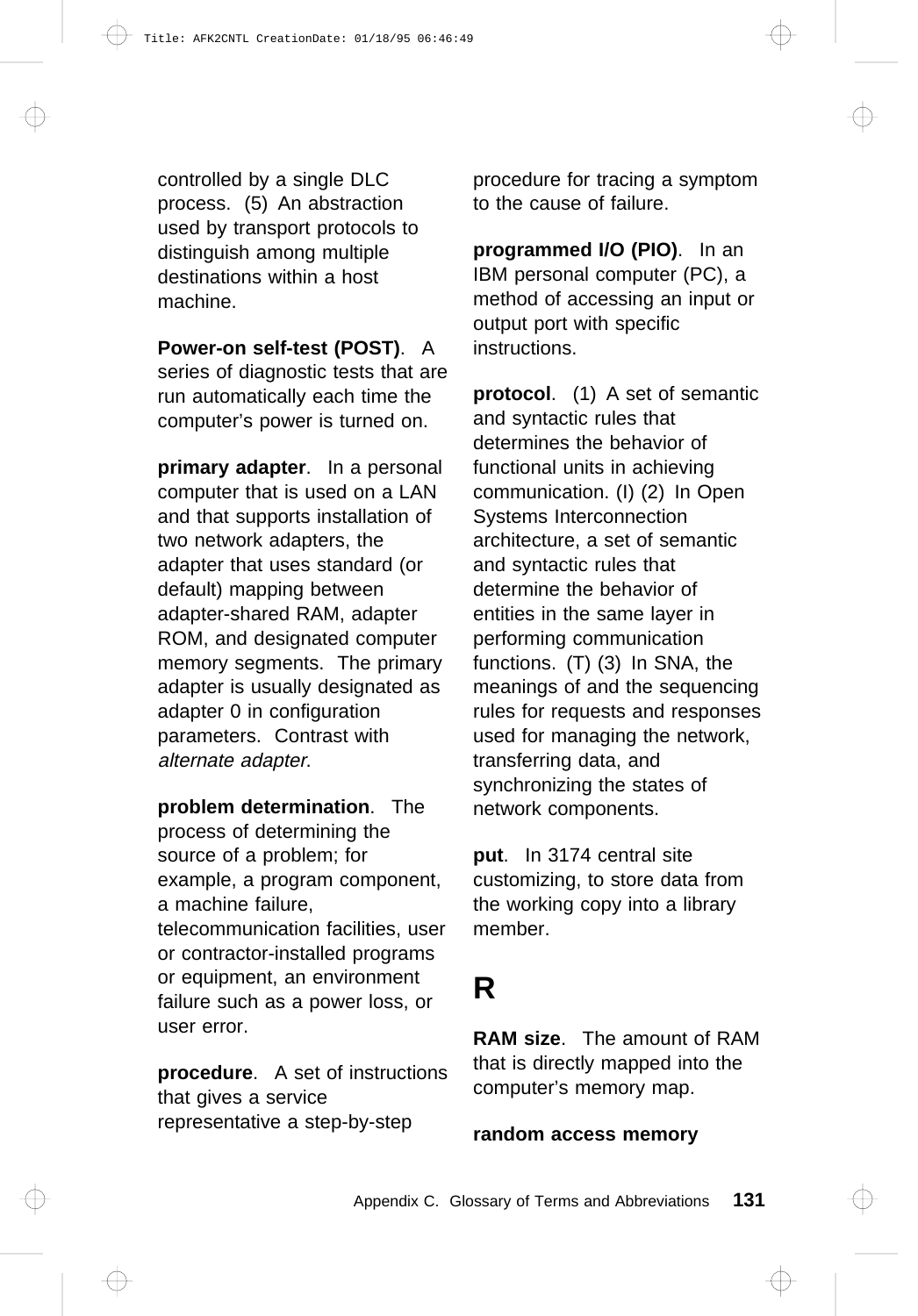**(RAM)**. A computer's or adapter's volatile storage area into which data may be entered and retrieved in a nonsequential manner.

**read-only memory (ROM)**. A computer's or adapter's storage area whose contents cannot be modified by the user except under special circumstances.

**read-only memory (ROM)**.

Memory in which stored data cannot be modified by the user except under special conditions.

**receive**. To obtain and store information transmitted from a device.

**receive**. The action of a station in accepting a frame, token, or control sequence from the medium.

**Reference Diskette**. A diskette shipped with the IBM Personal System/2 computers with Micro Channel architecture. The diskette contains code and files used for configuration of options and for hardware diagnostic testing.

**register**. (1) A storage area in a computer's memory where specific data is stored. (2) A storage device having a specified storage capacity such

as bit, byte, or computer word, and usually intended for a special purpose. (I)

**remote**. Pertaining to a system, program, or device that is accessed through a telecommunication line. Contrast with *local*. Synonym for link-attached.

**remote program load**. A function provided by adapter hardware components and software that enables one computer to load programs and operating systems into the memory of another computer, without requiring the use of a diskette or fixed disk at the receiving computer.

**remove**. (1) To take an attaching device off a network. (2) To stop an adapter from participating in data passing on a network.

**repeater**. In a network, a device that amplifies or regenerates data signals in order to extend the distance between attaching devices.

**ring (network)**. Multiple rings may be connected together by means of bridges to form a single network.

**ROM**. Read-only memory. (A)

**132** LAN Adapter/A for Ethernet-Installation and Testing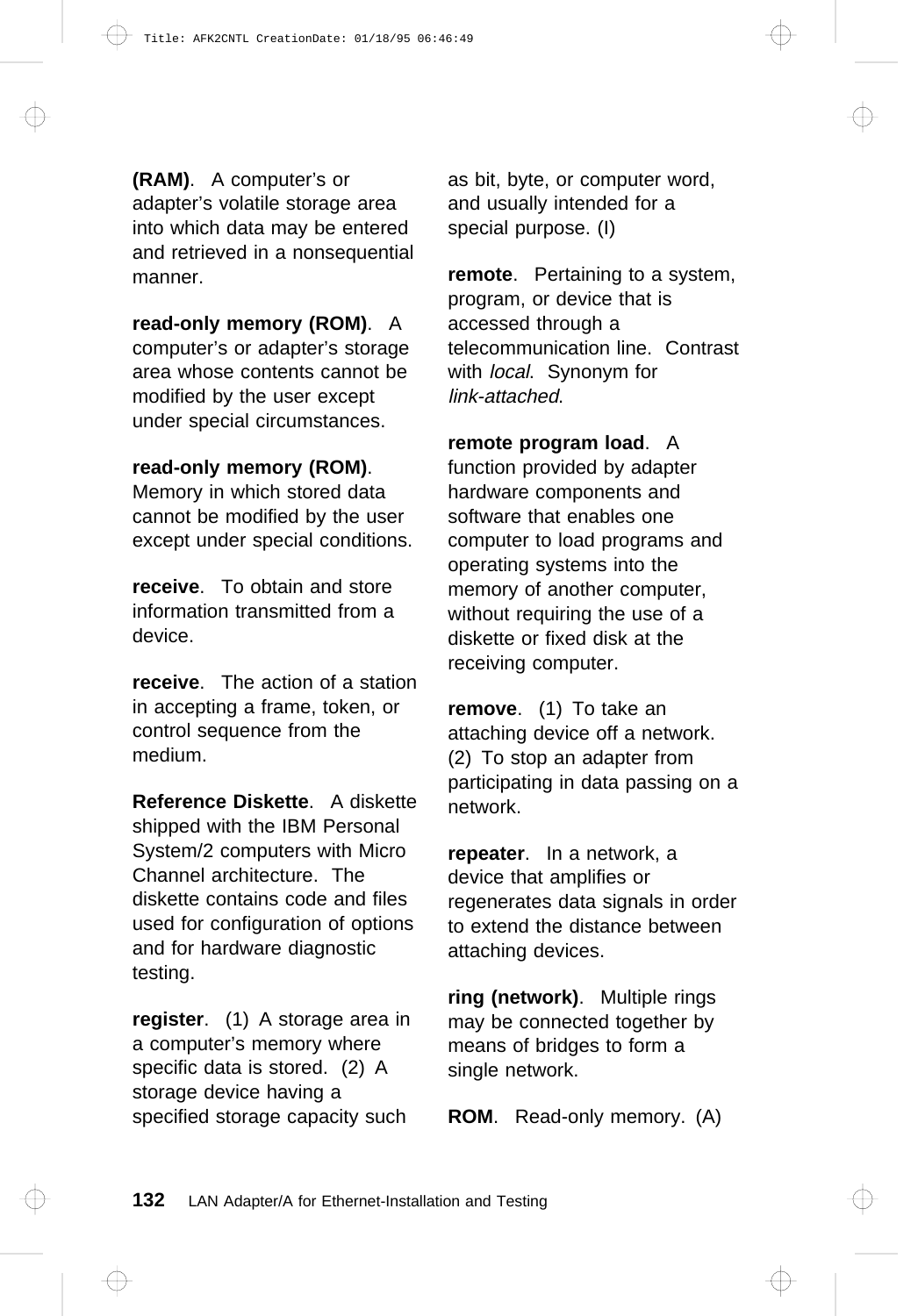**route**. (1) The path that network traffic uses to get from source to destination. (2) An ordered sequence of nodes and transmission groups (TGs) that represent a path from an origin node to a destination node traversed by the traffic exchanged between them.

**routine**. Part of a program, or a sequence of instructions called by a program, that may have some general or frequent use.

# **S**

**scroll**. To move all or part of the display image vertically or horizontally to display data that cannot be observed within a single display image. See also page (2).

**select**. The process of choosing a single symbol or menu item by placing the cursor on it and clicking the mouse button. To select multiple symbols simultaneously, press and hold the Shift key down while clicking on the symbols you want to select.

**serial**. (1) Pertaining to a process in which all events occur one after the other; for example, serial transmission of the bits of a character according to V24 CCITT protocol. (2) Pertaining

to the sequential or consecutive occurrence of two or more related activities in a single device or channel.

(3) Pertaining to the sequential processing of the individual parts of a whole, such as the bits of a character or the characters of a word, using the same facilities for successive parts.

(4) Contrast with parallel.

**server**. (1) A device, program, or code module on a network dedicated to providing a specific service to a network. (2) On a LAN, a data station that provides facilities to other data stations. Examples are a file server, print server, and mail server.

**shared RAM (SRAM)**. Random access memory (RAM) on an adapter that is shared by the computer in which the adapter is installed.

**signal**. (1) A time-dependent value attached to a physical phenomenon for conveying data. (2) A variation of a physical quantity, used to convey data.

**socket**. (1) Synonym for port (2). (2) An abstraction used by Berkeley UNIX\*\* that allows an application to access TCP/IP protocol functions. (3) An IP address and port number pairing. (4) In TCP/IP, the Internet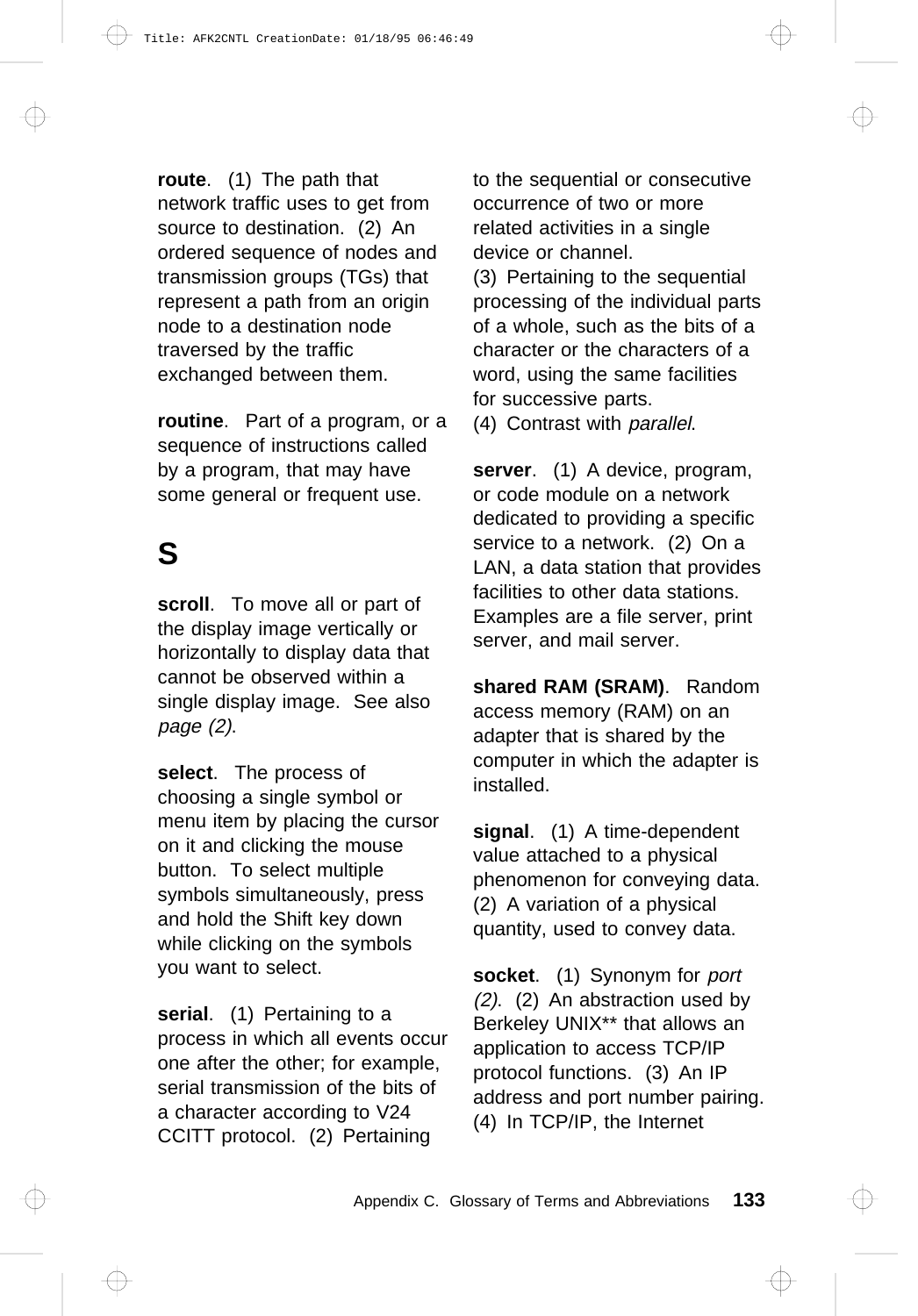address of the host computer on which the application runs, and the port number it uses. A TCP/IP application is identified by its socket.

**support program**. A program that provides the necessary functions or resources for the correct operation of a functional unit (such as an adapter).

**switch**. On an adapter, a mechanism used to select a value for, enable, or disable a configurable option or feature.

**system**. In data processing, a collection of people, machines, and methods organized to accomplish a set of specific functions. (I) (A)

**system configuration**. A process that specifies the devices and programs that form a particular data processing system.

**system unit**. (1) A part of a computer that contains the processing unit, and may contain devices such as disk and diskette drives. (2) In an IBM personal computer, the unit that contains the processor circuitry, ROM, RAM, and the I/O channel. It may have one or more disk or diskette drives.

**T**

**TCP/IP**. Transmission Control Protocol/Internet Protocol.

**telephone twisted pair**. One or more twisted pairs of copper wire in the unshielded voice-grade cable commonly used to connect a telephone to its wall jack. Also referred to as "unshielded twisted pair" (UTP).

**terminal**. In data communication, a device, usually equipped with a keyboard and display device, capable of sending and receiving information.

**terminator**. A 75-ohm, resistive connector used on the end of a cable or an unused tap to minimize cable reflections.

**throughput**. (1) A measure of the amount of work performed by a computer system over a given period of time, for example, number of jobs per day. (I) (A) (2) A measure of the amount of information transmitted over a network in a given period of time. For example, a network's data transfer rate is usually measured in bits per second.

**timeout**. (1) An event that occurs at the end of a predetermined period of time that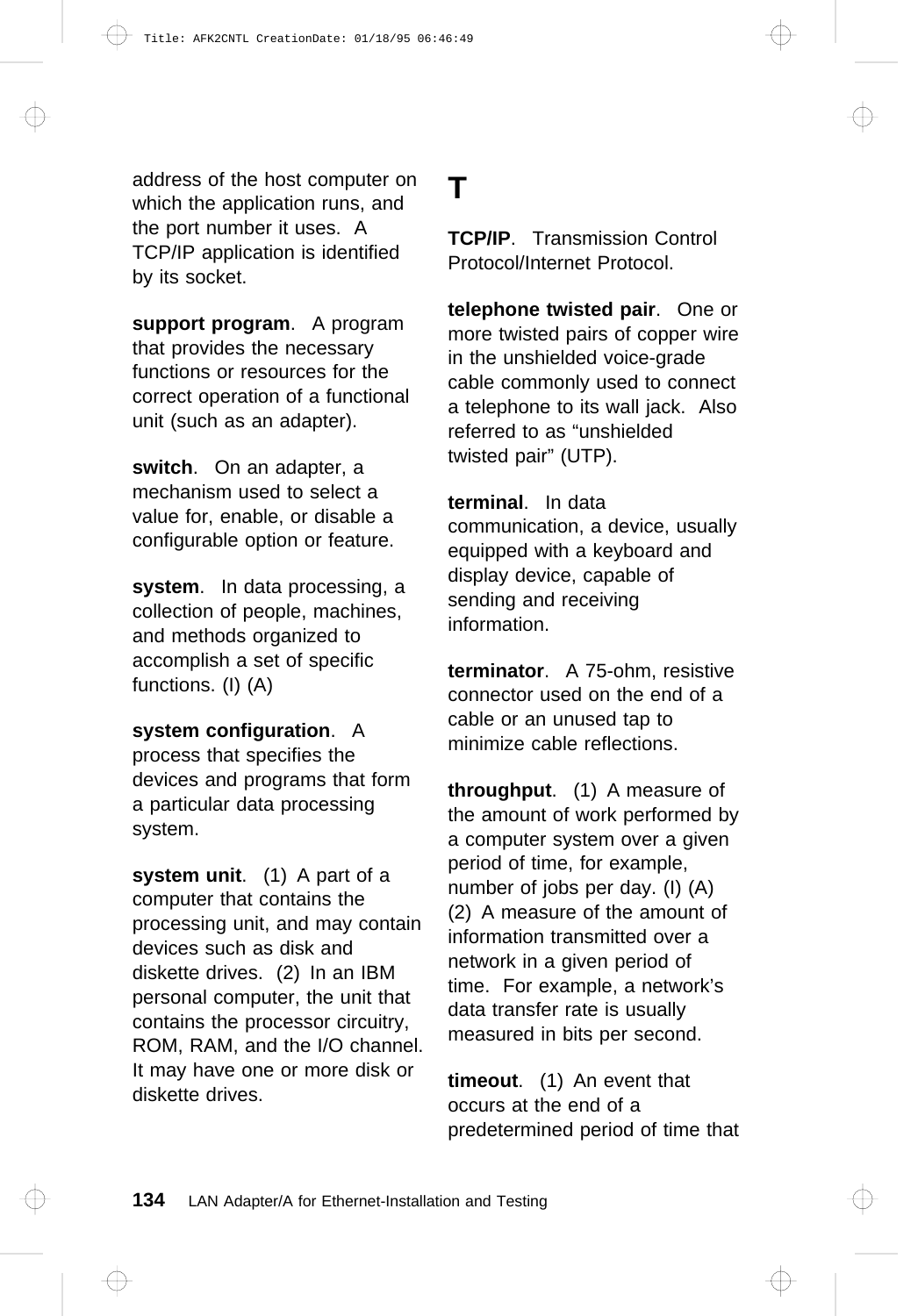began at the occurrence of another specified event. (I) (2) A time interval allotted for certain operations to occur: for example, response to polling or addressing before system operation is interrupted and restarted.

**token ring**. A network with a ring topology that passes tokens from one attaching device (node) to another. A node that is ready to send can capture a token and insert data for transmission.

### **Transmission Control Protocol/Internet Protocol**

**(TCP/IP)**. A set of protocols that allow cooperating computers to share resources across a heterogeneous network.

**twisted pair**. A transmission medium that consists of two insulated conductors twisted together to reduce noise. (T)

# **U**

#### **universally administered**

**address**. In a local area network, the address permanently encoded in an adapter at the time of manufacture. All universally administered addresses are unique. Contrast with locally administered address.

**unshielded twisted pair**

**(UTP)**. See telephone twisted pair.

## **V**

**version**. A separate IBM-licensed program, based on an existing IBM-licensed program, that usually has significant new code or new function.

## **W**

#### **wide area network (WAN)**.

(1) A data communications network designed to serve an area of hundreds or thousands of miles; for example, public and private packet-switching networks and national telephone networks. Contrast with *local* area network and metropolitan area network (MAN) (2) A network that provides communication services to a geographic area larger than that served by a local area network or a metropolitan area network, and that may use or provide public communication facilities. (T)

**window**. (1) In computer graphics, a predetermined part of a virtual space. (2) A division of a screen in which one of several programs being executed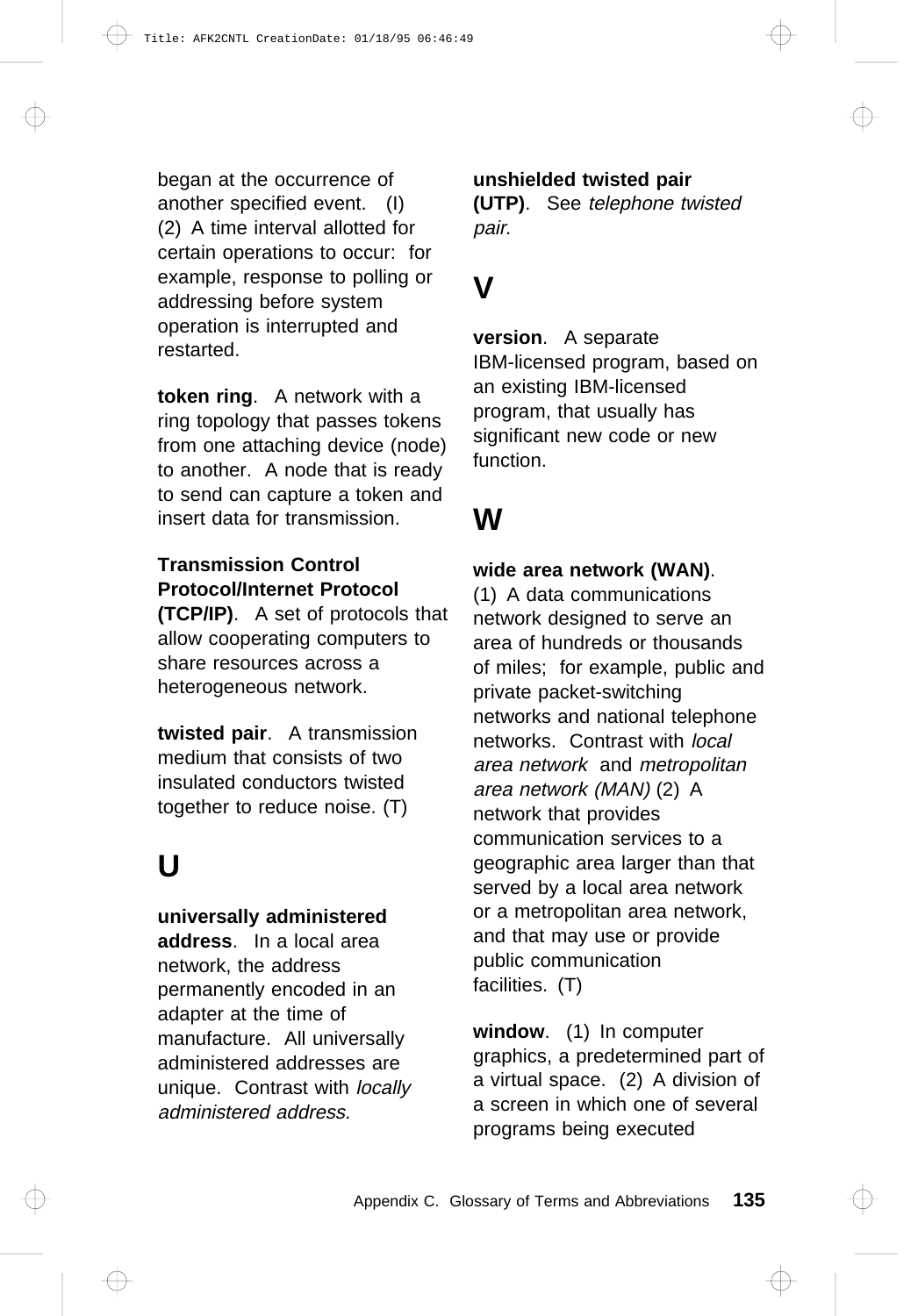Title: AFK2CNTL CreationDate: 01/18/95 06:46:49

concurrently can display information. (3) One or more parts of a display screen with visible boundaries in which information is displayed. (4) See also help window.

**workstation**. (1) An I/O device that allows either transmission of data or the reception of data (or both) from a host system, as needed to perform a job: for example, a display station or printer. (2) A configuration of I/O equipment at which an operator works. (T) (3) A terminal or microcomputer, usually one connected to a

mainframe or network, at which a user can perform tasks.

**write**. To make a permanent or transient recording of data in a storage device or on a data medium.

# **X**

### **Xerox Network Services**

**(XNS\*\*)**. A Xerox Network Services protocol. This term collectively describes the suite of internet protocols developed by the Xerox Corporation. Although similar to TCP/IP protocols, XNS uses different packet formats and terminology. See also IPX.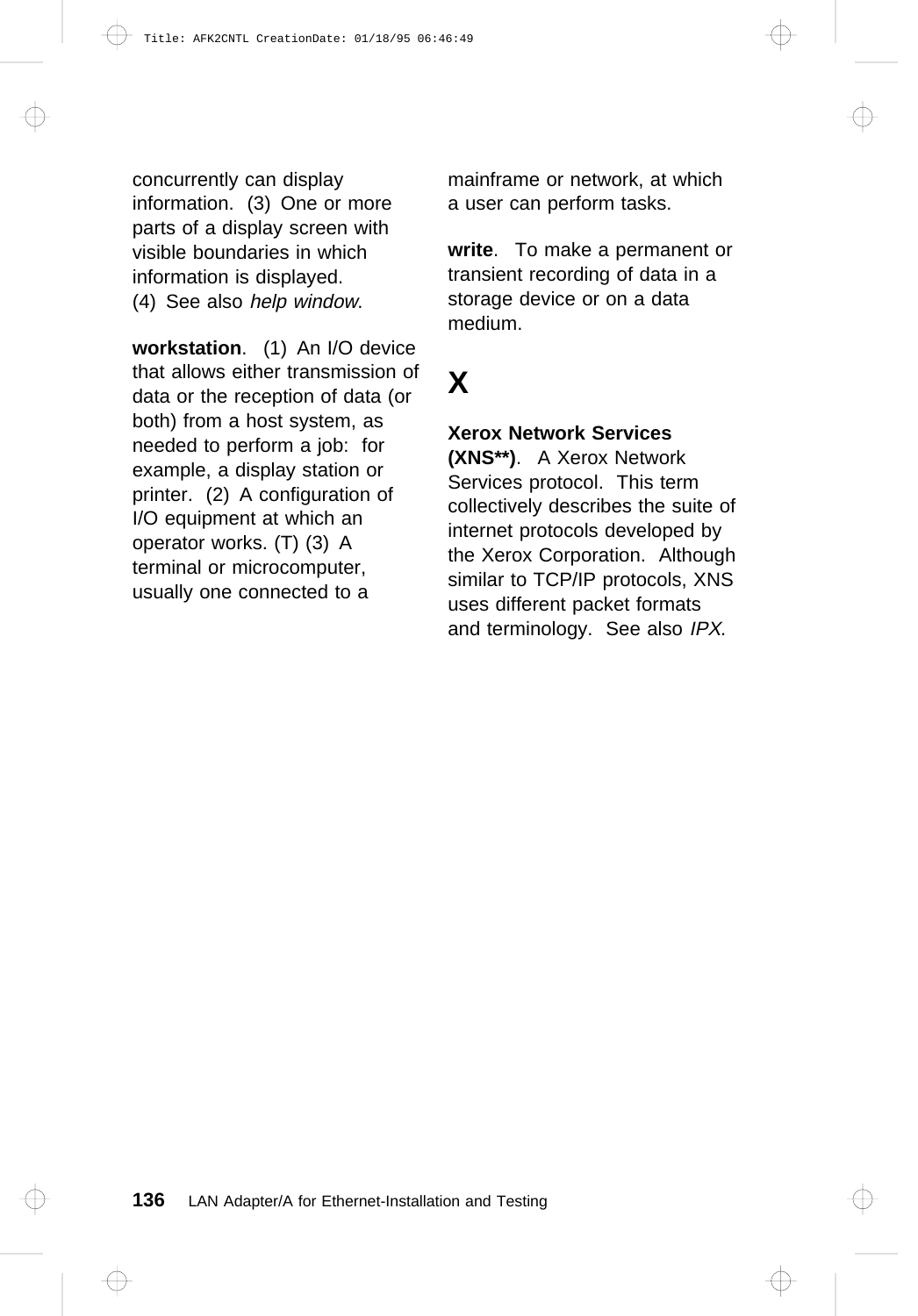$\begin{array}{c} \begin{array}{c} \begin{array}{c} \begin{array}{c} \end{array}\\ \end{array} \end{array} \end{array} \end{array}$ 

 $\bigoplus$ 

 $\Rightarrow$ 

 $\Rightarrow$